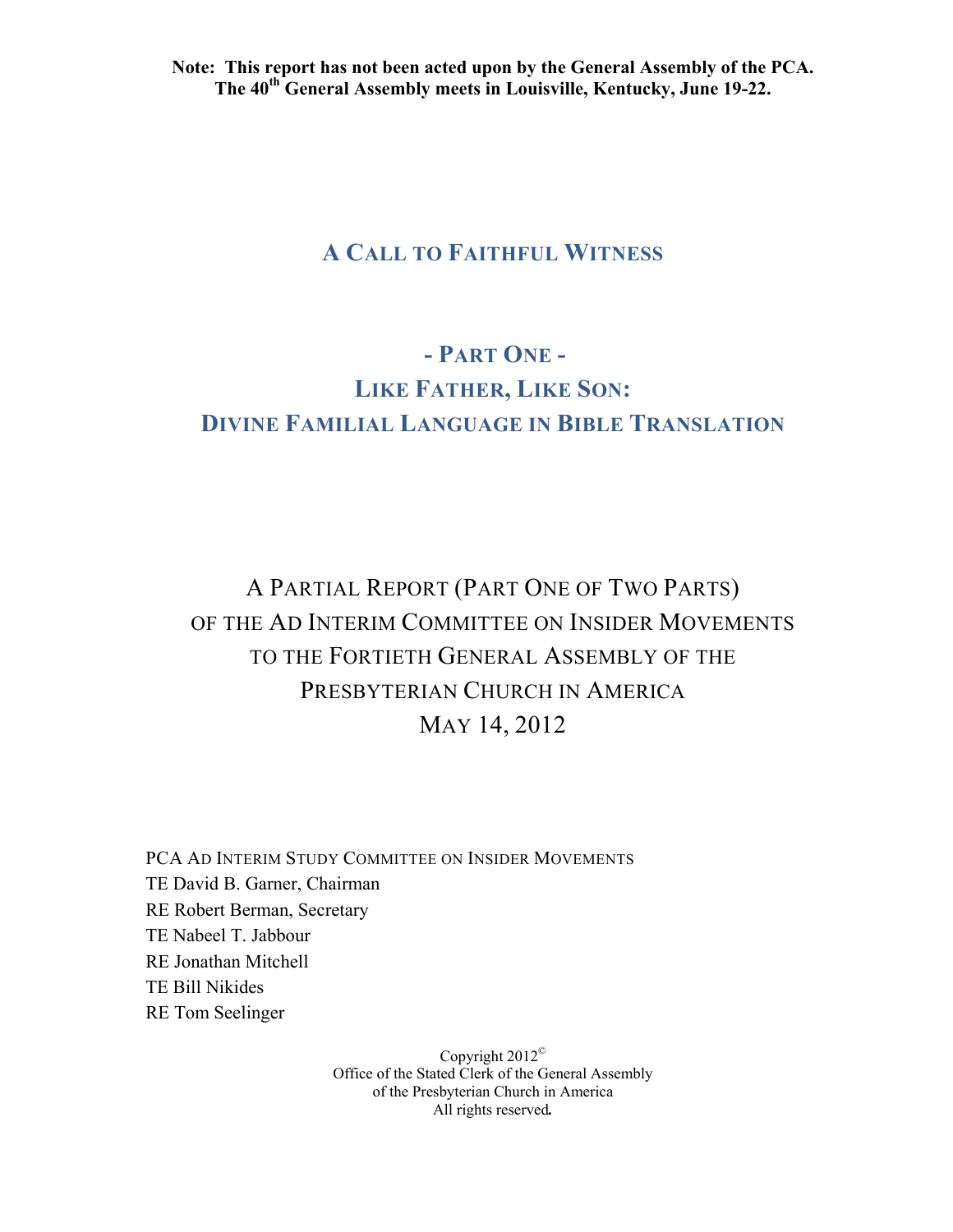## **Contents**

| Contemporary Translation Methods and the Authority of Scripture  48     |  |
|-------------------------------------------------------------------------|--|
|                                                                         |  |
|                                                                         |  |
|                                                                         |  |
|                                                                         |  |
|                                                                         |  |
|                                                                         |  |
| Does Son of God Mean Messiah, Representative, or Beloved Chosen One? 63 |  |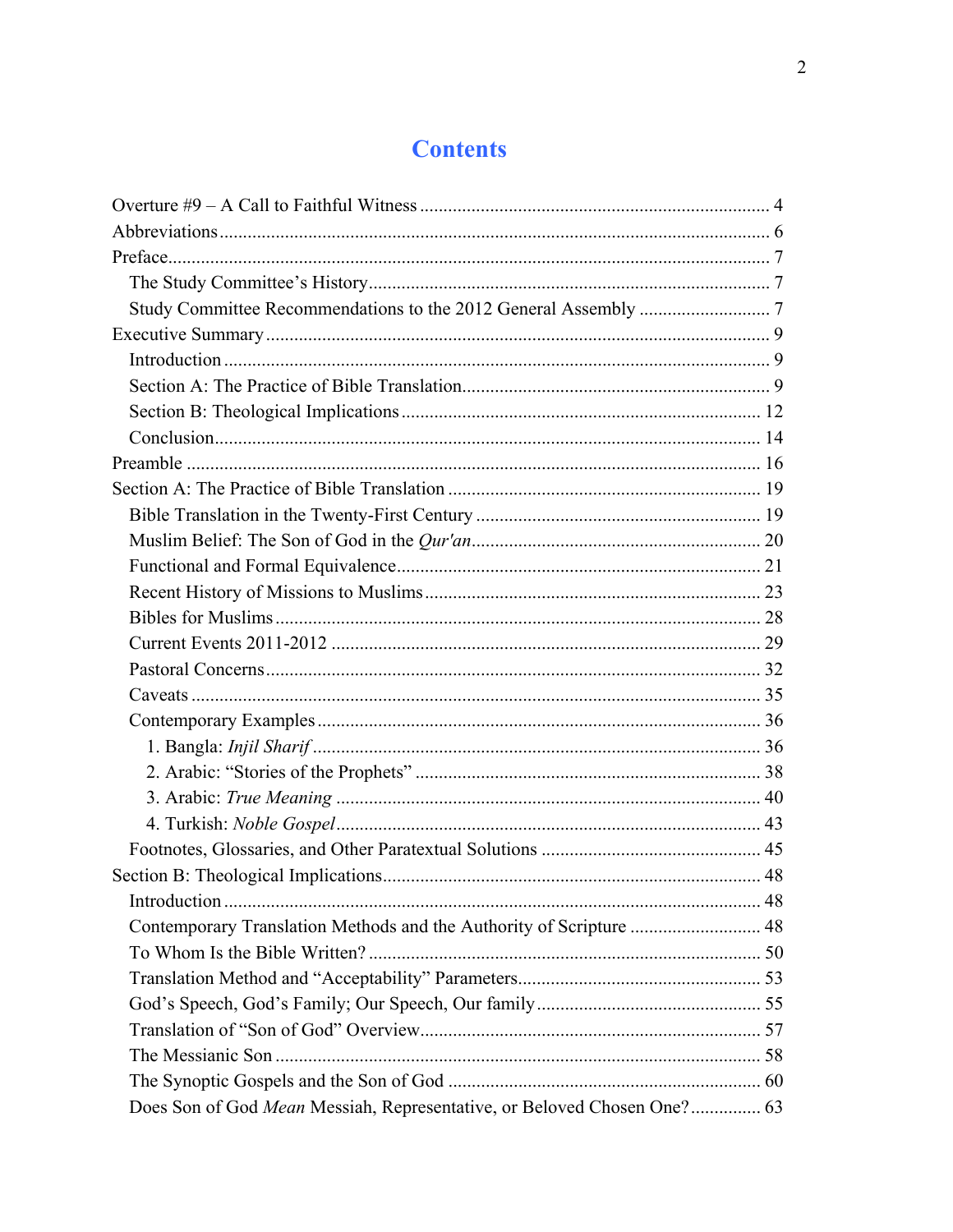| Additional Selected Bibliography Concerning Familial Language in Translation87 |  |
|--------------------------------------------------------------------------------|--|

**Note**: The study committee encourages everyone to read the *entire report*, as its contents serve as the basis for our conclusions regarding divine familial language in Bible translation. For those unable to work through the entire report, please read the following sections:

- Preface  $(p. 7)$
- Executive Summary  $(p, 9)$
- Preamble (p. 16)
- Recommendations to Organizations Doing Translation (p. 75)
- Recommendations to Churches (p. 78)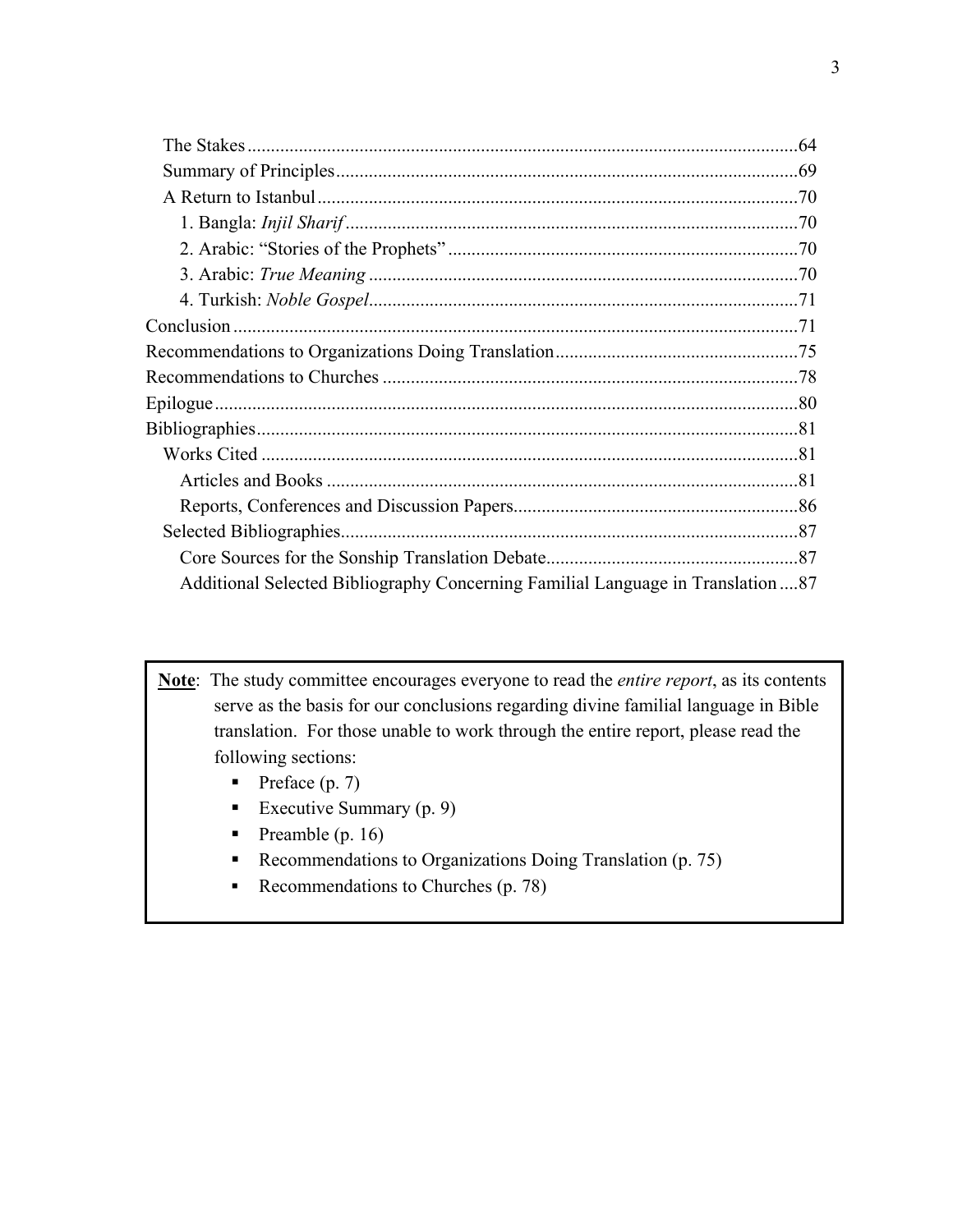| $\mathbf{1}$   | <b>OVERTURE 9 – "A Call to Faithful Witness"</b>                                                                                                                                |  |  |  |
|----------------|---------------------------------------------------------------------------------------------------------------------------------------------------------------------------------|--|--|--|
| 2              |                                                                                                                                                                                 |  |  |  |
| $\mathfrak{Z}$ | Approved by the 39 <sup>th</sup> General Assembly of the Presbyterian Church in America                                                                                         |  |  |  |
| $\overline{4}$ | June 10, 2011                                                                                                                                                                   |  |  |  |
| 5              |                                                                                                                                                                                 |  |  |  |
| 6<br>$\tau$    | Whereas: the Church is called to take the gospel to all peoples, including those how have<br>historically been resistant to the gospel;                                         |  |  |  |
| $8\,$          |                                                                                                                                                                                 |  |  |  |
| 9<br>10<br>11  | Whereas: contextualizing the language and forms of the gospel, while remaining faithful to<br>the truths of Scripture, is good and necessary for the advancement of the gospel; |  |  |  |
| 12             | Whereas: the Church must exercise wisdom in discerning appropriate expressions of                                                                                               |  |  |  |
| 13             | contextualization, reserving its public corrections for genuine and substantive threats                                                                                         |  |  |  |
| 14             | to the gospel;                                                                                                                                                                  |  |  |  |
| 15<br>16       | Whereas: in recent initiatives known as "Insider Movements", some groups have produced                                                                                          |  |  |  |
| 17             | Bible translations that have replaced references to Jesus as "Son" (huios) with terms                                                                                           |  |  |  |
| 18<br>19       | such as "Messiah" in order to be more acceptable to Muslims;                                                                                                                    |  |  |  |
| 20             | Whereas: some Bible translations of Insider Movements have replaced references to God as                                                                                        |  |  |  |
| 21<br>22       | "Father" (pater) with terms such as "Guardian" and "Lord";                                                                                                                      |  |  |  |
| 23             | <b>Whereas:</b> these Bible translations are harmful to the doctrines of the authority of Scripture                                                                             |  |  |  |
| 24             | and the deity of Christ, bringing confusion to people in need of Christ – concerns                                                                                              |  |  |  |
| 25             | that are held by many national leaders and Bible societies;                                                                                                                     |  |  |  |
| 26             |                                                                                                                                                                                 |  |  |  |
| 27             | <b>Whereas:</b> some PCA churches have knowingly or unknowingly financially supported these                                                                                     |  |  |  |
| $28\,$<br>29   | Bible translations;                                                                                                                                                             |  |  |  |
| 30             | Whereas: Muslims should not be denied a full and faithful witness;                                                                                                              |  |  |  |
| 31             |                                                                                                                                                                                 |  |  |  |
| 32             | Therefore be it resolved that the 39 <sup>th</sup> General Assembly of the Presbyterian Church in                                                                               |  |  |  |
| 33<br>34       | America:                                                                                                                                                                        |  |  |  |
| 35             | Affirms that biblical motivations of all those who seek the good news of Jesus Christ                                                                                           |  |  |  |
| 36             | with those who have never heard or responded to the gospel should be encouraged;                                                                                                |  |  |  |
| 37             | Repents of complacency or comfort that keeps us from a faithful witness;                                                                                                        |  |  |  |
| 38             | Declares as unfaithful to God's revealed Word, Insider Movement or any other                                                                                                    |  |  |  |
| 39             | translations of the Bible that remove from the text references to God as "Father"                                                                                               |  |  |  |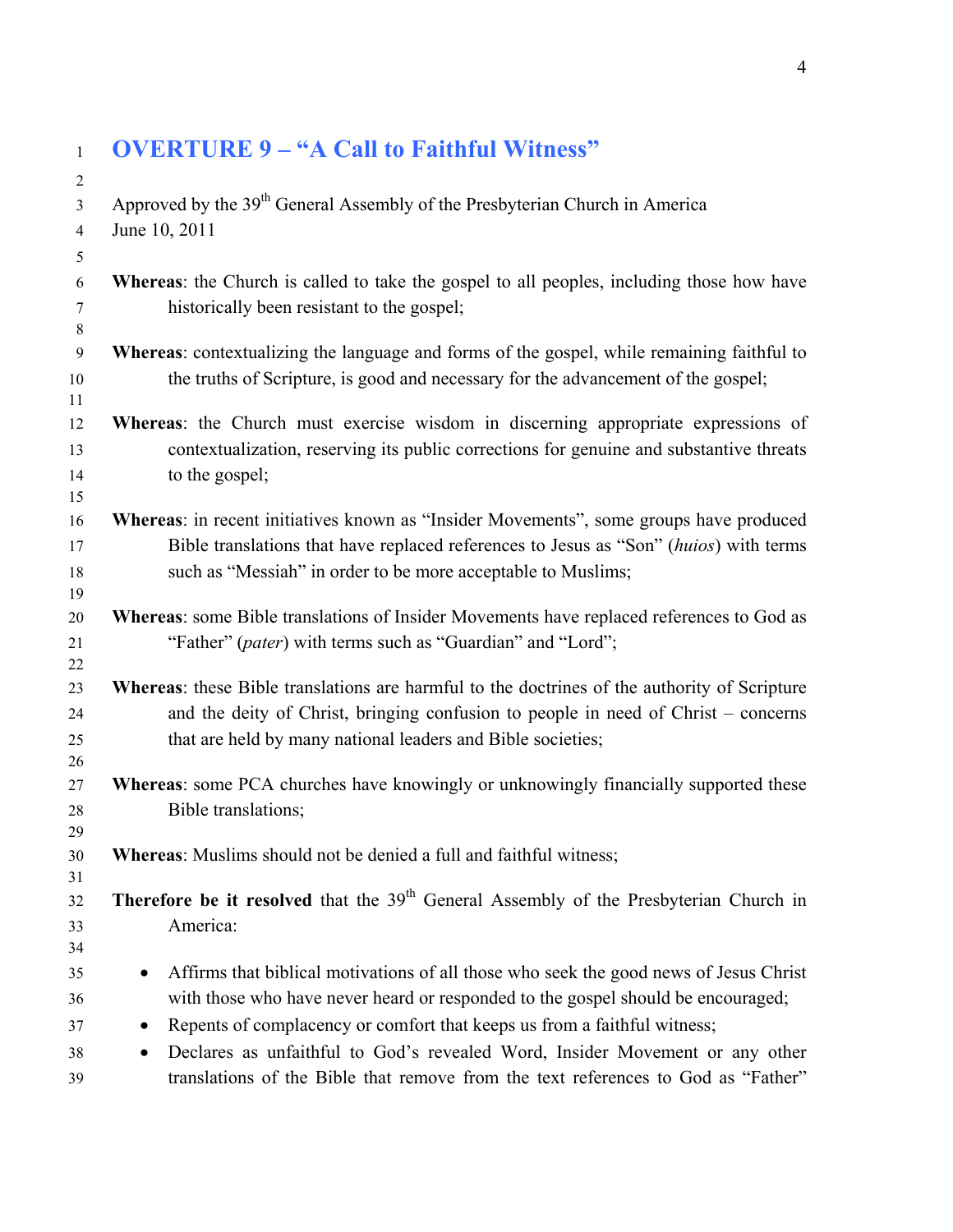| $\mathbf{1}$   | (pater) or Jesus as "Son" (huios), because such removals compromise doctrines of             |
|----------------|----------------------------------------------------------------------------------------------|
| $\sqrt{2}$     | the Trinity, the person and work of Jesus Christ, and Scripture;                             |
| 3              | Encourages PCA congregations to assess whether the missionaries and agencies they            |
| 4              | support use or promote Bible translations that remove familial language in reference         |
| 5              | to persons of the Trinity, and if so, to pursue correction, and failing that, to withdraw    |
| 6              | their support;                                                                               |
| $\overline{7}$ | Encourages PCA congregations to support biblically sound and appropriately                   |
| $8\,$          | contextualized efforts to see Christ's Church established among resistant peoples;           |
| 9              | Calls PCA churches and agencies to collaborate with each other and the broader<br>$\bullet$  |
| 10             | Church to discern and implement biblical authority in gospel contextualization.              |
| 11             | Authorizes the Moderator, as an aid to greater gospel faithfulness throughout the            |
| 12             | PCA and the broader Church, to appoint a study committee to report to the 40 <sup>th</sup>   |
| 13             | General Assembly concerning Insider Movements, including but not limited to:                 |
| 14             | A summary and biblical assessment of Insider Movements' histories,<br>$\circ$                |
| 15             | philosophies, and practices;                                                                 |
| 16             | A biblical response to interpretations of Scripture used in defense of Insider<br>$\circ$    |
| 17             | Movements;                                                                                   |
| 18             | An examination of the theological impact of removing familial language for<br>$\circ$        |
| 19             | the Trinity from Bible translations;                                                         |
| $20\,$         | An assessment of PCA missions partners regarding the influence of Insider<br>$\circ$         |
| 21             | Movement within them, including assessment of their theology of religion,                    |
| 22             | ecclesiology, Scripture, and relationship to the Emergent Church;                            |
| 23             | An explanation of the relevance and importance of this issue for the PCA;<br>$\circ$         |
| 24             | Suggestions for identifying and assessing the influence of Insider Movements<br>$\circ$      |
| 25             | among mission agencies, missionaries and organizations;                                      |
| 26             | Recommended resources for faithfully training and equipping congregations<br>$\circ$         |
| 27             | to reach Muslims locally and internationally.                                                |
| $28\bullet$    | Set the budget for the study committee at \$15,000/year and that funds be derived from gifts |
|                | $\sim$ 10 $\sim$ 1                                                                           |

29 to the AC designated for that purpose.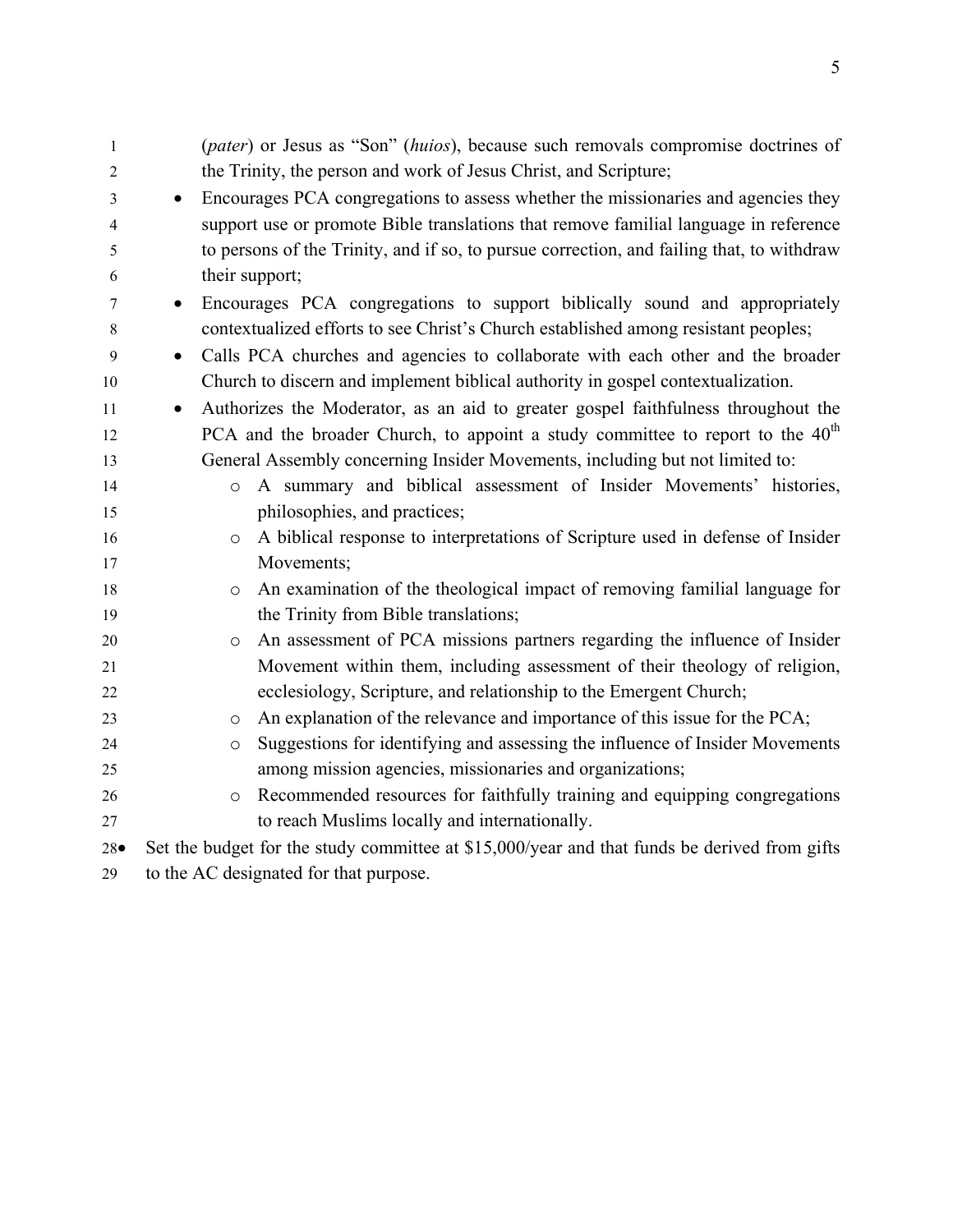## <sup>1</sup>**Abbreviations**

 $\overline{a}$ 

| $\overline{3}$ | <b>BGG</b>  | Authors Rick Brown, Leith Gray, and Andrea Gray, collectively                                    |
|----------------|-------------|--------------------------------------------------------------------------------------------------|
| $\overline{4}$ | GA          | General Assembly (PCA)                                                                           |
| 5              | <b>IJFM</b> | International Journal of Frontiers Missions or International Journal of Frontier                 |
| 6              |             | Missiology                                                                                       |
| 7              | <b>LXX</b>  | Septuagint                                                                                       |
| 8              | MIT(s)      | Muslim Idiom Translation(s)                                                                      |
| 9              | <b>PCA</b>  | Presbyterian Church in America (www.pcanet.org)                                                  |
| 10             | Q           | <i>Qur'an</i> . The abbreviation "Q" is a standard format for referencing the <i>Qur'an</i> , in |
| 11             |             | which Q is followed by the sura (chapter) and aya (verse).                                       |
| 12             | <b>RE</b>   | Ruling Elder (PCA)                                                                               |
| 13             | <b>SCIM</b> | Study Committee on Insider Movements, established according to Overture 9, "A                    |
| 14             |             | Call to Faithful Witness," which was passed at the 39 <sup>th</sup> PCA General Assembly         |
| 15             |             | in June 2011.                                                                                    |
| 16             | <b>SIL</b>  | Formerly Summer Institute of Linguistics and now SIL International                               |
| 17             |             | ( <u>www.sil.org</u> )                                                                           |
| 18             | TE          | Teaching Elder (PCA)                                                                             |
| 19             | <b>WEA</b>  | World Evangelical Alliance                                                                       |
| 20             | <b>WBT</b>  | Wycliffe Bible Translators (www.wycliffe.org)                                                    |
| 21             | WCF         | Westminster Confession of Faith                                                                  |
| 22             | WLC         | Westminster Larger Catechism                                                                     |
| 23             | WSC         | <b>Westminster Shorter Catechism</b>                                                             |
| 24             | W/SIL       | Wycliffe/SIL International                                                                       |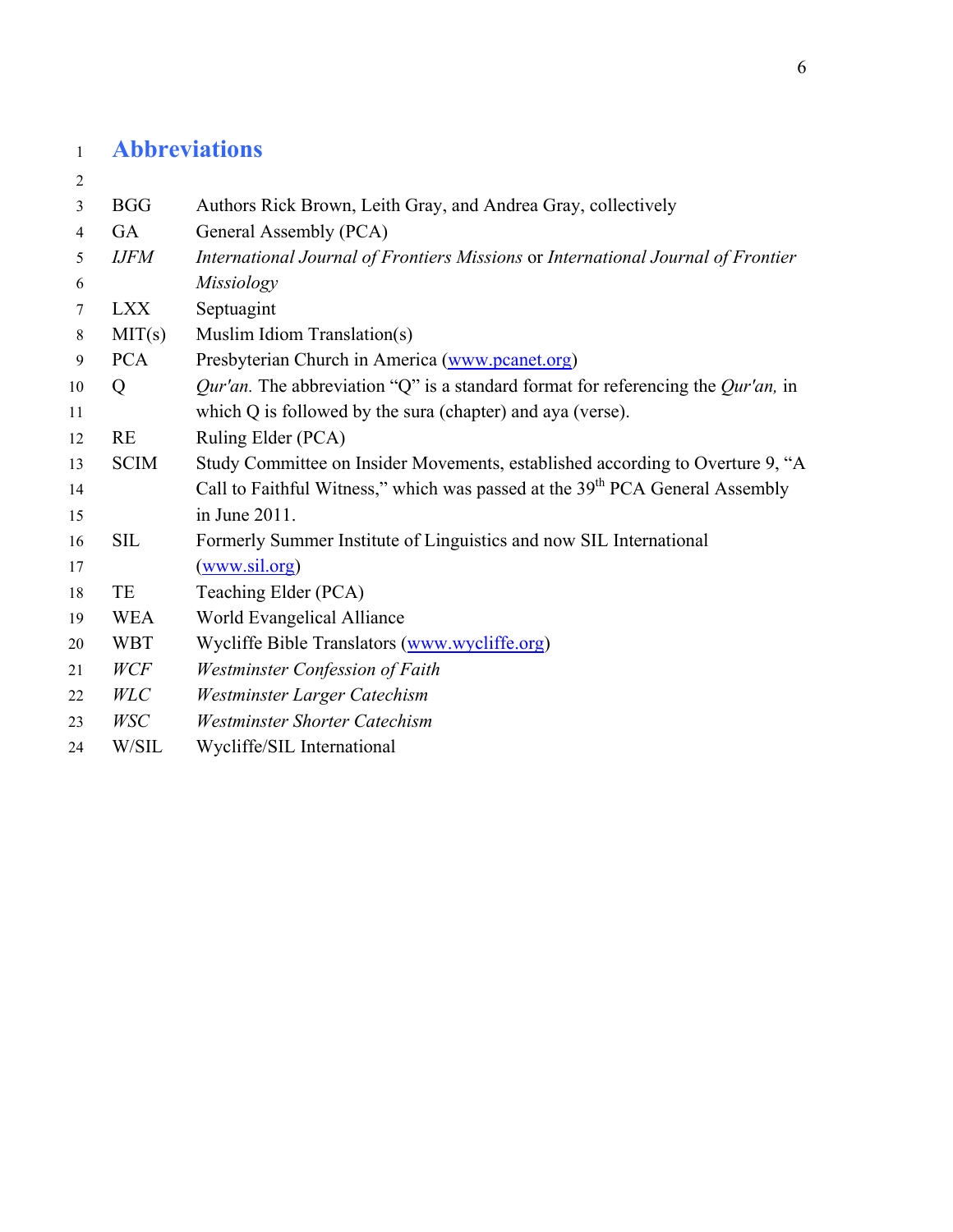- <sup>1</sup>**Preface**
- 2

4

## 3 **The Study Committee's History**

- 5 The 39th GA (June 2011) instructed its moderator, RE Dan Carrell, to appoint 6 members to an *ad interim* study committee. Following the appointment of that committee in 7 October 2011, the SCIM (Study Committee on Insider Movements) began its work through 8 a series of video and telephone conferences from November 2011 through May 2012, in 9 addition to regular e-mail correspondence. The committee met in person for three-day 10 conferences in December 2011 and March 2012.
- 11

12 In December 2011, the committee divided the mandate of Overture 9, "A Call to 13 Faithful Witness," between matters of biblical translation and issues related to Insider 14 Movements. The March 2012 meeting included personal and video meetings with a variety 15 of biblical translation experts along with those directly affected by the biblical translations in 16 question.

17

18 In January 2012, the committee's first chairman, TE Wade Bradshaw, regretfully 19 withdrew from the committee due to new and pressing commitments on his time. TE David 20 Garner was elected as its new chairman. TE Guy Waters was appointed to fill the vacant 21 seventh position in April 2012, and pending a year's extension granted to the study 22 committee, Mr. Waters will serve with the committee in preparing Part Two of its report.

23

## 24 **Study Committee Recommendations to the 2012 General Assembly**

25

26 The *ad interim* SCIM has carried out the first stage of its duties, investigating divine 27 familial language and Bible translation. Stemming from the SCIM research, important points 28 of action surface. These actions concern agencies and workers engaged in Bible translation, 29 as well as the PCA churches that support the work of Bible translation. For the sake of the 30 gospel of the Lord Jesus Christ, the Son of God, the SCIM unanimously presents Part One of its report, which follows, and presents the following five  $(5)$  recommendations to the  $40<sup>th</sup>$ 32 General Assembly:

- 33
- 34 1. That "Part One Like Father, Like Son: Divine Familial Language in Bible 35 Translation" serve as a *Partial Report* (Part One of Two Parts).
- 36 2. That the 40th General Assembly *declare* that, since social familial terms fail to 37 capture the biblical meaning of "Son" (*huios*) and "Son of God" (*huios tou theou)*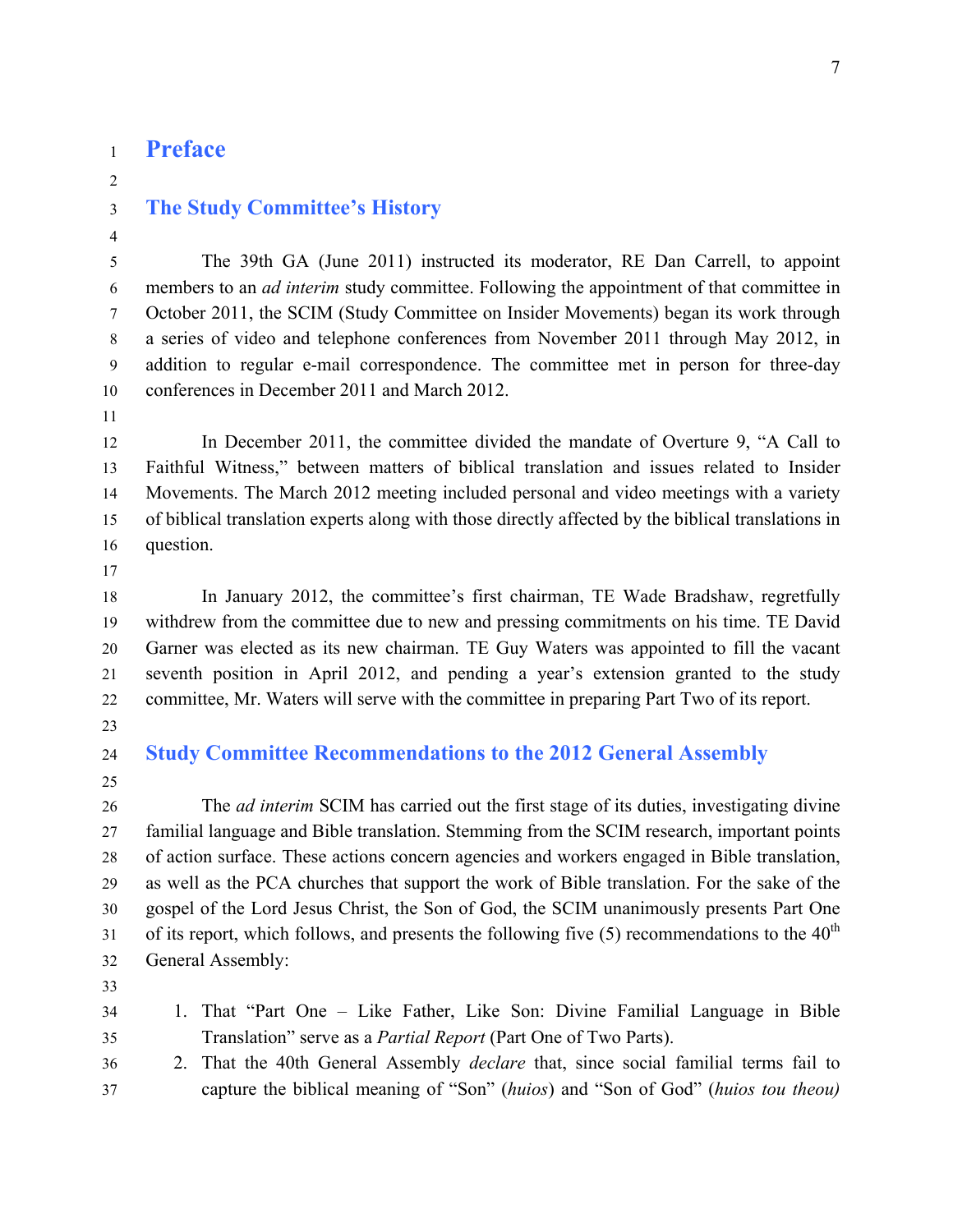- 1 applied to Jesus and "Father" (*pater*) applied to God, Bibles should always translate 2 divine familial terms using common biological terms.
- 3. That the 40<sup>th</sup> General Assembly *make available and recommend* for study "Part One" 4 – Like Father, Like Son" to its presbyteries and sessions.
- 5 4. Pursuant to RAO 9-2, that the 40<sup>th</sup> General Assembly *grant an extension* to the 6 SCIM for one year to allow for completion of its mandate and to provide Part Two of 7 its report on Insider Movements.
- 5. That the 40<sup>th</sup> General Assembly *set the budget* for the study committee at 9 \$15,000/for its second year, and that funds be derived from gifts to the AC 10 designated for that purpose.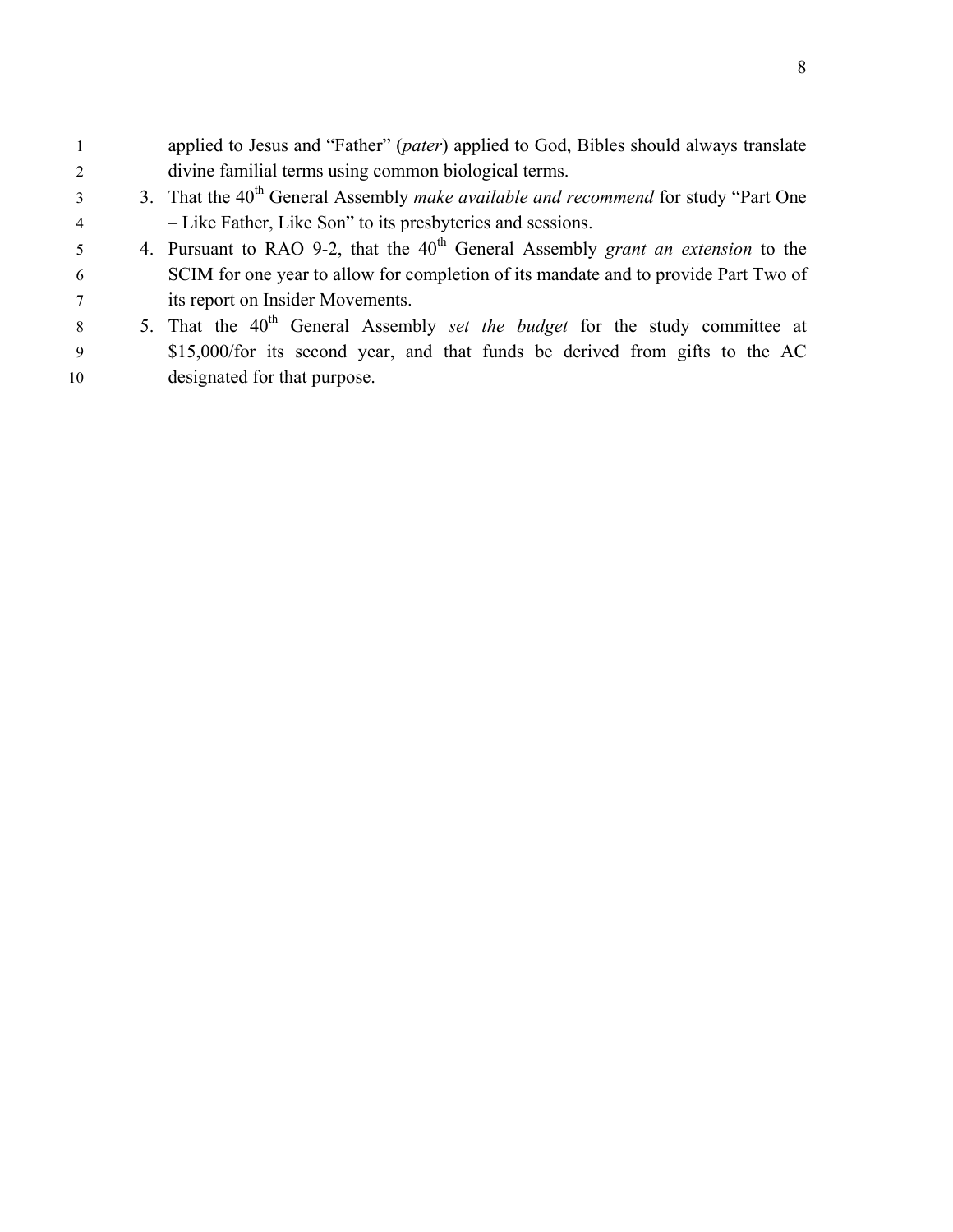- <sup>1</sup>**Executive Summary**
- 2

4

### 3 **Introduction**

5 The start of the twenty-first century marks a period of extraordinary opportunity for 6 the spread of the gospel, the planting of churches, and the translation of the Holy Scriptures.  $\sigma$  Though 350 million people<sup>1</sup> still await a Bible in their own tongue, with literally thousands 8 of Bible translations currently underway around the world, that moment when all the 9 world's people might have opportunity to hear and read Scripture in their own language is 10 increasingly within reach. With the mighty redeeming work of the Holy Spirit occurring in 11 many places around the world, it is imperative to pray that the Lord of the harvest would 12 send even more workers into his harvest – for the works of evangelism, church planting, and 13 faithful Bible translation. Many engage faithfully in these kingdom tasks, but not all Bible 14 translations faithfully present the Triune God: *Father, Son,* and *Holy Spirit.* 

15

16 Scripture reveals overarching themes which explain the nature of God and the duty 17 he requires of man (*WSC* Q. 2-3; *WLC* Q. 5). When translations fail to render accurately or 18 consistently key theological terms woven into Scripture, the thematic tapestry of theology 19 frays. Our sonship, whether of our human fathers or our Heavenly Father, derives its 20 meaning from the rich dimensions of the Sonship of the Son of God himself. While Jesus' 21 eternal begotten-ness and incarnate Sonship lack the sexual connotations of human sonship, 22 nevertheless Scripture employs common biological sonship terms to convey important truths 23 about Jesus' nature, function, and vocation. Readers lose this information when biological 24 kinship terms are substituted either with a "social son" term (e.g., "Unique Beloved One" or 25 "Representative") or with a less comprehensive term like "Messiah." Key theological terms 26 belong in the main text of Bible translations, with additional explanations and connections 27 reserved for the paratext, study guides and, especially, the teaching and preaching of the 28 Word.

29

## 30 **Section A: The Practice of Bible Translation**

31

32 Missionary translation work in the eighteenth through mid-twentieth centuries 33 generally involved a Westerner who embedded in another culture, learned its language, and 34 translated the Bible into that language, while rendering material aid and pastoral leadership. 35 In contrast, desiring more rapid and natural-sounding results, modern translation efforts 36 primarily use nationals of varying degrees of Christian experience and theological training.

<sup>1</sup> According to WBT (http://www.wycliffe.org).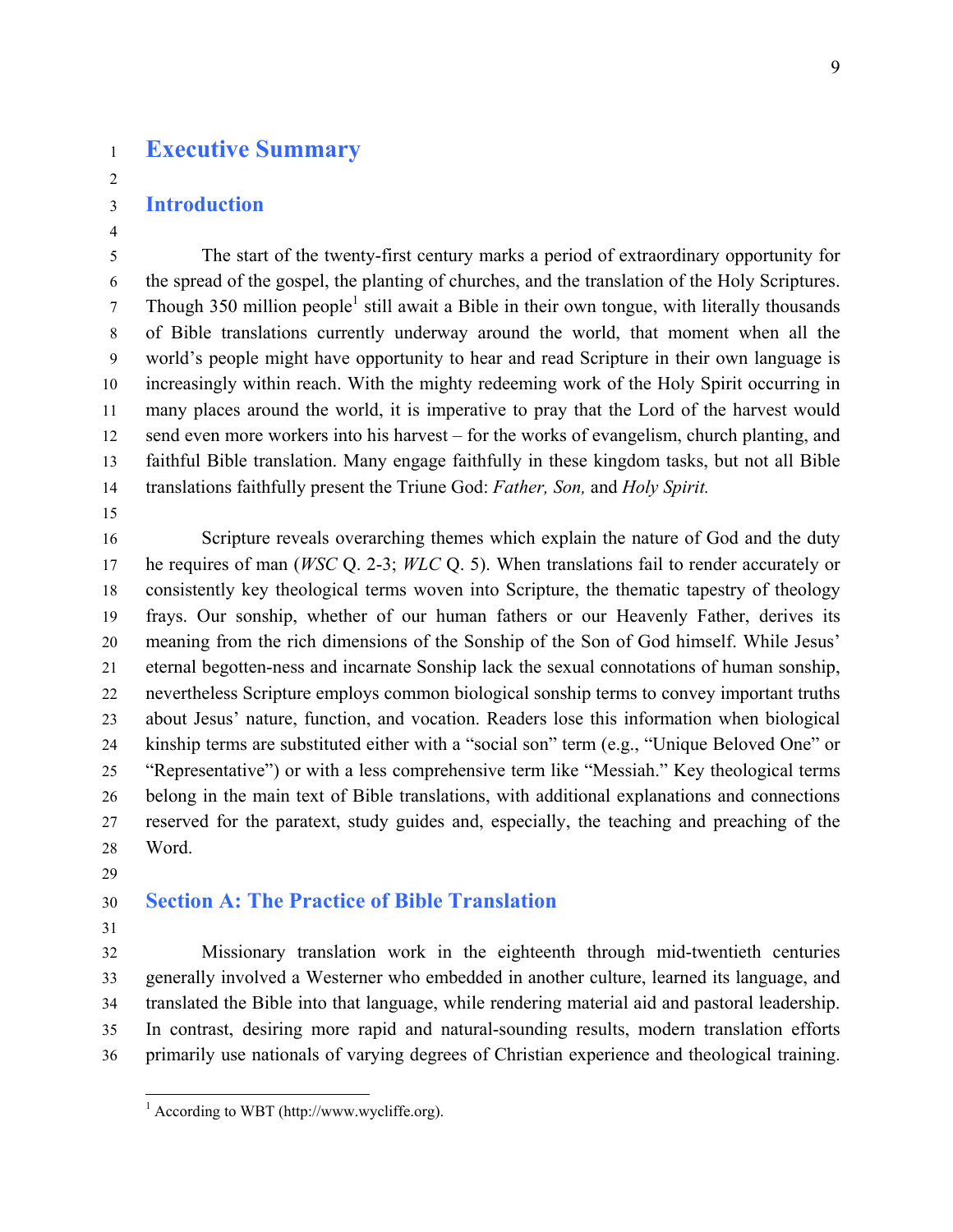1 Supporting these translators are Western consultants, generally more highly trained in 2 linguistics and anthropology than in theology, who may provide seminars to frame the 3 translation work as well as critique and/or approve the final product. This process generates 4 complex webs of related organizations that have a hand in the work yet may not claim 5 responsibility for the published Bible.

6

7 The *Qur'an* accords honor to Jesus as a man and a prophet but specifically denies that Jesus is God or Son of God, or indeed that the Creator has any children at all.<sup>2</sup> The 9 concept of divine begotten-ness seems blasphemous to the Muslim, who understands the 10 unity and transcendence of the Creator to render divine sonship impossible. Some 11 missionaries report great resistance among Muslims even to hear or read the phrase "Son of 12 God," a factor many claim inhibits gospel outreach. This challenge led to experimentation 13 with various methods of presenting the Christian message to Muslims, including systematic 14 substitution of Muslim idioms in the translations themselves. Bibles employing such 15 substitutions are known as "Muslim Idiom Translations" (MITs), a phrase used to describe a 16 wide variety of types of translations. While this report will provide recommendations for 17 translation method, it focuses in particular on those *familial language* MITs, which render 18 "Son" and "Father" with terms other than the most common biological terms in the target 19 language.

20

21 Concurrent with these MIT developments, some Western Bible translations began to 22 experiment with a greater degree of "functional" (so-called "meaning-for-meaning") 23 translation as opposed to the traditional "formal" ("word-for-word") translation strategy. 24 When applying the concept of functional equivalence to Bible translation in Muslim 25 contexts, some alleged that the meanings of divine familial terms (e.g., "Son of God") were 26 best conveyed in some languages by non-familial terms (e.g., "Christ" or "Representative"). 27 Such terms were held to convey the essence of the divine relationships without the sexual 28 implications of the usual biological sonship terms. When objections arose that "Messiah" 29 fails to convey accurately the filial dimensions of "Son," some MIT proponents retrenched, 30 proposing that instead of biological "Son" and "Father" equivalents in the national tongue, 31 social or functional roles of "Son" and "Father" would suffice, such as "Uniquely Beloved 32 One" and "Guardian."

33

34 Examples of such familial language MITs include the "Stories of the Prophets" 35 series of Arabic audio dramas; the *True Meaning of the Gospel of Christ* (Arabic 36 Gospels/Acts); the *Noble Gospel of Matthew,* which features interlinear Greek/Turkish on

<sup>&</sup>lt;sup>2</sup> The SCIM is not here inferring that the biblical God and Allah of Islam are the same deity; we intend to give this important theological point attention in Part Two of the report.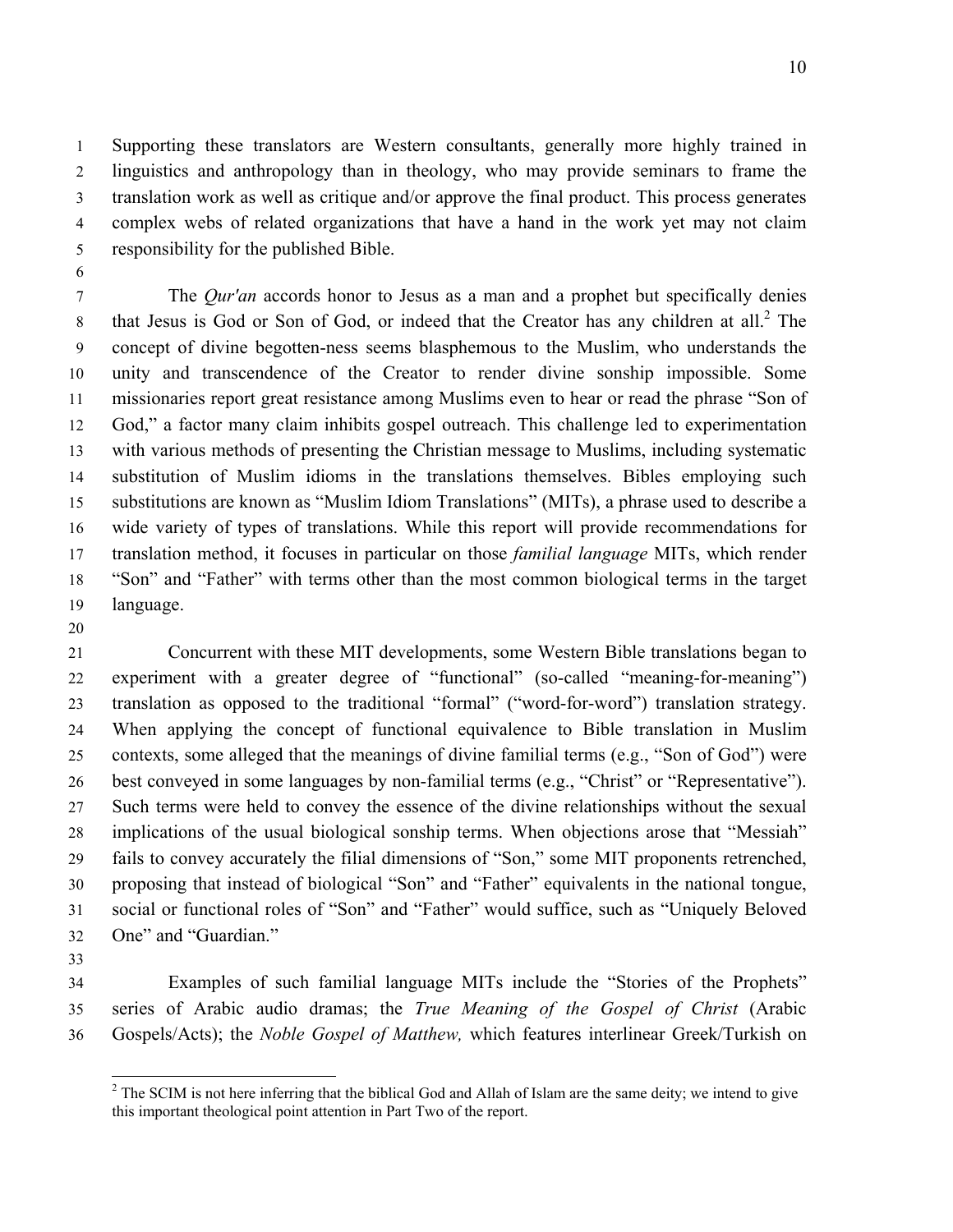1 one page and a Turkish paraphrase on the facing page; and the *Injil Sharif* New Testament in 2 the Bangla language. Each of these projects was undertaken in a language in which at least 3 one Bible translation already existed. Organizations such as Wycliffe Bible Translators and 4 SIL (jointly, W/SIL), Frontiers, and Global Partners for Development played major roles in 5 shaping these translations. MITs are not simply the projects of field workers, but have been 6 actively promoted by key leadership within these organizations.

7

8 A series of articles in the Christian popular press publicized these activities, leading 9 to a recent flurry of denominational activity. The 39th (2011) General Assembly of the 10 Presbyterian Church in America condemned "translations of the Bible that remove from the 11 text references to God as "Father" (*pater*) or Jesus as "Son" (*huios*), because such removals 12 compromise doctrines of the Trinity, the person and work of Jesus Christ, and Scripture" 13 (Overture 9). The General Assembly also authorized the formation of the Study Committee 14 on Insider Movements (SCIM), whose work includes this extensive partial report, "Part One 15 – Like Father, Like Son: Divine Familial Language in Bible Translation." Other 16 organizations investigating or speaking against familial language MITs include the 17 Assemblies of God, the Evangelical Presbyterian Church, the Presbyterian Church of 18 Pakistan, the Pakistan Bible Society, and TEK, a coalition of Turkish churches.

19

20 In response, W/SIL issued a series of statements, including the May 2012 21 commentary on the August 2011 Istanbul statement: "Without reservation, SIL's Scripture 22 translation practice is to use wording which promotes accurate understanding of the 23 relationship of Father by which God chose to describe Himself in relationship to His Son, 24 Jesus Christ, in the original languages of Scripture.<sup>33</sup> "Istanbul 3.0" affirmed the need for 25 faithful translation of divine familial terms but left room for social familial terms, or the 26 paratextual redefinition of biological familial terms, as described above. The WEA, at the 27 invitation of W/SIL, is convening a panel<sup>4</sup> to evaluate W/SIL's practice in these debated 28 areas, with a report to W/SIL intended for the end of 2012. In summer 2011, proponents and 29 opponents of familial language MITs also gathered at Houghton College for "Bridging the 30 Divide," an event designed to seek accord. A second gathering at Houghton continues this 31 endeavor in June 2012.

- 32
- 

<u> 1989 - Johann Stein, marwolaethau a bh</u>

33 Even among familial language MIT proponents, consensus is growing that although 34 "Son of God" includes the concept of Jesus' messianic mission, nevertheless "Messiah" is

<sup>&</sup>lt;sup>3</sup> "SIL International Statement of Best Practices for Bible Translation of Divine Familial Terms with Commentary," April 30, 2012. As this is the third iteration of the Istanbul Statement, this report will refer to this version as "Istanbul 3.0".

<sup>&</sup>lt;sup>4</sup> "WEA Announces Dr. Robert E. Cooley as Chairman of Wycliffe and SIL Review Panel," May 9, 2012, http://worldea.org/news/3978 (accessed May 11, 2012).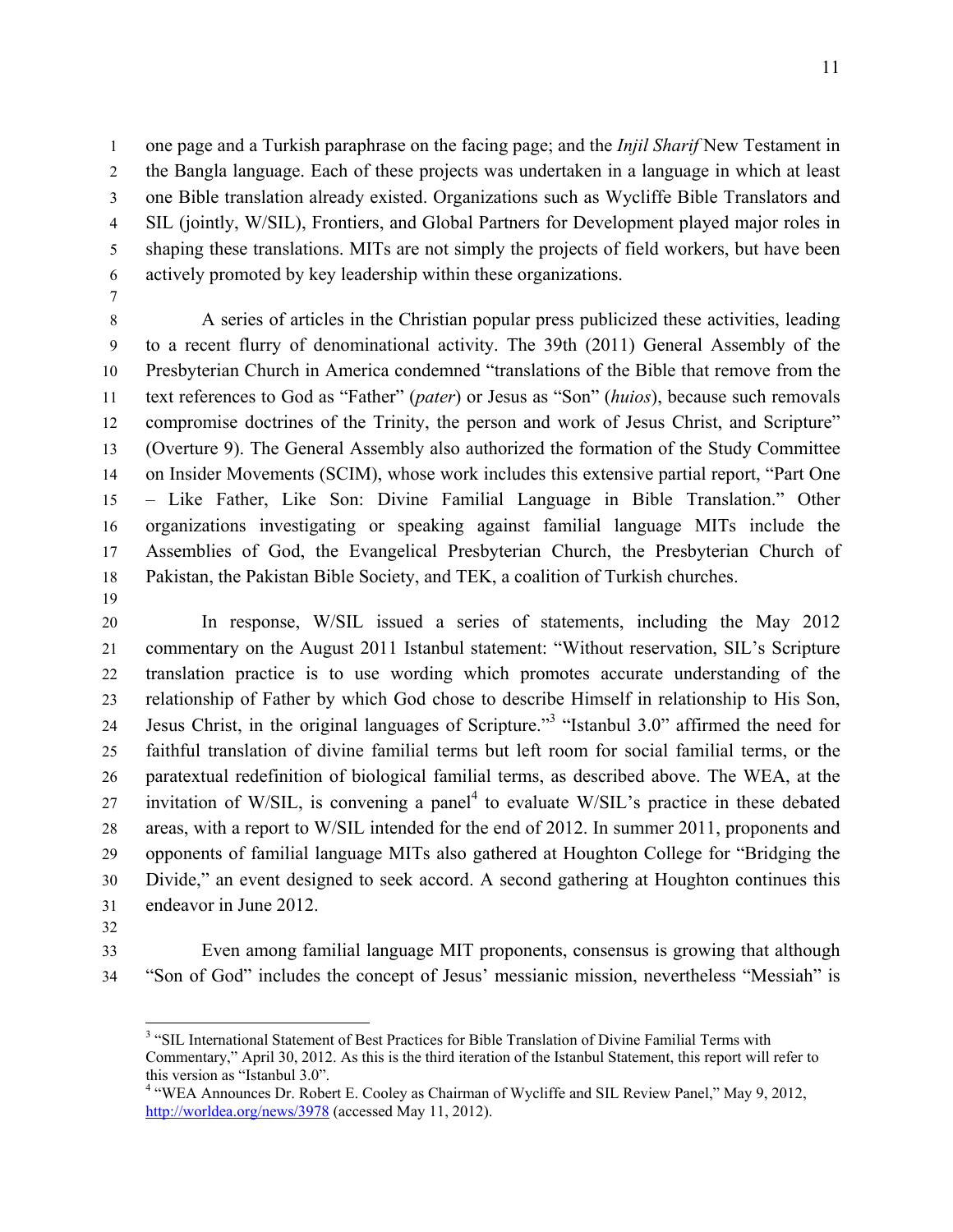1 too narrow a term to convey accurately the dimensions of Jesus' Sonship, not least because 2 Jesus' messianic mission began with his incarnation, whereas his Sonship is "before all 3 worlds." Some translations that replaced *huios* (son) with a word meaning "Messiah" are 4 being revised accordingly. Some related audio recordings have been withdrawn from public 5 access, but not all; actual recall of distributed media is generally unfeasible, so that the 6 problematic works are likely to continue circulating for the foreseeable future.

7

8 Some proponents of familial language MITs assert the propriety of "social" or 9 "functional" sonship terms, rather than biological terms. Despite claims that these 10 substituted terms possess familial meaning and avoid allegedly unnecessary biological and 11 sexual content, they remain inadequate for biblical translation. Only the common biological 12 terms effectively deliver the critical theological concepts discussed in the full report; 13 replacement with functional/social words creates critical theological problems.

14

16

25

33

## 15 **Section B: Theological Implications**

17 Muslim revulsion to divine biological/familial language does not lie primarily in 18 linguistic limitations which cause offense through misunderstanding. Rather, Islamic 19 teaching explicitly rejects any sort of divine begetting, whether sexual or otherwise, and 20 indeed any sort of conceptual analogy between the Creator and elements of the created 21 order. Yet when a translation avoids key terms in the inspired text, it does not engage merely 22 in appropriate sympathy with a particular culture's allegedly neutral linguistic values, but 23 risks misrepresenting the divine meaning of Scripture and faces the threat of syncretistic 24 surrender to false belief.

26 Non-biological solutions avoid the sexual implications of "Son" and "Father," but at 27 great cost. The traditional biological terms convey not only social relationships such as 28 protection and affection, but also concepts of shared nature and identity that actually 29 facilitate filial function. *Contra* some MIT advocates' assertions, the original Greek terms 30 *pater* and *huios* are strongly biological, as are "begetting" terms of the historic Christian 31 creeds, such as *natum* and *gennēthenta,* in the Latin and Greek versions of the Nicene Creed, 32 respectively.

34 Even in Greek, Latin, and English, such terms require explanation as to their non-35 sexual meaning when applied to the Persons of the Godhead. Thus the potential for 36 confusion, and the need for explicit Christian teaching to accompany the distribution of 37 Bibles, should not prevent translations from following the example of the inspired Bible 38 manuscripts in using thoroughly biological terms to translate Greek *pater* and *huios* and 39 Hebrew *ab* and *ben.*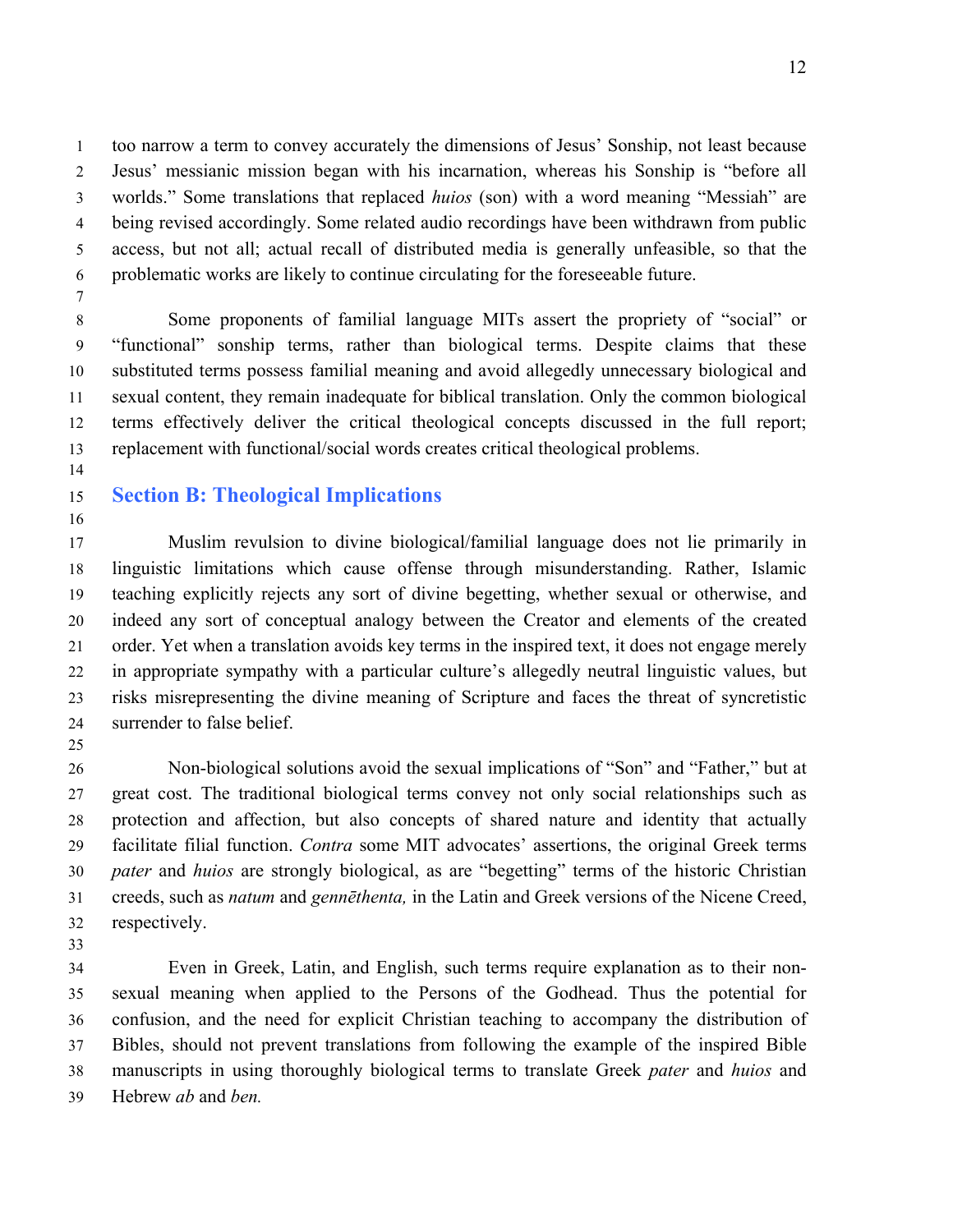1 Despite the attempts of some recent theologians to limit the Bible's testimony of 2 Jesus as the "Son of God" to his messianic kingship, Scripture presents him as the Son of 3 God, who not only leads his people as the ultimate Davidic king, but also reflects the nature 4 of his eternal Father in his being, his calling, and his behavior. By analogy, Christians, as 5 "children of God" by grace, image our Father's nature by virtue of our vital and Spiritual 6 union with the incarnate Son of God.

7

8 Translations which use idiosyncratic terminology for key theological terms eclipse 9 integral themes across Scripture, such as sonship in general. Even some MIT proponents 10 acknowledge that their labors can result in professions of faith by individuals who remain 11 unable to conceive of God as a Father, or themselves as his children. The familial language 12 MIT reader is divorced both from the confessional commitments of his neighbors in the 13 visible church who use a translation which retains historic and faithful terms for Father and 14 Son, and also from the invisible church across time.

15

16 Some MITs use biological "Son of God" language in the main text or the interlinear 17 text but then sap the full meaning of such terms through footnotes, parenthetical disclaimers, 18 parallel paraphrases, and other paratextual materials which limit the reader's understanding 19 of "Son of God" to social or functional sonship. As such, those solutions fail to answer 20 critics adequately who find social sonship terms misleading when applied to divine familial 21 relationships.

22

23 Scripture is a covenant document (*WCF* 1). According to God's gracious will to 24 redeem his people and to reveal himself by the written Word, Scripture belongs to all of his 25 people from all the nations – those who, by the gift of the Holy Spirit, now believe and who 26 will believe. With a view to the international scope of God's redemptive message, the Bible 27 calls not only for its own translation (*WCF* 1.8), but also for the faithful ministry of the 28 people of God to evangelize, to teach, and to preach the Scriptures to the nations. Bible 29 translation projects may recognize that a particular people is yet unreached, and such a fact 30 should compel faithful proclamation of the gospel accompanied by Bible translation, rather 31 than efforts to produce a self-explanatory or self-expositing Bible which over-interprets texts 32 in simplistic, culturally accommodating, yet theologically anemic ways. The church bears 33 responsibility to accompany the spread of Bibles with a parallel spread of Bible teachers, 34 reducing the temptation for over-interpretive translations, especially when such translations 35 are likely to be the only Bible used by a particular people.

36

37 More generally, some MITs cater too uncritically to postmodern reader-response 38 theory which locates meaning in the reading community's interaction with the text or to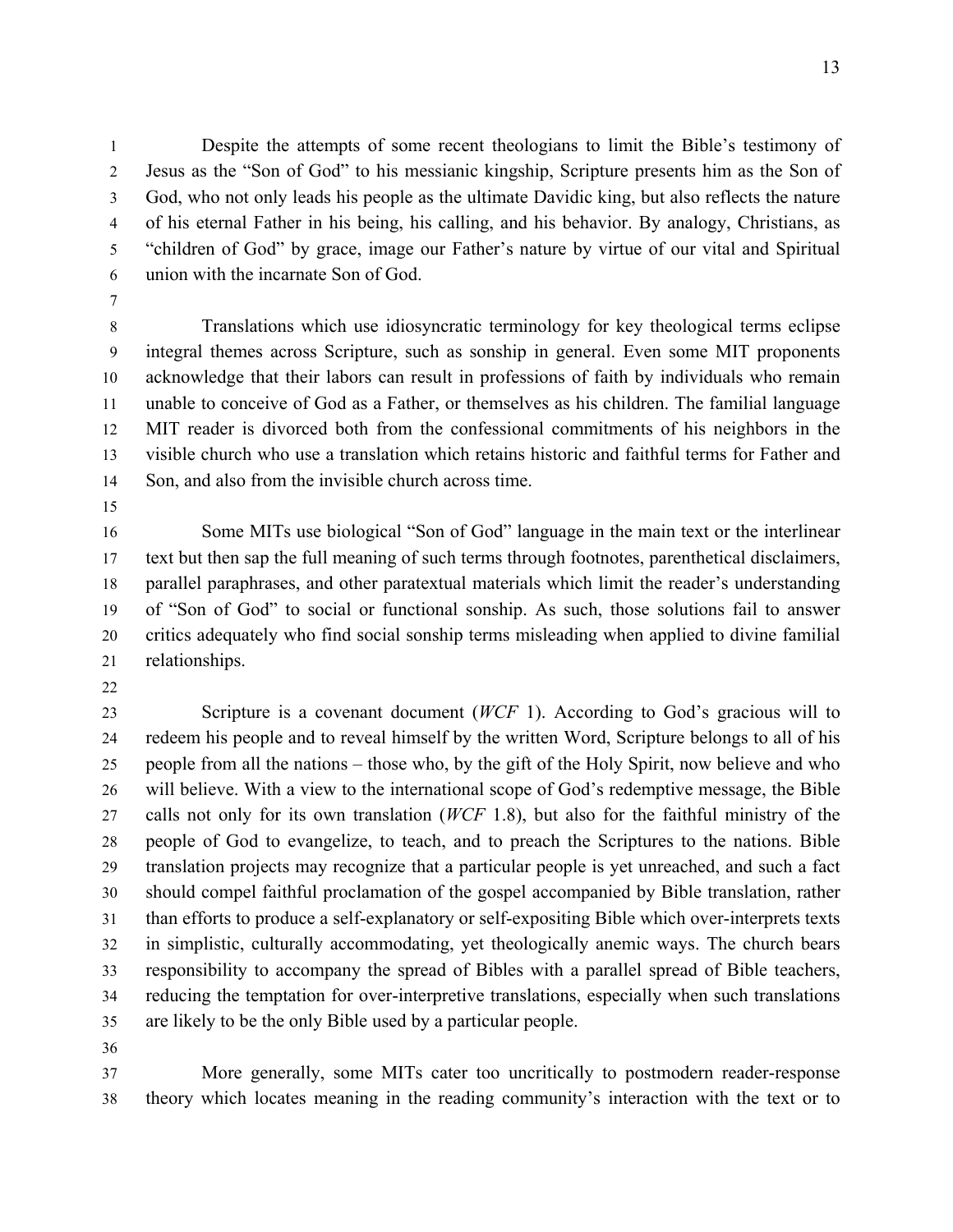1 receptor "acceptability," rather than receiving meaning as a quality inherent in the text itself. 2 Evangelicals hold that the Bible does not simply contain or generate the Word of God; it is 3 the Word of God. The verbal, plenary inspiration of Scripture entails the necessity of faithful 4 translation of key theological terms not only in broad strokes of meaning, but in detailed 5 adherence to the idioms from which Scripture weaves large-scale theological structures. For 6 instance, the respective ways in which Adam, angels, the Davidic king of Israel, Jesus, and 7 Christians are all "son(s) of God" mutually inform each other and inform the various other 8 sorts of spiritual sonship (of Abraham, of Satan, etc.). These relationships, while not literal 9 in a biological sense, are also not simplistically metaphorical.

10

11 The meaning of Biblical "sons" is metaphysical and analogical, with the Trinitarian 12 Father/Son relationship as the eternal reality which human beings image in a limited, 13 creaturely fashion. Since Jesus the Son of God is the supreme Source and Meaning of the 14 familial term *huios* (son), and the One into whose image we are conformed (Rom. 8:29), 15 terms in Bible translations which possess a biological, genetic character are critical for 16 expressing the biblical truths of divine, created, and redeemed sonship – in their rich array of 17 theological meanings.

18

### 19 **Conclusion**

20

21 Bible translations geared for Islamic contexts should not be driven by concerns that 22 Muslims may recoil from biological terms applied to God or Jesus. That revulsion originates 23 primarily out of religious conviction, not any communicative limitation of the terms 24 themselves. The essentially biological terms (Hebrew, *ben* and *ab;* Greek, *huios* and *pater*) 25 are divinely given and therefore should be translated into comparable biological terms. 26 Footnotes, parentheticals and other paratextual comments may be used to explain the 27 biblical and theological riches of Scripture, while never subverting the important truths 28 embedded in the biological contours of Scripture's words.

29

30 Not all translation workers share these methodological commitments. Therefore, 31 churches should carefully assess the philosophies and practices of translation workers whom 32 they support. Churches should direct resources toward faithful translation and, if loving 33 attempts at correction fail, away from projects and persons advocating problematic 34 approaches to translation. For the honor of the God who has revealed himself in his Word, 35 churches and agencies involved in translation should collaborate to improve the spread of 36 the Christian message worldwide, ensuring that Bibles oriented towards those in Muslim 37 contexts retain the fullest range of theological meanings resident in the original languages.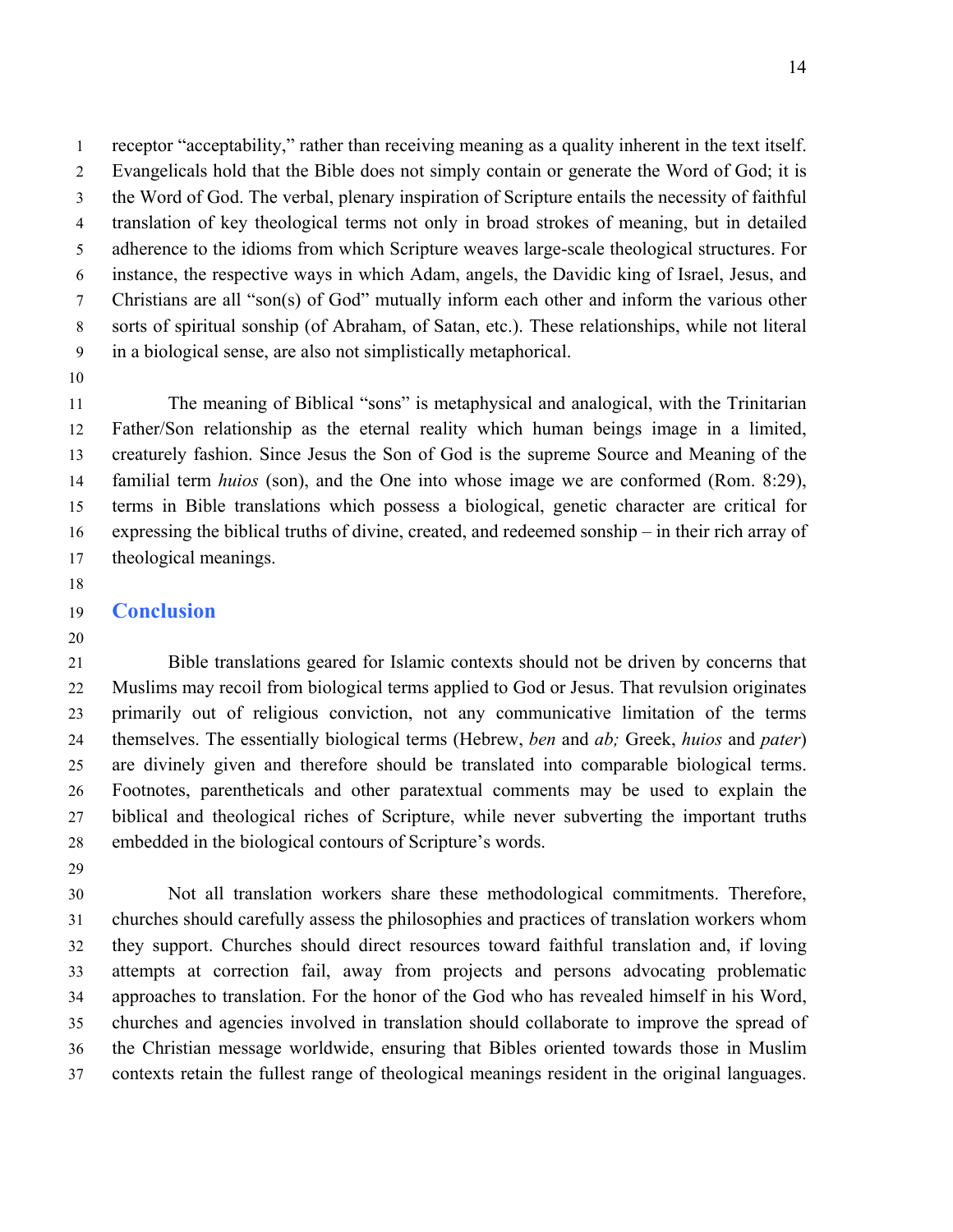1 The responsibility for faithful translation and worldwide gospel proclamation rests finally in 2 the church of Jesus Christ.

*"Therefore, having this ministry by the mercy of God, we do not lose heart. But we have renounced disgraceful, underhanded ways. We refuse to practice cunning or to tamper with God's word, but by the open statement of the truth we would commend ourselves to everyone's conscience in the sight of God. And even if our gospel is veiled, it is veiled to those who are perishing. In their case the god of this world has blinded the minds of the unbelievers, to keep them from seeing the light of the gospel of the glory of Christ, who is the image of God. For what we proclaim is not ourselves, but Jesus Christ as Lord, with ourselves as your servants for Jesus' sake. For God, who said, "Let light shine out of darkness," has shone in our hearts to give the light of the knowledge of the glory of God in the face of Jesus Christ."* 

- 2 Corinthians 4:1-6<sup>5</sup>

 Unless otherwise specified, English Bible quotations are from the *English Standard Version*, Wheaton, IL: Crossway Bibles, 2001.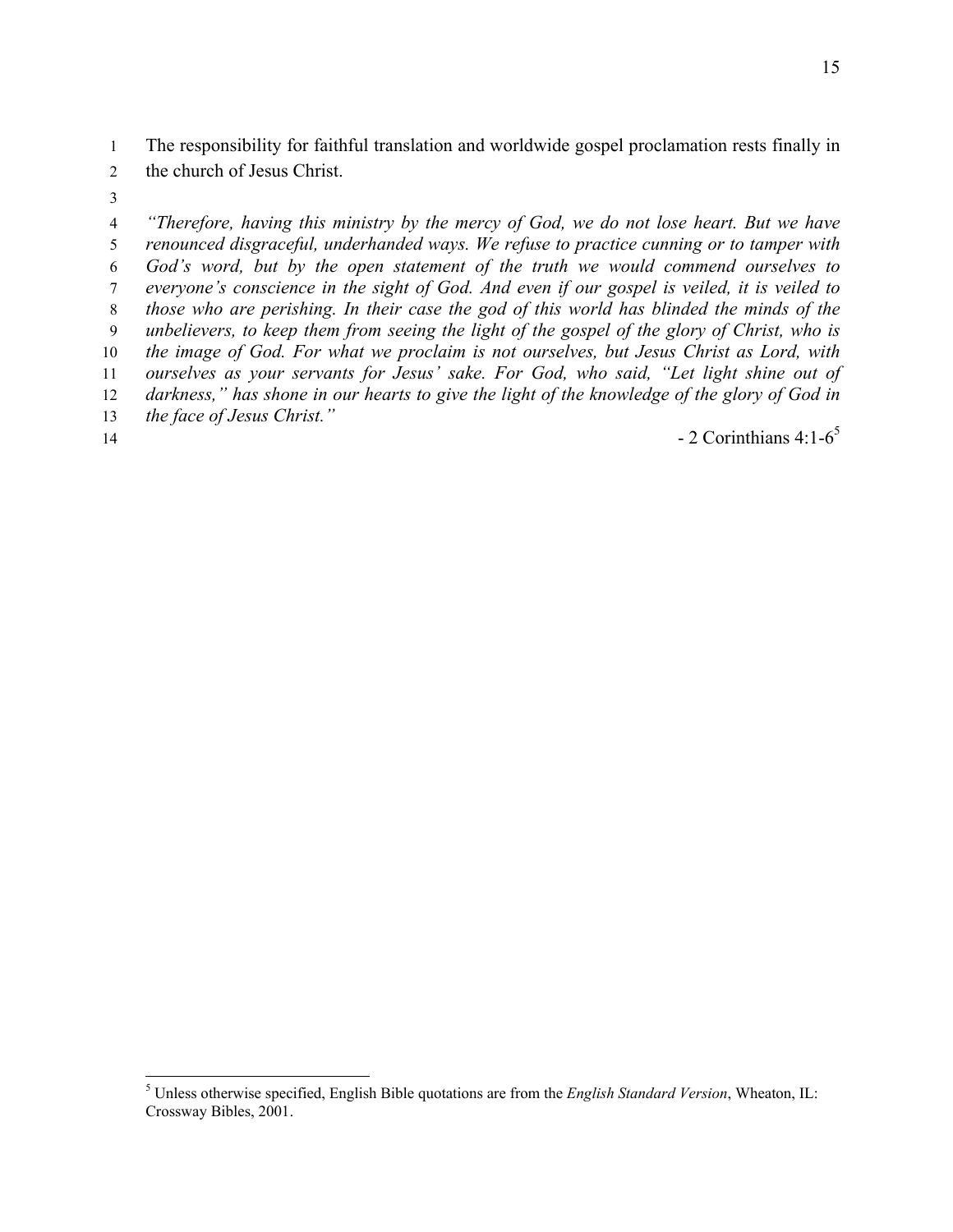## <sup>1</sup>**Preamble**

2

3 Overture 9, as adopted in 2011 by the 39th General Assembly (GA) of the 4 Presbyterian Church in America (PCA), called for the formation of a Study Committee on 5 Insider Movements (SCIM) to report to the 40th GA (2012) concerning the related issues of 6 (1) Insider Movements (IM) and (2) Bible translations which remove familial language from 7 references to the Trinity. The SCIM found those two issues sufficiently weighty so as to 8 merit individual attention.<sup>6</sup> As a result, our report to the 40th GA deals only with the issue of 9 divine familial language in Bible translation. Should the 40th GA allow a one-year extension 10 for the SCIM, we intend to bring a report to the 41st GA (2013) concerning Insider 11 Movements. As our work progressed in examining "the theological impact of removing 12 familial language for the Trinity from Bible translations," two realities emerged:

13

14 *First,* some languages have familial terms of a social nature (e.g., adopted sons, 15 household members, dear friends, etc.) as distinct from familial begetting terms. Therefore 16 this report discusses not only familial terms in opposition to non-familial terms, but also the 17 implications of different sorts of familial terms.

18

19 *Second,* Scripture applies various familial terms to persons of the Trinity, such as 20 "Father," "Son," "Brother," and "Bridegroom." The same and similar terms in Scripture 21 refer to Christians, both individually and corporately: "children," "sons," "brothers," and 22 "bride." For reasons of time and length, we have focused on the specific case of Jesus as the 23 *Son of God*. While we recognize certain limitations of this focus, we trust that our presentation 24 will show how similar reasoning applies to the other familial terms such as "Father."

25

26 Our concluding principles also impact broader translation philosophy, methodology, 27 and accountability discussions.

28

29 We live in extraordinary times of opportunity in the Muslim world, and as we lift our 30 eyes beyond the arena of controversy, we cannot help but rejoice at what God is doing. 31 Unprecedented numbers of Muslims are discovering Jesus Christ, as many formerly bound 32 by fear are discovering the freedom of the gospel. In God's providence, they are finding 33 fresh courage to consider the truth as they give voice to physical and spiritual grievances and 34 yearnings. In areas well beyond the Arab world, the Redeemer is drawing those in Muslim 35 lands to himself. Yet we trust that he will do more. Daily news broadcasts remind us of

<sup>&</sup>lt;sup>6</sup> While we recognize points of overlap between IM thinking and decisions concerning familial language in Scripture, advocacy of the one does not necessarily indicate advocacy of the other. Links between the two will receive attention in Part Two of the SCIM report.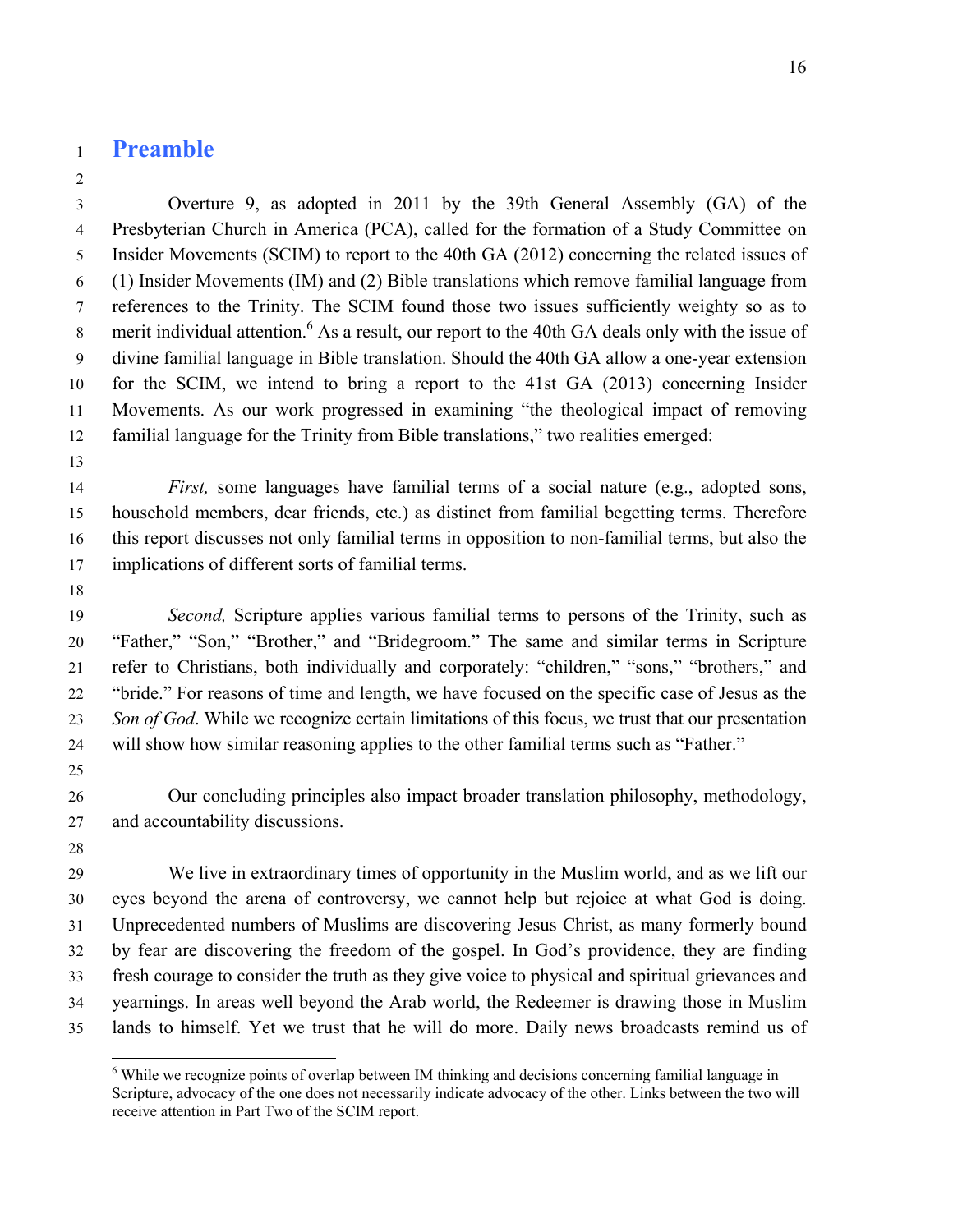1 suffering or strife among the world's 1.6 billion Muslims who have great need for the truth 2 and grace which are found in Jesus Christ, the Son of the living God.

3

4 In adopting Overture 9, the PCA repented " . . . of complacency or comfort that 5 keeps us from a faithful witness," and thus called for correction in ourselves, not simply in 6 others. Accordingly, rather than pull back into a defensive posture, we must pray that the 7 Lord of the harvest would send more workers into his harvest (Matt. 9:36-37; Luke 10:2); 8 and we must pray for and pursue the PCA's greater role in the advance of God's kingdom 9 among Muslims. As a means of maintaining a faithful gospel witness, we believe explicit 10 corrections for certain errors are fully in order. At the same time, we dare not so focus on the 11 errant trees as to be blind to the forest of opportunity before us.

12

13 During the course of our work, the SCIM has read widely and interacted regularly 14 with seasoned field translators and translation consultants, international Bible scholars, 15 national church leaders affected by the biblical translations in question, translation 16 organization leaders, and each other. As part of our due diligence, we submitted a late draft 17 of this report to external reviewers from diverse backgrounds and with disparate views on 18 the issues we have addressed. These reviewers included scholars, translation experts, and 19 mission organization leaders – including selected leaders from some of the organizations 20 named in this report. We genuinely appreciate their critiques and useful suggestions, as their 21 input has proven very helpful in bringing this report to its final form. For the sake of the 22 gospel and the church of Jesus Christ, we welcome continued serious analysis of the report 23 and its conclusions, and for the sake of faithful translation of the Scriptures all around the 24 world, urge others to give further rigorous scholarly and churchly examination to these 25 themes.

26

27 In the entire process, we have grown in our appreciation of both the complexity and 28 the importance of faithful Bible translation. Lacking expertise in the various contested 29 languages, we would be remiss to offer specific recommendations about how particular 30 words or phrases should be translated in those languages. Still, aided by the counsel of 31 national mother-tongue speakers, this report illustrates various translation problems and 32 suggests avenues for correction. But we limit our recommendations to principles to be 33 applied across all translation efforts, and proffer associated recommendations to the 34 churches in the PCA as they involve themselves in the work of missions and Bible 35 translation.

36

37 We have also grown in our esteem for brothers and sisters who, in response to God's 38 call, have left family, career, and home to commit their lives to the rigorous work of faithful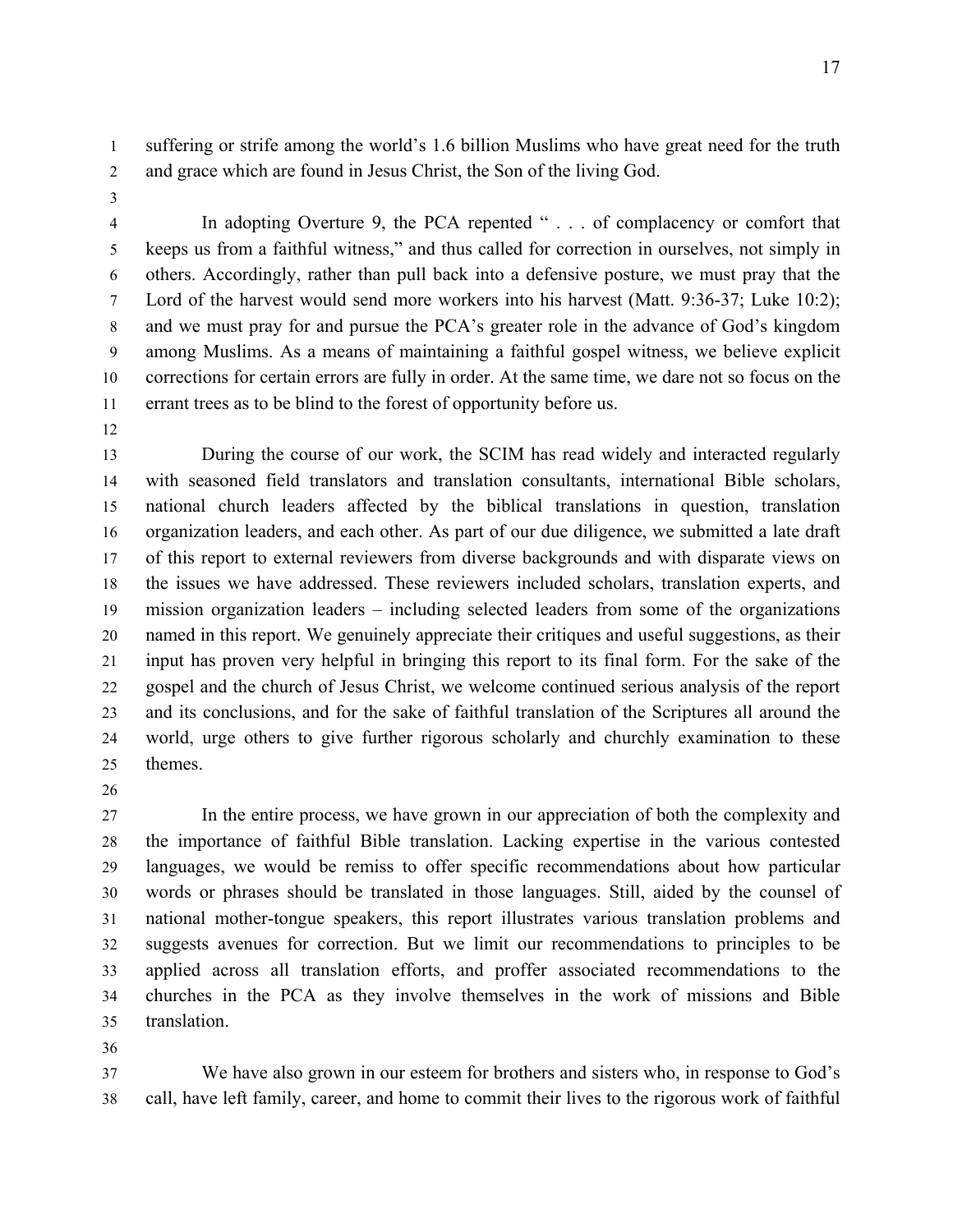18

1 Bible translation so that others may have access to the Scriptures. Bible translation is unlike 2 any other kind of translation. Only the Scriptures lead us rightly into glorifying and enjoying 3 their divine Author; only the Scriptures are self-attesting and self-interpreting; only the 4 Scriptures possess ultimate authority. No other text possesses such distinction. Further, from 5 Genesis to Revelation, the very words of the Bible reveal Jesus, the Son of God (John 5:39- 6 47; Luke 24:13-49), by whom God has spoken in these last days (Heb. 1:1-2). This 7 inscripturated revelation of Jesus Christ is critical, since " . . . there is salvation in no one 8 else, for there is no other name under heaven given among men by which we must be saved" 9 (Acts 4:12). In view of Scripture's unique quality, the ministry of Bible translation is both a 10 tremendous privilege and a great responsibility.

11

12 The SCIM finds itself in the unusual situation of analyzing controversial translation 13 practices during a period of rapid change within the world of Bible translation. Some 14 organizations involved in the debated translation work are already re-evaluating their own 15 policies and practices, or asking third parties to do so. We offer our report in a spirit of 16 humble and corrective critique, not vilification. Prayer has been a foundation for our 17 committee's work, and we commend to all readers of this report the practice of faithful and 18 fervent prayer for our brothers and sisters in Christ involved in the work of Bible translation. 19 Pray that they would be committed to faithful and accountable translation practice; that they 20 would humbly discern any methodological errors and that such errors be fully corrected; that 21 the work of faithful Bible translation would grow; and that through all of this, the Lord 22 would use the PCA and her engagement with others to honor Christ and expand his kingdom.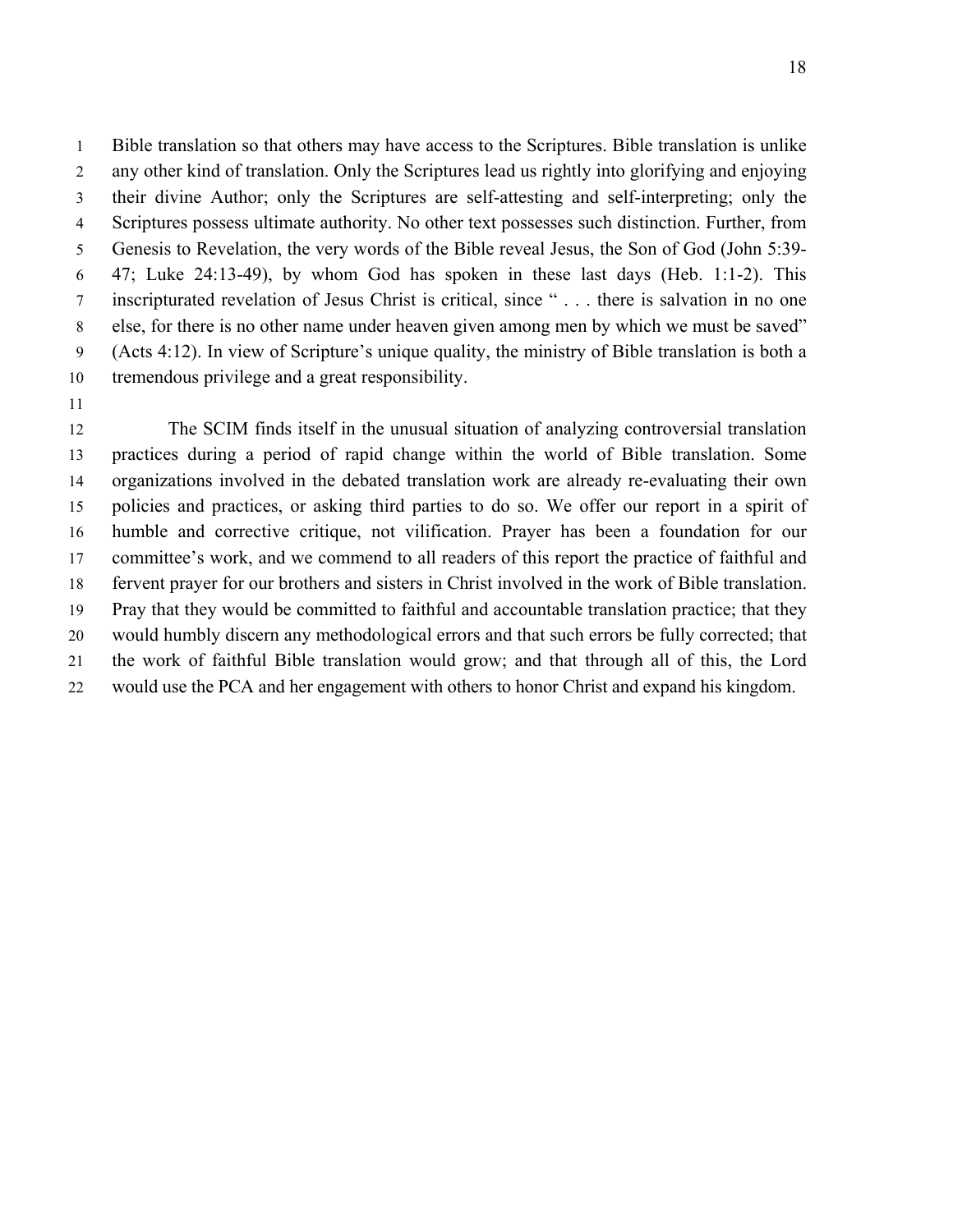## <sup>1</sup>**Section A: The Practice of Bible Translation**

2

4

## 3 **Bible Translation in the Twenty-First Century**

5 Many Western Christians today still think of Bible translation in its eighteenth 6 through early twentieth century form: a Western missionary emigrates to a foreign land, 7 learns the language and culture, and translates the Bible into that target language. In some 8 cases, he must develop an alphabet and written grammar, as well as literacy training for the 9 national audience. Often the missionary directly engages in other projects to help the people, 10 including political advocacy, building public utilities such as schools and hospitals, aiding 11 economic development, *et cetera.* In it all, the missionary accomplishes the translation 12 efforts by personally investing in the target people, faithfully evangelizing, teaching, and 13 ultimately church planting. Previous generations of Christians thrilled to hear of Marilyn 14 Laszlo,<sup>7</sup> Jim Elliot, $^8$  and others, who devoted their lives to evangelism, living with small 15 tribes in remote areas, and providing not only Bible translation but also Bible exposition and 16 deeds of mercy which exemplified the truth and power of the gospel (cf. 1 Cor. 2:1-5).

17

18 Still, this history of Bible translation has birthed at least two criticisms. First, some 19 have alleged that foreign missionaries cannot learn the subtleties of a new culture or 20 language rapidly enough to translate terms like "sin," "grace," "repent" and even "God" 21 with the correct nuances.<sup>9</sup> Second, some worry that the process reeks of Western cultural 22 imperialism. Even unknowingly, a foreign missionary might impose his own cultural norms 23 beyond what the Bible alone would mandate.

24

25 Seeking to accelerate the process, to improve the understandability of the translation, 26 and to avoid former errors and biases, current Western-aided Bible translation projects lean 27 heavily on "mother-tongue" nationals who receive varying levels of proactive training and 28 reactive critique from Western consultants, allegedly reducing the need for the consultants to 29 have such a thorough understanding of the intricacies of the target culture and language: 30 "Muslim language communities are much more receptive to a Bible translation if the major 31 players in the translation team are themselves members of the community, participants in 32

<sup>7</sup> Marilyn Laszlo, *Mission Possible: The Wonderful Story of God and a Wycliffe Translator in the Jungles of Papua New Guinea* (Carol Stream, IL: Marilyn Laszlo, Tyndale House Publishers, 1998). <sup>8</sup>

<sup>&</sup>lt;sup>8</sup> Elizabeth Elliot, *Through Gates of Splendor* (Carol Stream, IL: Tyndale House Publishers, 1981).

A treasure trove of examples resides in Eugene A. Nida, *God's Word in Man's Language* (New York: Harper and Row, 1952).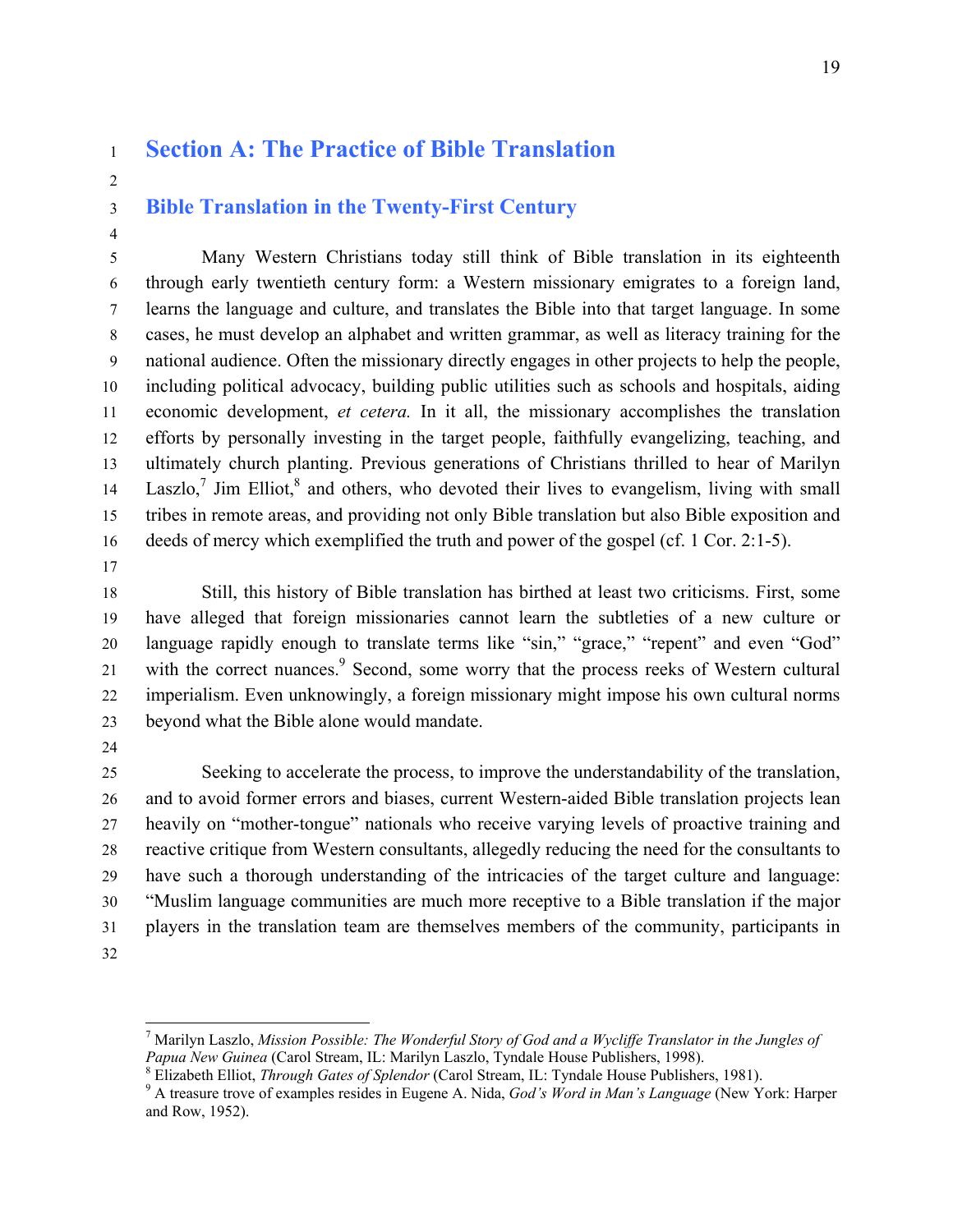their culture, and speakers of their language."<sup>10</sup> The translators may be college-educated or 2 not; theologically trained or not;<sup>11</sup> mature Christians, new Christians, or even non-3 Christians. $^{12}$ 

4

13

15

18

5 The process involves translation consultants whose responsibilities vary widely. In 6 some cases, they exercise veto power over final publication; in others they wield no 7 authority but function as advisors. The translation team presents the text to national test-8 readers and then asks the readers comprehension questions about the text to determine 9 whether the text properly conveys the intended meaning. The translators and consultants 10 then must determine the source of any errors in the reader's understanding: linguistic, 11 cultural, theological, or otherwise. Work in Muslim areas poses a particular challenge in 12 disentangling those factors.

## 14 **Muslim Belief: The Son of God in the** *Qur'an*

<u> 1989 - Johann Stein, marwolaethau a bh</u>

16 The *Qur'an* accords Jesus honor as prophet and Messiah but vigorously denounces 17 all worship of him as God or the Son of God:

19 O People of the Book! Commit no excesses in your religion: Nor say of God 20 aught but the truth. Christ Jesus the son of Mary was (no more than) an 21 apostle of God, and His Word, which He bestowed on Mary, and a spirit 22 proceeding from Him: so believe in God and His apostles. Say not "Trinity": 23 desist: it will be better for you: for God is one God: Glory be to Him: (far 24 exalted is He) above having a son. To Him belong all things in the heavens 25 and on earth. And enough is God as a Disposer of affairs.<sup>13</sup>

26

27 This complaint against Jesus' divine Sonship should not surprise the Christian 28 reader; Jesus faced the same objection personally from Jewish authorities during his earthly 29 ministry (John 10:22-39). Muslims find the notion that God has a Son reprehensible for at

<sup>&</sup>lt;sup>10</sup> SIL Consultative Group for Muslim Idiom Translation paper, titled, "SIL Internal Discussion Papers on MIT #2: The Relationship Between Translation and Theology, Version 2," January 2011, p. 3. These SIL papers are not official SIL policy statements but illustrate positions which have shaped discussion of these issues within the translation community.

 $<sup>11</sup>$  Some organizations are taking steps to improve the theological training of staff and consultants. Such steps</sup> are encouraging, but in the assessment of the SCIM, the theological contours of translation work as a whole has yet to take the prominence that it *must* have. The church should play a role in ensuring that integral theological oversight becomes a *sine qua non* of all Bible translation practice.<br><sup>12</sup> SIL describes its own translation process at http://sil.org/translation/stages.htm.<br><sup>13</sup> Q4:171, *The Meaning of the Holy Qur'an*, tra

Publications, 2004). Cf. Q5:19, 75; 6:101; 9:30-31; 19:35.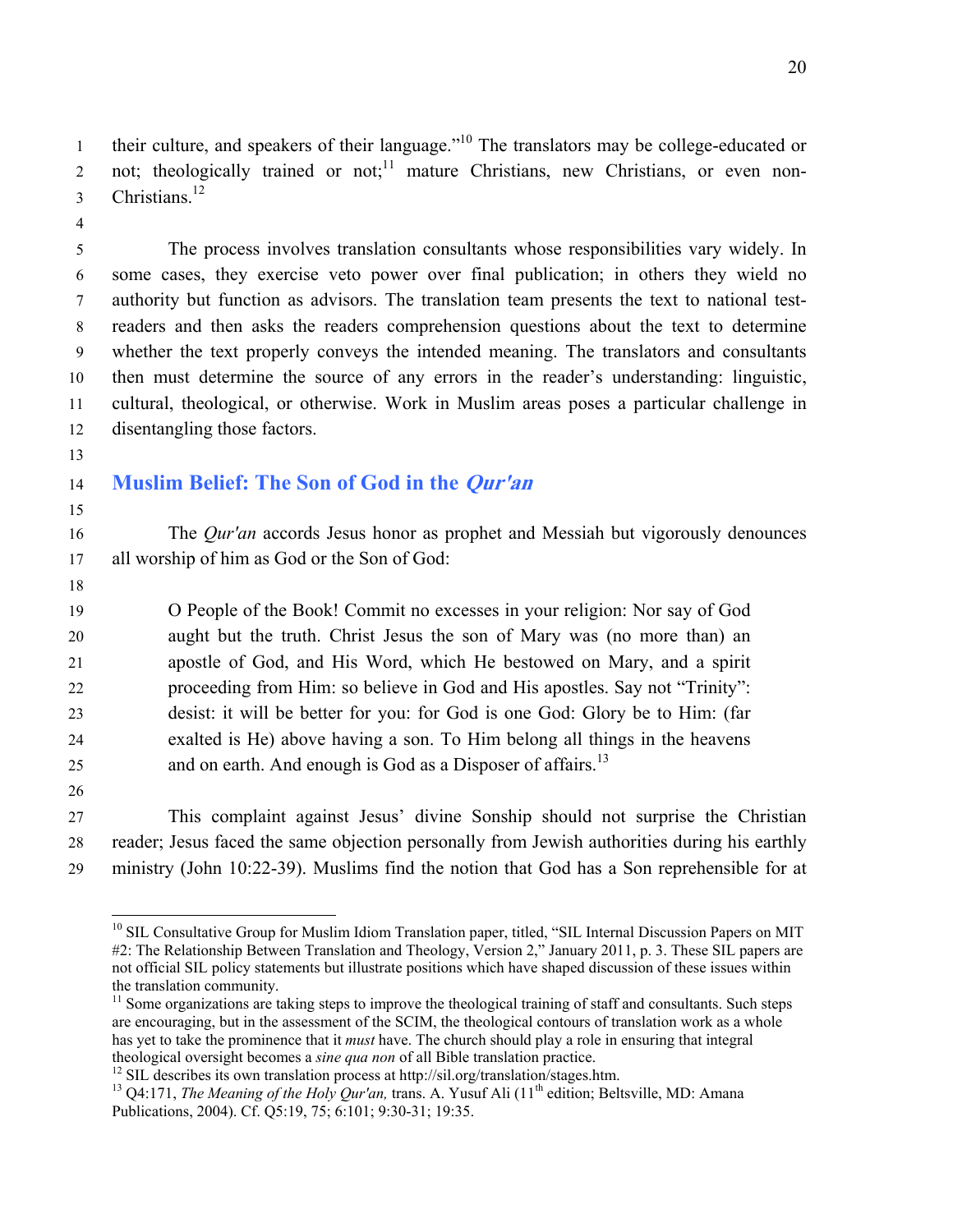least two reasons. First, the *Our'an* teaches that  $God<sup>14</sup>$  is one. Any alleged manifestation of 2 his deity as plural (vis-à-vis, Jesus *as* God) is regarded as blasphemously warring against the 3 Islamic notion of divine unity. Second, the idea of God having a son is alleged to corrupt his 4 transcendence; in fact, some Muslims have been taught that the divine Sonship of Jesus 5 would crassly require divine *coitus* with Mary. Muslims understandably reject this perverse 6 idea, as indeed do Christians. Matthew 1:23 and Luke 1:34 establish the non-sexual nature 7 of Jesus' conception, and Jesus' virgin birth actually constitutes a point of formal agreement 8 between Christianity and Islam (Q19:19-21), though the sources of authority are distinct and 9 the theological rationales for the convictions are wholly disparate.

- 10
- 
- 12

### 11 **Functional and Formal Equivalence**

13 In the mid-twentieth century, Eugene Nida described Bible translation up to that 14 point as work which aimed for "formal equivalence," translating the words while seeking to 15 maintain underlying grammatical structures.<sup>15</sup> Over and against a formal equivalence 16 approach, Nida first championed "dynamic equivalence" and later "functional equivalence," 17 with the explicit goal of achieving "meaning for meaning" rather than "word for word" 18 translation. Although the secular academy has moved onto other terminologies and 19 paradigms for the encoding of meaning and the process of translation, <sup>16</sup> Nida still directly 20 informs discussion about Bible translations. His approach bore fruit in the *Good News Bible* 21 (1966) and the *Contemporary English Version* (CEV; 1987-1995), both published by his 22 long-term employer, the American Bible Society. The difference between functional and 23 formal translation, respectively, can be seen in a comparison of English translations of 24 Psalm 8:4 below: 25

26 Then I ask, "Why do you care What is man, that you are mindful of him, 27 about us humans? And the son of man, that you care for him? (ESV) 28 Why are you concerned 29 for us weaklings?" (CEV)

30

31 Functional equivalence, with its "meaning for meaning" ethos, avoids translating 32 idioms directly. English does not use the "son of . . ." idiom as often as Hebrew. Therefore 33 the CEV renders "son of man" (Hebrew *ben-adam*) in Psalm 8:4 as "weakling." This injects

34

 $14$  See footnote #2 above.

<sup>15</sup> See, for example, Eugene A. Nida, *Toward a Science of Translating: With Special Reference to Principles and Procedures Involved in Bible Translating* (Leiden: E.J. Brill, 1964); Eugene A. Nida and Charles Taylor, *The Theory and Practice of Translation* (Leiden: E.J. Brill, 1974).<br><sup>16</sup> Glenn J. Kerr, "Dynamic Equivalence and Its Daughters: Placing Bible Translation Theories in Their

Historical Context," *Translation* 7:1 (2011): pp. 9-12.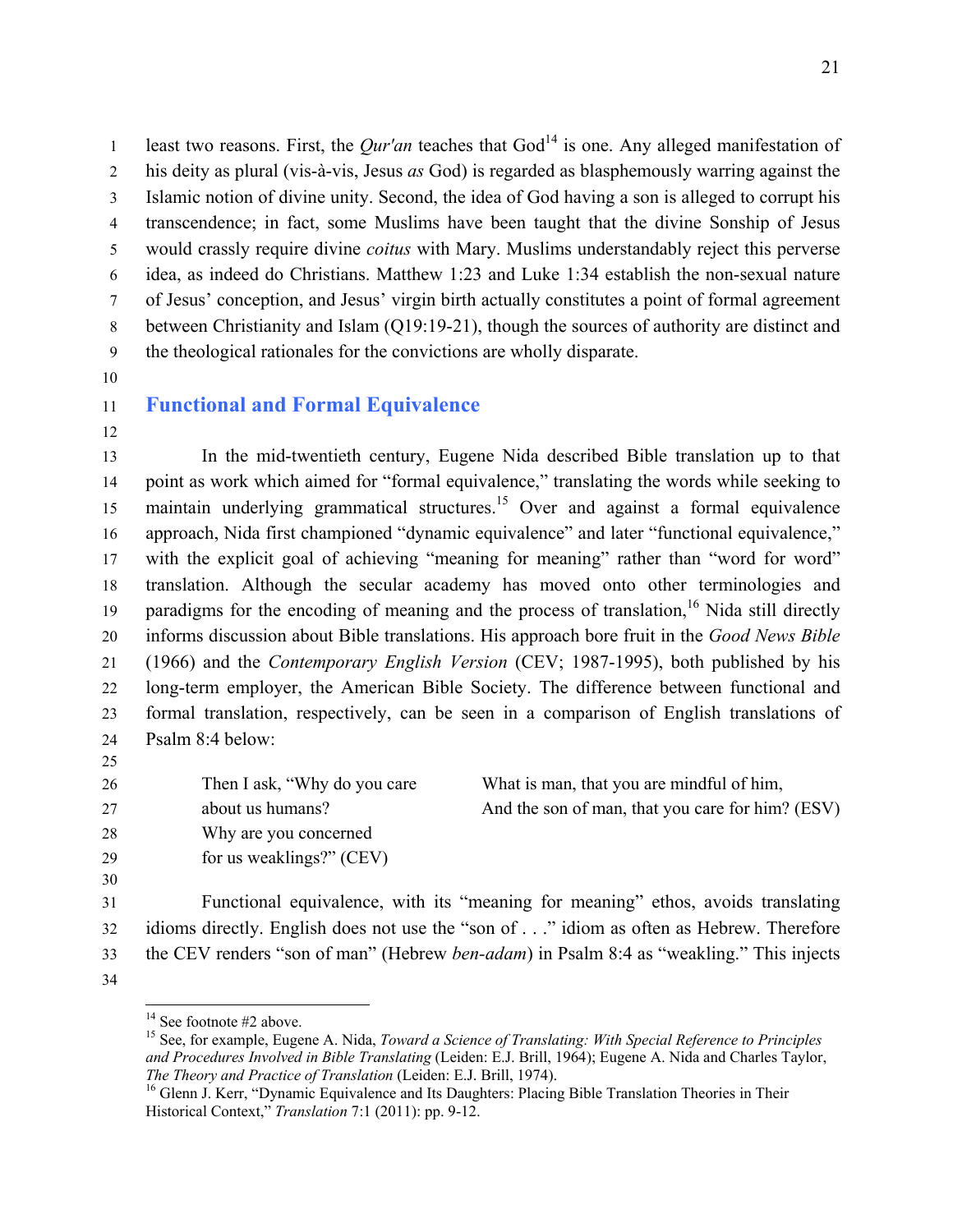1 a greater element of interpretation into the text than does "son of man." In this case, the 2 functional equivalence translation isolates a single perceived implication of the sonship 3 metaphor in for this passage: God is great, whereas men are weak.

4

5 Functional equivalence translation may highlight one possible dimension of "son of 6 man" in Psalm 8, but in the process, the reader loses insight into the Hebrew sonship idiom 7 itself. The loss of this and other phrases pregnant with biblical cultural and/or biblico-8 theological significance, such as "you anoint my head with oil" (the CEV renders Ps. 23:5 9 as, "you honor me as your guest") or "first fruits" (the CEV simply omits the second half of 10 Ps. 78:51) exemplifies how functional equivalence impoverishes students of the Bible who 11 lack access to more formally equivalent versions. The passage seems clearer to the first-time 12 reader, who probably understands "weakling" better than "son of man," but the text also 13 loses its organic and theologically critical connections to "son of man" elsewhere in 14 Scripture, and "son of . . ." metaphors in general. The individual verse seems clearer in one 15 respect, but such dynamic translation obscures the overarching meanings conveyed by 16 biblical typology and organic biblical themes.

17

18 Nida himself appreciated the dangers of a translation which errs on the side of 19 immediate clarity. Commenting on the interpretive challenges of John 3:13, he and Barclay 20 Newman note, "It seems best, however, simply to translate this verse, along with certain of 21 its exegetical obscurities and ambiguities, and to leave the interpretation to commentators. 22 Even though the solution might allow some slight confusion for the average reader, there is 23 at least no serious distortion of the truth through a more or less 'close translation. $17 \text{ O}$ ne 24 naturally wonders how "slight" an immediate confusion should be tolerated, in order to 25 avoid how "serious" a distortion of the broader truth.

26

27 Vern Poythress has emphasized this balance between literal translations which 28 neglect initial intelligibility, and translations which over-interpret in the name of immediate 29 clarity "at the expense of richer representation of original meaning," leaving, "a kind of 30 'baby' Bible that addresses primarily the most ignorant."<sup>18</sup> This arguably poses fewer 31 problems in Western countries, blessed with a glut of competing Bible translations featuring 32 varying levels of formal and functional equivalence, not to mention paraphrased Bibles, 33 novelized Bible stories, children's books, commentaries, and more.

<sup>&</sup>lt;u> 1989 - Johann Stein, marwolaethau a bh</u> <sup>17</sup> Eugene Nida and Barclay Newman, *A Translator's Handbook on the Gospel of John* (New York: United Bible Societies. 1980), p. 85.

<sup>18</sup> Vern S. Poythress, "Bible Translation and Contextualization: Theory And Practice in Bangladesh," *The Works of John Frame and Vern Poythress*, October 10, 2005, http://www.framepoythress.org/poythress\_articles/2005Bible.htm (accessed April 2012).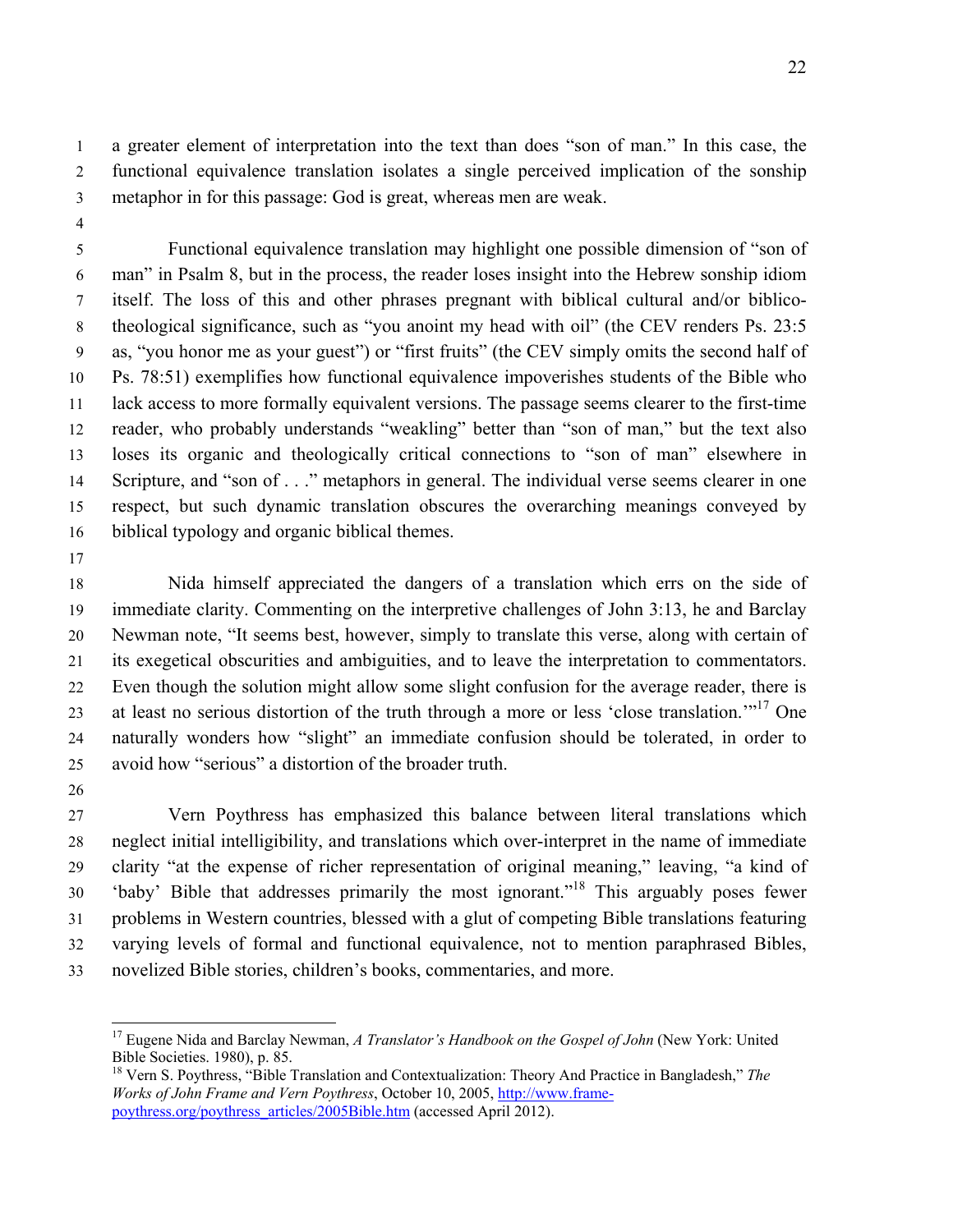1 By contrast, most of the world's languages only have a single Bible translation, or 2 none at all. What becomes of a church whose only Bible translation is geared to the needs of 3 the complete neophyte, rather than the long-term disciple who needs a Bible that preserves 4 intra-canonical themes in the transparent fashion of the original languages? **Although a**  5 **degree of functional equivalence is good and necessary, a theological text like the Bible**  6 **loses value by translating theological terminology inconsistently or inaccurately.** Thus a 7 different standard applies to "son of the bow" than to "Son of God" or "son of man," because "son of the bow" carries comparatively little theological freight.<sup>19</sup>

9

### 10 **Recent History of Missions to Muslims**

11

12 When one surveys the last one hundred years of Christian outreach to Muslims, a 13 pattern emerges. Faced with Muslim resistance to the concept of Jesus as "Son of God," 14 each generation of missiologists has recapitulated a similar discussion: one group avers that 15 a formally equivalent "Son of God" translation invites misunderstanding due to the 16 idiosyncrasies of some receptor language. Another group responds that the problem lies 17 rather in religious resistance to *any* analogy between divine and human relationships, 18 especially the father/son language proscribed by the *Qur'an*.

19

20 For instance, in 1953, D.A. Chowdhury proposed, "[W]e should no longer use the 21 terms 'Khodar Beta' (God's Son) and 'Hazrat 'Isa' (Lord Jesus) in the literature meant for 22 Bengal Moslems; because the two terms, I venture to think, do not represent the truth. <sup>23</sup> 'Khodar Beta' and 'Hazrat 'Isa' have entirely different meanings when used by a Moslem."<sup>20</sup> 24 In rebuttal, L. Bevan Jones cited a nineteenth century Afghan missionary who instead 25 recommended that when faced with Muslim definitions of Biblical terms, "We keep the 26 name we find in use but seek to change the Muslim's idea as to its content."<sup>21</sup>

27

28 Fifteen years later, Kenneth Cragg argued "The phrase ['Son of God'] itself is not 29 important; another phrase would do if it communicated Jesus' ready identity in action with the perspectives and purposes of the Divine mind in his ministry and passion."<sup>22</sup> Charles

<sup>31</sup> 

<sup>&</sup>lt;sup>19</sup> Section B of this paper explores the consequences when Jesus' begetting by God loses its analogically-rich genetic connotations. Recently, some who avoid biological sonship terms in translation have nonetheless acknowledged the need for consistent terminology, as discussed in the "Contemporary Examples" section below. This is a proper but inadequate step.

<sup>20</sup> D. A. Chowdhury, "Should We Use the Terms ''Isa' and 'Beta?'" *Biblical Theology* (January 1953): pp. 26-

<sup>27.&</sup>lt;br><sup>21</sup> L. Bevan Jones, "On the Use of the Name 'Isa' (II)," *Biblical Theology* (April 1953): pp. 83-86.

<sup>&</sup>lt;sup>22</sup> Kenneth Cragg, "Christianity in World Perspective (New York: Oxford University Press, 1968), p. 141-142.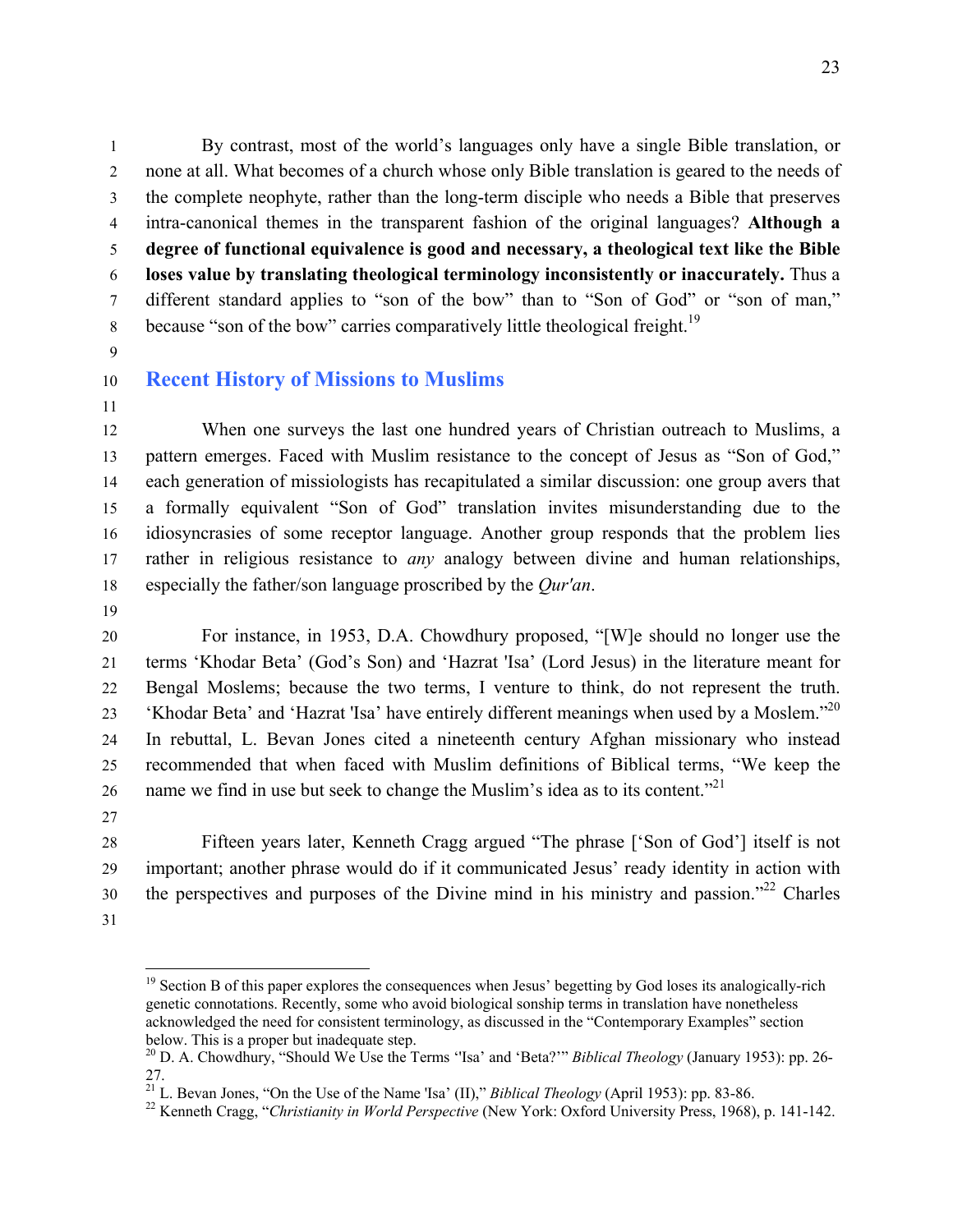1 Kraft cited Cragg approvingly and added, "the term 'Son' and its coordinate 'Father' should, 2 in my opinion, at any rate, be avoided. . . . The concept of the Trinity can also in most cases 3 be avoided." $^{23}$ 

4

5 In 1977, Arie de Kuiper and Barclay Newman claimed that Jesus' message "was the 6 proclamation of God's rule, not of himself as the Son of God," and that, for example, the 7 Malay language did not allow the concept of sonship to be presented in non-biological 8 terms: "*anak* means child in the sense of a very immediate physical relation to the parents. 9 Moreover this word cannot very well be used as a metaphor."<sup>24</sup> As a result, they avoided the 10 phrase "Son of God" by presenting Scripture passages to Muslims only selectively<sup>25</sup> rather 11 than try to "impose on the Muslim reader from the beginning a complete gospel where the 12 problem of Jesus' Sonship immediately confronts him. The Muslim reader would then be 13 free to use some other description of Jesus, and one just as real to him as is the term Son of 14 God to other communities of believers."<sup>26</sup> Jesus' sonship, virgin birth, and bodily 15 resurrection were suggested as true<sup>27</sup> but supposedly optional components of Christianity, 16 which converts might later pick up, after reaching "a more mature level of belief."<sup>28</sup>

17

18 They proposed that "Son of God" might be rendered as *abdi Allah* or *Abdullah* (both 19 meaning "servant of God") in Arabic translations, whereas God's declaration in Mark 1:11 20 ("You are my beloved Son") could be rendered, "You are like a son to me," perhaps with a 21 footnote limiting the sonship language to the sense applied to the Davidic king in Psalm  $2^{29}$ 22 Matt Finlay, a missionary in Southeast Asia whom de Kuiper and Newman quoted 23 extensively in alleged support of their approach, responded in rebuttal:

24

25 Every Muslim from the Grand Mufti to the most ignorant peasant knows that 26 the Bible calls Jesus 'the Son of God.' To produce a version in which this 27 most controversial term has been removed would create uproar. One of the 28 most common accusations against Christians by Muslims is that we have 29 corrupted our Scriptures. . . . Thus to delete SON OF GOD from our New

<sup>&</sup>lt;sup>23</sup> Charles Kraft, "Distinctive Religious Barriers to Outside Penetration," in the *Report on Consultation on Islamic Communication*, held at Marseille in 1974, pp. 69-72.

<sup>&</sup>lt;sup>24</sup> Arie de Kuiper and Barclay Newman, "Jesus, Son of God- A Translation Problem," *The Bible Translator* 28:4 (October 1977): p. 435.

 $^{25}$  Ibid., p. 434.

 $26$  Ibid., p. 436.

<sup>27</sup> Ibid., p. 434.

<sup>28</sup> Ibid., p. 437.

 $^{29}$  Ibid. Cf. p. 438: "Sometimes, of course, there may be reasons of tradition and church policy to retain the literal rendering of 'Son of God'. In such cases, a helpful note might be introduced explaining that the focus of meaning is not upon biological descent but upon identity of nature."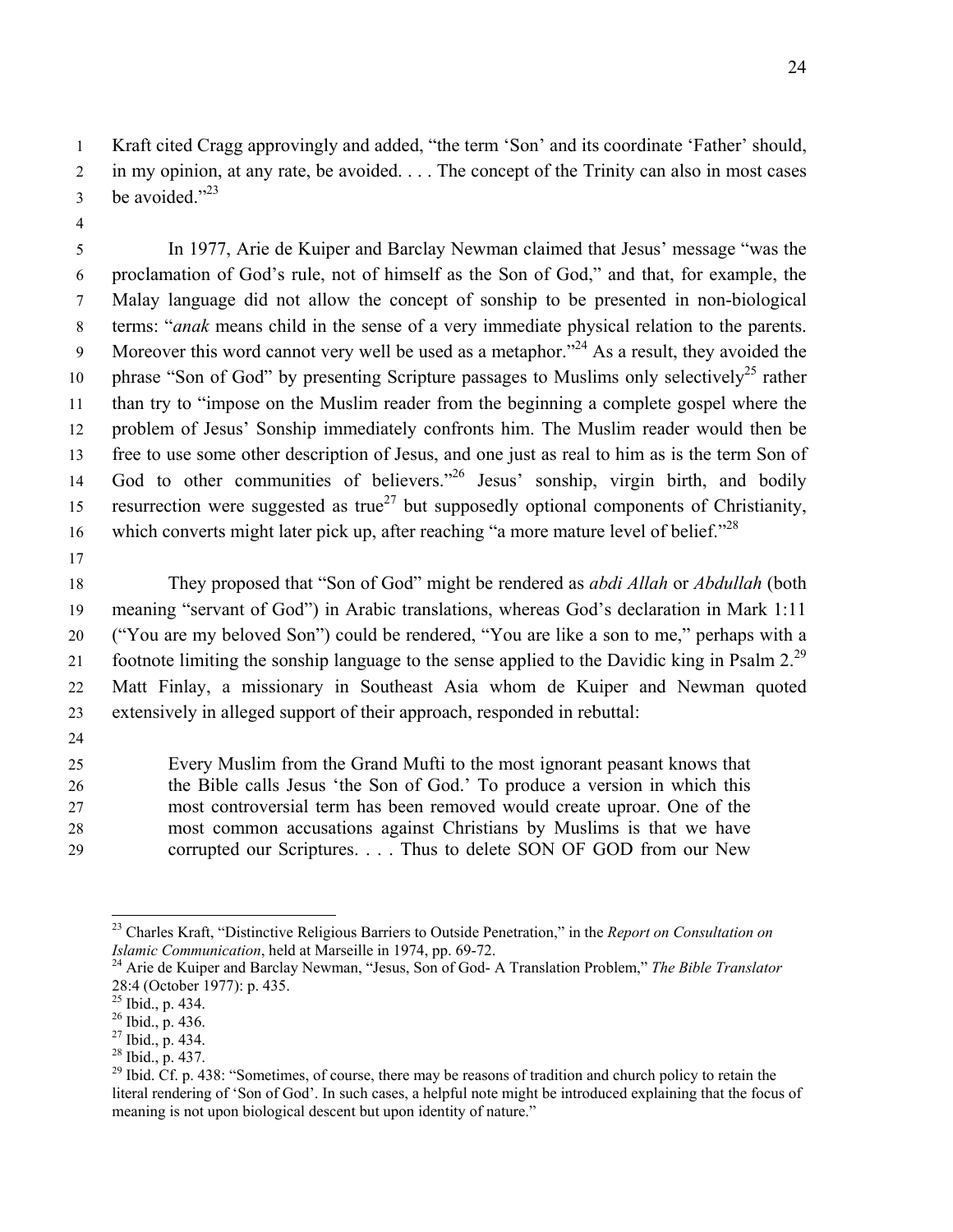1 Testament would lay us open to further charges of changing our Text because 2 we know and now admit that the Bible is corrupt.<sup>30</sup>

3

4 Finlay then offered numerous Malay idioms which used "son" in a non-biological manner,

- 5 disproving de Kuiper and Newman's claims to the contrary.
- 6

7 The most recent iteration of this debate begins in a similar manner, with vigorous 8 debate on all sides. "Experimentation" with avoidance of "Son of God" and other divine 9 familial terms first began in the field, but also has been promoted from high levels within 10 some missions agencies. In 2000, Rick Brown, influential translation consultant and former 11 SIL Eurasia area director and board member, claimed that Muslim resistance to sonship 12 language in Scripture stemmed from a misinterpreted sexual connotation:

13

14 For Muslims [the phrase "son of God"] has a single well-entrenched meaning, 15 namely physical offspring from God's sexual union with a woman. . . . 16 [M]ost of the common people in Muslim communities are so afraid of the 17 term that they refuse to read or listen to anything that affirms it. Some will 18 not even touch a book if they know that term is affirmed in it.<sup>31</sup>

19

20 Brown proposed alternative means of describing the relationship of Christians to 21 God, including "the righteous servants of God" and "those close to God."<sup>32</sup> He endorsed 22 translation solutions which in English would be rendered "Christ of God" or "Christ sent 23 from God" as possible substitute descriptions for Jesus as the "Son of God."<sup>33</sup> According to 24 Brown, when the framers of the Nicene Creed identified Jesus' Sonship with his divine 25 origin and nature, "although they were theologically correct, they were exegetically wrong" 26 because, he contended, Scripture does not defend Jesus' divine nature through sonship 27 anguage.<sup>34</sup> He described his approach to Muslim evangelism directly:

28

29 I gently explain that 'Son of God' is merely a title for the Messiah, meaning 30 God loves him and sent him as the Messiah with power from God, so that all 31 people should honor and obey him. . . . If they say we worship Jesus as God, 32 I ask if Jesus is God's Word whom he cast into the virgin Mary to be born as

33

<sup>30</sup> Matt Finlay, "Jesus, Son of God- A Translation Problem. Some Further Comments," *The Bible Translator* 30:2 (April 1979): pp. 241-244.

<sup>&</sup>lt;sup>31</sup> Rick Brown, "Delicate Issues in Mission Part 2: Translating the Biblical term 'Son(s) of God' in Muslim

Contexts," *IJFM* 22:4 (Winter 2005): p. 137.<br><sup>32</sup> Rick Brown, "The Son of God: Understanding the Messianic Titles of Jesus," *IJFM* 17:1 (Spring 2000): p. 42.

<sup>&</sup>lt;sup>33</sup> Rick Brown, "Delicate Issues in Mission Part 2," pp. 139-140.

 $34$  Brown, "The Son of God," p. 49.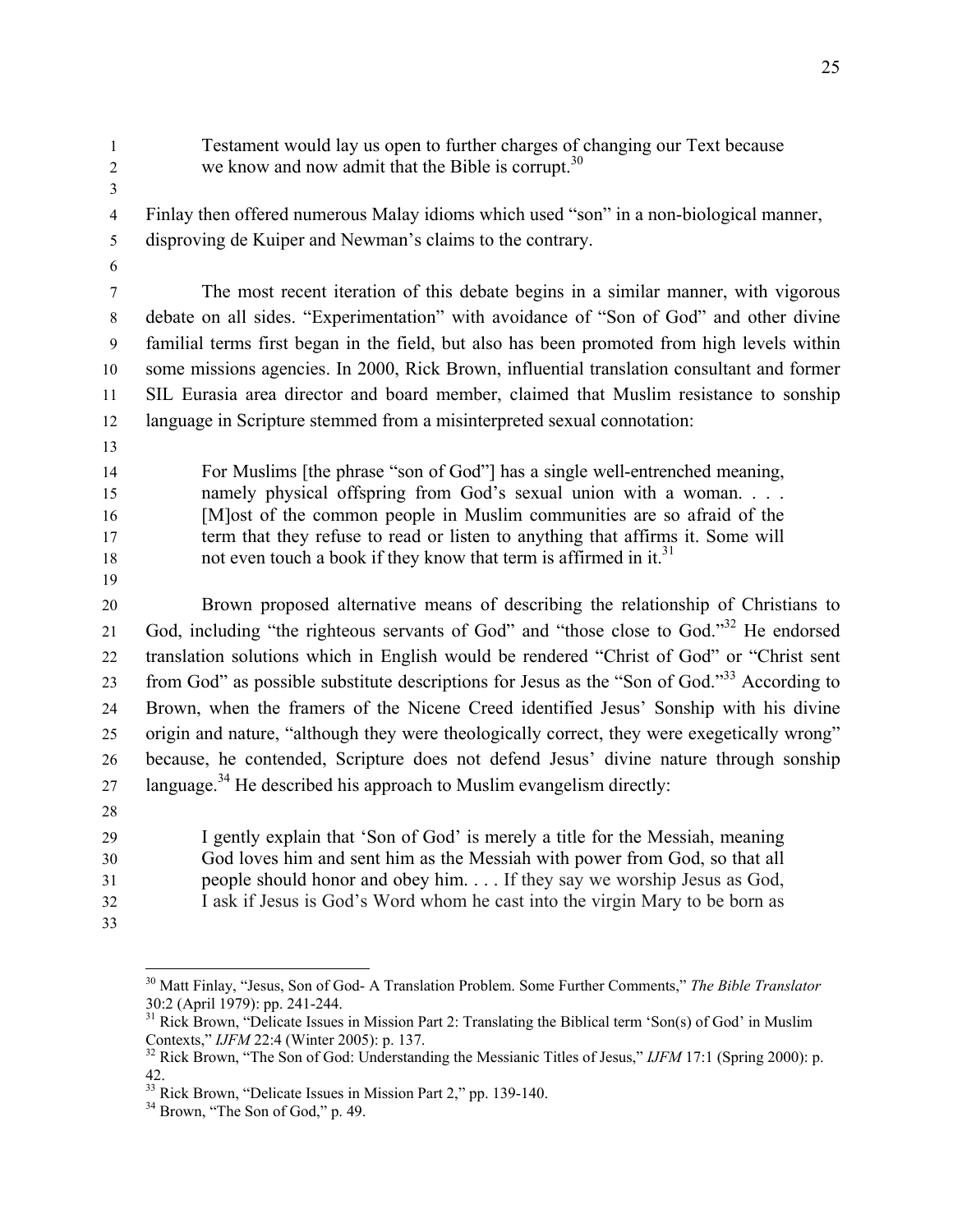1 a man called 'the Messiah' . . . . [M]any Muslims who have read the Gospel 2 and come to faith in Jesus cannot bring themselves to call him or themselves  $\frac{3}{2}$  'sons of God.'<sup>35</sup>

4

7

5 David Abernathy noted that such errant thinking resurfaces, among other concerns, the 6 ancient heresy of adoptionism:

8 An even larger problem looms for us theologically if "Son of God" and 9 "Christ" are essentially equivalent in meaning in the New Testament. If there 10 is little difference in semantic meaning between them, then it follows that 11 Jesus became the Son when he became the Christ. This would then mean that 12 he is not eternally the Son, an assertion that denies a basic tenet of Christian 13 faith held from the earliest times, even in the first century, long before the  $14$  deliberations of the ecumenical councils.<sup>36</sup>

15

16 As late as October 2010, SIL personnel published extended defenses of "Messiah" as 17 an appropriate substitute for "Son of God."<sup>37</sup> More recently, Rick Brown, Leith Gray, and 18 Andrea Gray (hereafter, BGG) acknowledged a distinction: "terms like 'Christ/Messiah' 19 should be used only to translate *Christos*/*Meshiach* and should not be used to translate 20 *huios/ben* [i.e., 'son']."<sup>38</sup> The revised version of the 2010 SIL paper mentioned above stated, 21 "We do not recommend translating 'Son of God' simply as 'Christ', making no distinction 22 between the terms." For situations in which "Son of God" is either "completely 23 misunderstood" or simply "not natural and not clear," that paper suggested "spiritual Son of 24 God," "God's Beloved," "God's only-one," and "God's beloved Christ."<sup>39</sup>

25

26 BGG still posit the inability of some languages to avoid sexual connotations for their 27 common familial terms: "Such wordings are inaccurate because they add a procreative 28 meaning that was absent from the original, and this obscures the important interpersonal 29

<sup>&</sup>lt;sup>35</sup> Ibid., p. 49-50. As mentioned, Brown has modified some of these ideas more recently. We include his earlier thoughts to show the contours of this debate over time.

<sup>&</sup>lt;sup>36</sup> David Abernathy, "Translating 'Son of God' in Missionary Bible Translations: A Critique of 'Muslim-Idiom Translations: Claims and Facts' by Rick Brown, John Penny, and Leith Gray," *St. Francis Magazine* 6:1 (February 2010), p. 178.

 $37$  SIL Consultative Group for Muslim Idiom Translation paper, titled, "Technical Paper Number 5: Rationale for non-literal translation of 'Son of God', Version 1," October 2010, n.p.

<sup>&</sup>lt;sup>38</sup> BGG, "A New Look at Translating Familial Biblical Terms," *IJFM* 28:3 (Fall 2011): p. 116. Poythress concurs, noting that "Messiah" and "Son of God" have similar but not identical meanings ("Bible Translation

<sup>&</sup>lt;sup>39</sup> SIL Consultative Group for Muslim Idiom Translation paper, titled, "Technical Paper Number 5: Rationale for non-literal translation of 'Son of God', Version 2," January 2011, n.p.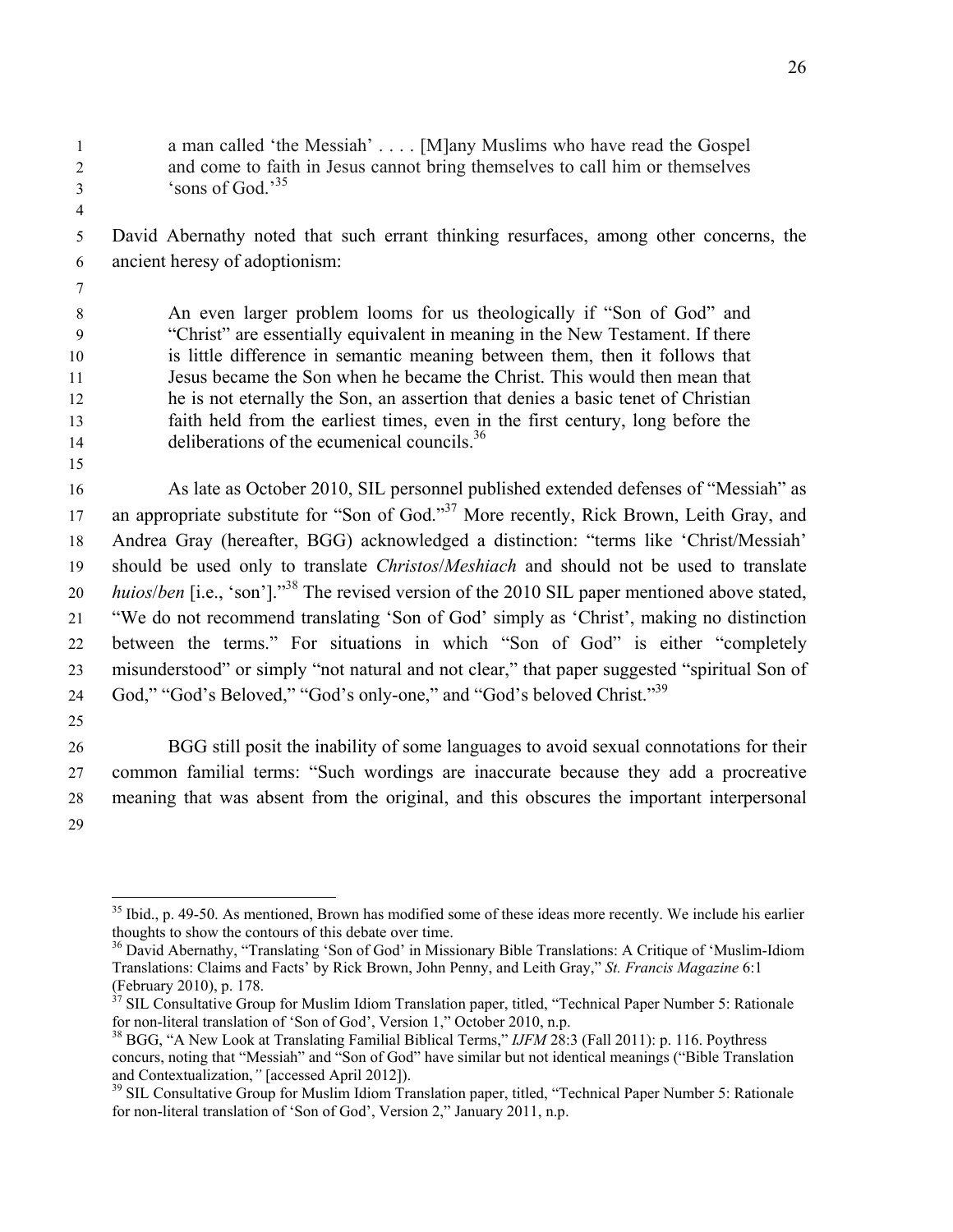relationships that were expressed in the original text." Although some cite specific 2 languages as unable to use biological familial terms in non-physical ways, others have 3 provided counterexamples of these procreative terms being used metaphorically, as Finlay 4 showed in his day with respect to the Malay language. Missionaries reported to our 5 committee that Muslims in some areas of the world simply do not react in the emphatic, 6 negative manner described in such universal terms by Brown, and other Muslims take 7 offense for reasons unrelated to a perceived sexual slant in sonship language.

8

9 To date, few national speakers have engaged in this debate in Western periodicals, 10 making scholarly citations of their perspectives elusive. Furthermore, facing fund-raising 11 challenges and citing potential risks to their security and harmony, translation agencies have 12 at times discouraged their workers from openly challenging colleagues and superiors on 13 these matters. We are aware of three missionaries who were told by their organization's 14 leadership that if they were concerned with the organization's direction, they should simply 15 quit rather than question. Some have done so. $41$ 

16

17 These accounts present a crucial question. When a Muslim says, "I must not even 18 read this book because it calls Jesus the Son of God," have we just witnessed a linguistic 19 failure or a religious clash? Anecdotes prove notoriously unhelpful in settling this debate, or 20 any debate for that matter.<sup>42</sup> For every story about a Muslim who rejected the Bible until 21 sonship language was expunged, a counter story surfaces about a former Muslim who 22 cherishes the familial treasures of the gospel, claiming that God's Fatherhood of Jesus and 23 of believers actually convinced him to become a Christian. In addition, as Poythress has 24 noted, a perpetual battle of the experts produces a very unsatisfactory situation for Christians 25 interested in the international progress of the gospel. $43$ 

26

27 Complicating matters further, some authors publish about these issues under one or 28 more pseudonyms, obscuring personal identity and institutional affiliations, and perhaps 29

<sup>&</sup>lt;sup>40</sup> BGG, "A New Look at Translating," p. 107.

<sup>&</sup>lt;sup>41</sup> See the account of David Irvine in Emily Belz, "Holding Translators Accountable," *World Magazine*, October 8, 2011. SCIM also has corroborating personal correspondence from missionaries with major organizations.

<sup>&</sup>lt;sup>42</sup> "[S]ome kinds of information that the scientist regards as highly pertinent and logically compelling are habitually ignored by people. Other kinds of information, logically much weaker, trigger strong inferences and action tendencies" (R.E. Nesbitt, Eugene Borgida, Rick Crandall, and Harvey Reed, "Popular Induction: Information Is Not Necessarily Informative," in *Cognition and Social Behavior*, ed. John Carroll and John Payne [Hoboken, NJ: John Wiley & Sons, 1977], p. 133).

**<sup>43</sup>** Vern S. Poythress, "A Clarification on the Translation of 'Son' and 'Father,'" *The Works of John Frame and Vern Poythress*, March 1, 2012, http://www.framepoythress.org/poythress\_articles/2012Clarification.htm (accessed April 2012).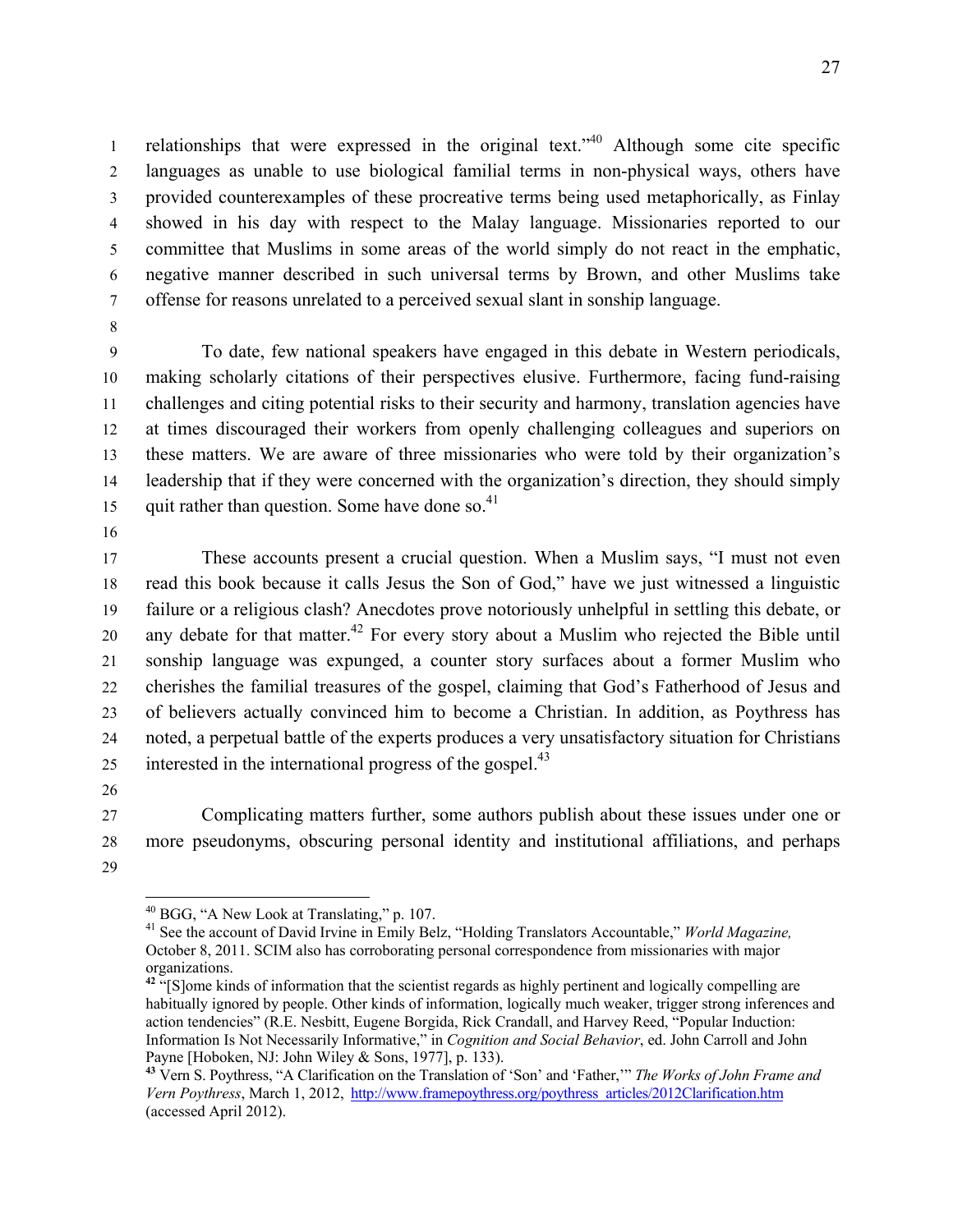1 unintentionally giving their views an apparently wider base of support, as several different 2 names promote similar ideas. As a result, publications from the last decade have tilted 3 lopsidedly in favor of those who would avoid begetting terms of sonship. That tide is 4 turning, but in the meantime, solid and actionable primary data from the field proves both 5 difficult to obtain and conflicting in its findings.

6

8

### 7 **Bibles for Muslims**

<u> 1989 - Johann Stein, marwolaethau a bh</u>

9 Bible translations used in Muslim-dominated societies can be categorized in a variety 10 of ways, including a "church-oriented" to "Muslim-oriented" spectrum as well as 11 breakdowns related to who is doing the translation, and for what audience, and for what 12 purpose.<sup>44</sup> Translations contextualized for Muslim people groups are sometimes called 13 "Muslim Idiom Translations" (MIT). This loose descriptor covers a wide variety of 14 translation types, ranging from simple substitutions of *Allah* for God and *Isa* for Jesus<sup>45</sup> to 15 the use of a much broader range of Muslim terminology and phraseology that risks inviting the Muslim background reader to read the Bible through an Islamic worldview.<sup>46</sup>

17

18 Some translations avoid terms found in the *Qur'an* (e.g., "Allah" and "Isa") while 19 others embrace and redefine the same terms. Some specifically avoid language associated 20 with the indigenous church, hoping to avoid stereotypes and reminders of local 21 Muslim/Christian tensions. For example, in some parts of Pakistan, "Masih" (a 22 transliteration of "Messiah" used in the traditional Urdu Bible) has become a surname 23 adopted by Christians of low-caste Hindu origin, so that the application of that word to Jesus 24 carries unintended associations. Another word meaning "anointed" or a transliteration of 25 "Christ" might skirt that problem while retaining Biblical linkage. One Turkish Bible uses 26 quranic diction, a practice that our Turkish pastoral respondents judged acceptable so long 27 as the similarity to the *Qur'an* remained a matter of style rather than content. However, the 28 style-versus-content distinction operates better in theory than in practice, and accommodative 29

<sup>&</sup>lt;sup>44</sup> SIL-affiliated authors have proposed a Bible translation taxonomy that manifests conceptual overlap between IM and MIT. See SIL Consultative Group for Muslim Idiom Translation, "SIL Internal Discourse Papers on MIT #1: A Typology of Bible Translations for Muslim Audiences, version 2," January 2011.

<sup>&</sup>lt;sup>45</sup> The *Our'an* encourages Muslims to hold Jesus in high esteem, though the truth-claims associated with that quranic esteem differ substantially from the Christian view of Jesus. Our committee intends to explore this further in our subsequent work.

<sup>&</sup>lt;sup>46</sup> The descriptor MIT has recently been replaced, within W/SIL, by DFT, "Divine Familial Terms." This substitution has the advantage of identifying the central point of contention; the potential weakness, however, is that such the narrowing of the MIT discussions could divert attention away from larger theological, epistemological, and methodological issues associated with such translations (see Section B of this report). At this point, as best as the SCIM can discern, the term MIT remains more common outside of W/SIL.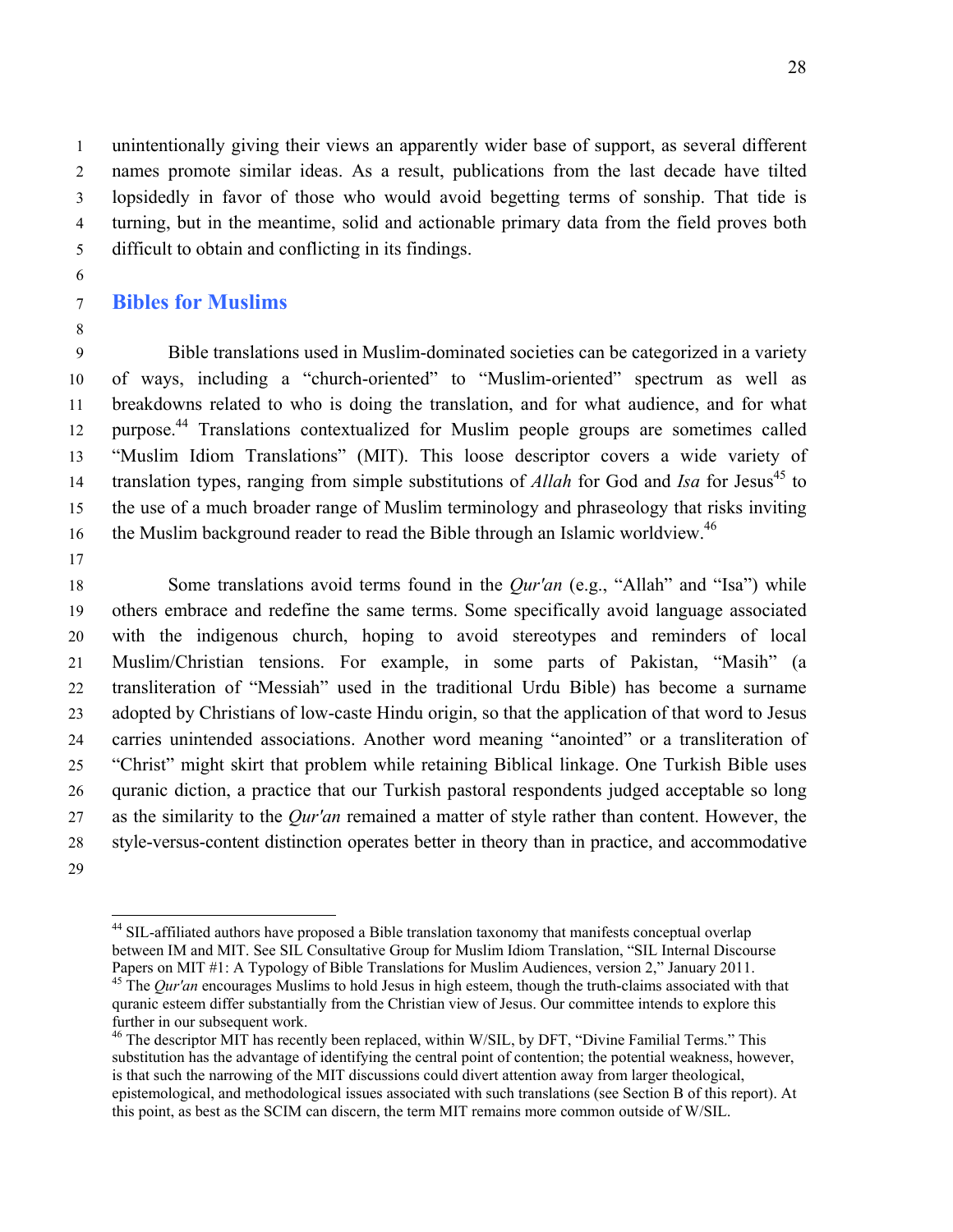1 translations might facilitate the reading of scripture through the Muslim lens or worldview 2 with which the reader may be more familiar, potentially opening the door to even an 3 unwitting syncretism. $47$ 

## 5 **Current Events 2011-2012**

7 Debate over the "Son of God" language in Scripture entered the public evangelical 8 consciousness in the last eighteen months through articles in lay presses such as *World* 9 Magazine,<sup>48</sup> *Christianity Today*,<sup>49</sup> and *World News Daily*.<sup>50</sup> When Overture 9 ("Toward a 10 Faithful Witness")<sup>51</sup> from Potomac Presbytery to the  $39<sup>th</sup>$  PCA GA (2011) requested the 11 appointment of a Study Committee to review Insider Movements and current trends in the 12 translation of familial language in the Bible,<sup>52</sup> Larry Chico authored a response, <sup>13</sup> "Considering Overture 9," on behalf of Wycliffe/SIL.<sup>53</sup> That response was not received 14 formally by the General Assembly<sup>54</sup> but became itself a subject of analysis.<sup>55</sup> The 39<sup>th</sup> PCA 15 GA (2011) adopted Overture 9, declaring "as unfaithful to God's revealed Word, Insider 16 Movement or any other translations of the Bible that remove from the text references to God 17 as 'Father' (*pater)* or Jesus as 'Son' (*huios)*, because such removals compromise doctrines 18 of the Trinity, the person, and work of Jesus Christ, and Scripture."<sup>56</sup>

19

4

6

20 A consultation at Houghton College on June 20-23, 2011, entitled, "Bridging the 21 Divide," agreed that Bible translations must practice "fidelity in Scripture translation using 22 terms that accurately express the familial relationship by which God has chosen to describe

<sup>47</sup> Whether syncretism actually occurs remains a question the SCIM intends to address in Part Two of its report. 48 See, for example, Emily Belz, "Inside Out," *World Magazine*, May 7, 2011,

http://www.worldmag.com/articles/17944 (accessed April 2012) and idem, "The Battle for Accurate Bible Translation," *World Magazine*, February 25, 2012, http://www.worldmag.com/articles/19184 (accessed April 2012).

<sup>49</sup> Collin Hansen, "The Son and the Crescent," *Christianity Today*, February 4, 2011,

http://www.christianitytoday.com/ct/2011/february/soncrescent.html (accessed April 2012). 50 Joel Richardson, "New Bible Yanks 'Father,' Jesus as 'Son of God,'" *World News Daily*, January 30, 2012, http://www.wnd.com/2012/01/new-bible-yanks-father-jesus-as-son-of-god (accessed April 2012), and Michael Carl, "Wycliffe Defends Changing Titles for God," *World News Daily*, February 2, 2012, http://www.wnd.com/2012/02/wycliffe-defends-changing-titles-for-god (accessed April 2012).<br><sup>51</sup> See p. 4 of this report.

<sup>&</sup>lt;sup>52</sup> Minutes of the 39th PCA General Assembly, 2011, pp. 61-63.

<sup>&</sup>lt;sup>53</sup> "Considering Overture 9" has not been published formally, but its text is included in the Seaton response cited below.

<sup>&</sup>lt;sup>54</sup> Minutes of the 39th PCA General Assembly, 2011, pp. 16-17.

<sup>55</sup> Scott Seaton, "In Pursuit of a Faithful Witness," *Reformation21,* November 2011, http://www.reformation21.org/articles/in-pursuit-of-a-faithful-witness.php (accessed April 2012).<br><sup>56</sup> Minutes of the 39th PCA General Assembly, 2011, pp. 16-17.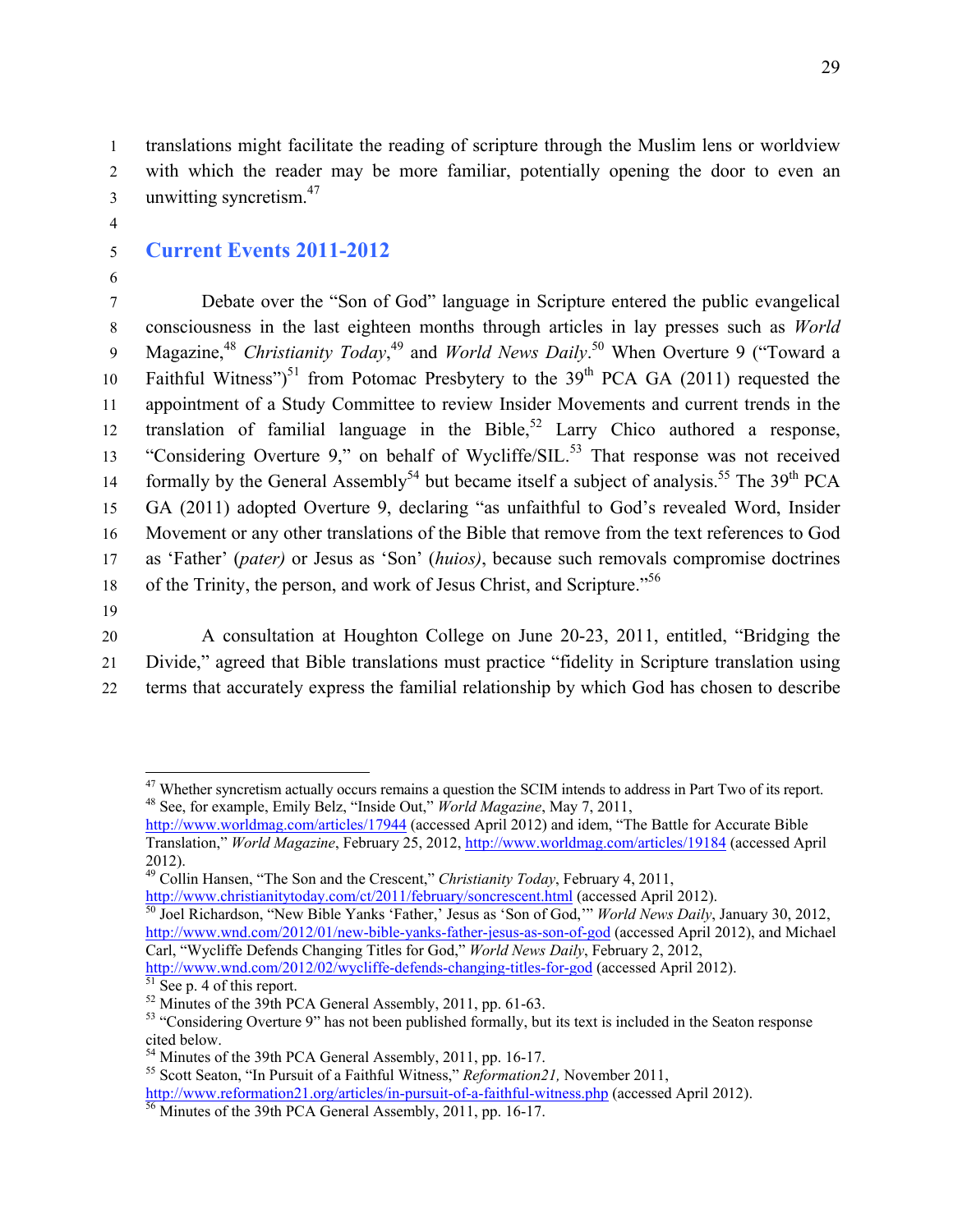Himself as Father in relationship to the Son in the original languages."<sup>57</sup> The Houghton 2 delegates formed three committees to study related issues further, and another consultation 3 will occur in June 2012.

4

5 PCA Pastor Scott Seaton served as lead author for an online petition, sponsored by 6 the Biblical Missiology coalition, which has to date gathered over 13,000 signatories from 7 around the world requesting that Wycliffe, SIL, Frontiers, and others "not support any 8 translation that replaces or removes 'Father,' 'Son,' or 'Son of God' from the text."<sup>58</sup> The 9 Presbyterian Church in Pakistan voted to "sever its nexus with SIL,"<sup>59</sup> and the Pakistan 10 Bible Society ended twenty years of cooperation with SIL as well. $60$  SIL denied any intention to remove familial language in the first place<sup>61</sup> and suspended approval of the 12 debated translations, pending further discussion with interested parties.<sup>62</sup> The Assemblies of 13 God denomination presented Wycliffe with a May 15, 2012, deadline for redressing its 14 previous policies and actions related to familial language translation.<sup>63</sup> The Evangelical 15 Presbyterian Church is also investigating these issues, with plans to make a preliminary 16 statement upholding traditional divine familial terminology at its June 2012 General 17 Assembly.<sup>64</sup>

18

19 In August 2011, members of W/SIL along with selected scholars gathered in 20 Istanbul, and produced a statement of "Best Practices for Bible Translation of Divine 21 Familial Terms," hereafter referred to as "Istanbul." The initial version of Istanbul posted on

 $57$  Text of the "Bridging the Divide" report available at George Houssney, "Assessment of the Bridging the Divide Consultation Houghton College, NY. June 20-23," *Engaging Islam,* July 2011, http://engagingislam.org/articles/2011/7/13/assessment-of-the-bridging-the-divide-consultation-houghton-<br>college-ny-june-20-23 (accessed April 2012).

<sup>&</sup>lt;sup>58</sup> "Lost in Translation: Keep Father and Son in the Bible," *Change.org*, January 2012, http://www.change.org/petitions/lost-in-translation-keep-father-son-in-the-bible (accessed May 4, 2012). Seaton was also the original author of Overture 9, the wording of which was refined and ultimately adopted at the 39th PCA General Assembly.

<sup>&</sup>lt;sup>59</sup> As reported in an online letter to "Christian leaders and believers worldwide" dated February 8, 2012, by Rev. Dr. Altaf Khan, moderator of the Presbyterian Church of Pakistan, http://biblicalmissiology.org/wp- $\frac{\text{content/uploads/2012/02/ChurchofPakistanRegarding Bible Translation.pdf}}{\text{60:}}$  (accessed April 2012).<br>
<sup>60</sup> Belz, "Battle for Accurate Bible Translation," (accessed April 2012).<br>
<sup>61</sup> "SIL Responds to False Accusations," *SIL International*, January 2012,

http://www.sil.org/sil/news/2012/SIL-Son-of-God-translation.htm (accessed April 2012).<br><sup>62</sup> "SIL announces additional dialogue with partners on translation practice," *SIL International*, February 6, 2012, http://www.sil.o

<sup>&</sup>lt;sup>63</sup> 63. Ben Aker, Jim Bennett, Mark Hausfeld, Jim Hernando, Tommy Hodum, Wave Nunnally, and Adam Simnowitz, "The Necessity for Retaining Father and Son Terminology in Scripture Translations for Muslims," April 2012, http://www.fatherson.ag.org/download/paper.pdf (accessed May 15, 2012), and idem*,* Executive Summary of "The Necessity for Retaining Father and Son Terminology in Scripture Translations for Muslims," April 2012, http://www.fatherson.ag.org/download/summary.pdf (accessed May 15, 2012); cf. Randy Hurst, "Essential Scriptural Integrity," *Pentecostal Evangel* (March 4, 2012): p. 29.

**<sup>64</sup>** Personal correspondence with George Carey, EPC World Outreach director.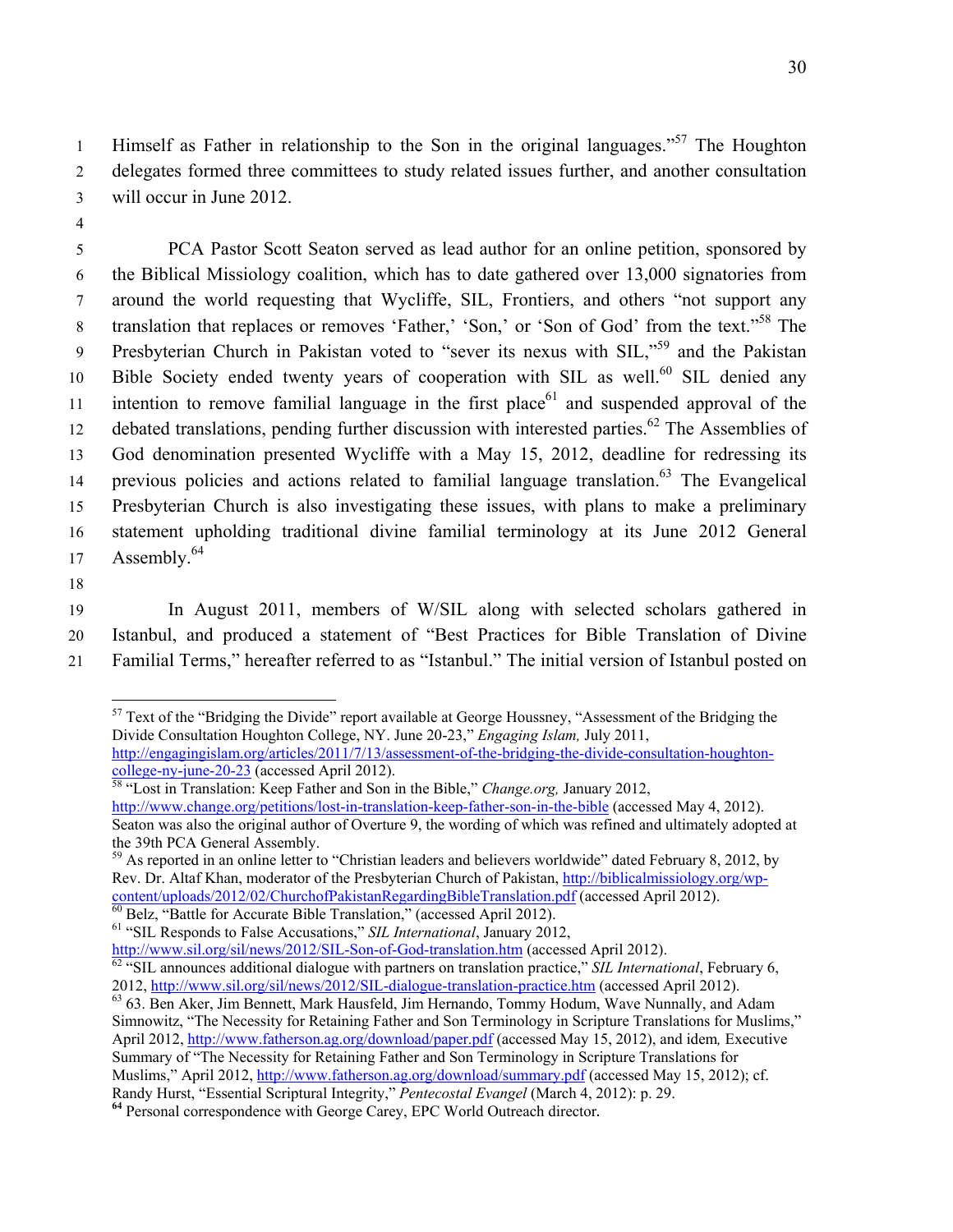1 the SIL website in 2011 stated that translators must avoid "*any possible implication* of sexual activity by God."<sup>65</sup> 2 A revision published in January 2012 omitted that overly broad 3 verbiage but left room for the previous policy's allowance for alternative translations of 4 divine familial terms in Bibles for languages in which "a word-for-word translation of these 5 familial terms would communicate an incorrect meaning (i.e. that God had physical, sexual 6 relations with Mary, mother of Jesus. . . .).<sup> $10^{66}$ </sup> No examples were given, and the only 7 problem cited in the statement was that controversy had arisen, without admitting the 8 possibility that translation misjudgments had occurred.

9

10 In February 2012, W/SIL committed to discontinue or correct all translation work 11 prior to August 2011 which did not meet their current policy "for the literal translation of 12 divine familial terms to be given preference" (their emphasis), allowing for "the few cases 13 when a literal translation would create an inaccurate meaning.<sup> $567$ </sup> No examples were given. 14 In March 2012, W/SIL announced that a panel from the WEA would evaluate W/SIL's 15 practices related to divine familial language translation by the end of  $2012^{68}$  W/SIL and 16 WEA did not mention whether the resulting report would be made public. $69$  Throughout all 17 these discussions runs the thread not only of mere scholarly disagreement, but also of 18 heartfelt passion and concern on the part of all concerned for those who do not know and 19 believe the gospel of Christ.

20

<u> 1989 - Johann Stein, marwolaethau a bh</u>

21 SIL released another longer version commentary on Istanbul shortly before our SCIM report Part One became public. The pre-publication version of "Istanbul  $3.0^{570}$  the 23 SCIM received affirms Trinitarian orthodoxy and expresses a welcome dedication to "filial" 24 language to describe Jesus, presumably as opposed to "messiah" substitutions for *huios*. 25 Throughout Istanbul 3.0 runs a laudably worded commitment to accurate Bible translation

<sup>66</sup> "SIL International Statement of Best Practices for Bible Translation of Divine Familial Terms," *SIL International*," http://www.sil.org/translation/divine\_familial\_terms.htm (accessed January 2012). 67 "Divine Familial Terms: Answers to Commonly Asked Questions," *Wycliff.org*, February 15, 2012,

http://www.wycliffe.org/SonofGod/QA.aspx (accessed April 2012; emphasis in original).<br><sup>68</sup> Tom Breen, "Bible Translator Criticized over Word Substitution," Associated Press, April 26, 2012, http://www.google.com/hostednews

<sup>&</sup>lt;sup>65</sup> This excerpt from "SIL International Statement of Best Practices for Bible Translation of Divine Familial Terms," *SIL International*," http://www.sil.org/translation/divine\_familial\_terms.htm (accessed August 2011; emphasis ours). This excerpt is no longer available online in its original wording.

 $\frac{69}{69}$  "WEA to Form Independent Review Panel on Wycliffe and SIL Bible Translation," March 2012, http://www.worldea.org/news/3934 (accessed April 2012). A parallel press release appeared, titled, "World Evangelical Alliance Agrees to Lead Review of Wycliffe and SIL Translation Practices," *Wycliffe Bible Translators USA*, March 2012, http://wycliffeusa.wordpress.com/2012/03/27/ (accessed April 2012).<br><sup>70</sup> As noted in the Executive Summary, "Istanbul 3.0" is our designation, to distinguish this version from the

two previous Istanbul Statement versions. The April 30, 2012 version we received did not indicate the fact that at least two previous versions have been released, each articulated as a new expression of SIL policy, with substantive differences between the versions.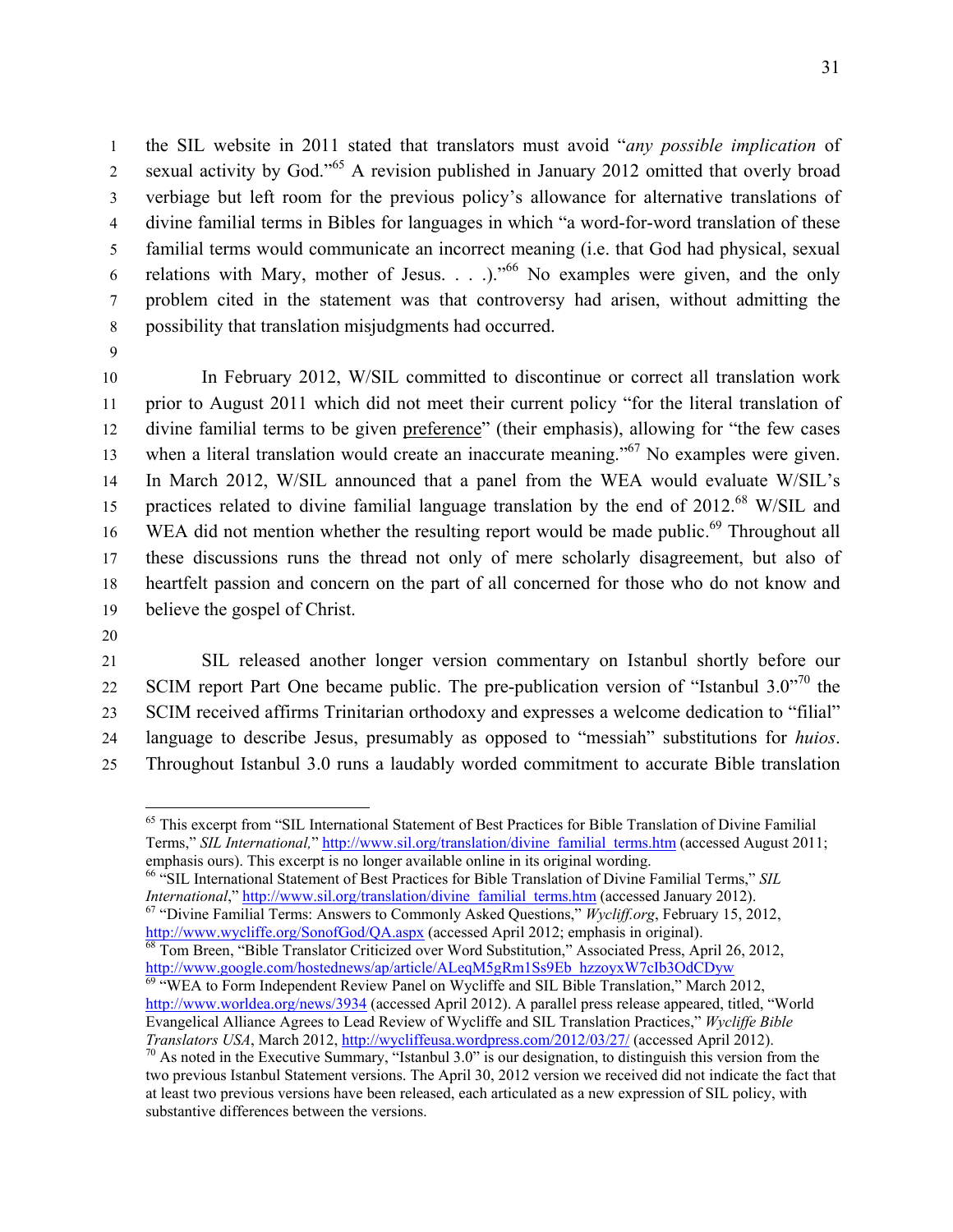1 and to the deity and humanity of Jesus Christ: "Without reservation, SIL's Scripture 2 translation practice is to use wording which promotes accurate understanding of the 3 relationship of Father by which God chose do describe Himself in relationship to His Son, 4 Jesus Christ, in the original languages of Scripture."<sup>71</sup>

5

6 Many will surely seek to honor by motive and method the heart and substance of 7 these improved policies, translating divine familial terms faithfully. As documented above, 8 however, the members of the translation community hold a diversity of viewpoints as to 9 what constitutes such faithful translation and faithful application of such policies, and only 10 the future will disclose how the translators will apply such guidelines to the thirty to forty 11 disputed current translation projects<sup>72</sup> as well as to any future ones.

12

14

## 13 **Pastoral Concerns**

15 0rganizations such as  $W/SIL^{73}$  and Frontiers have served for decades as a vanguard, 16 taking the gospel and the written Word into formerly inaccessible and neglected regions. 17 This trailblazing effort goes underappreciated in some cases, and sadly, like many good 18 works, is more often noticed in the occasional breach of duty than in the usual fulfillment of 19 duty. Such work requires a pioneering mindset which brings with it the occupational hazard 20 of potentially inadequate interface with the broader church in at least three ways.

21

22 *First*, the notable advances through Christian evangelism worldwide render new 23 translation efforts successively less likely to plow totally untilled ground, introducing a new 24 array of factors that must inform the translation work. Suppose, for example, that over 25 generations, a church grows in a region's major language group. Minor language groups in 26 that same area remain unreached, sometimes due to a state of mutual animosity with the 27 culturally dominant group which can impede evangelization. Moreover, although the smaller 28 group may know the language of the dominant culture, the group may resist reading a Bible 29 not written in its own language. If that new Bible translation *leads* its readers to believe 30 doctrines incompatible with those of the historic church (and the larger group in the region),

<sup>31</sup> 

 $71$  "Istanbul 3.0".

 $72$  Belz, "Holding Translators Accountable." A Florida journalist more recently reported that 200 translations are "in dispute" (Jeff Kunnerth, "Wycliffe criticized over Bible translations for Muslims," *Orlando Sentinel*, April 29, 2012). This 200 figure represents W/SIL's assessment of the scope of languages possibly impacted, rather than the actual *disputed translations*.

<sup>&</sup>lt;sup>73</sup> Wycliffe Bible Translators and SIL (originally known as the Summer Institute of Linguistics) are closely intertwined organizations, with the former name more commonly used in the US and UK, and the latter used elsewhere. See http://www.wycliffe.org/About/AssociatedOrganizations/SILInternational.aspx.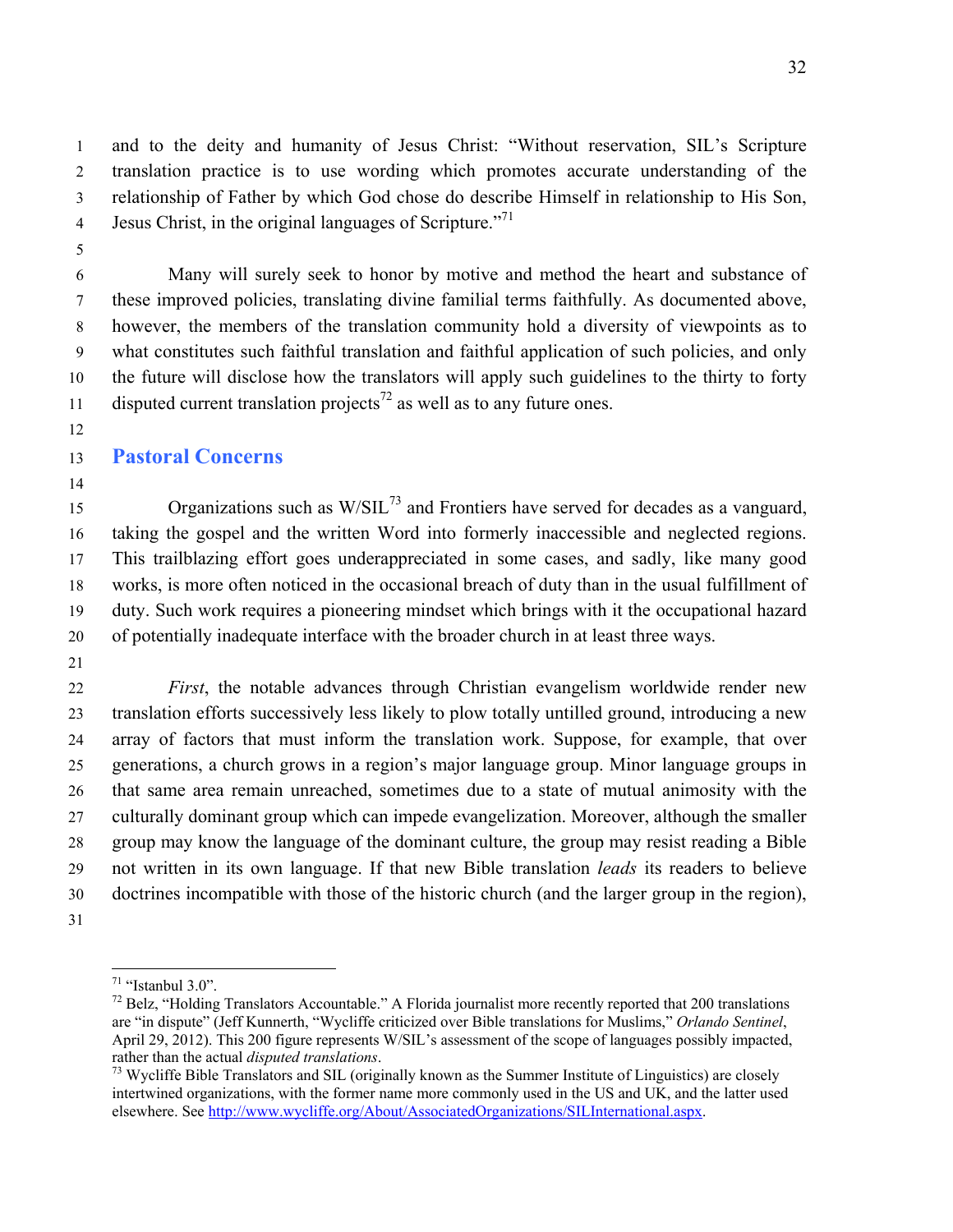1 it not only induces them to embrace theological error, it also runs afoul of the Bible's 2 insistence that faith in Christ requires all Christians dwell as members of a single body 3 (Rom. 12:3-5; 13:8-15:12; 1 Cor. 3 and 12; Eph. 2:11-22; Gal. 3:26-29), saved by a common 4 confession in a common Lord (Eph. 4:1-16). Furthermore, significant theological differences 5 between the two translations may lead bilingual readers of both to wonder what the Bible 6 really says.

7

8 Such a scenario illustrates how evangelizing relatively unreached subgroups requires 9 pastoral sensitivity, intentional and humble proactivity toward the already-established 10 church in that region, as well as biblical foresight for building relationships between the new 11 church and the global church. These factors must also influence the way in which 12 organizations develop and deliver new translations of Scripture. In the 1970s, the Lebanese 13 Christian scholar and translator Georges Houssney took these dynamics seriously when he 14 embarked on a new Arabic Bible translation only after receiving support from 300 affected 15 Christian leaders and organizations. The subsequent acceptance of his finished work shows the importance of a strategy of such pastoral engagement,<sup>74</sup> whereas, as Poythress has noted, 17 "to introduce a second translation with considerable differences from the first, must be done 18 with thoughtfulness, lest it cause division among Christians and confusion among non-19 Christians as to what the Christian Bible really says."<sup>75</sup>

20

21 The schisms between the Western and Eastern churches, and between the Roman and 22 Protestant churches, revolved largely around debates about authority. On a smaller scale but 23 with similar destructive power, when a new Bible translation discusses core concepts in 24 terms alien to the broader international church and the already-existing indigenous church, 25 the seeds of schism are either sown or fertilized. It may require many prayerful years to 26 break down unwholesome cultural separations, "that they may be one even as we are one" 27 (John 17:22).

28

29 *Second*, the vanguard function of Bible translators in global evangelism can generate 30 undue pressure for the translation itself to perform the work of exposition which more 31 properly belong to teachers and preachers of the church. The self-interpreting authority of 32 the perspicuous Scripture (2 Tim. 3:16; *WCF* 1:7, 9) does not relieve the church of its 33 privilege and duty to accompany the distribution of the Word with faithful preaching 34

 74 The finished Bible was published in 1988 as *Ketab El Hayat* ("The Book of Life") and as "The New Arabic Version" since 1992.

 $75$  Poythress, "Bible Translation and Contextualization," (accessed April 2012).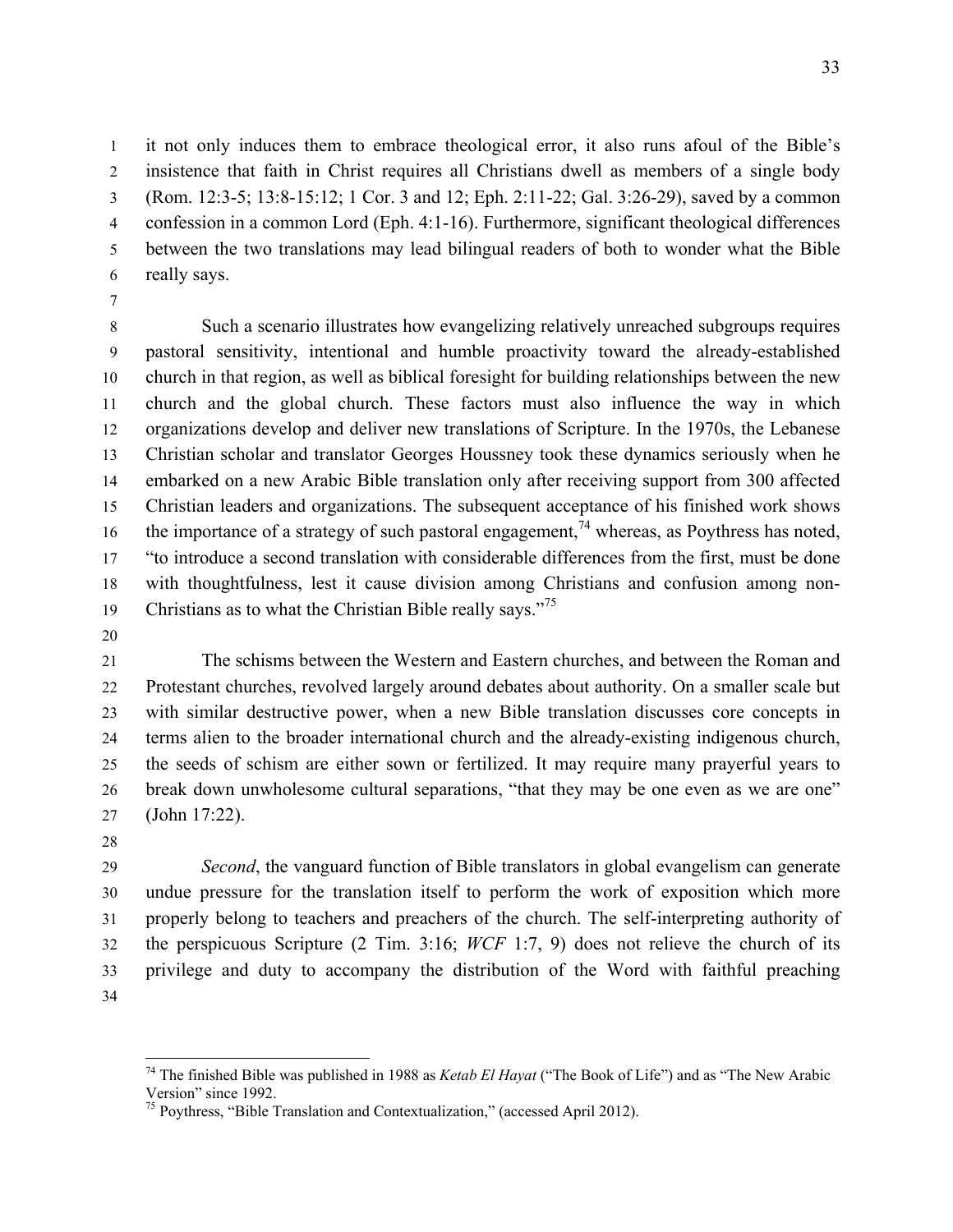1 (Luke 24:27, 32). It is, in fact, the very Word of God that mandates not only evangelism, but also disciple-making and preaching  $(Matt. 28:18-20; 2 Tim. 4:1-5)$ <sup>76</sup> Thus, **Bible** 3 **translators must produce non-expository translations, recognizing the role of pastors**  4 **and church leaders, and thereby serving the long-term needs of the nascent local**  5 **church.**

6

7 But given that expectation, if there is to be an initial church to grow long-term in the 8 first place, **churches such as the PCA must serve the work of translation by sending and**  9 **supporting theologically trained long-term field workers** who are equipped to respond to 10 those who ask, "How can I [understand the Bible], unless someone guides me?" (Acts 8:30- 11 31). Surely translation agencies would benefit greatly from persons and groups who, out of 12 concern for proclaiming the gospel and for the preservation of Biblical teaching overseas, 13 commit to sending two or four or ten field workers to each of the 2,000 peoples currently the 14 subject of translation work. Absent that commitment, armchair criticism justifiably breeds ill 15 will. A translated Bible, unaccompanied by faithful gospel witnesses to preach and explain 16 that Bible, also hamstrings faithful gospel expansion and compels new Christians around the 17 world to limp along by unnecessary and improper self-reliance.

18

19 *Third*, one wonders whether an evangelistic process maintains a proper 20 eschatological vision when it aims for short term gains in the form of professions of faith, 21 while cementing long-term problems in the form of schismatic believing communities, 22 divorced from the global and historic church due to their immoderate local autonomy, 23 immaturity, and sectarian theology. Those who neglect long-term planning by misapplying 24 the doctrine of Christ's imminent return (Rev. 22:20) may dismiss such a significant 25 downside. Others, whether consciously or unconsciously, may carry out shallow but broad 26 evangelism to "every nation and tribe and language and people" (Rev. 14:6; similarly in 5:9 27 and 7:9) out of a desire to hasten the return of Christ, citing Matthew 24:14: "And this 28 gospel of the kingdom will be proclaimed throughout the whole world as a testimony to all 29 nations, and then the end will come."<sup>77</sup> But belief in an imminent Second Coming should not 30 preempt concern for the long-term consequences of church planting or Bible translation 31 methodology.

 76 See Section B: Theological Implications.

<sup>&</sup>lt;sup>77</sup> John Calvin refocuses our understanding of this passage when he writes, "Christ does not absolutely refer to every portion of the world, and does not fix a particular time, but only affirms that *the gospel*—which, all would have thought, was immediately to be banished from Judea, its native habitation, would be spread to the farthest bounds of the world before the day of his last coming" (*Commentary on Matthew, Mark, and Luke*, vol. 3, translated William Pringle, *Christian Classics Ethereal Library,* 

http://www.ccel.org/ccel/calvin/calcom33.ii.xvi.html; [accessed April 2012]).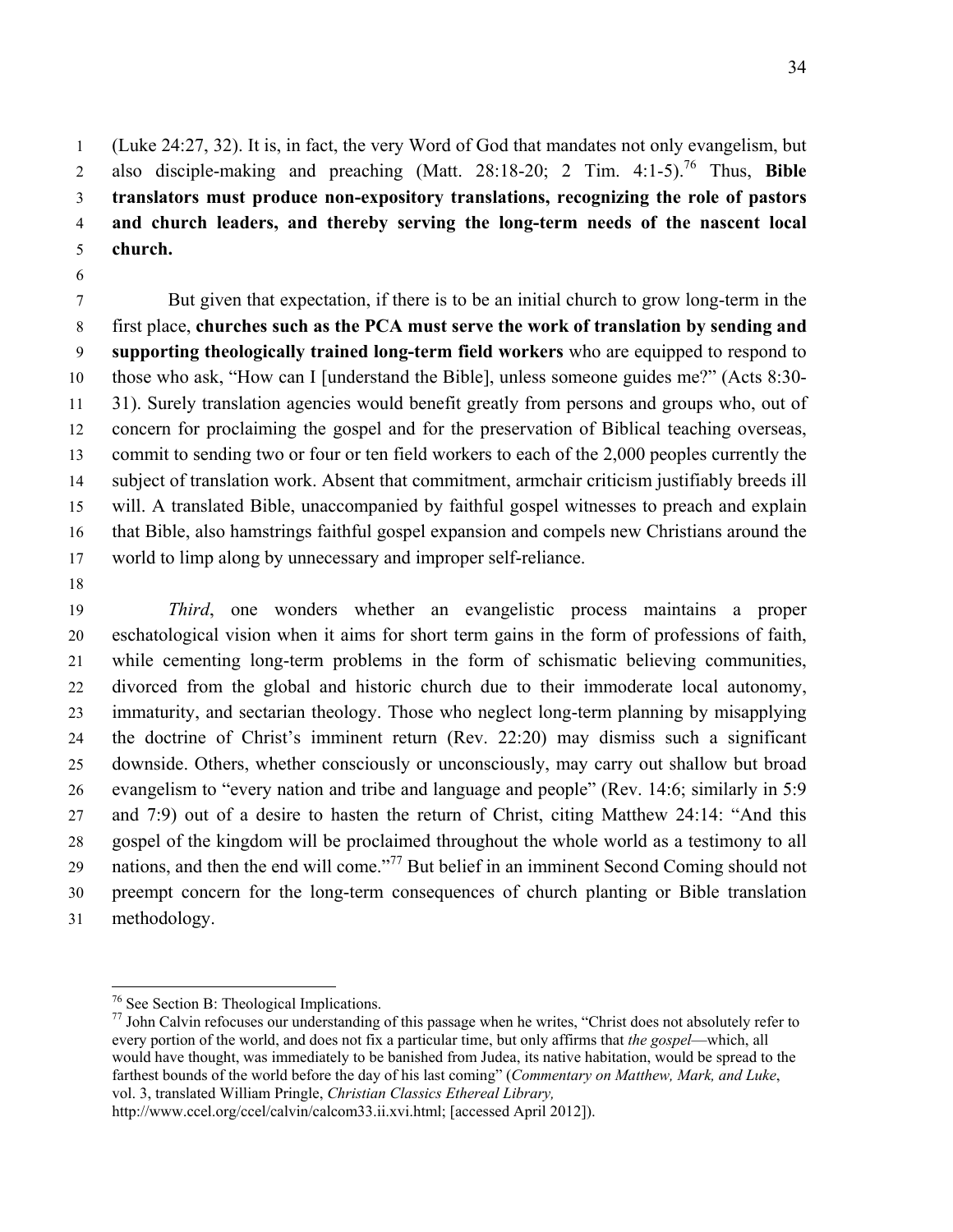1 **Caveats** 

2

3 Naïveté may tempt the amateur critic to assess a Bible translation's acceptability 4 based on some particular translation of its words back into English. Poythress warns against 5 jumping to conclusions based on such back-translations: "[S]trictly speaking, they [readers 6 in some national language] are not misunderstanding [the English phrase] 'Son of God,' but 7 rather an expression in their native language. That expression does not have exactly the 8 same meaning that 'Son of God' has in English, or the analogue in Greek. And that is the 9 problem, not the English phrase 'Son of God."<sup>78</sup>

10

11 Few non-national speakers possess the linguistic and cultural experience to assess 12 adequately assess the fruit of a translation in a distant language, particularly when doing so 13 relies upon a back-translation which itself may display the bias of the back-translator. 14 Barring some way to verify the adequacy of the back-translation itself, such an analysis of a 15 translation essentially asks the back-translator for his opinion of the original translation 16 while giving the reviewer a false sense of certainty about what the translation really 17 communicates to its recipients. Therefore, although this report provides examples of back-18 translation in Arabic Bibles, it does so cautiously and only with the input of several native 19 speakers. Due to the inherent limitations of back translations, we do not recommend that 20 churches attempt to police the work of translators by scrutinizing back translations. Rather, 21 churches should investigate the translation philosophy of translators whose work they 22 support, employing the types of questions listed at the end of this report.

23

24 Also, such a lengthy and resource-intensive project as Bible translation necessarily 25 involves a wide variety of scholars, experts, field workers, and native speakers whose views 26 may conflict on any particular questions. For this reason, the church should hold translation 27 agencies accountable for the specific advice its staff renders to outside organizations, but not 28 for all final products which involved the organizations. The church should not assume that a 29 particular person's views are shared by every organization with whom he interacts, nor that 30 such views will affect every product of those organizations. The collaborative nature of 31 translation projects, combined with the perceived or real need for secrecy in areas hostile to 32 Christianity, makes it difficult for observers to discern where responsibility lies. One group 33 completes a translation after receiving translation training from a second group, only later to 34 invite critique from a third group before finally distributing the finished product through a 35 fourth. At the same time, for good or ill, such collaboration between organizations also 36

<sup>78</sup> Vern S. Poythress, "Bible Translations for Muslim Readers," *Mission Frontiers*, February 7, 2011, http://www.missionfrontiers.org/blog/post/bible-translations-for-muslim-readers (accessed April 2012).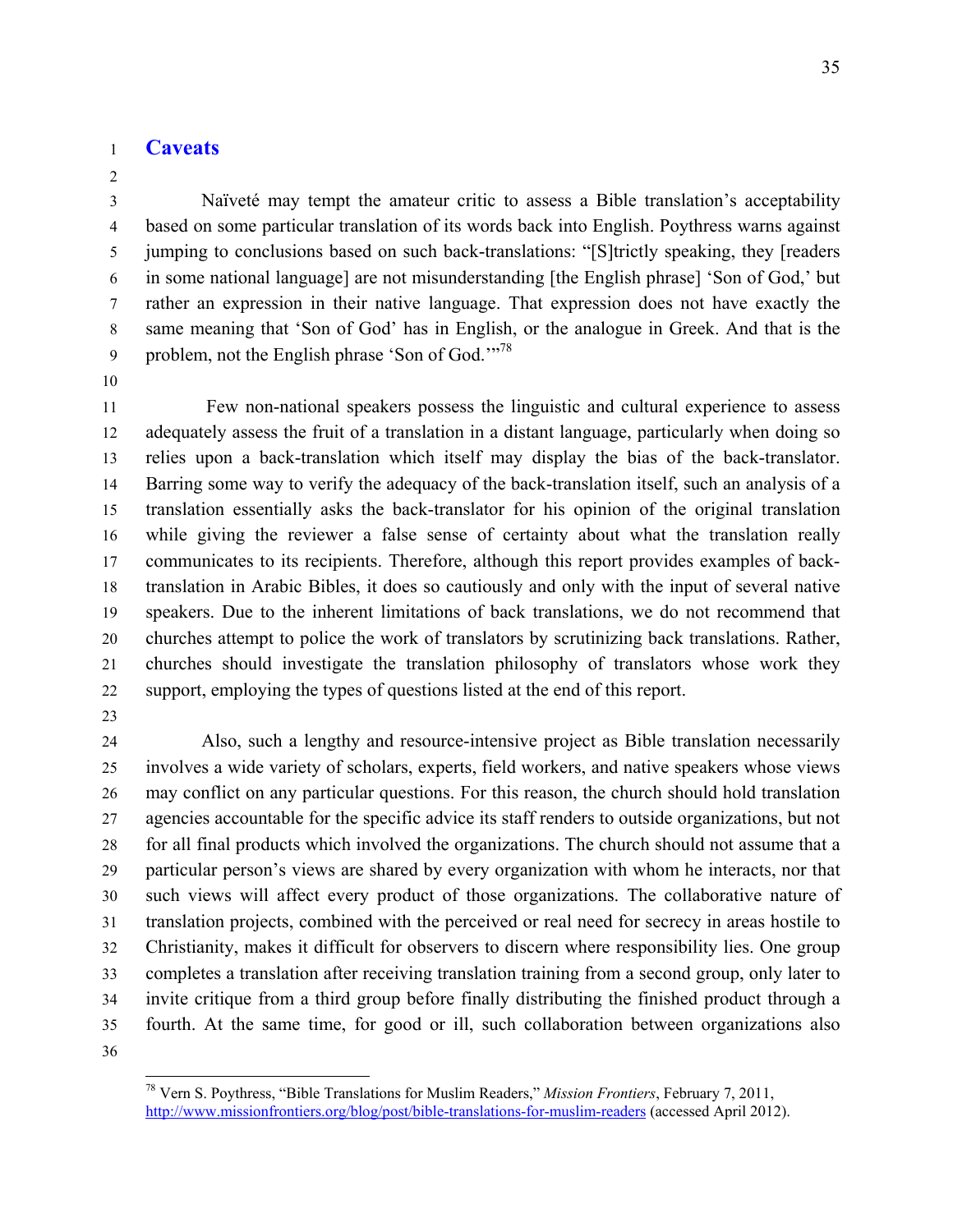1 cross-pollinates policies and philosophies, making it difficult to isolate the source of a single 2 idea or method in the translation process. Ultimately, the entire process begs for greater 3 involvement of the worldwide *church* to provide much-needed (and in some cases, much-4 wanted) accountability in translation work and more field workers who evangelize, preach, 5 teach, serve and plant churches.

6

7 This committee also wishes to acknowledge the limitations of its investigations. 8 Because of the aforementioned security concerns or perceived fears of organizational 9 backlash, numerous relevant witnesses did not feel free to share their experiences and 10 perspectives with us. Some who chose to write or speak explicitly asked for their 11 communications to remain confidential. These factors create an opportunity for bias in our 12 investigation and conclusions. We have attempted to mitigate such tendencies through 13 charitable readings, secondhand sources, and corroborative evidence. Still, the rapid 14 developments in the last two years alone make it possible that new information will shed a 15 different light on elements of our analysis.

16

#### 17 **Contemporary Examples**

18

19 Of the two hundred translation projects currently underway in Muslim contexts, 20 thirty to forty translate divine familial terms in non-biological ways.<sup>79</sup> Of these few dozen. 21 four examples from the present and recent past will suffice. Note that each of these four 22 projects targeted languages (Arabic, Turkish, and Bangla) in regions where another Bible 23 translation already existed. In each case, the new functionally equivalent translation intends 24 to reach people who do not read the existing translation. If a new, functionally equivalent 25 translation intends to supplement an existing translation, particularly if the existing 26 translation is of formal equivalence, this fact *may* mitigate concerns that the recipients of the 27 functionally equivalent translation lack access to the Bible's original thematic language. 28 However, to the extent that a new functionally equivalent translation supplants rather than 29 supplements the earlier allegedly inferior translation, it remains potentially subject to the "baby Bible"<sup>80</sup> 30 criticism raised above. In any case, nothing warrants illegitimate translation 31 practice.

32

33 **1. Bangla:** *Injil Sharif* 

34

35 In 2005, Milton Coke's organization Global Partners for Development published 36 10,000 copies (described by some as a "trial version" despite the large print run) of the *Injil* 

<sup>79</sup> Belz, "Holding Translators Accountable."

<sup>80</sup> Poythress, "Bible Translation and Contextualization: Theory And Practice in Bangladesh."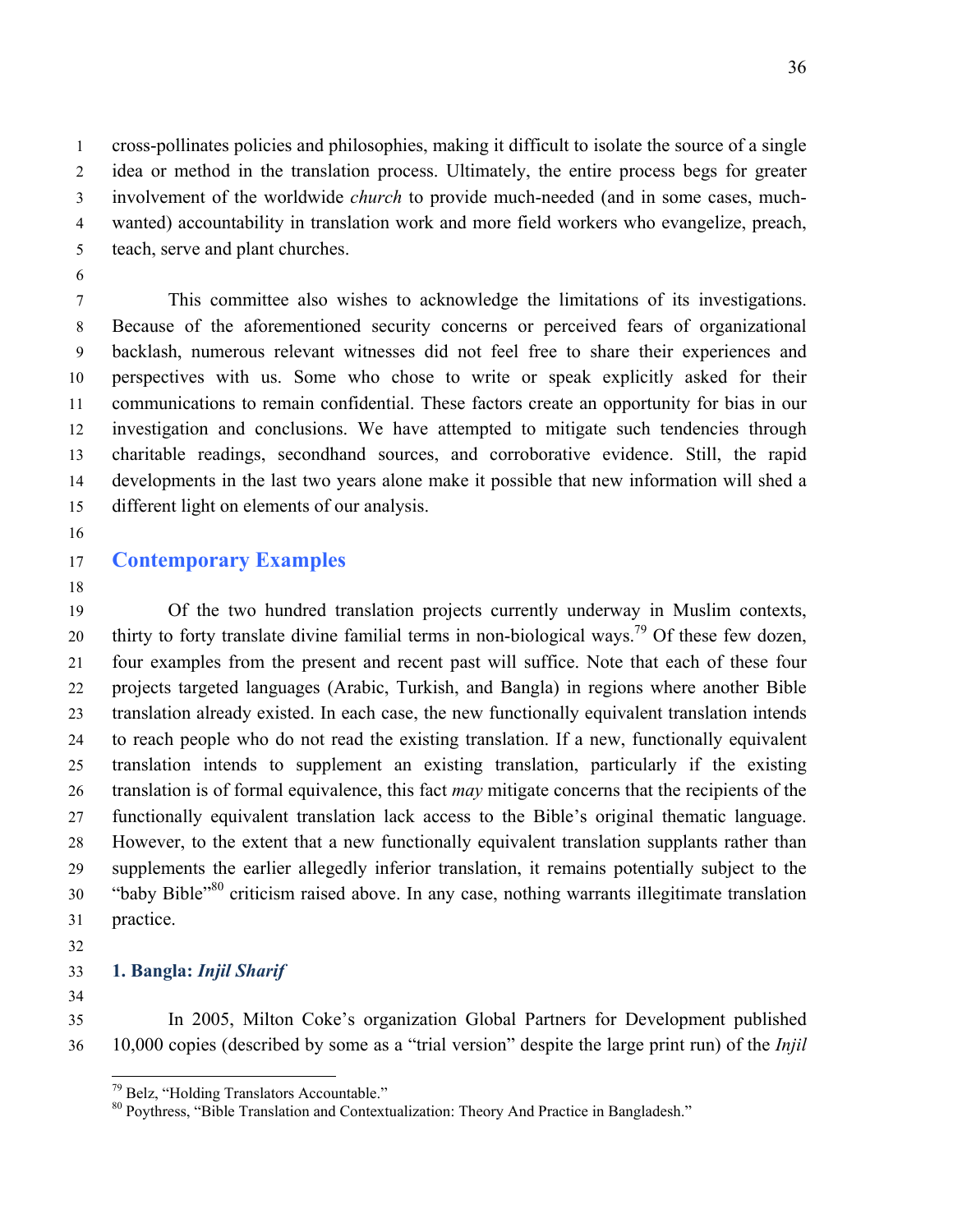1 *Sharif* New Testament in the Bangla language of Bangladesh. The Bangla New Testament 2 translated Scriptural references to Jesus as "Son of God" using a Bangla word approximating 3 "Messiah." A 2008 revision substituted the wordy "Ekanto Prio Mononito Jon*,*" meaning 4 "God's Uniquely-Intimate Beloved Chosen One." The accompanying glossary explained the 5 phrase only as a title of favor for Israel's kings, without any mention of Christ's divine  $6$  nature.  $81$ 

- 7
- 8 W/SIL initially reported, "Neither Wycliffe USA nor SIL had any involvement in the *Injil Sharif* project."<sup>82</sup> However, in 2002, Milton Coke reported to one of his supporters:
- 10

11 Recently, the Wycliffe senior VP for Eurasia (Muslim Languages), Rick 12 Brown, presented two full sessions at our workshop in Bangkok last month 13 on the subject of how to translate Son of God and other delicate Biblical 14 expressions for Muslims. I agree with his proposals . . . [I]t boils down to fact 15 that the Arabic language demands that a son can only mean a biological 16 offspring . . . I think Messiah is a good New Testament translation for Son of 17 God, and Rick Brown argues this forcefully in the article I will send you. But 18 his argument briefly is this, looking for example at Mark 1:1, we see an 19 equation Christ = Son of God (=Messiah). $83$ 

20

21 And indeed, *Injil Sharif's* original "Messiah" solution for translating "Son of God" 22 lines up with Brown's writings circa 2002, and the newer "wordy" solution lines up with the 23 sort of non-biological yet allegedly filial terms which Brown's more recent writings 24 promote. More recently, W/SIL admitted indirect involvement in *Injil Sharif*:

25

26 Neither Wycliffe USA nor SIL had official involvement in the translation. 27 The translation team for *Injil Sharif* decided to use the equivalent of 28 "Messiah" in place of "Son of God" in their first edition based upon their 29 understanding of published articles written by an SIL consultant. In 2005, the 30 team sought advice from the SIL consultant who had published the articles. 31 The SIL consultant recommended that they stop using "Messiah," and instead 32 find a word or phrase that conveyed the divine familial relationship. After 33 more than two years of discussion and testing in the local community, the 34

 81 "Fact Check: Biblical Missiology's Response To Wycliffe's Comments On 'Lost In Translation,'" *Biblical Missiology*, January 2012, p. 10, http://biblicalmissiology.org/wp-content/uploads/2012/01/LostInTranslation-FactCheck.pdf (accessed April 2012).

<sup>82 &</sup>quot;Divine Familial Terms: Answers to Commonly Asked Questions," Wycliffe.org (accessed January 2012). This was later amended to deny any "*official* involvement," as discussed below.<br><sup>83</sup> In an e-mail received by one of his supporters on June 17, 2002.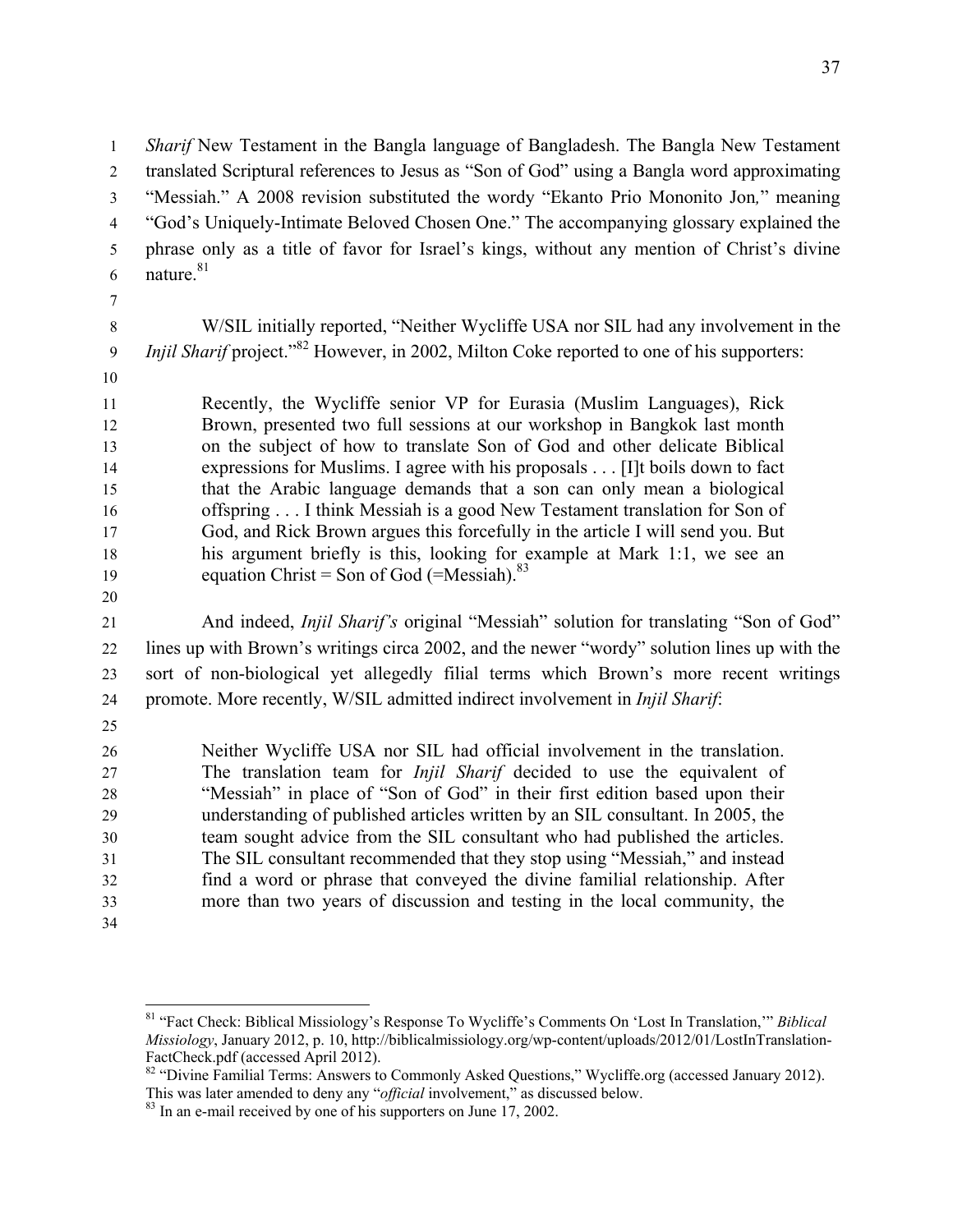1 team settled upon a phrase that when translated back into English, reads, 2 "God's Intimately-Unique Loved One."<sup>84</sup>

3

4 This explanation not only omits Brown's workshops in Bangkok; it also leaves the 5 impression that the problem arose due to "[the translation team's] understanding of 6 published articles," rather than admitting that at the time, Brown actually (and even 7 "forcefully," in Coke's opinion) advocated an approach which Brown himself later 8 disavowed.

9

10 Talk of "trial versions" of translations can confuse or deflect readers. To some 11 degree, every published Bible translation is a "trial version" subject to revision as wisdom 12 and experience dictate. Crossway Bibles published the original *English Standard Version* in 13 2001 and then a revised version in 2011. The *New International Version* of 1984 revised the 14 New Testament of 1973 and the whole Bible of 1978. However, once a work enters the 15 public realm through sales or free distribution and is used by churches and individuals, it 16 loses its "trial" status. Electronic distribution makes recall of such "trials" even less feasible 17 than for printed copies.

18

19 Furthermore, the *Qur'an* conditions Muslims to see changes in Bibles as vindication 20 of the *Qur'an*'s claims about the corrupt, unstable nature of the Bible, compared with the 21 allegedly divinely dictated *Qur'an*. Such concerns should not completely squelch a healthy 22 desire to improve previously published translations in Muslim-dominated societies. One 23 must not allow unbelievers to dictate the terms of Bible translation, the very thing to which 24 we object concerning divine familial language. Even so, translators must show proactive 25 sensitivity to all manner of culturally conditioned perceptions, including the concept of 26 revising a holy text.

27

29

### 28 **2. Arabic: "Stories of the Prophets"**

30 In the 1990s, W/SIL participated in the production of the "Stories of the Prophets" 31 Arabic New Testament audio dramas<sup>85</sup> translating the Greek *pater* as "rabb" (used with the 32 non-familial meaning "Lord" throughout the *Qur'an*) instead of a word closer to English ""father." Examples of word replacement solutions in particular verses include<sup>86</sup>.

 84 "Divine Familial Terms: Answers to Commonly Asked Questions," *Wycliff.org,* March 30, 2012,

http://www.wycliffe.org/SonofGod/QA.aspx (accessed April 27, 2012).<br><sup>85</sup> "Divine Familial Terms: Answers to Commonly Asked Questions," *Wycliff.org*, updated February 15, 2012, at http://www.wycliffe.org/SonofGod/QA.aspx (

<sup>&</sup>lt;sup>86</sup> Adam Simnowitz, "How Insider Movements Affect Ministry: Personal Reflections," in *Chrislam: How Missionaries Are Promoting an Islamized Gospel*, ed. Joshua Lingel, Jeff Morton, and Bill Nikides (Garden Grove, CA: i2 Ministries, 2011), pp. 206-207.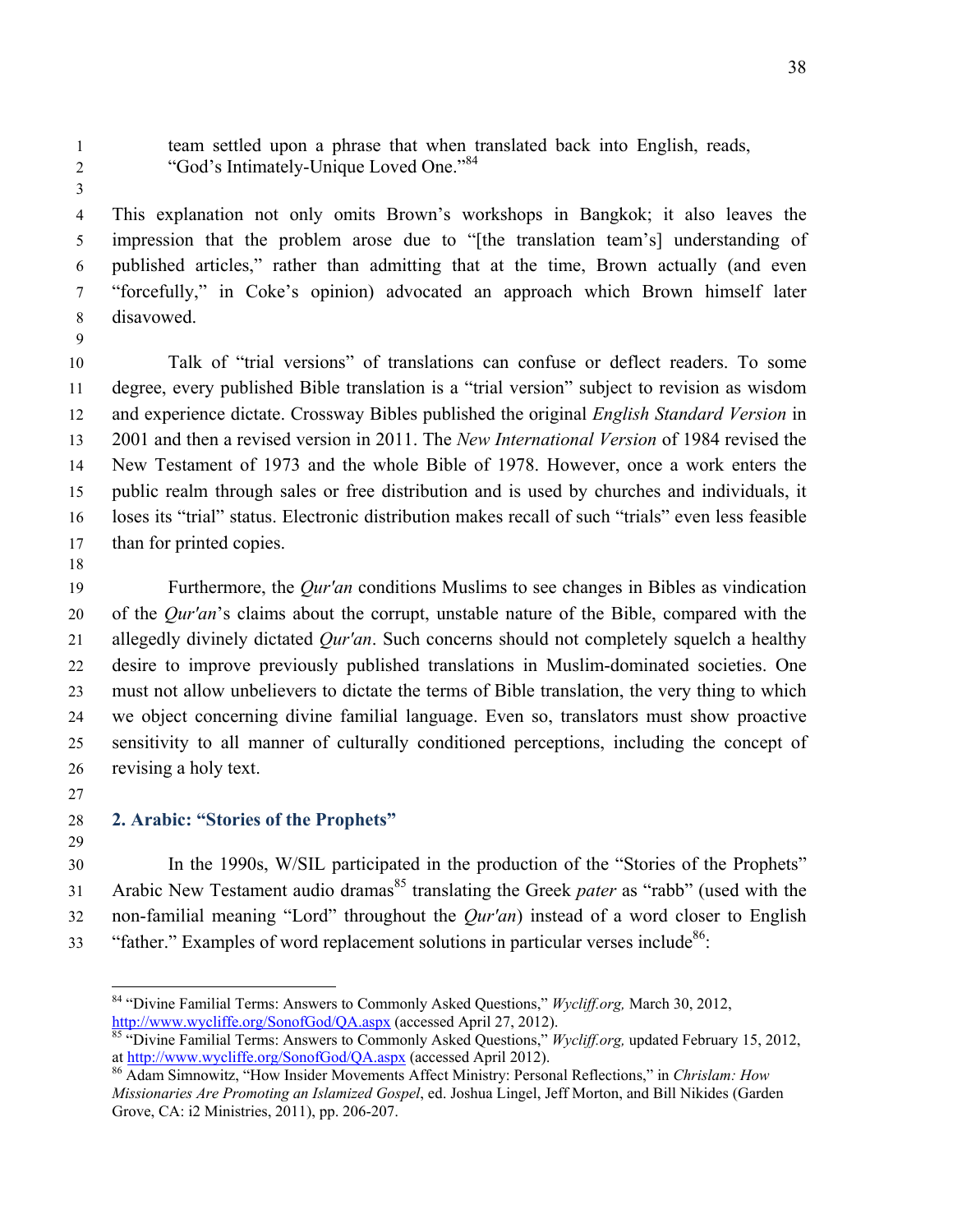- 1 (a) Luke 1:32, 35 "Son of the Most High" and "Son of God" become "the awaited Christ." 2 (b) Luke 4:3 - "If you are truly the Son of God" becomes "If you are truly the Messiah 3 of the most high God." 4 (c) Luke 4:9 - "the Son of God" becomes "the Messiah of God." 5 (d) Luke 6:36 - "your Father is merciful" becomes "God is merciful." 6 (e) Luke 11:2 - "Father" in the Lord's Prayer becomes "Our loving heavenly Lord." 7 (f) Luke 11:13 - "the heavenly Father" becomes "the Lord of the world." (Cf. Q1:1-3). 8 (g) Luke 24:49 - "I will send the promise of my Father upon you" omits "of my Father." 9 (h) Mt 28:19 - "in the name of the Father, the Son, and the Holy Spirit" becomes "in the 10 name of God and his Messiah and the Holy Spirit."
- 11

12 The "Stories of the Prophets" recording of Paul's Epistle to the Romans also omitted 13 Romans 1:2-4, which refers to Jesus as Son of David and Son of  $God<sub>s</sub><sup>87</sup>$  as well as the 14 explanation of Jesus' propitiating sacrifice in Romans 3:25-31, and more.<sup>88</sup> It is not 15 uncommon practice to remove sections of a text when adapting it for in a dramatic or audio 16 presentation, but the omissions cited above unavoidably reflect intentional word avoidance 17 of familial language for the Godhead due to a faulty translation paradigm and strategy.

18

19 In response to complaints, expansion of this audio series has ended, and some of the 20 debated recordings have been withdrawn from SIL-affiliated web sites. However, some 21 problematic recordings remain available.<sup>89</sup> W/SIL staff members have also issued conflicting 22 statements about whether the dramas should be considered a sort of Bible or not.<sup>90</sup>

23

24 This audio series exemplifies the fuzzy and debated boundaries between formal 25 translation, functional translation, paraphrase, and derivative products such as Bible 26 storybooks. Westerners show varying degrees of tolerance for calling Bible paraphrases a 27 "translation" or "The Bible." Many Muslims, in contrast, believe that the *Qur'an* ceases to 28 be the *Qur'an* once it has been translated from Arabic into another language, and thus even 29 common translations like that of Yusuf Ali receive the title, *The Meaning of the Holy*  30 *Qur'an,* rather than the *Qur'an.* In general, paraphrases ought to distinguish themselves 31 explicitly from Bible translations in their titles. But even then, readers unaccustomed to the 32 Western availability of multiple approaches to sacred texts may not appreciate such a

<u> 1989 - Johann Stein, marwolaethau a bh</u>

 $87$  These particular verses of introduction to Paul's "gospel" are arguably paradigmatic for our understanding of Jesus as the *Son of God*. We will consider this passage more fully in Section B: Theological Implications. <sup>88</sup> Arabic recordings in some dialects for some passages (e.g., 2 Samuel 7, some gospel versions) are available from http://alanbiya.net and http://www.sabeelmedia.com as of late April 2012. Adam Simnowitz provided English back-translation of these recordings to our committee. See also "Reviews and Reports," *Answering* 

<sup>&</sup>lt;sup>89</sup> See alanbiya.net and sabeelmedia.com (accessed April 2012). <sup>90</sup> "Fact Check: Biblical Missiology's Response," p. 6 (accessed April 2012).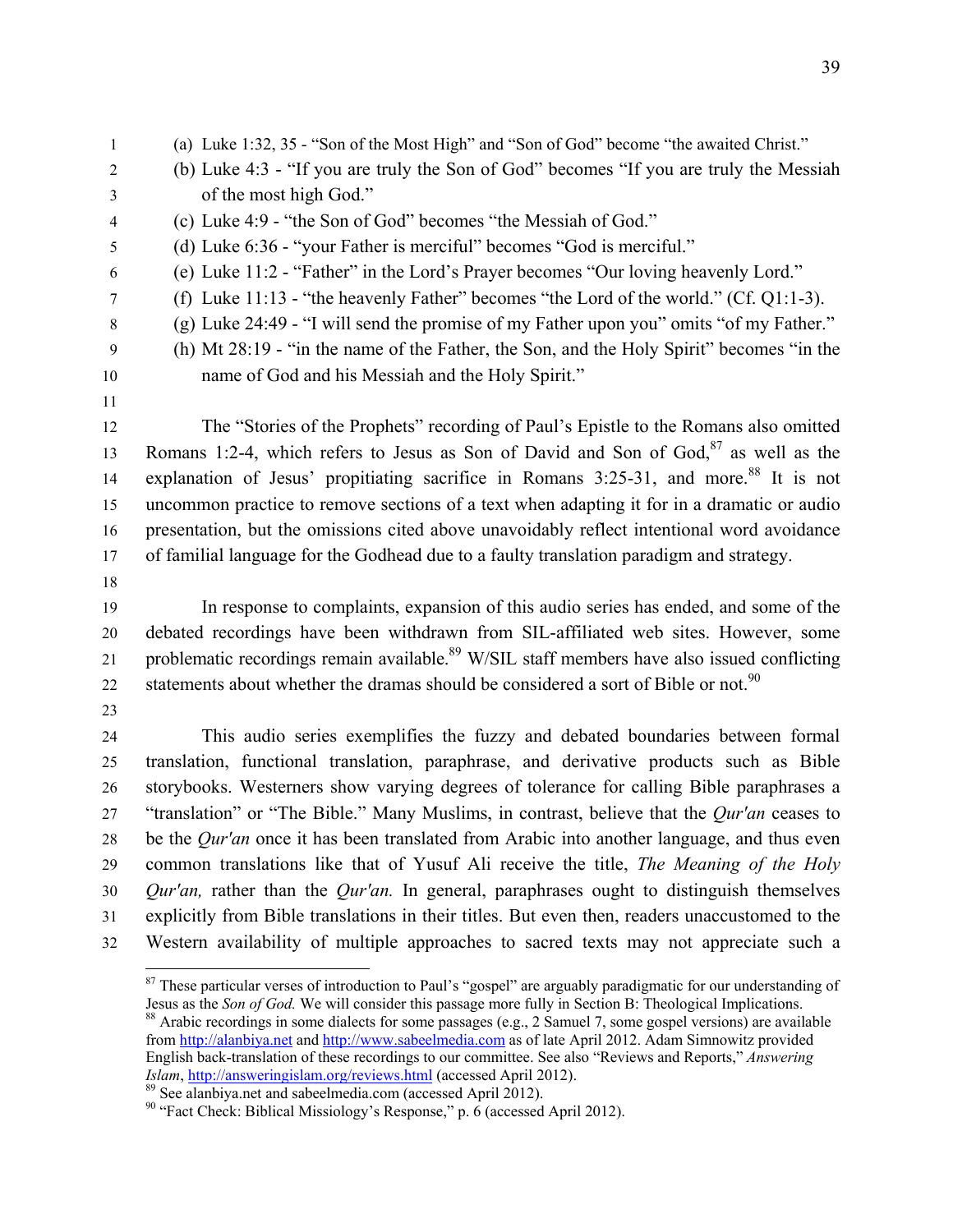1 distinction. Indeed, the uneducated reader (or listener) for whom these paraphrastic works 2 are intended may also be the reader least likely to distinguish between the authority status of 3 such works and the authority of the Bible itself. This ill-acquaintance could be overcome 4 with education and experience—but, then again, so could ill-acquaintance with the phrase 5 "Son of God." The potential for the hearer or reader's theological maturing does not absolve 6 translation organizations of their responsibility in promoting insufficient or misleading 7 renderings of key biblical concepts, especially the revelation of God the Father in his Son.

8

#### 9 **3. Arabic:** *True Meaning*

10

11 The Syrian Arabic novelist Mazhar Mallouhi, who describes himself as "a Muslim 12 follower of Christ,"<sup>91</sup> spearheaded *The True Meaning of the Gospel of Christ*.<sup>92</sup> This Arabic 13 language version of the four Gospels and Acts formally translates "Son of God" as *ibn Allah*  14 (using the most common Arabic word for "son") but routinely follows it with a parenthetical 15 expression meaning "God's Loved One." The translation also avoids calling God "Father" 16 (the most common Arabic word for "father" is *ab*) in favor of words connoting "Lord" or  $17$  "Guardian,"<sup>93</sup> as shown in the following examples:

18

19 (a) Matthew 5:16 - "your Father" becomes "God your supreme guardian."

20 (b) Matthew 6:9 - "Our Father" in the Lord's Prayer becomes "Your Lord."

- 21 (c) Matthew 6:18 "your Father" becomes "Your Lord."
- 22 (d) John 3:13 "the Son of Man" becomes "the Master of humanity."
- (e) John 3:17 "his only Son" becomes "his only-beloved."94 23
- 24 (f) John 17:11 "Holy Father" becomes "My Holy Guardian" ("al Muhaymin").
- 25

26 David Harriman, who formerly served for 18 years as the director of 27 development/director of advancement with Frontiers, shared with our committee that 28 Mallouhi was a Frontiers staff member. Harriman also reported, "During my tenure at 29 Frontiers, some 600 Frontiers donors contributed more than \$214,000 to publish this volume [*True Meaning*]."<sup>95</sup> 30 Frontiers support for this work continues. In January 2012, Frontiers' 31 United States Director responded to a concerned U.S. pastor by describing the Biblical

32

<sup>91</sup> Paul-Gordon Chandler, *Pilgrims of Christ on the Muslim Road: Exploring a New Path Between Two Faiths*  (Lanham, MD: Rowman & Littlefield, 2008), p. 104.<br>
<sup>92</sup> Hereafter referred to as *True Meaning*.<br>
<sup>93</sup> "Fact Check: Biblical Missiology's Response," p. 7 (accessed April 2012).<br>
<sup>94</sup> This verse provides only a substitutio

<sup>&</sup>lt;sup>95</sup> By personal correspondence with David Harriman.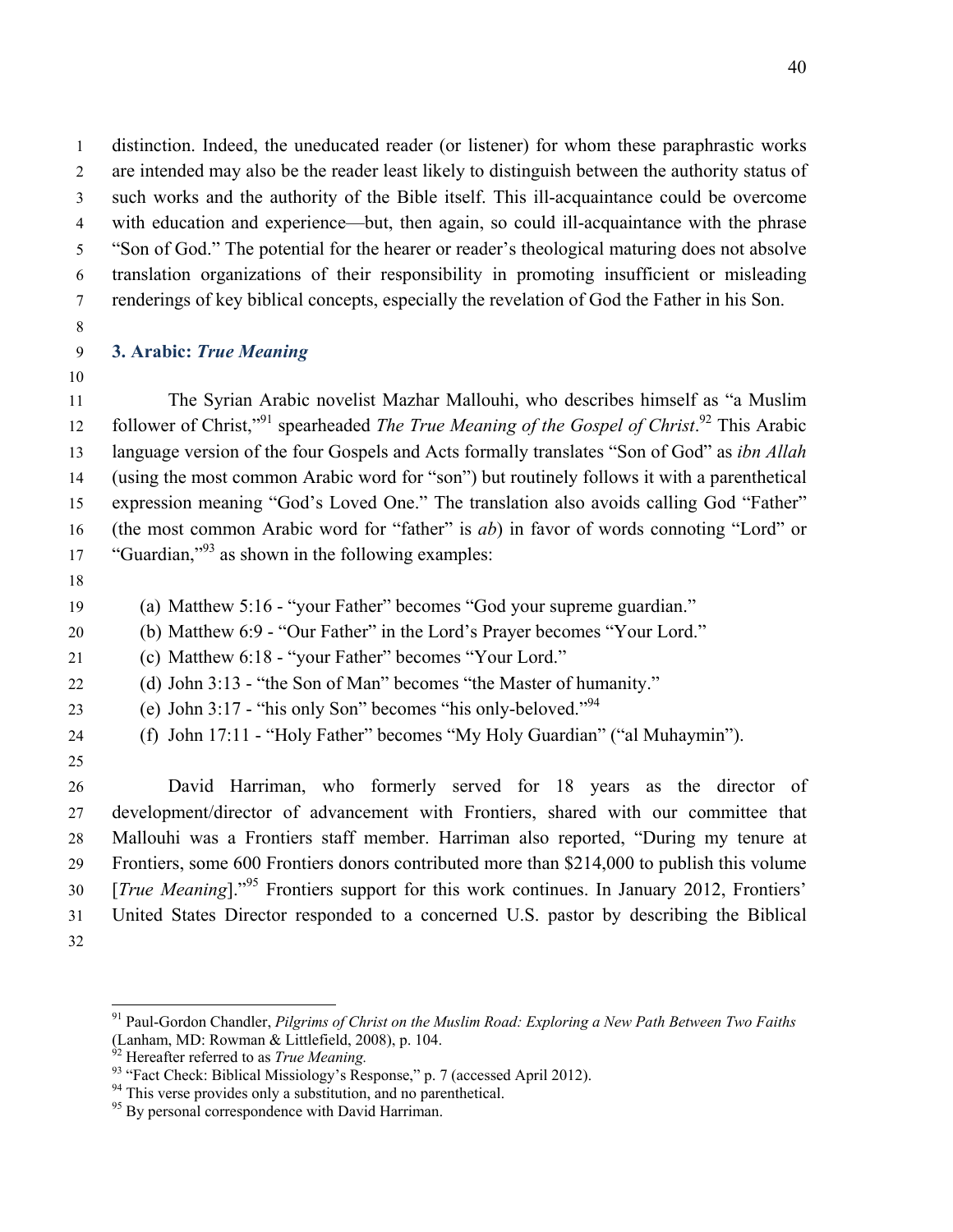Missiology online petition<sup>96</sup> as a "serious false witness to the truth."<sup>97</sup> He also forwarded to 2 the pastor an extended e-mail by SIL staff member Larry Chico, defending *True Meaning* 3 and the other translations which this report critiques.  $98$ 

4

5 An online report of Mallouhi's publishing company, Al Kalima, announced the 6 publication of *True Meaning* in March 2008 and featured a testimonial about the beauty of a <sup>7</sup> bound copy.<sup>99</sup> Interviews with Mallouhi and Rick Brown described its linguistic excellence 8 and successful sales.<sup>100</sup> When objections arose, W/SIL described the current as merely a 9 "draft text" that was "unfinished and is still being revised,"<sup>101</sup> and that, "[b]ased on user 10 feedback and discussion, the local translation committee made the decision to revise the first 11 edition and include the traditional divine familial terms at the recommendation of the SIL 12 consultant."<sup>102</sup> However, as seen in the current edition, even "the traditional divine familial 13 terms" can be subverted when redefined by parentheticals which govern their interpretation.

14

15 *True Meaning* contains 100 pages of essays covering the inspiration of Scripture, the 16 cultural background of the New Testament, and the relationship of Jesus to God. One essay 17 recognizes that those who are born again will "express many of the characteristics of God's 18 essence."<sup>103</sup> Another essay rightly says that "If, therefore, we want to know what God is 19 like, we need to look at Jesus," but this quality of Jesus is not connected to his Sonship.<sup>104</sup> 20 Apart from these two references, the essays consistently teach that Jesus' Sonship means that he is "God's vice-regent"<sup>105</sup> who has a "deep spiritual bond"<sup>106</sup> with God. Jesus is once

<u> 1989 - Johann Stein, marwolaethau a bh</u>

<sup>96</sup> See Section A, "Current Events 2011-2012."

 $97$  Our committee has received other reports of MIT critics being accused of "false witness" when the author under critique felt his argument was not accurately described. To be sure, such accusations travel both directions. While we affirm the importance of careful representation of the views of others (*WLC* 143-145; *WSC* 77-78), allegations of misunderstanding are part and parcel of complex academic exchanges and ought not to be occasions for ready accusations of sin.

<sup>&</sup>lt;sup>98</sup> By personal correspondence with pastor Jim Baugh.<br><sup>99</sup> See http://www.al-kalima.com/ translation\_project.html (accessed April 2012).

<sup>&</sup>lt;sup>100</sup> "Muslim and Christian scholars collaborate on ground-breaking gospel translation and commentary," *albawaba* (on the Middle East news website), June 4, 2008, http://www.albawaba.com/news/muslim-andchristian-scholars-collaborate-ground-breaking-gospel-translation-and-commentary (accessed April 2012). The article emphasizes the role of Muslims in producing this Bible translation.

<sup>&</sup>lt;sup>101</sup> The original, unpublished Wycliffe document is quoted in "Fact Check: Biblical Missiology's Response," p. 6 (accessed April 2012).<br><sup>102</sup> "Divine Familial Terms: Answers to Commonly Asked Questions," (accessed April 2012).

<sup>&</sup>lt;sup>103</sup> "Kinship and the Question of 'God's People'" (essay #18) in the *True Meaning* Preface.<br><sup>104</sup> "The Ideas of Inspiration and Revelation in the Injeel, the Tawrat, and the Writings of the Prophets," (essay #3) in the *True Meaning* Preface.<br><sup>105</sup> "Titles of the Messiah" (essay #10), "The Relationship of Jesus to God" (essay #11), and the separate

introductions preceding the respective texts of the four Gospels in *True Meaning*. 106 "What is the Meaning of the Expression Son of God?" (essay #12) in the *True Meaning* Preface.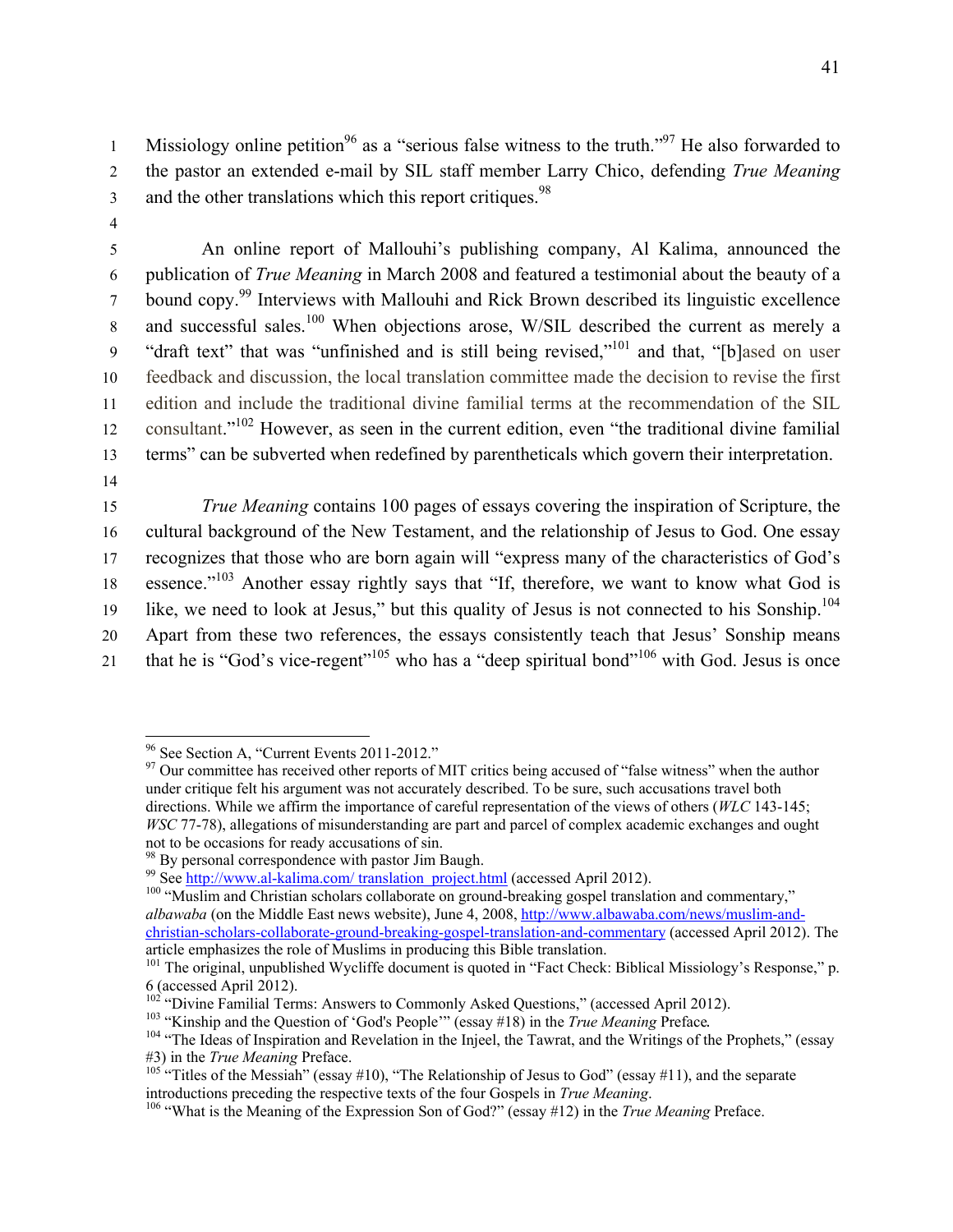1 called "the eternal Word of God," $107$  but his eternal Sonship receives no discussion. Primed 2 with this understanding, the reader who encounters repeated references in the Bible text to 3 "the Son of God (God's beloved one)" seems likely to interpret Jesus' Sonship in purely 4 messianic and social ways. $108$ 

5

6 Responding to objections publicized by the Arabic-fluent Assemblies of God 7 minister Adam Simnowitz, Al Kalima circulated a letter<sup>109</sup> explaining its position: *ibn Allah* 8 required the parenthetical "God's Loved One" disclaimer because (1) "it means 'biological 9 son,' whereas the original Hebrew and Greek words [i.e. *ben* and *huios*] meant 'social son,'" 10 and (2) the target audience perceived a sexual connotation in the phrase.

11

12 Al Kalima used a similar argument for the outright substitution of *ab*, the usual 13 Arabic term for "father," with "*wali*," whose range of meaning includes "helper, legal 14 guardian, manager, tutor, crown prince."<sup>110</sup> One of the ninety-nine names of God in the 15 *Qur'an* (Q13:11, *inter alia*), *wali*, in Arabic speech and thought, describes a role of either 16 God or a human adult, but with no concept of begetting. A man may be a *wali Allah*, (Q10:62), a "friend of God"111 17 and thus a "saint." The *Qur'an* applies *wali* to a human friend 18 (Q4:173; 41:34), an avenging relative (Q17:33), a man serving Satan (Q19:45), and Satan 19 himself (Q4:119; 16:63). *Wali* relates to *ab* as "guardian" does to "father" in English, and as 20 *kritēs* (judge, protector; cf. Heb. 12:23; 2 Tim. 4:8) in Greek does to *pater* (e.g., Ps. 68:5 21 LXX); although in some instances the term may refer to the same entity. However, identical 22 referentiality does not entail indistinguishable meaning.

23

24 Uniform translation of *pater* as *wali* thus has the same contorting effect as if "Son of 25 Man" were translated "weakling" throughout the whole Bible, or if "Messiah" were 26 substituted for "Son of God" globally. To support its claim that the original Biblical familial 27 terms are primarily social rather than biological, Al Kalima cited two articles in which  $BGG<sup>112</sup>$  state, "to express divine familial relationships, the Bible uses Greek and Hebrew

2011), http://www.ijfm.org/PDFs\_IJFM/28\_3\_PDFs/IJFM\_28\_3-BrownGrayGray-NewLook.pdf (accessed April 2012). Al-Kalima mistakenly refers to this as *IJFM* 23:3 at one point in its response, but presumably 28:3 was intended.

 <sup>107</sup> "The Ideas of Inspiration and Revelation in the Injeel, the Tawrat, and the Writings of the Prophets" (essay #3) in the *True Meaning* Preface.<br><sup>108</sup> Section B: Theological Implications addresses "social" sonship terms.<br><sup>109</sup> Received from Simnowitz by the SCIM.<br><sup>110</sup> Hans Wehr, "wali," *A Dictionary Of Modern Written Arabic (Ar* 

<sup>(</sup>Ithaca, NY: Spoken Language Services, 1993), p. 1289.

<sup>&</sup>lt;sup>111</sup> Ludwig W. Adamec, "WALI," *Historical Dictionary of Islam* (Lanham, MD: Scarecrow Press, 2009), p. 324. <sup>112</sup> BGG, "Translating Familial Biblical Terms: An Overview of the Issue," *IJFM* 28:3 (April-June, 2011), http://www.missionfrontiers.org/blog/post/translating-familial-biblical-terms (accessed April 2012); and idem, "The Terms of Translation: A New Look at Translating Familial Biblical Terms," *IJFM* 28:3 (April-June,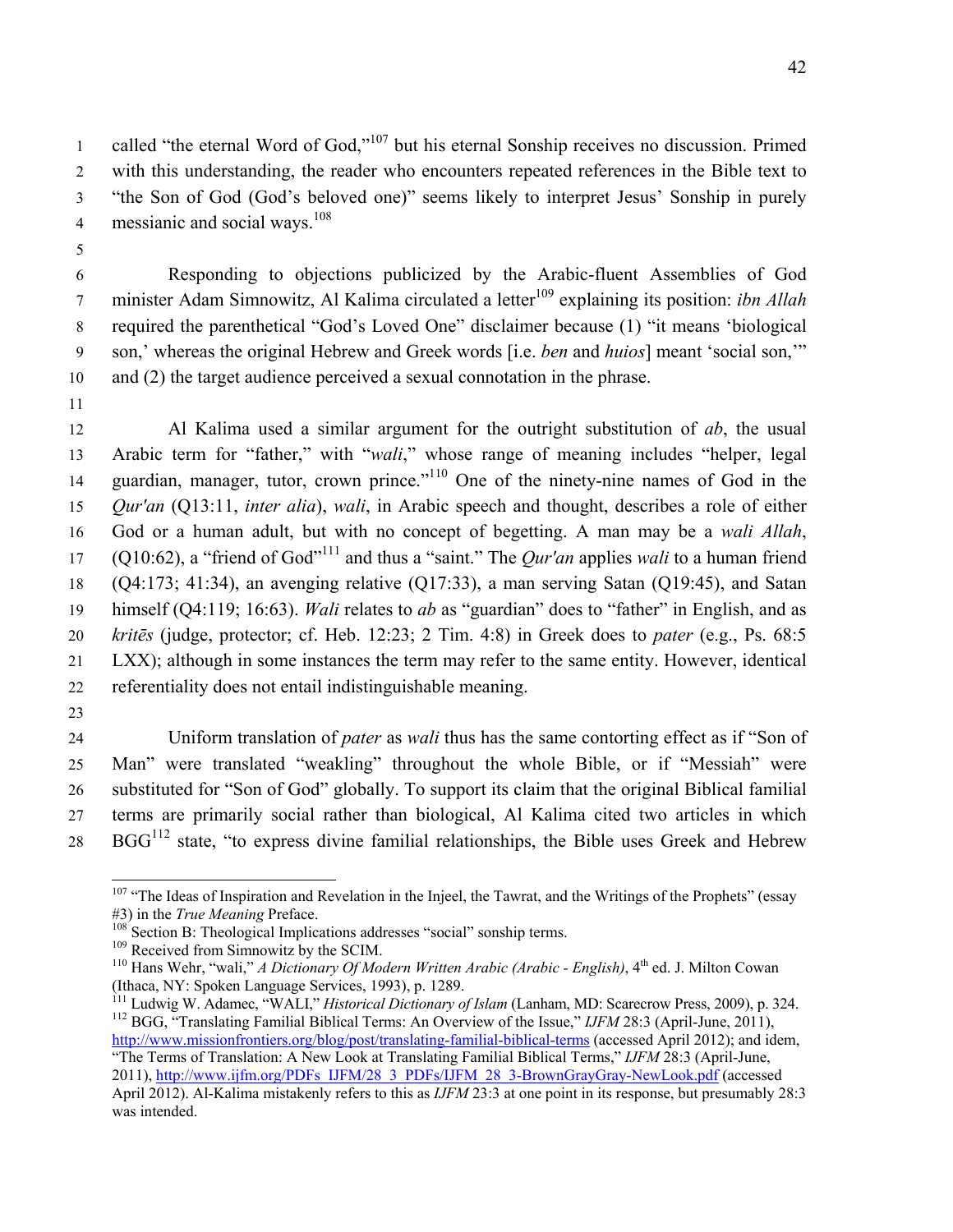social familial terms that do not necessarily demand biological meanings."<sup>113</sup> For a response 2 to the idea that *ben, huios, ab,* and *pater* are primarily social familial terms, see "Section B: 3 Theological Implications" below.

4

5 W/SIL downplayed their consultant's role as simply "a single voice among many" 6 who offered opinions on the process, with the implication that W/SIL should not be held 7 responsible for deficiencies in the product. However the SIL consultant in question, who 8 uses various pseudonyms in published articles, defended the usage of *wali* as "closer to the 9 Biblical meaning" of *pater* precisely because *wali* is social rather than biological.<sup>114</sup> This 10 suggests (1) that the SIL consultant supported the conclusions of BGG, and (2) that the 11 translation of *pater* followed the "single voice" of the SIL consultant on this matter, rather 12 than acting against it. Indeed, the solution for which the SIL consultant originally lobbied 13 (i.e., omitting *ibn Allah* in the main text) was arguably worse than the compromise solution 14 eventually adopted (i.e., including *ibn Allah* along with the vitiating parenthetical limiting 15 the term to mean, "God's Loved One").<sup>115</sup> But, as we will see more fully in Section B: 16 Theological Implications, this parenthetical fails to deliver the critical essence of the biblical 17 concept of *huios theou,* Son of God.

18

#### 19 **4. Turkish:** *Noble Gospel*

20

21 Sabeel Media, an American company staffed by SIL members, distributes *The*  22 *Exalted Meaning of the Noble Gospel Written By the Disciple Matthew*,<sup>116</sup> a Turkish version 23 of Matthew's gospel translated with assistance from Frontiers staff. Turkish-language Bible 24 paraphrase appears on right page adjacent to the Greek-Turkish interlinear<sup>117</sup> on the facing 25 page. This left-side interlinear page, surrounded by a decorative border intended to emphasize 26 the Greek text's status as the original Biblical text, provides the usual Turkish words for 27 "son" and "father" with respect to Jesus and God, but the same verses on the paraphrastic

<sup>&</sup>lt;sup>113</sup> BGG, "A New Look at Translating Familial Language," p. 107. Al Kalima specifically cites similar ideas in a sister article by the same authors, titled, "A Brief Analysis of Filial and Paternal Terms in the Bible" *IJFM* 28:3 (Fall 2011): pp. 121-25, www.ijfm.org/...3.../IJFM\_28\_3-BrownGrayGray-BriefAnalysis.pdf (accessed April 2012).

 $11<sup>114</sup>$  According to a January 10, 2012 online post on the "Bridging the Divide" forum, received by our committee. See a similar argument for translating "God" with a word meaning "guardian/protector" in Leith Gray, "The Missing Father: Living and Explaining a Trinitarian Concept of God to Muslims," *Mission Frontiers* (November 2008): p. 21. Our committee also interacted with this consultant directly, confirming his approach to divine familial language translation.<br><sup>115</sup> By personal e-mail correspondence.

<sup>115</sup> By personal e-mail correspondence. 116 Hereafter referred to as *Noble Gospel*. 117 An interlinear Bible contains the Hebrew or Greek text in its original word order, with a translation below each word (and between the lines of original text, thus "interlinear"), so that the translated words appear in an order which does not form a coherent thought in the target language. In addition, due to the nature of an interlinear the translation to the target language, interlinear Bibles provide wooden, non-contextual definitions of each term, usually based upon the primary lexical usage.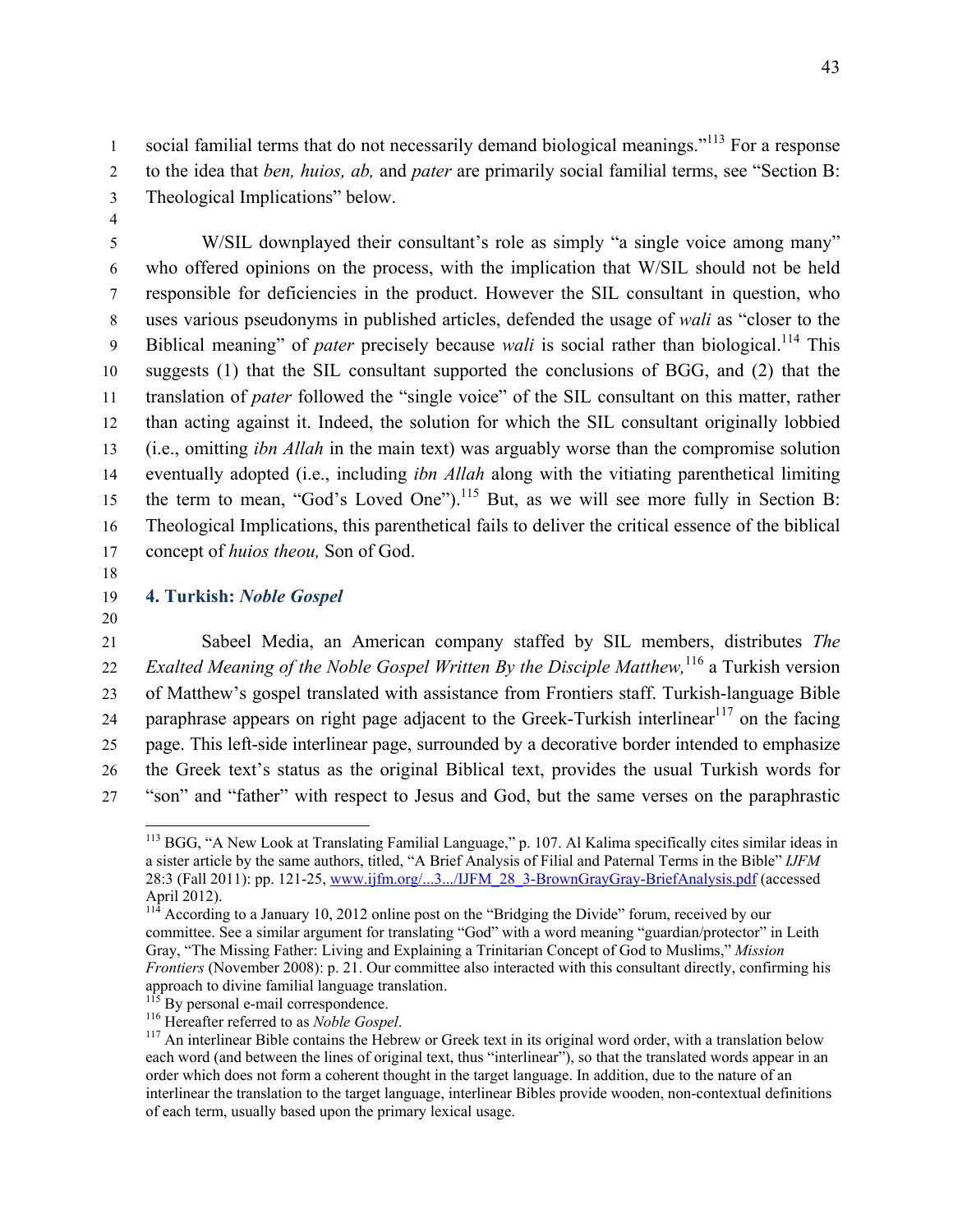44

1 page sometimes uses the Turkish words *vekil* and *mevla,* meaning "representative" and "<sup>2</sup> "protector," respectively.<sup>118</sup> Western translators who worked on this project explained their 3 rationale: "The messenger should do whatever he can to remove unnecessary obstacles that 4 hinder the recipient from fully engaging with the message."<sup>119</sup> Since Muslims are less likely 5 to willingly receive divine *familial* language, and would likely require explanation of what it 6 did and did not mean, formal translation of such language was seen as an "unnecessary 7 obstacle."

8

9 Accordingly, *Noble Gospel* renders the Trinitarian baptismal formula in Matthew 10 28:19 as, ". . . the name of the Protector, his Representative (deputy, agent) and the Holy 11 Spirit."<sup>120</sup> In discussing this text, Brown invoked Justin Martyr's description of baptism in 12 his "First Apology," concluding that in the early church, "[W]hen the Trinity was invoked at 13 baptism, there was flexibility with regard to the way the persons of the Trinity were 14 named." $121$  Brown believed this information should influence the translation of the Bible 15 itself.

16

<u> 1989 - Johann Stein, marwolaethau a bh</u>

17 Sometimes *Noble Gospel*'s footnotes use a traditional familial term such as "son" but 18 restrict its meaning. For instance, in the English version of Matthew 3:17, God declares of 19 Jesus, "This is my beloved Son." *Noble Gospel* translates "son" with *vekil* and includes a 20 footnote which explains how the translators wish their readers to understand "Son of God": 21

22 God Almighty speaks from heaven and calls Jesus Christ 'my beloved son', 23 which has the meaning of 'my one and only Representative who is my 24 Beloved' . . . The title "Son of God" was a widely used expression used to 25 portray the Messiah, who was a king chosen by God . . . According to the 26 Jews, "God's Son" means "God's beloved ruler" and is equivalent with the 27 title 'Messiah'. . . Because this king makes authorized announcements as

<sup>&</sup>lt;sup>118</sup> According to SIL's "SIL Internal Discussion Papers on MIT paper  $\#1$ " (p. 9), the Baluchi New Testament published in 1999 by the Pakistan Bible Society used a similar interlinear approach, with the paraphrase text containing a term meaning "Beloved of God" instead of "Son of God." The SIL paper notes that this "Beloved" term was "used primarily for an only Son." Section B of the current report discusses potential problems with this solution.

<sup>&</sup>lt;sup>119</sup> By personal communication received directly from the translators to the SCIM in early 2012. The translation committee of this Turkish Gospel of Matthew also crafted an English translation of the book's preface, and granted the SCIM permission to reference it here.<br><sup>120</sup> Back-translated from *Noble Gospel* by bilingual Turkish pastor Rev. Fikret Bocek (Matthew 28:18-19 in

Turkish: "Þimdi bütün milletlere gidin ve bana mürit yetiþtirin ve Mevla, Vekili ve Mukkades Ruh adýna onlara tövbe abdesti aldýrýn. Size emrettiðim þeylerin hepsini yapmaya onlara öðretin ve iþte dünyanýn sonuna kadar ben daima sizinle birlikteyim."). Communicated to SCIM on January 14, 2012.

<sup>&</sup>lt;sup>121</sup> Brown, Rick. "Delicate Issues in Mission Part 2: Translating the Biblical term 'Son(s) of God' in Muslim Contexts," *IJFM* 22:4 (Winter 2005): p. 141.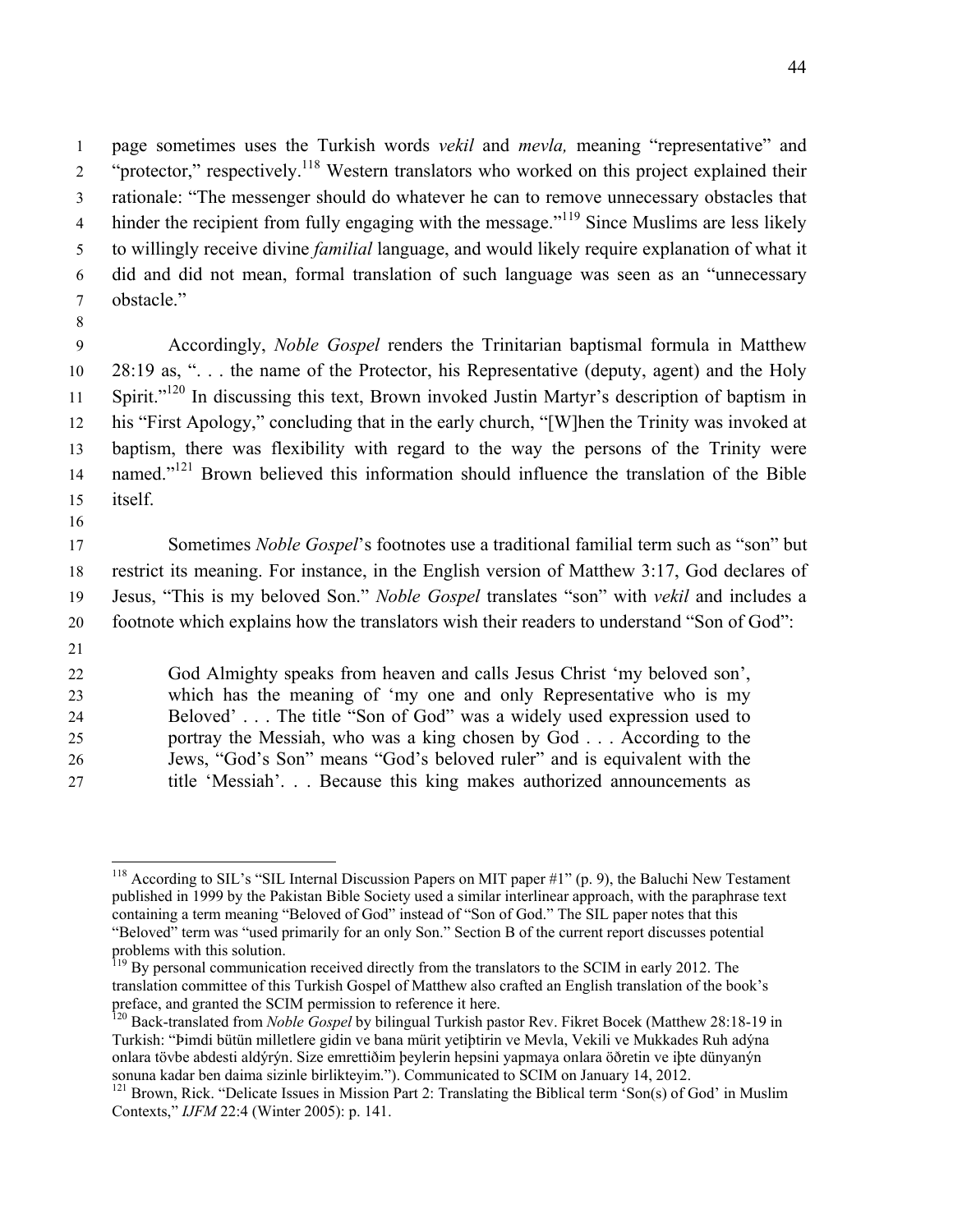1 God's representative, it has been deemed appropriate to use the expression 2 Representative of God.<sup>122</sup>

3

4 The interlinear pages were included "to facilitate research done by those who are researching monotheistic religions."123 5 The *Noble Gospel*'s preface describes the regular 6 Turkish-language translation within as a paraphrase, saying, "Such a translation does not use 7 a 'word for word' translation but instead focuses on the meaning that was intended in each 8 sentence. The question asked here is; 'If someone tried to communicate this thought in our language, Turkish, how would they express it?'"<sup>124</sup> 9 This directive leads the reader to *rely*  10 upon the paraphrastic interpretation as the most basic source of understanding and 11 underscores the primacy of the allegedly clearer paraphrase against the wooden literalism of 12 the interlinear. Whether or not the paraphrase succeeds in that aim, the preface makes clear 13 which page controls the meaning of the other. As with the in-text parentheticals in the *True*  14 *Meaning* translation in Arabic, readers who see "Son" (interlinear page) but then understand 15 it to mean only "representative" (paraphrase page) will gain little from the interlinear. Again 16 one must wonder whether the interlinear tool effectively serves the target audience most 17 likely to need an explanation of biblical sonship language.

18

19 A coalition of thirty Turkish churches protested against the distribution of this 20 Turkish translation starting in 2007, to no avail.<sup>125</sup> In February 2012, Bob Blincoe of 21 Frontiers defended the *Noble Gospel*, arguing that the combination of paraphrase, interlinear 22 translation, and explanatory footnotes "help a conservative Sunni Muslim audience know 23 what the Bible really says."<sup>126</sup> In contrast, a translator with three decades of field experience 24 reported, "As I understand Turkish, Islamics, and the Bible, I can say the [*Noble Gospel*] 25 Turkish Matthew is worse than the New World Translation of the Jehovah's Witnesses."<sup>127</sup>

26

# 27 **Footnotes, Glossaries, and Other Paratextual Solutions**

28

29 BGG have suggested that "priority should be given to wordings that express the 30 familial components of meaning in the text, while supplying the other components in the

<sup>&</sup>lt;sup>122</sup> English translation of the *Noble Gospel* preface, n.p.<br><sup>123</sup> Ibid. 124 Ibid. 125 "The Alliance of Protestant Churches: An Announcement to Church Leaders and Congregations in Turkey," undated but received in English translation by SCIM in early 2012.

<sup>&</sup>lt;sup>126</sup> Bob Blincoe, "Why a New Translation of the Gospel of Matthew in Turkish?" (unpublished article dated February 8, 2012); also cited in Belz, "The Battle for Accurate Bible Translation in Asia" (accessed April 2012).

 $127$  Personal communication from this translation worker who requested to remain anonymous.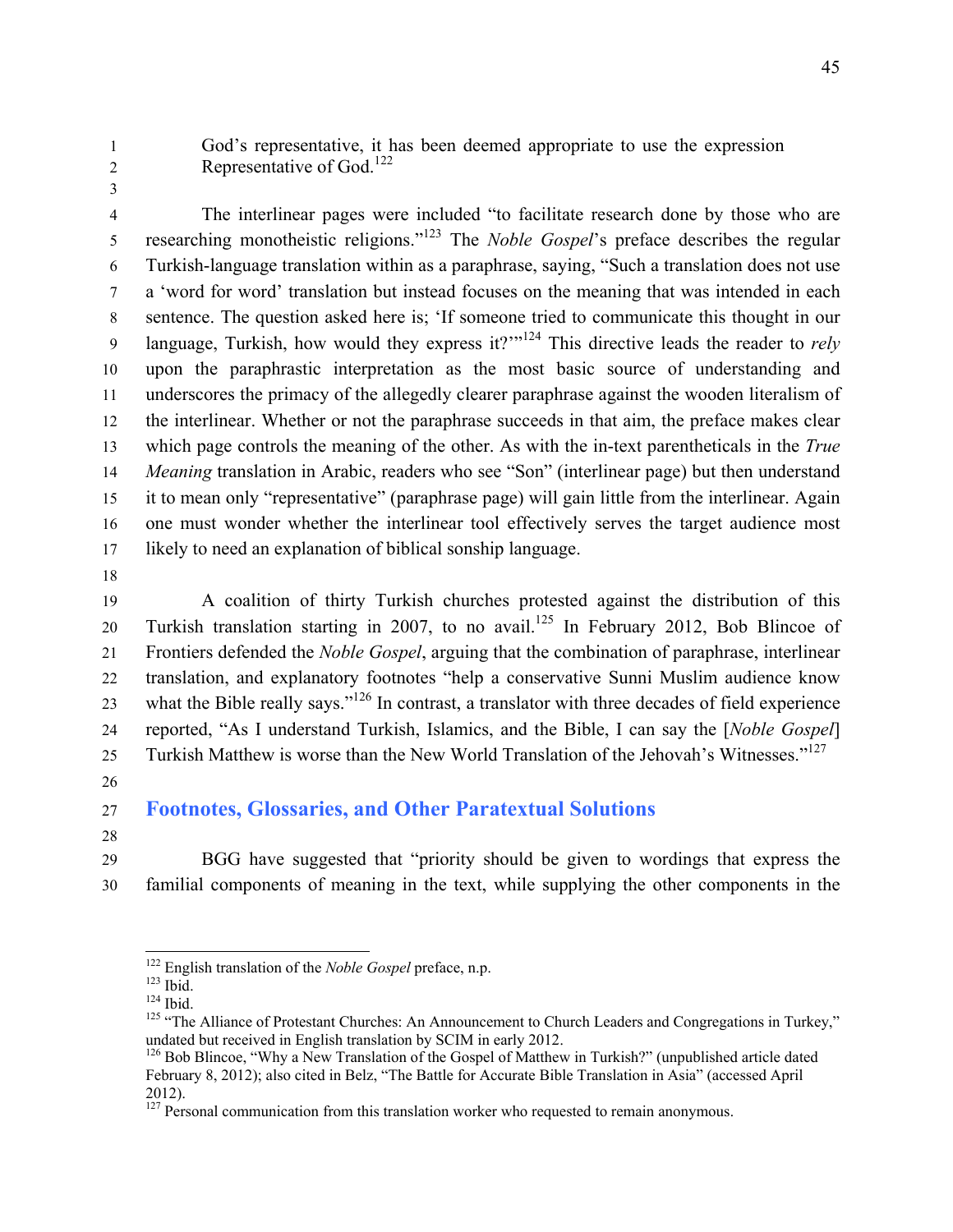1 paratext." $128$  Footnotes and other paratextual apparatus may indeed be necessary and helpful. 2 But the main text should feature a **formally equivalent translation for key theological**  3 **terms, leaving accurate functional interpretations for paratext or footnotes, rather**  4 **than the other way around, especially when the reader is likely to have access to only**  5 **one translation.** This is so for at least two reasons:

6

7 *First*, as the *Injil Sharif* and *Noble Gospel* examples show, a brief footnote on the 8 topic "son of God" oversimplifies, and depending on the interpretive commitments of the 9 translator, can even mislead. Such an overarching biblical theme, while it can be accurately 10 summarized, cannot be effectively unpacked for any reader in a few words or even a few 11 sentences. More detailed approaches (e.g., prefatory or appendiceal essays on various 12 theological topics) conceptually could work, provided that the theology articulated in those 13 essays expressed accurately the Scripture's teaching as represented in historic, confessional 14 orthodoxy. The narrow theological perspectives of the essays accompanying the *True*  15 *Meaning* exemplify the practical pitfalls facing translation projects which engage in 16 extended exegesis without input from the constituencies that underwrite the entire 17 translation project. Yet satisfying all the various constituencies supporting the translation 18 effort proves essentially impracticable. Would an article on baptism or tongues or church 19 structure meet with the simultaneous approval of Presbyterians, Assemblies of God, and 20 Anglicans? Translators might well breathe a sigh of relief to hear that churches do not 21 expect Bible translators to navigate those waters. Given the respective liabilities of both 22 short and long footnotes on such key topics as "Son of God," a formally equivalent 23 translation of key theological terms, without a controlling footnote which overly restricts the 24 main text's meaning, best achieves Nida's ideal to avoid "serious distortion of the truth."

25

26 *Second*, the mediatory effect of the paratext upon the main text remains a subject of 27 ongoing debate,<sup>129</sup> and over-reliance on footnotes may engender lack of confidence in the 28 main text.<sup>130</sup> As with paraphrases and more formal translations, one cannot assume that 29 worldwide readers will properly apprehend the authority relationship between footnote and 30 main text. Some readers may treat footnotes as effectively inerrant; others may ignore them

<sup>&</sup>lt;sup>128</sup> BGG, "The Terms of Translation," p. 109 (accessed April 2012).<br><sup>129</sup> E.g., "Throughout the twentieth century, it is in the paratext that the struggle over who has the right to mediate and who maintains the authority to present and interpret this literature is fought" (Richard Watts, Packaging Post/Coloniality: The Manufacture of Literary Identity in the Francophone World [Lanham, MD: Lexington Books, 2005], pp. 3-4); "[T]he terrain of the paratext poses intriguing problems for any speech-act analysis . . ." (Richard Macksey, "Foreword," in Gérard Genette, *Paratexts: Thresholds of Interpretation* [New York: Cambridge University Press, 1997], p. xix).

<sup>&</sup>lt;sup>130</sup> BGG ("The Terms of Translation," p. 111) make this very point about text and paratext: "If the two are in conflict, readers become distrustful of the translation."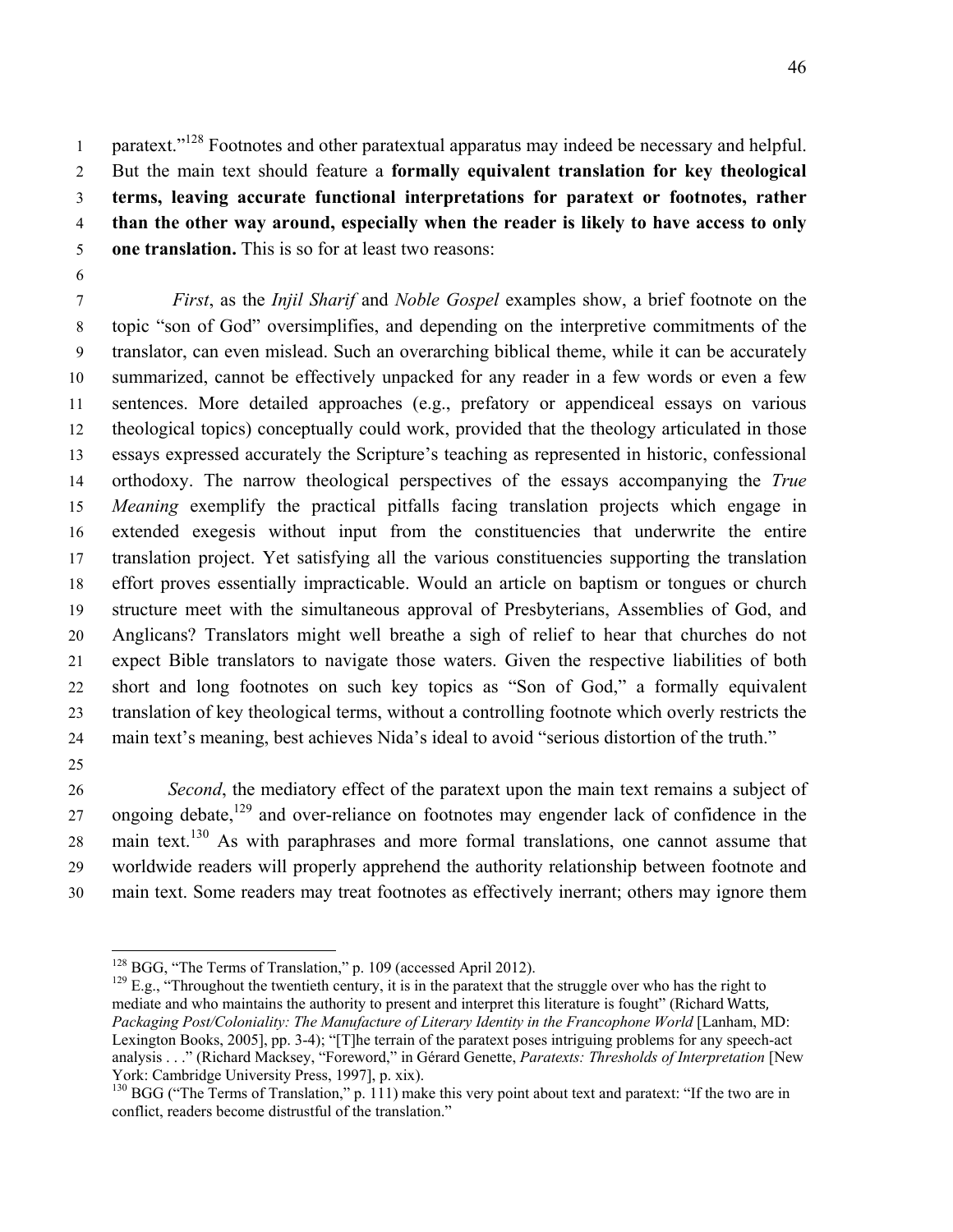1 entirely. This confusion simply underscores the serious stakes raised by translation methods: 2 matters of Scripture, the Persons of the Trinity, and salvation.

3

4 Istanbul 3.0 correctly insists that translators test the effects of paratext, to ensure that 5 readers derive the intended meaning from the translation as a whole. And indeed, the 6 translations discussed above did undergo field-testing for meaning. However, if translators 7 settle for an inadequate meaning for divine familial relationships, testing will not ensure that 8 the translation affirms and promotes an orthodox Trinitarianism. We turn therefore to 9 consider the theological implications embedded in the proper translation of Jesus as *Son of*  10 *God*.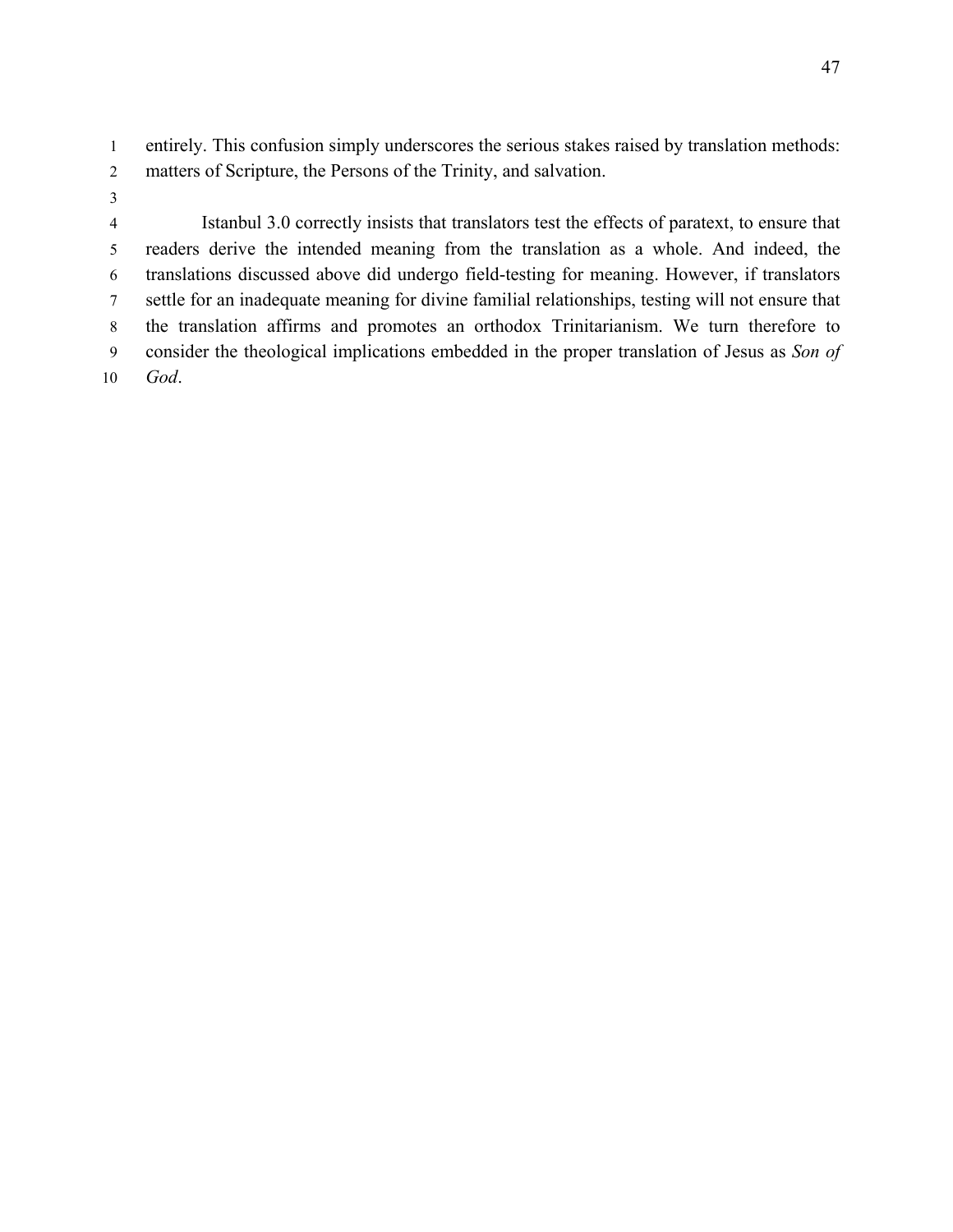# <sup>1</sup>**Section B: Theological Implications**

2

#### 3 **Introduction**

4

5 Scripture's origin as a divinely out-breathed revelation (2 Tim. 3:16-17; *WCF* 1.4, 6 1.8, 1.10) sets it apart from any other writing. Originating from God himself (2 Pet. 1:19- 7 21), Scripture deserves unique treatment in its translation with a methodological stewardship 8 warranted by its divine substance and inherent divine gravitas (*WCF* 1.9-10). *WCF* 1.4 9 underscores the sweeping implications of the Bible's divine authorship: "The authority of 10 the Holy Scripture, for which it ought to be believed, and obeyed, dependeth not upon the 11 testimony of any man, or Church; but wholly upon God (who is truth itself) the author 12 thereof: and therefore it is to be received, because it is the Word of God."<sup>131</sup>

13

14 Accordingly, belief in and obedience to this *received* Word of God must 15 comprehensively shape our handling of Scripture, including the task of its translation. Put 16 otherwise, Bible translation work must operate under the perpetual scrutiny of Scripture's 17 unique authority and self-interpreting contours (*WCF* 1.9), with a self-conscious and 18 methodological submission to the divinely given words of the text. Only such a posture 19 respects God's given revelation to us, as we receive his authoritative and clear speech, 20 delivered in human words (by divine condescension and gracious accommodation).<sup>132</sup> Such 21 humanly accommodated speech cannot be severed from its divinely orchestrated, 22 intentioned, and revealed essence; the divine context governs and comprehensively shapes 23 the condescended (human) one. In short, any handling of Scripture must never extract the 24 human from the divine, in a way that treats the historically accommodated form of a text 25 *apart from* its divine character. Thus, both translator and translation methodology must 26 submit methodologically to Scripture's authority, as faithful translation starts and ends with 27 Scripture as divine Word.

28

# 29 **Contemporary Translation Methods and the Authority of Scripture**

30

31 During and after the Reformation, the matter of Scriptural authority was more than a 32 conceptual, epistemological debate. Expressing its implications beyond an intramural 33 ecclesiastical power struggle, Gregg Allison summarizes the practical and missiological 34 import of biblical authority: "At stake was the translation of the Bible into the languages of

<sup>&</sup>lt;sup>131</sup> See Scott K. Oliphint, "Because It is the Word of God," in *Did God Really Say? Affirming the Truthfulness and Trustworthiness of Scripture*, ed. David B. Garner (Phillipsburg, NJ: P&R, 2012), pp. 1-22.

<sup>&</sup>lt;sup>132</sup> See, e.g., John Calvin, *Institutes of the Christian Religion*, ed. John T. McNeill, trans. Ford Lewis Battles, Library of Christian Classics (London: SCM, 1960), 1.13.1.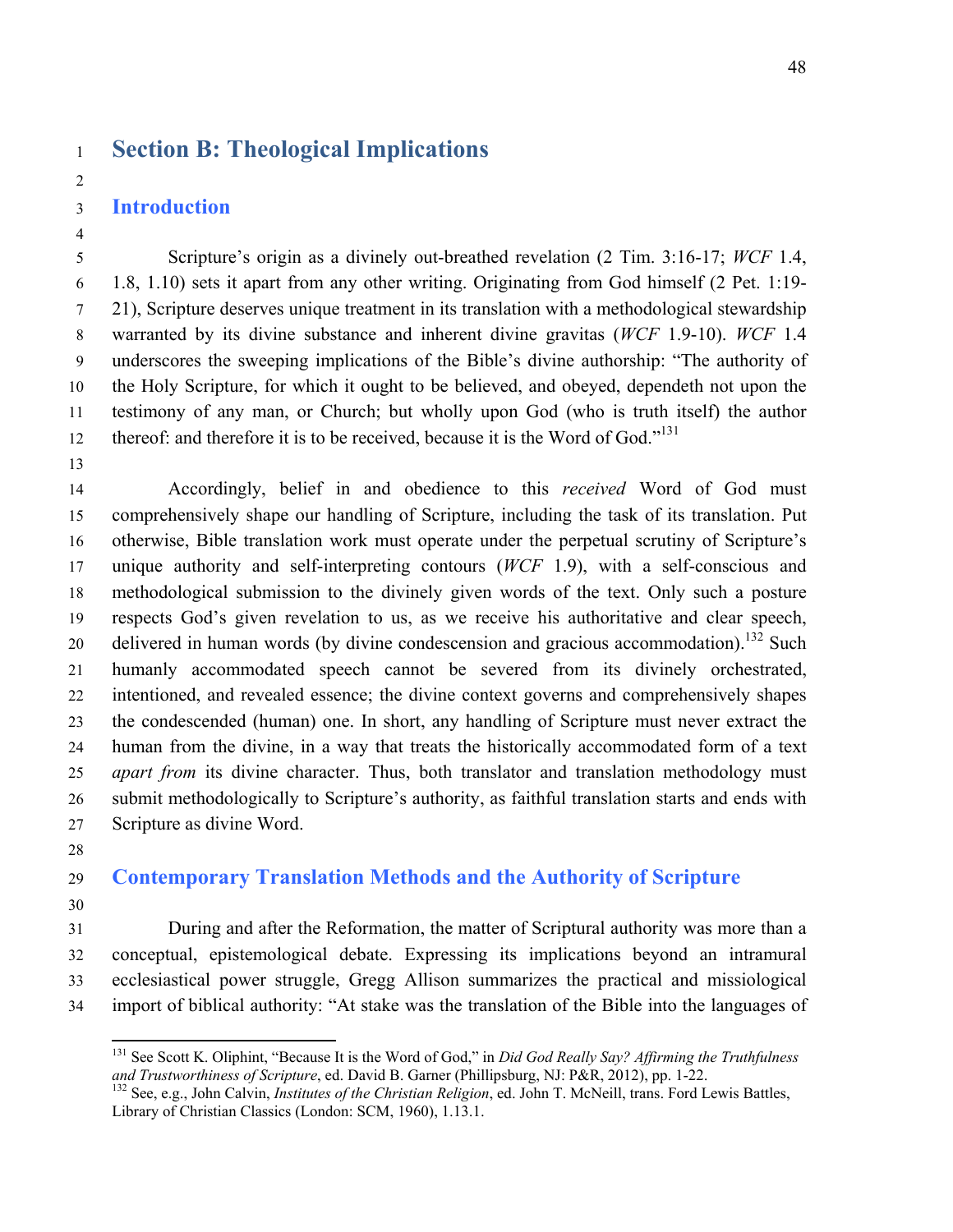the people, encouragement to read and study personally the Word of God."<sup>133</sup> For the 2 Protestants, who captured the vision of Tyndale and Wycliffe, the task of Bible translation 3 was a matter of evangelical and missionary obedience. The Protestant's "audacious 4 willingness . . . to translate Scripture into thousands of vernacular languages around the 5 world"<sup>134</sup> stemmed in part from the conviction that since the Bible was in the *lingua franca* 6 of its original recipients, it ought be translated into contemporary tongues of all peoples. 7 Convinced that human language in all its tongues and dialects was a sufficient vehicle to 8 express the truth of the gospel *accurately* and *adequately,* the Reformers elevated both the 9 Word preached and the Word printed. Each one demanded the other.

10

11 The mission agencies that participated in the currently disputed Bible translations 12 require their staff to affirm the ultimate authority of the Bible in faith and practice.<sup>135</sup> To our 13 knowledge, no translation worker has openly denied or criticized this policy; to the contrary, 14 concerns about the accuracy of these translations immediately are met with clear 15 declarations of intent to translate the inerrant Scriptures faithfully. However, because no 16 bright white line separates reasonable cultural accommodation from syncretism, when an 17 audience finds elements of Christian teaching incomprehensible or reprehensible, each element 18 must be assessed with Christian wisdom and a multitude of counselors (Prov. 11:14). All 19 parties in the recent controversy surely recognize at least potential danger for a translation to 20 vield turf to offended readers, neglecting the theological and ecclesial  $136$  consequences 21 which ensue when critical biblical terms are abandoned.

22

23 Naturally, one asks which terms are critical, lest religious and cultural outcry 24 functionally silence the authority of Scripture as the divine Word of God. A translation 25 which avoided cultural offense at theological expense would effectively eclipse Scripture's 26 intra-canonical interpretive authority  $(WCF\ 1:9)$ .<sup>137</sup> Again, no translation worker sees 27 himself in that position or intends to denigrate Scripture's authority. But self-evaluation never 28 replaces internal and external oversight. As Blincoe notes, churches and denominations 29 should monitor parachurch organizations "in the same way that county governments or state

<sup>&</sup>lt;sup>133</sup> Gregg R. Allison, *Historical Theology: An Introduction to Christian Doctrine* (Grand Rapids: Zondervan, 2011), p. 135.

<sup>&</sup>lt;sup>134</sup> J. Todd Billings, *The Word of God for the People of God: An Entryway to the Theological Interpretation of Scripture* (Grand Rapids: Eerdmans, 2010), p. 119.<br><sup>135</sup> E.g., Wycliffe UK's Statement of Faith, http://www.wycliffeassociates.org.uk/faqs.htm#belief, (accessed

May 8, 2012), and Frontiers' U.S. Statement of Faith,<br>http://www.frontiersusa.org/site/PageNavigator/about/about statement of faith (accessed May 8, 2012).

 $\frac{136}{136}$  See below for more discussion about the theological implications of altering biblical language concerning Jesus' Sonship, including the understated effects upon the Church. Unity of Christ' body is, in part, upheld by the biblical terms which sustain our shared confession.

<sup>137</sup> See David B. Garner, "Did God Really Say?" in *Did God Really Say? Affirming the Truthfulness and Trustworthiness of Scripture*, ed. David B. Garner (Phillipsburg, NJ: P&R, 2012), pp. 129-137.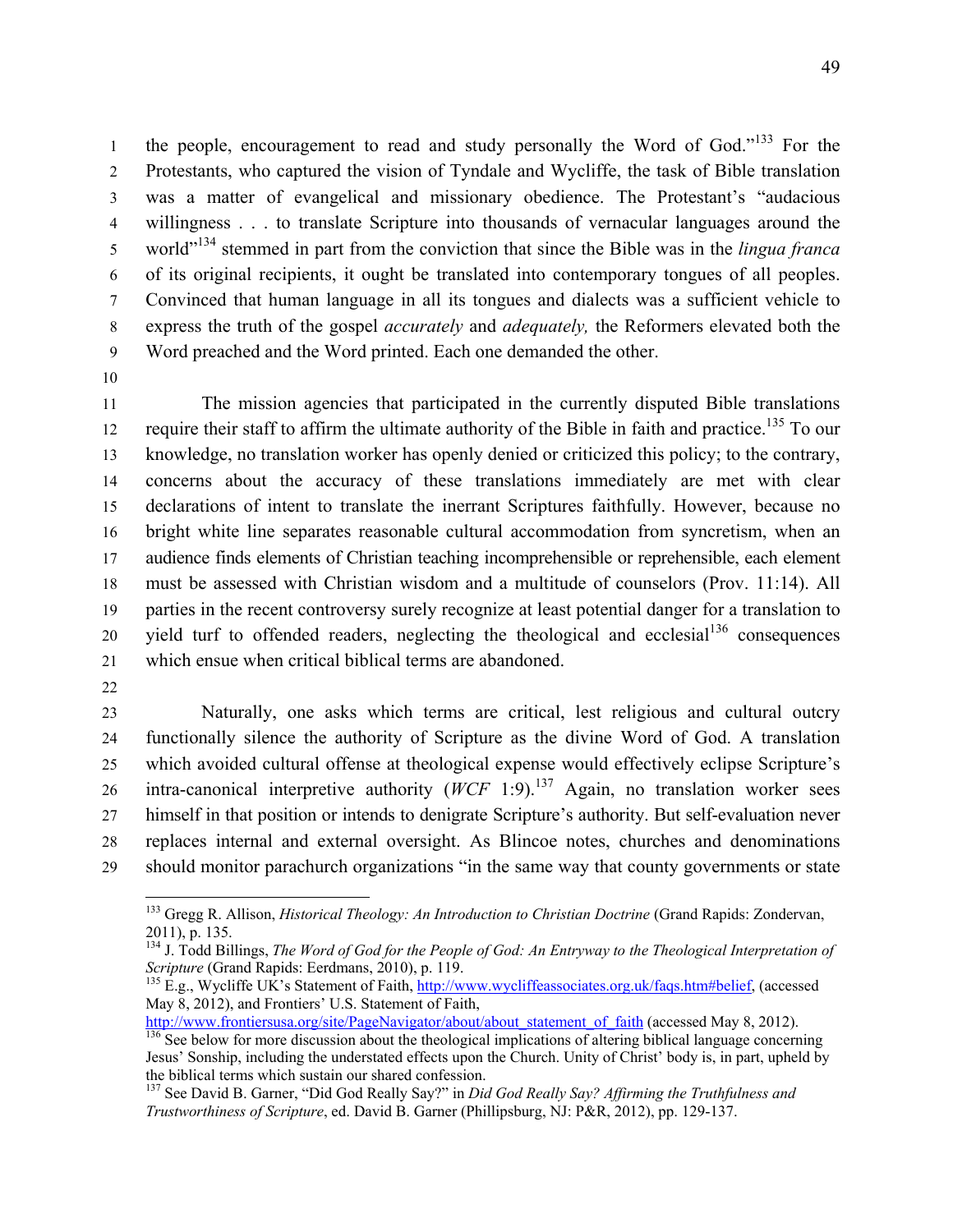1 governments monitor private industry."<sup>138</sup> Missions agencies which accept such oversight 2 recognize that those industriously working on board the boat do not always notice when it 3 drifts off course.

4

6

10

# 5 **To Whom Is the Bible Written?**

7 The *WCF* begins not only with a chapter on Scripture, but more specifically with the 8 Scripture's *necessity to the church.* Scripture's necessity is wed to its intended audience. So, 9 *WCF* 1.1, having established the inexcusability and helplessness of mankind, declares,

11 It pleased the Lord, at sundry times, and in divers manner, to reveal Himself, 12 and to declare that will *unto His Church*; and afterwards for the better 13 preserving and propagating of that the truth, and for the more sure 14 establishment and comfort *of the Church* against the corruption of the flesh, 15 and the malice of Satan and of the world, to commit the same wholly unto 16 writing: which maketh the Holy Scripture to be most necessary . . . (emphasis 17 added)

19 Scripture is necessary "*for the church's salvation;"* and thus *"the Bible was given by God to*  20 *his church.*"<sup>139</sup> To borrow again from the *WCF*, it is *the worldwide people of God* "who have right unto, and interest in the Scriptures.*"*<sup>140</sup> 21

22

18

23 Since it is revelation, or more particularly *redemptive* revelation, Scripture purposes 24 to disclose the divine will of God, to expose the meaning of the salvific works of God, to 25 preserve his people in holiness, and in it all comprehensively to point to the person and work 26 of Jesus Christ on behalf of his church. A covenantal document, Scripture intends particular 27 content – it conveys authoritatively, sufficiently, and clearly the redemptive message 28 necessary for the people of God. Divine purpose includes Scripture's recipients – that is, its 29 audience is those to whom God intends to communicate his redemptive revelation. This 30 latter conclusion derives clearly from the necessary work of God in saving his elect people, 31 and also from the Holy Spirit's work of illumination (*WCF* 1.6), enabling hearers/readers to 32 receive *understandingly* and to understand *receptively* the Word of God.

33

34 With the divinely revealed expansion of the covenant from Old Testament to New 35 Testament, wherein God purposes to redeem people from all tribes, tongues, and nations

<u> 1989 - Johann Stein, marwolaethau a bh</u>

<sup>&</sup>lt;sup>138</sup> Robert A. Blincoe, "The Strange Structure of Missions Agencies Part 1: Two Structures After All These Years?" *IJFM* 19:1 (Spring 2002): p. 5.<br><sup>139</sup> Robert Letham, *The Westminster Assembly: Reading Its Theology in Historical Context* (Phillipsburg, NJ:

P&R, 2009), p. 124 (emphasis original).

<sup>140</sup> *WCF* 1:8.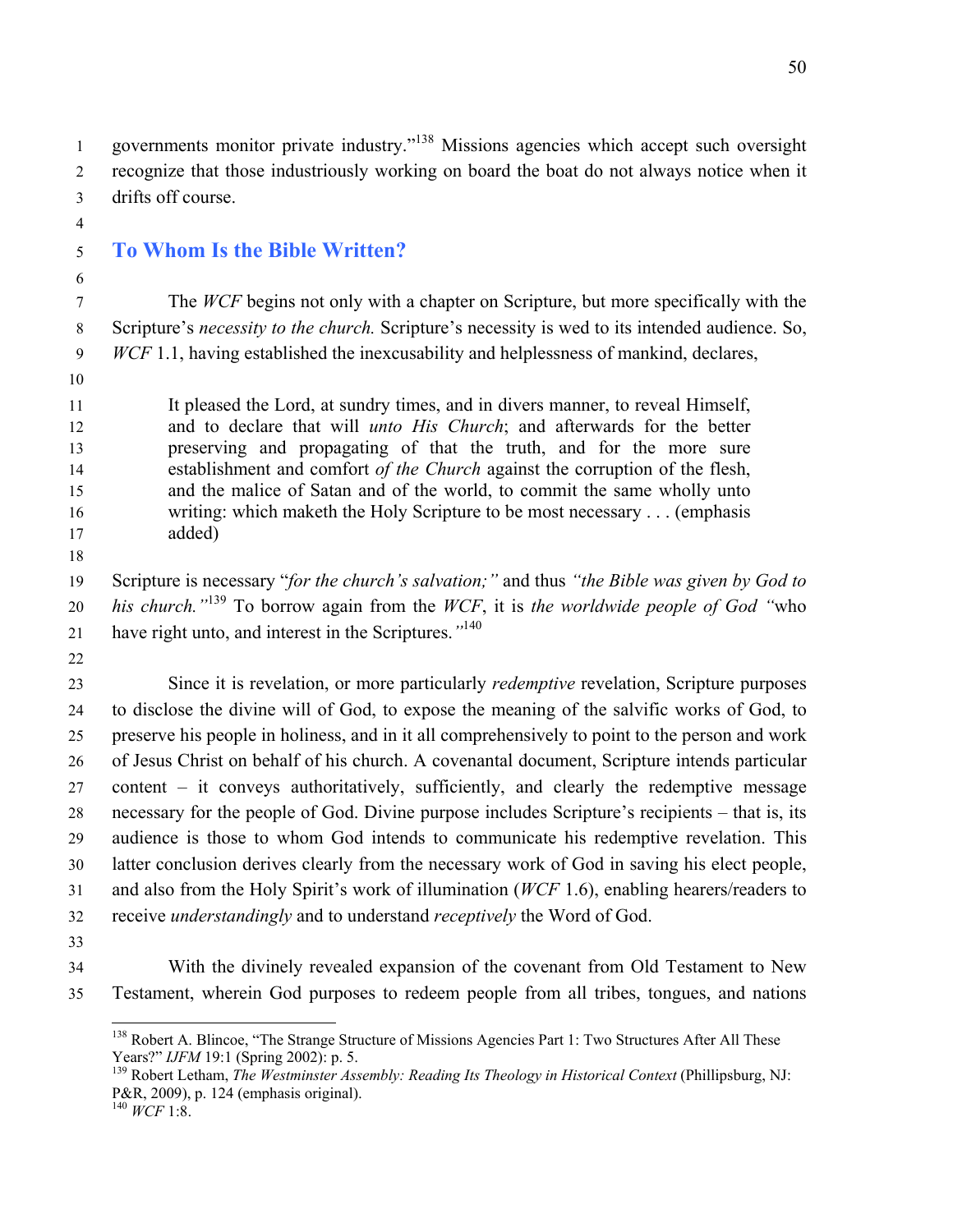1 (Gen. 12:1-3; Rev. 4-5), the scope of the covenant extends beyond its Hebrew contours. The 2 gospel message comes to people of all languages and nationalities (cf. Acts 2). In keeping 3 with the covenantal organism of Scripture (*WCF* 7.1-6), the gospel preached to the nations is 4 the covenantal gospel – one in which the sons of Abraham from all nations are his children 5 by faith (Rom 9:6b; Gal. 3:26-29). Three key implications quickly surface.

6

7 *First,* the worldwide people of God also need the Word from their covenant God, 8 and hence, by good and necessary consequence, the task of Bible translation becomes an 9 essential component of the expansion of the church around the globe. "Scripture came . . . in 10 concretely human and localized languages, limited with respect to their intelligibility. This 11 fact gave rise to the immediate necessity of translating God's Word into other languages as 12 it goes out into the world to testify of 'the mighty acts of God' (Acts 2:11)."<sup>141</sup> Divinely 13 revealed covenant expansion compels the church to translate Scripture for those who do not 14 yet have God's Word in their tongues. Accordingly, the Westminster divines called 15 explicitly for Bible translation (*WCF* 1.8), recognizing the expanded character of the 16 covenant community – one whose Word comes to all true sons of Abraham regardless of 17 their tongue (cf. Acts 1-2). Because of God's gracious will to redeem his people and to 18 reveal himself by the written Word, Scripture belongs to all of his people from all the 19 nations – those who, by the work of the Holy Spirit, *now* believe and who *will* believe.

20

21 *Second*, the fact of Scripture's intended readership ought shape the character and 22 method of translation. In other words, unnecessarily archaic, so-called "ghetto," or 23 incomprehensible language ought be meticulously avoided. Precisely because Scripture 24 possesses divine meaning embedded in the divine words to his people, meaningful 25 translation must always concern itself with understandability. The divine purpose in 26 communication should comprehensively govern Bible translation. The proper frame of 27 reference for translation method is Scripture's divine purpose to his appointed hearers, and 28 to preserve the integrity of this thoroughly divine and theological revelation, formally 29 equivalent translation of key biblical terms like "Son of God" and "Father" should prevail.

30

31 *Third*, translation decisions governed by conceptual adaptation to unbelieving 32 audiences threaten the integrity of Bible translation. While a vast variety of books, booklets, 33 and tracks should combine with oral proclamation to present the gospel of Jesus Christ to 34 unbelievers, *methods* of Scripture translation ought not be driven or shaped primarily by 35 evangelistic zeal. This qualification ought not dampen missiological fervor nor compromise 36 the goal of understandability of biblical translation. On the contrary, motivation for

<sup>141</sup> G. C. Berkouwer, *Holy Scripture*, Studies in Dogmatics (Grand Rapids: Eerdmans, 1975), p. 213.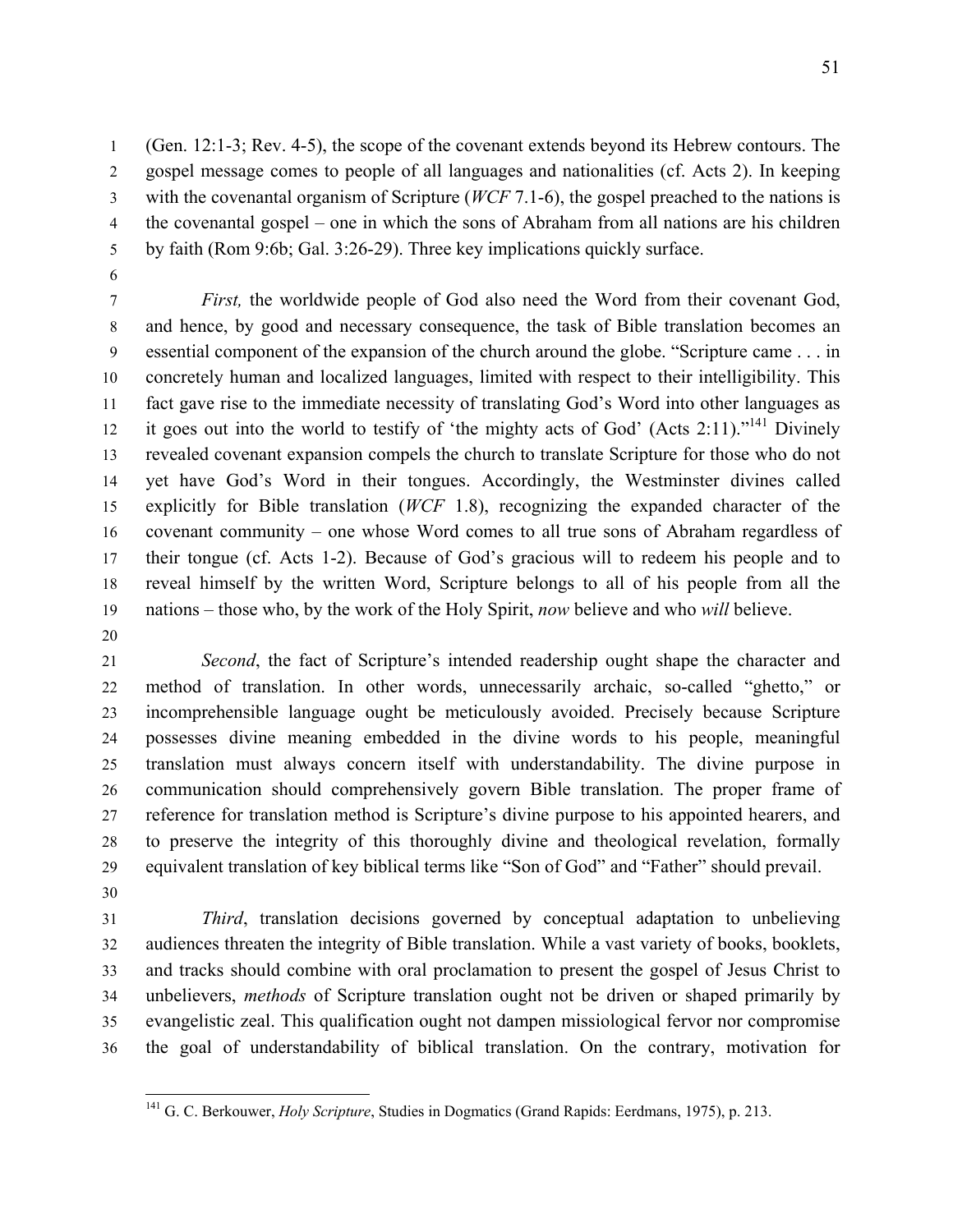1 evangelism and disciple making springs directly from the clear Scriptures. Yet because 2 unbelievers naturally and willfully suppress the revelation of God (cf. Rom. 1:18-32)*,* it is 3 only the Spirit freely given by God who redeemingly illumines their understanding (1 Cor. 4 2). Saving comprehension of Scripture comes by the Spirit changing the unbeliever, not by 5 the translator inappropriately modifying the Spirit-authored Scriptures – even out of well-6 intended motivations. Thus, while understandability is a vital component to faithful 7 translation, redemptive understanding of the divine Word is a divine gift, delivered 8 successfully not by theologically weakened translation but by the Spirit's power in applying 9 divine redeeming grace. Applying to Bible translation what Nabeel Jabbour assesses as the 10 *frame of reference* for gospel proclamation, we affirm that "we should not tailor our 11 message to fit the Islamic theology or their system of reasoning and thus possibly 12 compromising the doctrine of the Triune God." $142$ 

13

14 When Bible translators honor the divinely intended audience of Scripture and submit 15 to Scripture's own teaching about the essential role of oral messengers, they can avoid the 16 unnecessary burden of ill-advised, unbelieving or untaught receptor-governed adaptations of 17 Scripture. Faithful witness to the nations involves the preaching and explanation of the 18 written revelation of the Father about his Son, as the Spirit takes the written Word and opens 19 the eyes of his people to its saving truth (1 Cor. 1-2). Thus, proper understanding of the 20 shared duty of gospel messengers with translators protects (and restores!) translators from 21 yielding to the temptation of ungodly over-reliance upon anthropological, cultural, and 22 linguistic analysis. Instead, the written Scriptures commend persevering oral witness (Matt. 23 28:18-20) and patient oral exposition (2 Tim. 3:16-17; 4:1-5).

24

25 In summary, while the Spirit of God surely has drawn many converts to the Lord 26 Jesus Christ through Bible reading alone,<sup>143</sup> Scripture itself presents speech (preaching, 27 teaching, and evangelism) as the ordinary means of gospel proclamation (cf. Rom. 10:10-15; 28 2 Tim. 4:1-5). Faith ordinarily comes by *hearing,* not by reading. Scripture translation then 29 ought not seek to bear the weight of exhaustive explanation on its own, as oral proclamation 30 must complement Scripture's written form. Not foremost a book of evangelism, Scripture 31 comes to God's covenant people to disclose his gracious work in *their* redemption. As God's 32 book *for his people* – both current and future sons and daughters of God – Scripture 33 possesses its own theologically infused language which frequently co-opts existing terms 34 that, in their inspired use, require explanation of their divinely revealed content (e.g., 35 redemption, adoption, glory, etc.). Building upon the foundation of apostles and prophets

 $142$  Nabeel Jabbour, "Position Paper," April 2012.<br><sup>143</sup> The Gideons, for example, have dedicated themselves to Bible distribution in public facilities, hospitals, and hotels. They have selected translations that possess the wide Church's affirmation (KJV, NIV).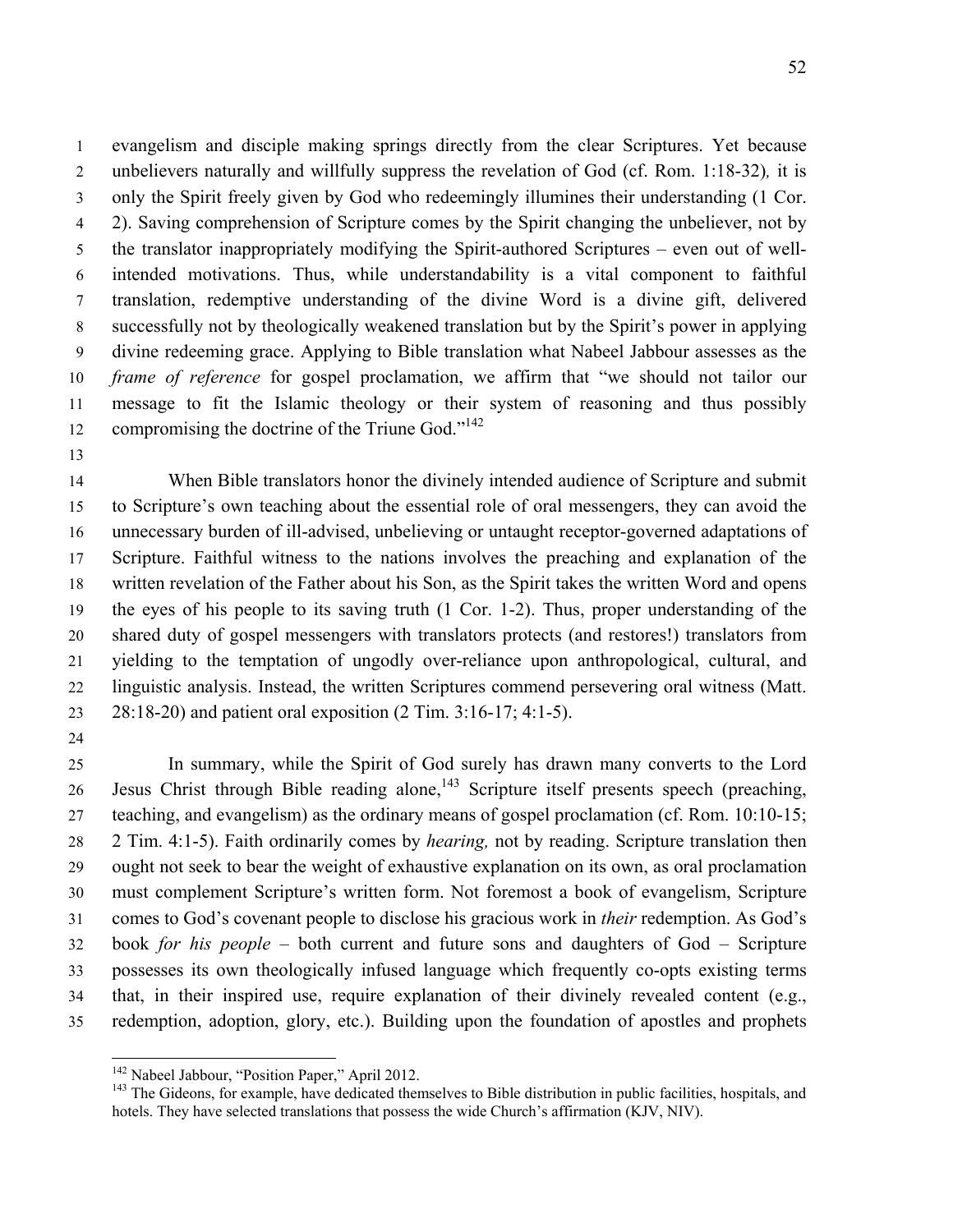1 (Eph. 2:19-22), God raises evangelists, pastors and teachers in the local expressions of his 2 church (Eph. 4:11-13) to carry out the necessary tasks of preaching, teaching, evangelism, 3 and apologetic defense (1 Pet. 3:15). The Word proclaimed draws people to the Word 4 written; the Word written compels the Word translated to the nations – for those who 5 already believe and for those who will.

6

# 7 **Translation Method and "Acceptability" Parameters**

8

As discussed in Section A, while certain components in "dynamic equivalence"<sup>144</sup> 10 translation theory possess plausible value, typically the theory establishes reader-centric 11 "acceptability" parameters as determinative for proper translation, creating significant and 12 inevitable abuses when cultural hegemony confronts Biblical authority.<sup>145</sup> A receptor 13 group's resistance to a particular biblical translation does not readily expose whether or not 14 that resistance grows primarily from cognitive dissonance due to selected terms (or phrases), 15 or from a spiritual distaste for the theological meaning of those terms. When even the 16 respondent's own explanation of his reaction may reflect a *post hoc* rationalization, the 17 translator cannot easily or certainly separate comprehension difficulty from spiritual revulsion.

18

19 Moreover, in the former case, the best solution may be faithful teaching of Scripture 20 rather than selecting more functionally understandable – but theologically inferior – terms. 21 In the latter case, the solution requires faithful teaching of Scripture to expose the heart to its 22 spiritual resistance to divine revelation. In both cases, the work of the Holy Spirit is needed 23 to illumine the mind and to convict the heart (1 Cor. 1-2).

24

25 The greater problem with governing translations by subjective "acceptability" 26 parameters lies in its primary orientation to the receptor rather than to the divine authority of 27 the text. The methodological concerns here are thoroughly theological, raising issues of 28 prolegomena (doctrine of God, doctrine of Scripture and epistemology), soteriology (with 29 special attention to the noetic and heart effects of sin; cf. Rom. 1:18-32), and pneumatology 30 (the role of the Holy Spirit in redemption and illumination). The debate itself commonly 31 fails to give appropriate attention to the functional relationship of the Holy Spirit to 32 Scripture, as its primary Author. The very One who has *out-breathed* Scripture (2 Tim. 3:16; 33 cf. 2 Pet. 1:19-21; *WCF* 1) is the One who illumines the minds of the regenerate to 34 understand it (1 Cor. 2:6-16; *WCF* 1.5-6). Accordingly, the ministry of the Holy Spirit

<sup>&</sup>lt;u> 1989 - Johann Stein, marwolaethau a bh</u> <sup>144</sup> This term has been largely supplanted by "functional equivalence" in Bible translation circles. The terms overlap but are not strictly identical. See Kerr, "Dynamic Equivalence and Its Daughters," pp. 5-6.

<sup>&</sup>lt;sup>145</sup> See de Kuiper and Newman, "Jesus, Son of God - A Translation Problem," p. 432. Cf. Michael Marlowe, "Against the Theory of 'Dynamic Equivalence," *Bible Research*, January 2012, http://www.bibleresearcher.com/dynamic-equivalence.html (accessed March 18, 2012).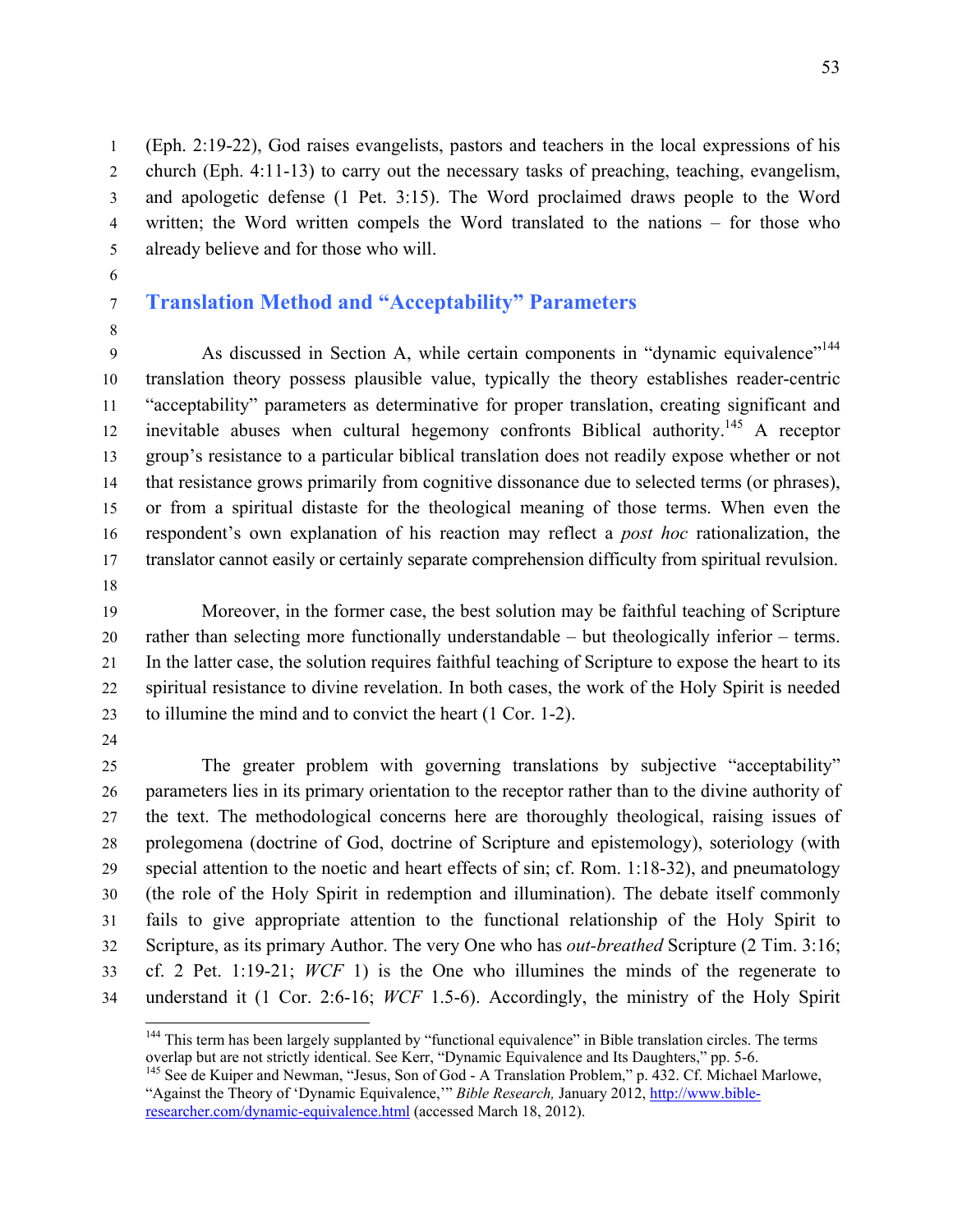1 occurs in perfect solidarity with his own revealed parameters in the inscripturated Word 2 (*WCF* 1.10). "The testimony of the Holy Spirit is no separate revelation outside the Word, 3 like a voice from heaven. The Spirit does not add a separate message to the Word. This 4 would be in conflict with the perfection of Scripture, which has been inspired by the Spirit 5 himself."<sup>146</sup>

6

 $\sigma$  In step with reader-response trends<sup>147</sup> in biblical hermeneutics, Eugene Nida paved 8 the way for recalibrated receptor-centered translation theory.<sup>148</sup>

9

10 It is not surprising that some of the last writings of Nida on translation theory 11 would be called *Meaning Across Cultures*, and that *From One Language to*  12 *Another* would include so much emphasis on the sociosemiotic approach to 13 translation. Nearly all theories and writings over the last 20 plus years have 14 swung much more to social and cultural issues related to translation. This has 15 marked a major sea change in translation thinking, what is known as 'the 16 cultural turn' in translation studies, viewing translation as an act of cultural 17 communication rather than of scientific transfer. It is no longer thought that 18 translators should just be bilingual, but that they should be also bicultural as 19 much as possible.<sup>149</sup>

20

21 Translation decisions governed by unfiltered or insufficiently filtered audience receptivity 22 manifest a subtle but significant theological supposition; in such cases, the audience 23 effectively serves as final translation arbiter. Resulting translation products unavoidably 24 compromise Biblical fidelity not only in the verbal content but also in their methodological 25 reversal of authority, in which translators effectively bow to the creature rather than the 26 Creator/Revealer (Rom. 1). Ironically, such methodological compromises can occur 27 unwittingly for evangelical motivations of gospel clarity! Contrastingly, terms selected for 28 translation must, by carefully reflecting the words of Scripture, faithfully express the 29 organically rich *divinely revealed* meaning of Scripture, even when the terms selected 30 confront cultural unbelief, elucidate spiritual ignorance, or challenge religious and social 31 customs. The theologically resplendent terms for God the Father and Jesus the Son simply 32 typify this principle.

33

<sup>146</sup> J. VanGenderen and W. H. Velema, *Concise Reformed Dogmatics.* trans. Gerritt Bilkes and Ed M. van der Maas (Phillipsburg, NJ: P&R, 2008), p. 110.

<sup>147</sup> E.g., Stanley Fish, *Is There a Text in This Class? The Authority of Interpretive Communities* (Cambridge, MA: Harvard, 1980).

<sup>148</sup> See Nida, *Toward a Science of Translating*; Nida and Taber, *The Theory and Practice of Translation;* Eugene A. Nida and William D. Reyburn, *Meaning Across Cultures* (Maryknoll, NY: Orbis, 1981). For analysis of dynamic equivalence theory, see Leland Ryken, *Translation Differences: Criteria for Excellence in Reading and Choosing a Bible Translation* (Wheaton, IL: Crossway, 2004). <sup>149</sup> See Kerr, "Dynamic Equivalence and Its Daughters," p. 17.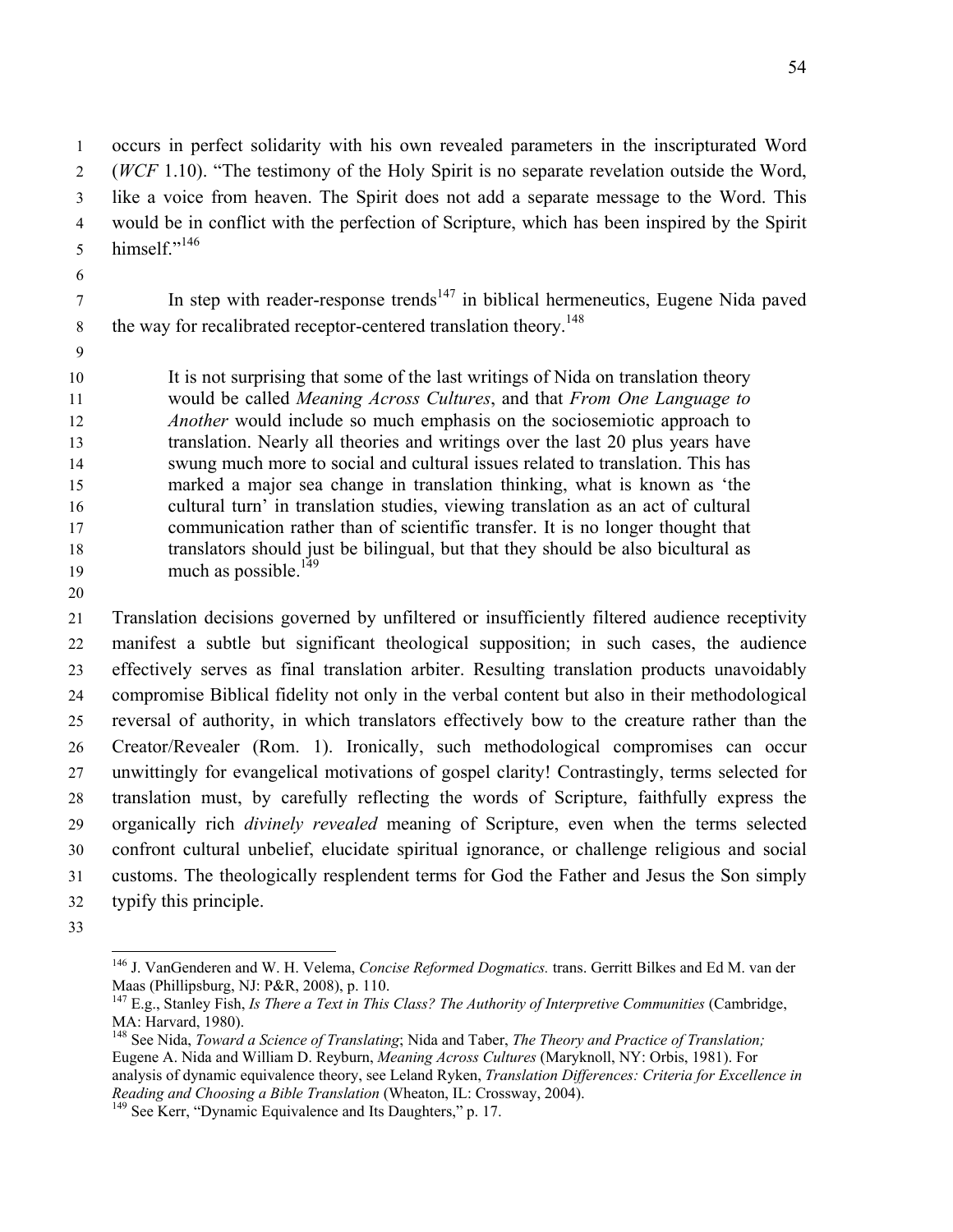# 1 **God's Speech, God's Family; Our Speech, Our family**

2

3 God is history's first Speaker. As the Triune God, he enjoys a rich communicative 4 fellowship among Father, Son and Spirit, and in fact, "the persons of the Trinity function as 5 members of a language community among themselves. $150$  In his acts of creation, 6 providence, and redemption God's interaction with his creation often takes the form of 7 speech. Through speech, God created the world (Gen. 1:1-5), sustains the world (Heb. 1:3; 8 2:10), directs the course of history (Lam. 3:37-38), raises the dead (Mark 5:41; John 11:43), 9 and calms the storm (Mark 4:39-41). The eternal Son is the Word (John 1:1) made flesh 10 (John 1:14) who called himself truth (John 14:6), so that the incarnation of Jesus becomes an 11 act of divine translation which reveals the Father by speaking (Heb. 1:2) and simply by his 12 existence (John 14:8-11). The Son speaks to the Father (John 17), and the Spirit listens to 13 (John 16:13) and speaks to (Rom. 8:26) the Father. Even the nature of human language 14 (speaker, speech, and recipient) finds analogy in the nature of God: the Father speaks, the 15 Son is the Word, and the Spirit empowers Christians to hear fruitfully.<sup>151</sup> Man, God's 16 creation and image bearer (Gen. 1:27), also speaks. Human speech was confused as a result 17 of mankind's sin (Gen. 11:1-9), but the ultimate re-gathering of God's people will unite 18 speakers of every language in a single chorus of praise to God (Rev. 7:9-12), a restored 19 harmony of which the coming of the Holy Spirit gave a foretaste (Acts 2:1-11). Human 20 speech thus finds both its origin and its destiny in God.

21

22 Just as our speech reflects the God who made us, so do our families. Human 23 parent/child relationships derivatively and finitely reflect the original (underived) and 24 eternal Father/Son relationship within the Trinity. As God the Father eternally begat his 25 nature to his Son, we, by analogy, temporally pass on elements in our nature to our progeny.

26

27 [T]he Christian church has no tradition of understanding the phrase "Son of 28 God" as metaphor. Rather, Jesus' eternal sonship is seen as a *metaphysical* 

29 *reality*. Linguist/translators normally regard "Son of God" as a *metaphorical*  30 description because it is not *literal*, i.e., *physical*; that is, if something is not 31 literal/physical, it must be metaphorical.<sup>152</sup>

<sup>&</sup>lt;sup>150</sup> Vern S. Poythress, *In The Beginning Was the Word: Language: A God Centered Approach* (Wheaton: IL: Crossway, 2009), p. 28.

<sup>151</sup> Ibid., p. 33. Karl Barth proposes a different language-oriented formulation of the Trinity as Revealer, Revealed, and Revelation. Cf. Karl Barth, *Christian Dogmatics*, ed. T. F Torrance and Geoffrey Bromiley (Edinburgh: T&T Clark, 1956-75), I/1:8.

<sup>&</sup>lt;sup>152</sup> Abernathy, "Translating 'Son of God' in Missionary Bible Translations," p. 177 (emphasis original).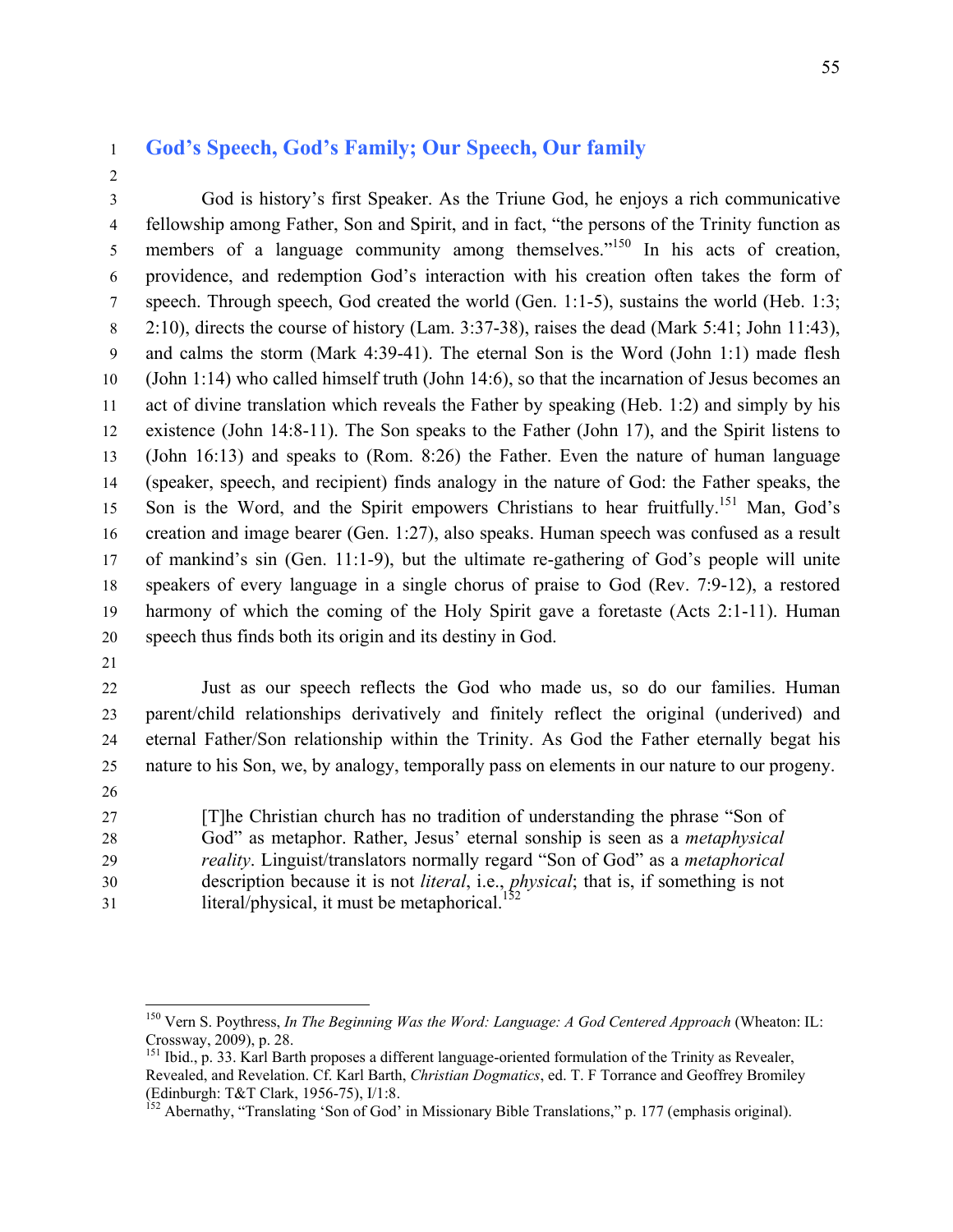1 To put it more precisely, "Son of God" is not a simple metaphor, rendering human 2 experience wholly equivocal to divine reality. Rather, the human concept of begotten-ness 3 derives *mutatis mutandis* from the divine relationship of Father and Son. Human begotten-4 ness is simply one more way in which humans finitely reflect their Creator/Father, with the 5 necessary conceptual modifications to account for the creaturely reality in contrast to infinite 6 and eternal God. The persons of the Creator God have no beginning and no limit, and 7 humans are bound by their creaturely limitations; but the Archetypal/ectypal<sup>153</sup> analogue 8 establishes human identity and relationality.

9

10 The vast range of meaning of biblical terms for "son" includes concepts biological 11 and metaphorical. In the biblical world, paternity and filial terms include not only the 12 important ontological-genetic identity, but also functional and vocational derivation. 13 Engendering and social dynamics inextricably correlate and presuppose one another: "your 14 father determined your identity, your training, your vocation. He generated you not only 15 biologically, but, shall we say, functionally."<sup>154</sup> Even the metaphorical usages of "son" 16 retain contours of identity, of organic (and frequently *generative)* relationship whether 17 personal or conceptual, and of imitation: "The true sons of Abraham… are not those who 18 carry Abraham's genes, but those who act like him."<sup>155</sup> The metaphorical usage here relies 19 upon the conceptual-genetic identity, presenting the faith of true believers to be of one in its 20 substance with Abraham's. Put otherwise, the biological dimensions of human sonship 21 facilitate the genetic, imitative and functional integrity of even the metaphorical usages of 22 the familial terms. A "social versus biological" sonship dichotomy misses the mark etymologically and culturally,<sup>156</sup> as functional/social concepts actually depend upon the 24 generative, identifying, and genetic contours of the filial terms employed to relay them. 25

26 We normally think of begetting in sexual terms, because, with the exception of legal 27 adoption, our own children are begotten through sexual means. Such sexual content is not 28 absolute in the meaning of "begotten-ness" as applied to God, however, and the church has 29 long used strongly biological begetting terms for Jesus' Sonship (e.g., *natum* and *gennēthenta* 30 in the Latin and Greek versions of the Nicene Creed, respectively). To be sure, albeit 31 mysteriously, human sexuality exposes certain ontological *analogies* between God and 32 mankind. The archetypal function of divine ontological relations between eternal Father and

<u> 1989 - Johann Stein, marwolaethau a bh</u>

<sup>&</sup>lt;sup>153</sup> The "archetype" is the divine original, of which the "ectype" is a creaturely copy. See, e.g., Herman Bavinck, *Reformed Dogmatics,* Vol. 2. (Grand Rapids: Eerdmans, 2004), p. 48; Cornelius Van Til, *An* 

<sup>&</sup>lt;sup>154</sup> D. A. Carson, Jesus the Son of God:. A Christological Title Often Overlooked, Sometimes Misunderstood, *and Currently Disputed* (Wheaton, IL: Crossway, Forthcoming in late 2012), p. 13. The committee was kindly granted an unedited pre-publication version of this manuscript for its use.

<sup>&</sup>lt;sup>155</sup> Ibid., p. 18. See John 8:39; Rom. 9:1ff; Gal. 3:7, 9.<br><sup>156</sup> *Contra* BGG, "The Terms of Translation," pp. 106-120.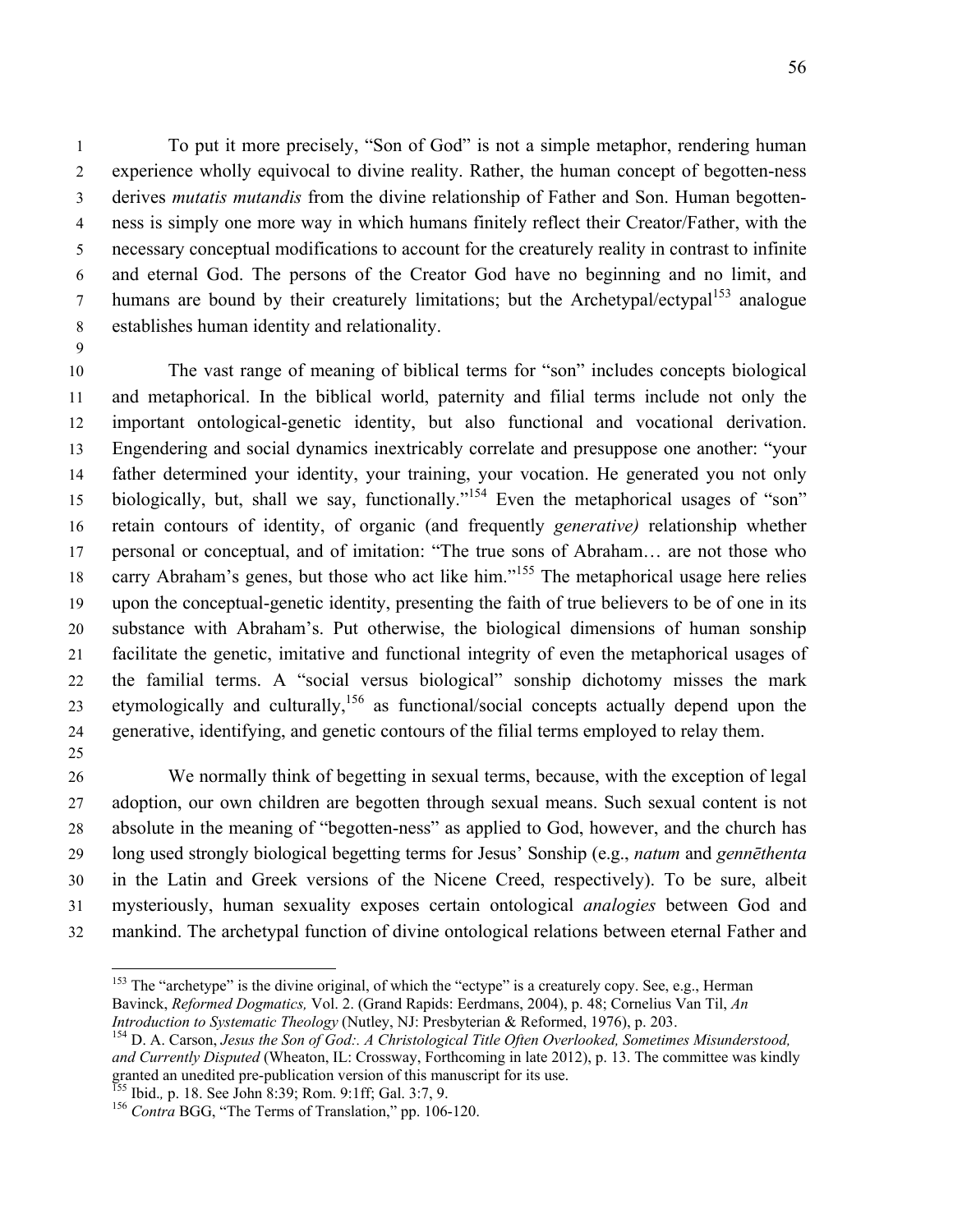1 Son ectypally manifest themselves in human biology and sexuality, particularly as the 2 genetic identity and imitative connectedness of families derivatively reflect the Triune God. 3 Summarily, human genetic solidarity (oneness, imitation, and derivation) finitely reflects 4 divine unity and fellowship, and therefore, only the biological terms of human familial 5 identity adequately carry the contours of meaning revealed from God about his Tri-unity. In 6 short, the son reflects his father, because the Son reflects his Father.

7

8 Human familial themes evidence themselves not only in biological families, but 9 surface even in metaphorical expressions: in English (e.g., "The Daughters of the American 10 Revolution"), and Arabic (Q2:117 refers to a traveler as *ibn es-sabeel*, literally "son of the 11  $\pi$  road"<sup>157</sup>), and many other languages. The Bible sees the same in both the Old Testament 12 ("arrow" in Job 41:28 is literally *ben-kesheph*, "son of the bow") and the New (e.g., the sons 13 of Abraham and sons of the devil in John 8:38-44; the sons/offspring of Abraham in Rom. 14  $\pm$  4:11-12 and Gal. 4:29, etc.).<sup>158</sup> Every culture which survives does so through parents and 15 children. Thus one is hard pressed to find a language which does not draw on the power of 16 familial metaphors for concepts of begetting and solidarity. Universality of begotten-ness 17 begets universality of genetic, biological familial language.

- 18
- 

### 19 **Translation of "Son of God" Overview**

20

21 In the world of biblical translation, the controversy has recently centered upon the 22 question of Christ's eternal Sonship in contrast to his messianic (redemptive-historical) 23 Sonship, and translators' decisions to replace "Son" or "Son of God" has depended, in part, 24 on the aspect of Christ's Sonship to which translators believe the text refers.<sup>159</sup> Historically, 25 New Testament hermeneutics have depended on the assertion that Scripture both implicitly 26 and explicitly describes Jesus' pre-existence as the eternal Son of God, the Second Person of 27 the Trinity. The Nicene and Athanasian Creeds refer to Jesus as an eternal Son, "begotten of 28 the Father before all worlds" (Latin: *ex Patre natum ante ómnia sæcula*; Greek: *ton ek tou*  29 *patros gennēthenta pro pantōn tōn aiōnōn*). The Belgic Confession (1561), Article 10, 30 states, "He is the Son of God not only from the time he assumed our nature but from all 31 eternity (Col. 1:15; Heb. 1:3)." The Westminster Shorter Catechism 21 asks the question: 32 "Who is the Redeemer of God's elect?" The answer points to Christ's eternal pre-existence: 33 "The only Redeemer of God's elect is the Lord Jesus Christ, who*, being the eternal Son of*  34 *God*, became man, and so was, and continueth to be, God and man in two distinct natures,

<sup>&</sup>lt;sup>157</sup> This illustration demonstrates explicitly how the Arabic common biological term for "son" extends beyond the sexual scope of meaning.

<sup>158</sup> Carson, *Jesus the Son of God*, 16-20.<br><sup>159</sup> See, e.g., Rick Brown, "Presenting the Deity of Christ From the Bible," *IJFM* 19.1 (2001): p. 23.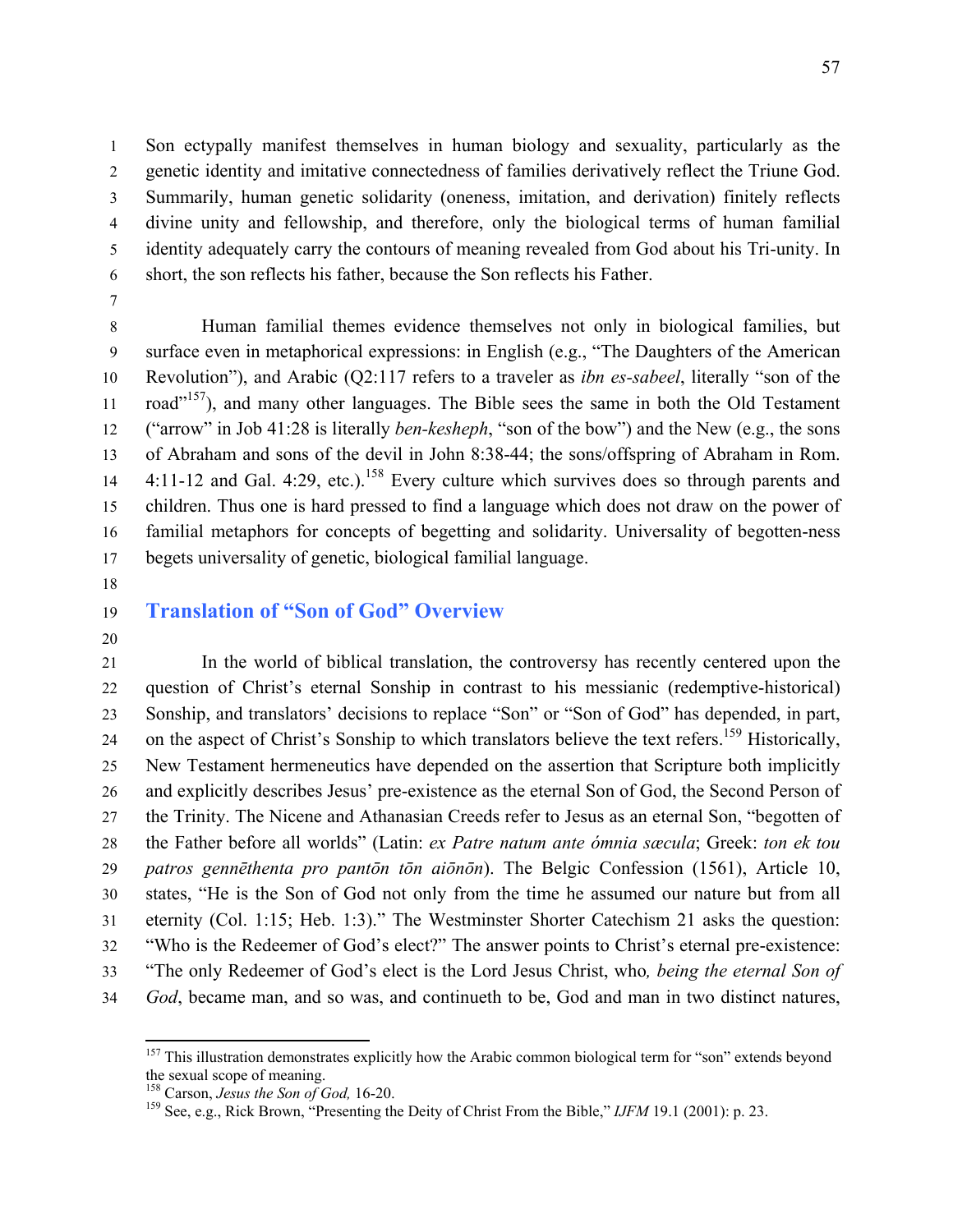58

1 and one person, forever."<sup>160</sup> The historic confessions of the church with united voice uphold 2 the doctrine of the eternal Sonship of Christ as a faithful summation of biblical teaching.

### 4 **The Messianic Son**

6 Scholars such as James D.G. Dunn have resisted Jesus' pre-existence in the New 7 Testament, with the exception of a few isolated texts in the book of John. In other words, in 8 many scholars' eyes, the Synoptic Gospels and the Epistles remain silent on pre-existence. 9 Dunn believes that later documents such as the Nicene Creed on the Son of God as an 10 eternally divine person deviate from the actual text of the Bible. Dunn and others claim that 11 the New Testament essentially presents a sonship strictly limited to a *functional* identity as 12 Messiah:

13

21

3

5

14 When we compare our opening statements of the Nicene Creed with the 15 picture which has emerged from the NT it is clear that there has been *a*  16 *considerable development over that period in early Christian belief in and*  17 *understanding of Jesus as the Son of God*. There was no real evidence in the 18 earliest Jesus-tradition of what could fairly be called a consciousness of 19 divinity, a consciousness of a sonship rooted in pre-existent relationship with 20  $\qquad \qquad \text{God.}^{161}$ 

22 Given Dunn's wide influence in the last half-century, it is hardly a surprise to find 23 similar-sounding sentiments in some Muslim-Idiom Translations (MITs). Of course, Bible 24 translators who promote an exclusively or primarily messianic Sonship may hold that Dunn 25 did not guide their steps. However, putting aside the question of actual influence, 26 examination of Dunn still holds value, because critiques of his approach hold equally true 27 for approaches which parallel his. Dunn admits pre-existence in Johannine theology yet 28 marginalizes it in view of his analysis of the early church's theological development, 29 paralleling the emphasis on functional, royal, and social sonship prominent in certain 30 familial language MIT advocacy.

31

32 Criticism of Dunn's denial of pre-existence has been overwhelming and decisive. 33 Not only do our confessional documents contradict it (*WCF* 8.2-3), but so also does the 34 preponderance of conservative biblical scholarship.<sup>162</sup> Only a hermeneutically strained and

<sup>&</sup>lt;sup>160</sup> Emphasis ours.<br><sup>161</sup> James D. G. Dunn, *Christology in the Making: A New Testament Inquiry into the Origins of the Doctrine of the Incarnation, 2*<sup>nd</sup> ed. (London: SCM, 1989), p. 60 (emphasis in original).<br><sup>162</sup> See, e.g., Simon J. Gathercole, *The Preexistent Son: Recovering the Christologies of Matthew, Mark, and* 

*Luke* (Grand Rapids: Eerdmans, 2006); Geoffrey Grogan, "New Testament Christology -- or New Testament Christologies?", *Themelios* 25.1 (November 1999), pp. 60-73; J. F. Balchin, "Paul, Wisdom, and Christ," in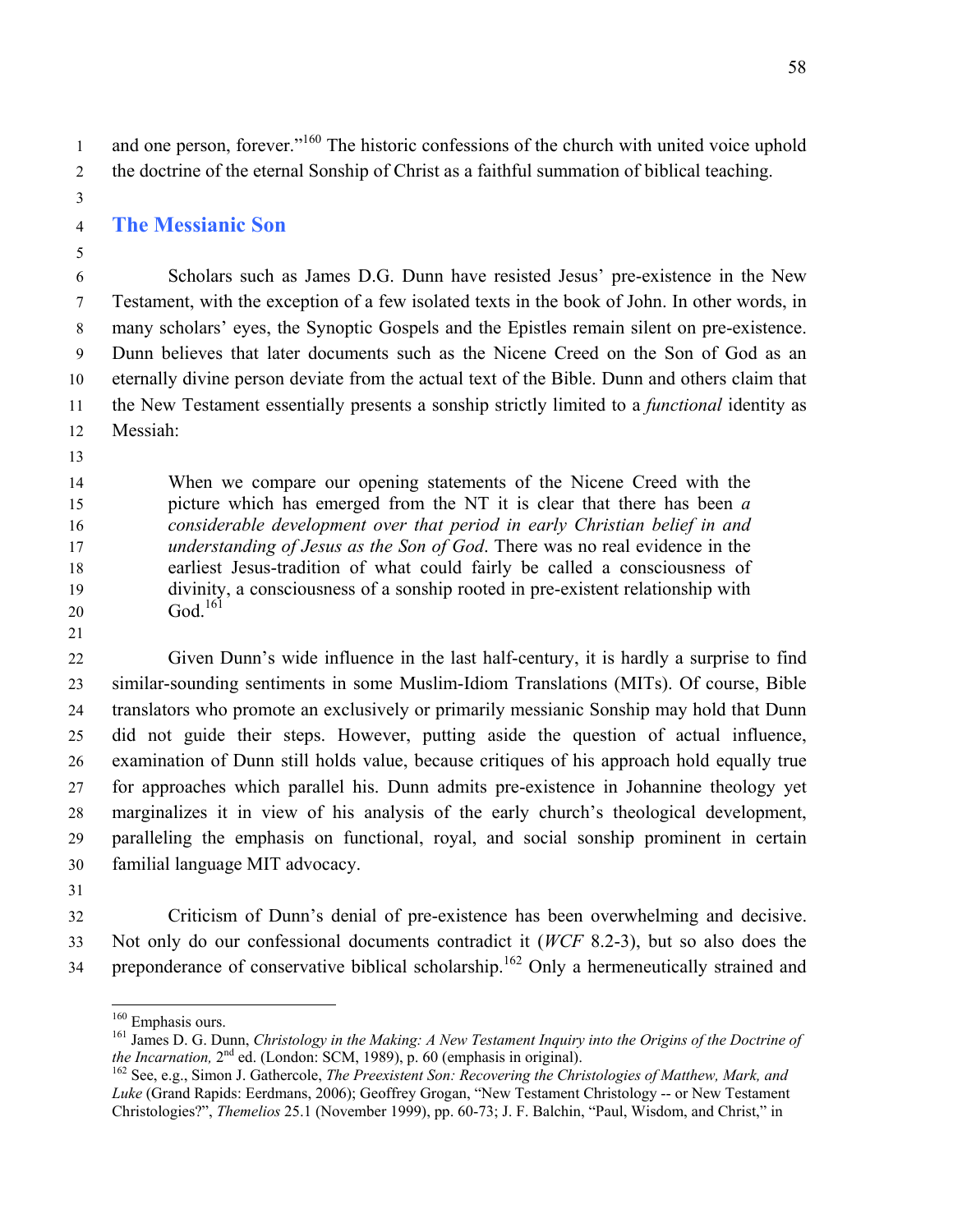1 unbiblical agenda-driven view denies pre-existent divine Personhood/Sonship of Jesus to 2 passages such as Philippians 2:6-11; Colossians 1:15-20 and Hebrews 1:1-3 (cf. *WCF* 8.2). 3 "It is fanciful to suppose . . . that God sent into the world someone who became his Son after 4 he arrived." $163$ 

5

6 Translation strategies that resort to replacements for "Son" such as "Wisdom" or 7 "Word" or even primarily social sonship terms have critical theological liabilities, since  $\delta$  those terms understate or even eclipse the Son's pre-existent personhood.<sup>164</sup> In consequence, 9 translations which present this inadequate view of Jesus, absent any explicit affirmation of a 10 pre-existent Son, will not only bear a greater similarity to the non-eternal, non-divine Jesus 11 of critical scholars, they also will find notable affinity with the quranic view of Jesus Christ 12 as a great man – but still only a man.

13

14 Furthermore, a theology of Christ's pre-existence (for instance, as the eternal divine 15 Word of John 1) does not always yield a Bible translation which consistently delivers the 16 theology of eternal Sonship, especially if the context of passage in question does not 17 explicitly orient the reader to that sphere of reference. Yet a focus on the eternality of Jesus' 18 Sonship might be the very key to demonstrate its non-sexual nature; Jesus cannot very well 19 have a sexual origin if he has no origin at all.

20

21 But what of the prominence of Christ's redemptive-historical, incarnate Sonship, 22 which the New Testament seems to emphasize? Careful study reveals a more complex 23 interplay between Jesus' eternal identity and his redemptive historical Messiahship. For 24 example, in Paul's multifaceted theology, Christ's incarnate Sonship, grounded in his eternal 25 filial identity, takes on the deep and rich redemptive-historical structures of biblical 26 eschatology, covenant promise and fulfillment, and messianic, royal appointment. Romans 27 1:3-4 actually expresses an eschatological attainment of Jesus' messianic Sonship, attained 28 at the moment of his resurrection. In other words, in his resurrection, Christ commences a 29 "new and unprecedented phase of divine sonship. The eternal Son of God, who was born, 30 lived, and died [*kata sarka*], has been raised [*kata pneuma*] and so, in his messianic identity 31 (of the seed of David), has become what he was not before: the Son of God in power."<sup>165</sup>

<u> 1989 - Andrea Santa Andrea Andrea Andrea Andrea Andrea Andrea Andrea Andrea Andrea Andrea Andrea Andrea Andr</u>

*Christ the Lord: Studies in Christology Presented to Donald Guthrie,* ed. H. H. Rowdon (Downers Grove, IL: IVP, 1982), pp. 204-219.<br><sup>163</sup> Carson, *Jesus the Son of God*, p. 30.

<sup>&</sup>lt;sup>164</sup> See Rick Brown, "Delicate Issues in Mission Part 1: Explaining the Biblical Term 'Son(s) of God' in Muslim Contexts: What Christians Mean By It" *IJFM* 22.3 (Fall 2005): p. 95.

<sup>&</sup>lt;sup>165</sup> Richard B. Gaffin, Jr., *Resurrection and Redemption: A Study in Paul's Soteriology*, 2<sup>nd</sup> ed. (Phillipsburg, NJ: P&R, 1987), p. 118. The phrase *kata sarka* means "according to the flesh," and *kata pneuma, "*according to the spirit." Cf. David B. Garner, "The First and Last Son: Christology and Sonship in Pauline Soteriology,"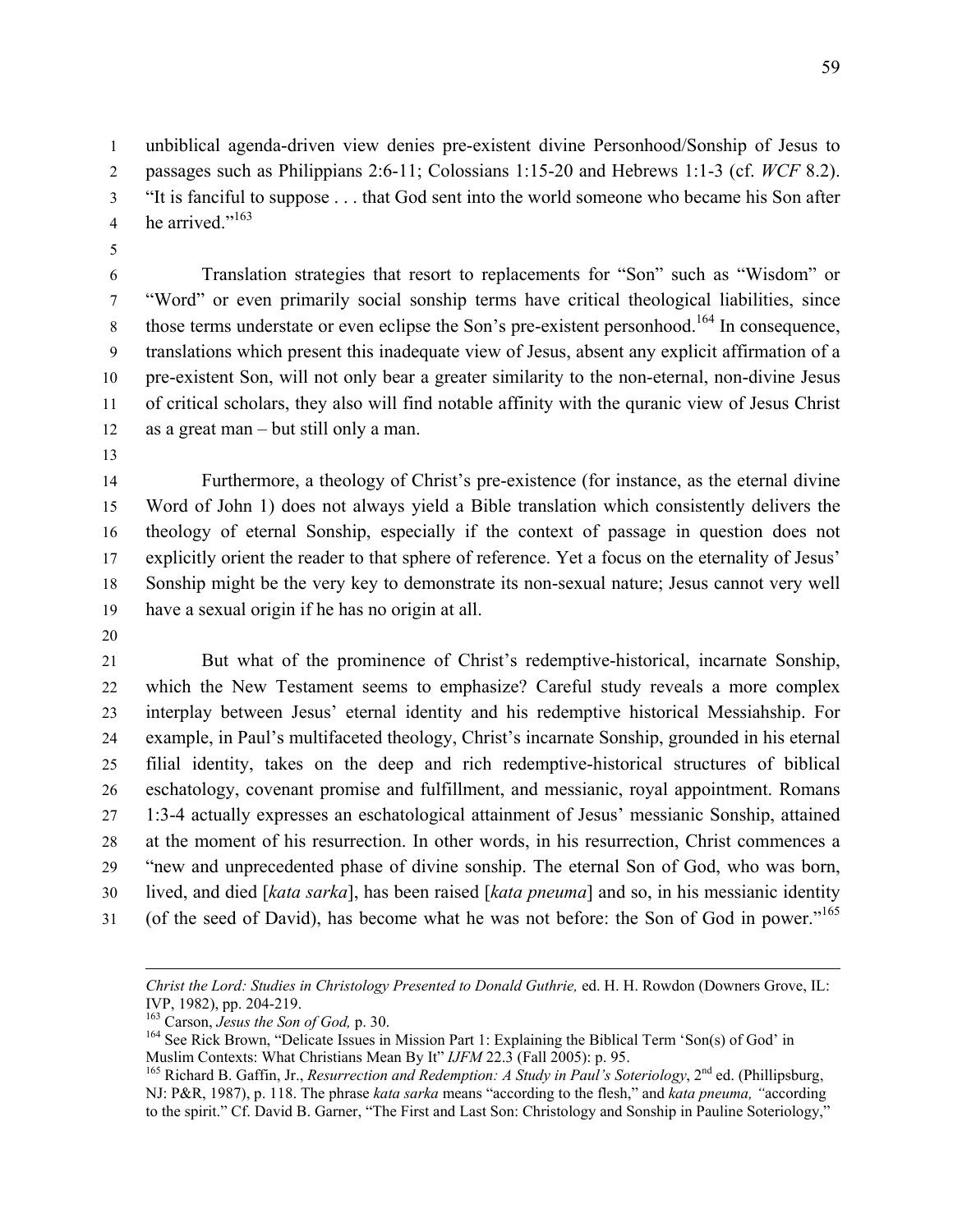1 Following the interpretive insights of Geerhardus Vos, Herman Ridderbos, and John 2 Murray, Gaffin insists that Christ's unprecedented status as resurrected Son of God, while 3 distinct from his eternal Sonship, cannot be severed from it. No features of the filial complex 4 can be ripped from the other, as the biblical presentation of Christ is the composite of all the 5 eternal, ontological, redemptive-historical, and eschatological features of the Jesus the Son 6 of God.

7

8 Those who only equate "Son of God" with Jesus' messianic kingship distort the 9 more obvious connections concerning Jesus' relations to the Father, creating an aberrational 10 theology. The exclusive identification of "Son of God" with Davidic rule improperly relies 11 upon texts such as Acts 13:32-33 to recapitulate or at least to sympathize with the ancient 12 adoptionist heresy that Jesus did not become the Son until his enthronement, his temporal 13 and royal "begetting." Those who claim that Jesus did not become the Son until this 14 enthronement (John 10:34-36; Acts 13:32-33; Rom. 1:4, commonly cited) must overlook the 15 primary significance of texts such as Matthew 1:18-25; Mark 1:11; Luke 2:49; John 17:1-6; 16 Romans 8:32; and Hebrews 13:8, all of which point to a hermeneutically-formulaic pre-17 existent, personal, relational Sonship, not one restricted to the coronation grid. Again Gaffin 18 points out how such thinking confuses what Jesus has *become* (the begetting of "My Son" in 19 Acts 13:33) with who Jesus eternally *is* (Son of God).<sup>166</sup> Summarily, the complex reality of 20 the conceptual and relational features of Jesus' Sonship weaves together eternal ontology, 21 revelation, creation, redemption, and consummation.

22

# 23 **The Synoptic Gospels and the Son of God**

24

25 As John Murray suggests, "Peter's confession at Caesarea Philippi marks one of the 26 most notable incidents in the public ministry of our Lord."<sup>167</sup> This confession and Christ's 27 own claims have been objects of resistance since their utterance. Truly, the offense of Christ 28 as Son of God is nothing new, and contemporary denials or denigration of Christ's Sonship 29 are equally uncreative. Yet even the first century offense to Jesus' claims about himself did 30 not prevent him from expressing those filial claims with regularity and consistency, and his 31 unrelenting expressions escalated the deep offense to his receptor audience. For Jesus, 32 divine filial truth trumped receptor/reader hermeneutical would-be hegemony; divine

<u> 1989 - Andrea Santa Andrea Andrea Andrea Andrea Andrea Andrea Andrea Andrea Andrea Andrea Andrea Andrea Andr</u>

in *Resurrection and Eschatology: Theology in Service of the Church,* ed. Lane G. Tipton and Jeffrey C. Waddington (Phillipsburg, NJ: P&R, 2008), pp. 255-59.

<sup>&</sup>lt;sup>166</sup> Richard B. Gaffin, Jr., "Redemption and Resurrection: An Exercise in Biblical-Systematic Theology," *beginning with moses*, http://www.beginningwithmoses.org/bt-articles/214/redemption-and-resurrection-anexercise-in-biblical-systematic-theology- (accessed April 2012); originally published in *Themelios* 27.2 (Spring 2002): pp. 16-31. See also Bavinck, *Reformed Dogmatics*, Vol. 2, p. 275.<br><sup>167</sup> John Murray, "Jesus the Son of God," in *Collected Writings*, Vol. 4 (Edinburgh: Banner of Truth, 1982), p. 58.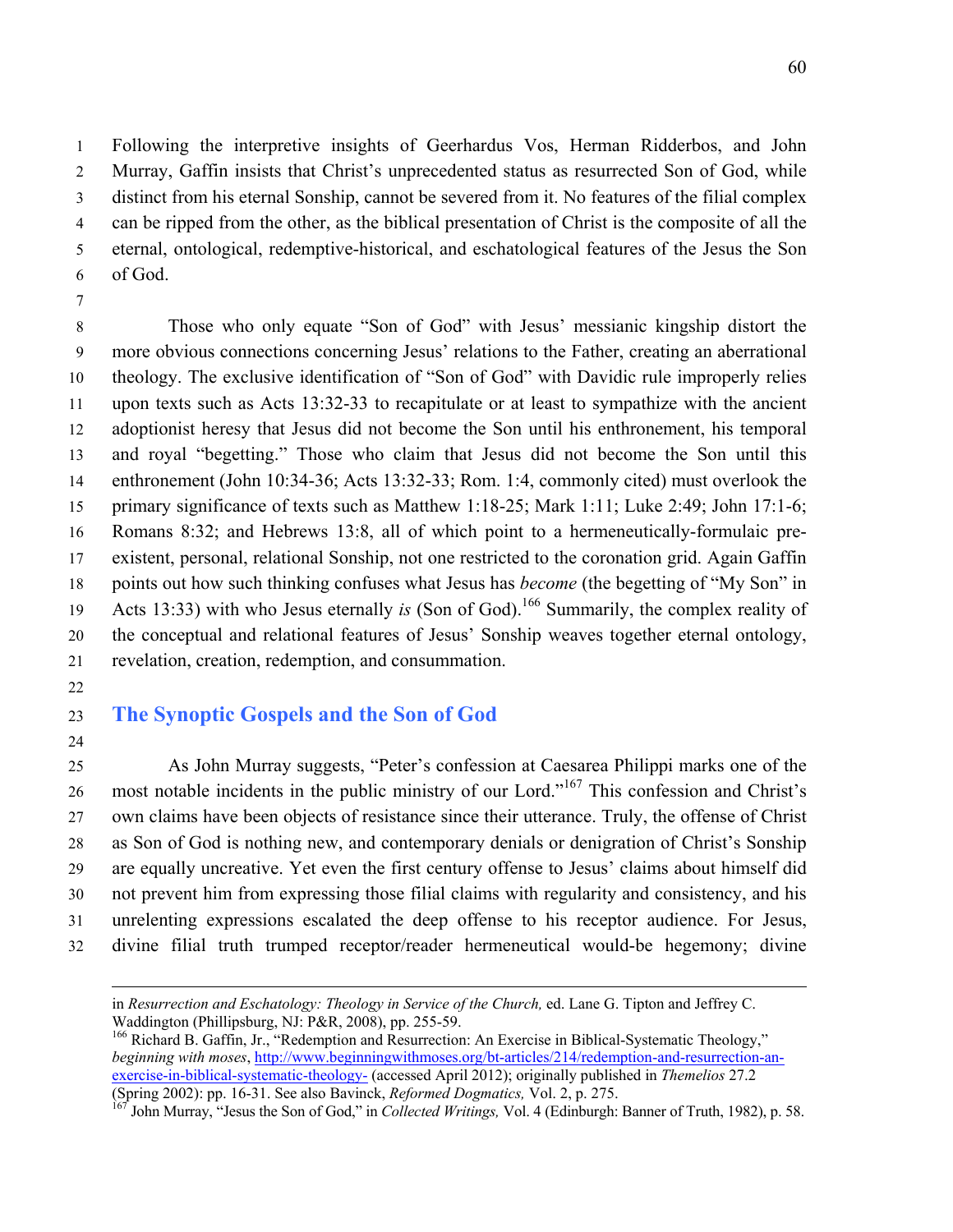1 revelation of the Son of God (Matt. 3:17; 14:33; 17:5; 2 Pet. 3:17; Mark 1:11; 9:7; Luke 2 3:22; 9:35; John 1:33, 34; 11:27; cf. 2 Pet. 1:16-17) confronted cultural and religious 3 resistance. The New Testament speaks most regularly about the messianic, functional, and 4 redemptive-historical Sonship of Christ, in a way that actually fortifies the eternal Sonship 5 presupposed. "It is only in the perspective of the dignity that belongs to him as the intra-6 divine Son that we can properly assess the messianic subordination."<sup>168</sup> Notwithstanding 7 that implicit and explicit affirmation of Christ's eternal Sonship, and though the Dunn camp 8 of scholars has errantly truncated Jesus' identity into primarily non-eternal categories, 9 certain of its insights regarding the New Testament emphasis on Christ's redemptive-10 historical identity ought not be neglected.

11

12 Demonstration of the interplay between the ontological Son and the incarnate Son 13 could be carried out throughout the New Testament, but we mention here two illustrations 14 from the Synoptic Gospels, the primary Scriptures toward which scholars have rendered 15 relentless denials of eternal ontology.

16

17 *First*, consider Matthew 11:25-30, in which reciprocal language and shared 18 eschatological authority signal Jesus' ontological identification with the eternal Father: 19

20 At that time Jesus declared, "I thank you, Father, Lord of heaven and earth, 21 that you have hidden these things from the wise and understanding and 22 revealed them to little children; yes, Father, for such was your gracious will. 23 All things have been handed over to me by my Father, and no one knows the 24 Son except the Father, and no one knows the Father except the Son and 25 anyone to whom the Son chooses to reveal him. Come to me, all who labor 26 and are heavy laden, and I will give you rest. Take my yoke upon you, and 27 learn from me, for I am gentle and lowly in heart, and you will find rest for 28 your souls. For my yoke is easy, and my burden is light."

29

30 Jesus ought not be seen simply as an agent of a great God, a mere emissary passing 31 along someone else's judgment and grace. It is here that we see Jesus as not just a Mediator 32 of salvation, but its divine, Personal cause. At the same time, however, we see the Son's 33 submission to the Father. The entire passage becomes a stepping-stone toward Trinitarian 34 understanding, rather than simply another affirmation to the Jews that the Messiah had 35 come. Wellum puts his finger on the key point emerging from this text:

36

37 The only way to understand this reciprocal/mutual knowledge of the Son is in 38 categories that are antecedent to Jesus becoming Messiah. Why? Because it is

<u> 1989 - Johann Stein, marwolaethau a bh</u>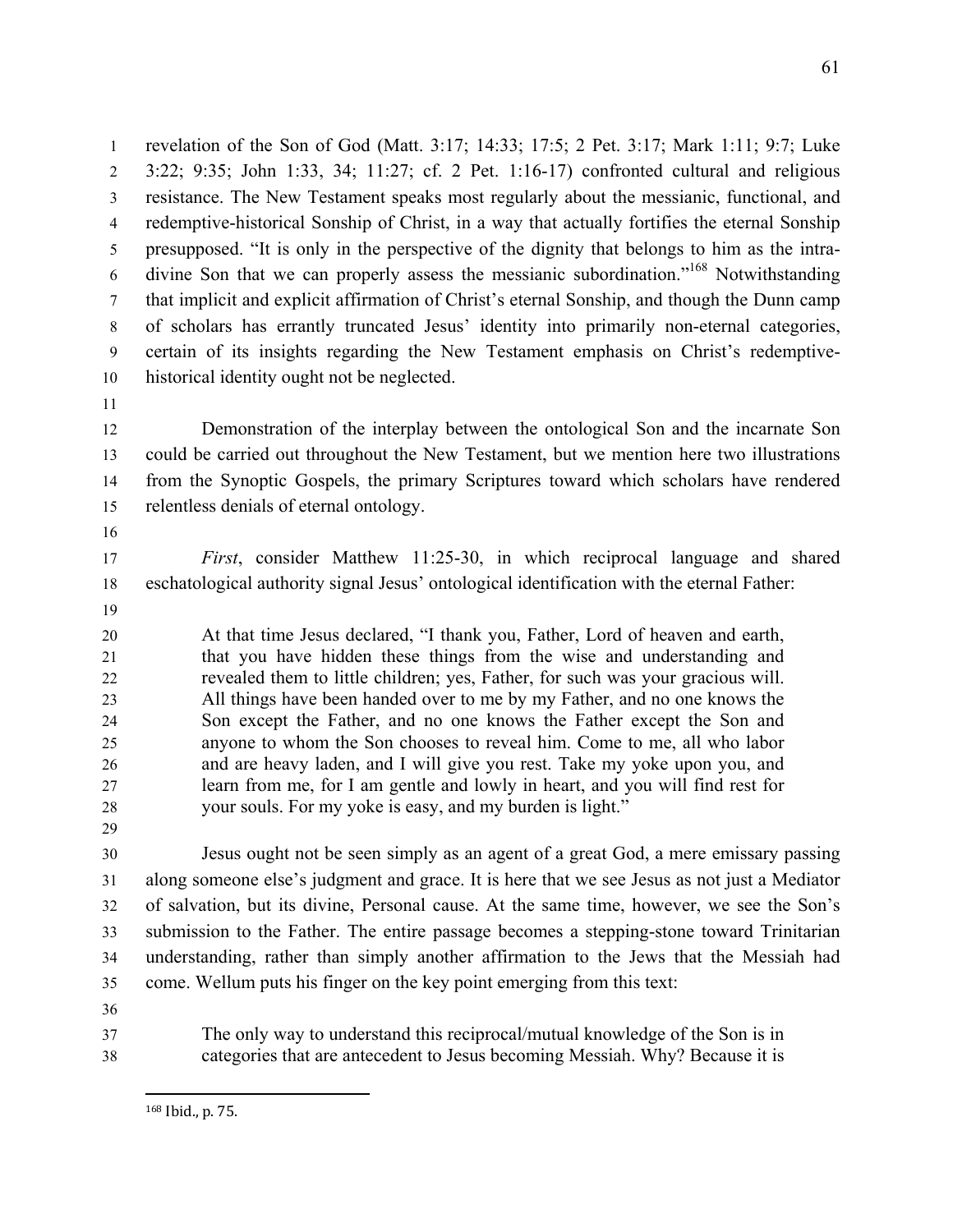- 1 nigh impossible to think of Jesus' knowledge as merely a consequence of his 2 messianic mission; it has to be tied to pre-temporal, even eternal relations.<sup>169</sup> 3
- In short, God's (and Christ's<sup>170</sup>) eschatological kingdom and the Lord's royal, messianic 5 mission find their fullest biblical meaning in the Sonship of Jesus Christ, in its rich eternal 6 and redemptive-historical contours.
- 7

8 *Second*, consider the Gospel of Mark, the one gospel perhaps most frequently argued 9 to lack echoes of Christ's ontological Sonship. This argument receives particular merit for 10 many, because of the frequently held Marcan priority of the Synoptic Gospels. To begin, 11 some manuscripts of Mark 1:1 omit its explicit reference to Christ as Son of God. While this 12 introductory filial phrase is likely original, other features highlight Jesus' ontological pre-13 existence in this terse yet poignant presentation of the life and ministry of Jesus Christ. 14 Thielman points out that, within a short time after announcing Jesus Christ, the Son of God, 15 Mark cites questions regarding whether Jesus is the God of Israel. "Why does this man 16 speak like that? Who can forgive sins but God alone?" (2:7). As Mark and his readers well 17 know, only God can forgive sins.<sup>171</sup> Attempts to obviate Christ's deity explicitly fail, as the 18 Son of God here unequivocally expresses his divine identity.

19

20 At his baptism, the voice of God from heaven speaks in a way reminiscent of Psalm 21 2:7 and 42:1, but once again with a revealing twist. The term "beloved" evokes memories of 22 Genesis 22:2, where God commanded Abraham concerning "your son, your only son Isaac, 23 whom you love." By referencing this typological event in the life of Abraham, Mark 24 discloses how Jesus is no mere servant. He is a beloved Son. This Abrahamic reference also 25 extends Mark's thought beyond Psalm 2:7, indicating that "Son of God," whatever else it 26 may mean, constitutes an "original and essential communion with God." This reference 27 therefore presupposes a connection to his pre-existent identity as God the Son.<sup>172</sup>

28

29 Mark 14:61-65 provides a less controversial but no less poignant evidence of Jesus' 30 divine Sonship which focuses not on messianic expectations, but rather on a claim made by 31 Jesus to the question, "Are you the Christ, the Son of the Blessed?" He replied that he would

<sup>169</sup> Stephen J. Wellum, "The Deity of Christ in the Synoptic Gospels," in *Deity of Christ*, ed. Christopher W. Morgan and Robert A. Peterson (Wheaton, IL: Crossway, 2011), p. 82.<br><sup>170</sup> Cf. Carson, *Jesus the Son of God*, 28 n21.

<sup>&</sup>lt;sup>171</sup> Frank Thielman, "The Road to Nicea: The New Testament," in *Evangelicals and Nicene Faith: Reclaiming the Apostolic Witness*, ed. Timothy George (Grand Rapids: Baker Academic, 2011), pp. 34-44.

<sup>&</sup>lt;sup>172</sup>See William L. Lane, *The Gospel of Mark* NICNT (Grand Rapids: Eerdmans, 1974), p. 57. "In this context, 'Son' is not a messianic title, but is to be understood in the highest sense, transcending messiahship." See also Edwards who cites early church sources, such as the Epistle of Barnabas, also drawing the connection between the baptism and the sacrifice of Isaac (James R. Edwards, *The Gospel According to Mark* PNTC [Grand Rapids: Eerdmans, 2002], p. 25).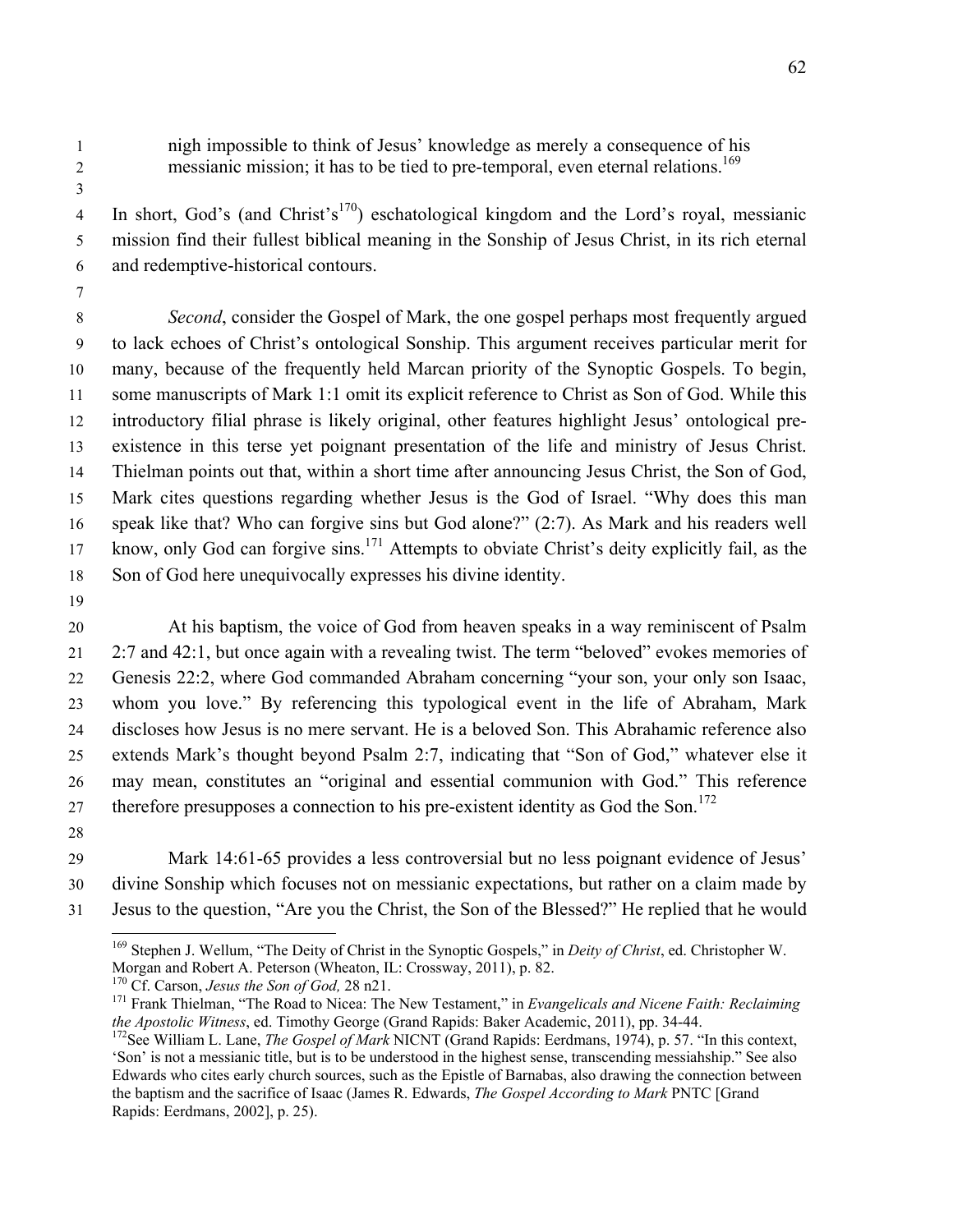1 be indeed "the Son of Man seated at the right hand of Power, and coming with the clouds of 2 heaven." The divine import of his answer is reflected clearly in the high priest's emotional 3 response and charge of blasphemy. No mere messianic claim would have necessitated this 4 serious charge. As Edwards notes,

6 "Are you the Christ, the Son of the Blessed One?" (14:61) . . . The "you" is 7 emphatic, and "the Blessed One," a Jewish circumlocution for God's name, 8 means none other than "God's Son." The effect is to put a full christological 9 confession into the mouth of the high priest! . . . According to Mark, Jesus 10 openly affirms the high priest's question, "I am!" (God's Son). In v. 62 Jesus 11 immediately interprets his affirmation with reference to the Son of Man in 12 Dan 7:13 and Ps 110:1, . . . an affirmation that sets him unambiguously in 13 God's place. $^{173}$ 

14

5

# 15 **Does Son of God Mean Messiah, Representative, or Beloved Chosen One?**

16

17 Arguing that the New Testament primarily presents Jesus Christ as the king who 18 fulfills Old Testament anticipation, and in a Dunn-like fashion that his Sonship is effectively 19 synonymous with functional and royal terms, some translators have adapted the filial 20 language for Jesus Christ to something less biologically-construed, intending to more 21 properly deliver the messianic *meaning* of "Son of God" to the hearers. In view of the 22 strident response to Jesus' Sonship by some and the fact that prominent messianic 23 dimensions to Christ's sonship appear in Scripture, at first glance, translation of "Son of 24 God" with an exclusively messianic term might appear noble and missiologically 25 compelling. But several questions emerge. On what basis is the linguistic, interpretive 26 conclusion deduced? On what basis is a narrow or exclusively functional *meaning* of "Son 27 of God" in a specific text of Scripture determined?

28

29 As previously noted, some scholarship denies the eternal Sonship of Jesus Christ or, 30 at the very least, finds this matter less than primary. If the translator, in sympathy toward 31 Dunn's view or one like it, denies Jesus' pre-existence as articulated in the Westminster 32 Standards or more likely determines that a particular text does not concern itself with eternal 33 ontology, the idea of replacing "Son" with some other term becomes much more palatable. 34 Such a tactic, however, neglects other questions. Does "Son of God" bear only a meaning 35 determined by its immediate textual context? How can such a decision be made? What are 36 the implications of such a decision in view of the organic integrity of ontological and 37 redemptive-historical dimensions of Christ's identity?

<u> 1989 - Johann Stein, marwolaethau a bh</u>

<sup>173</sup> Edwards, *Mark,* pp. 446-447. See also C.E.B. Cranfield, *The Gospel According to Mark*, CNTC (Cambridge: Cambridge University Press, 1959), p. 443; Lane, *Mark*, p. 537.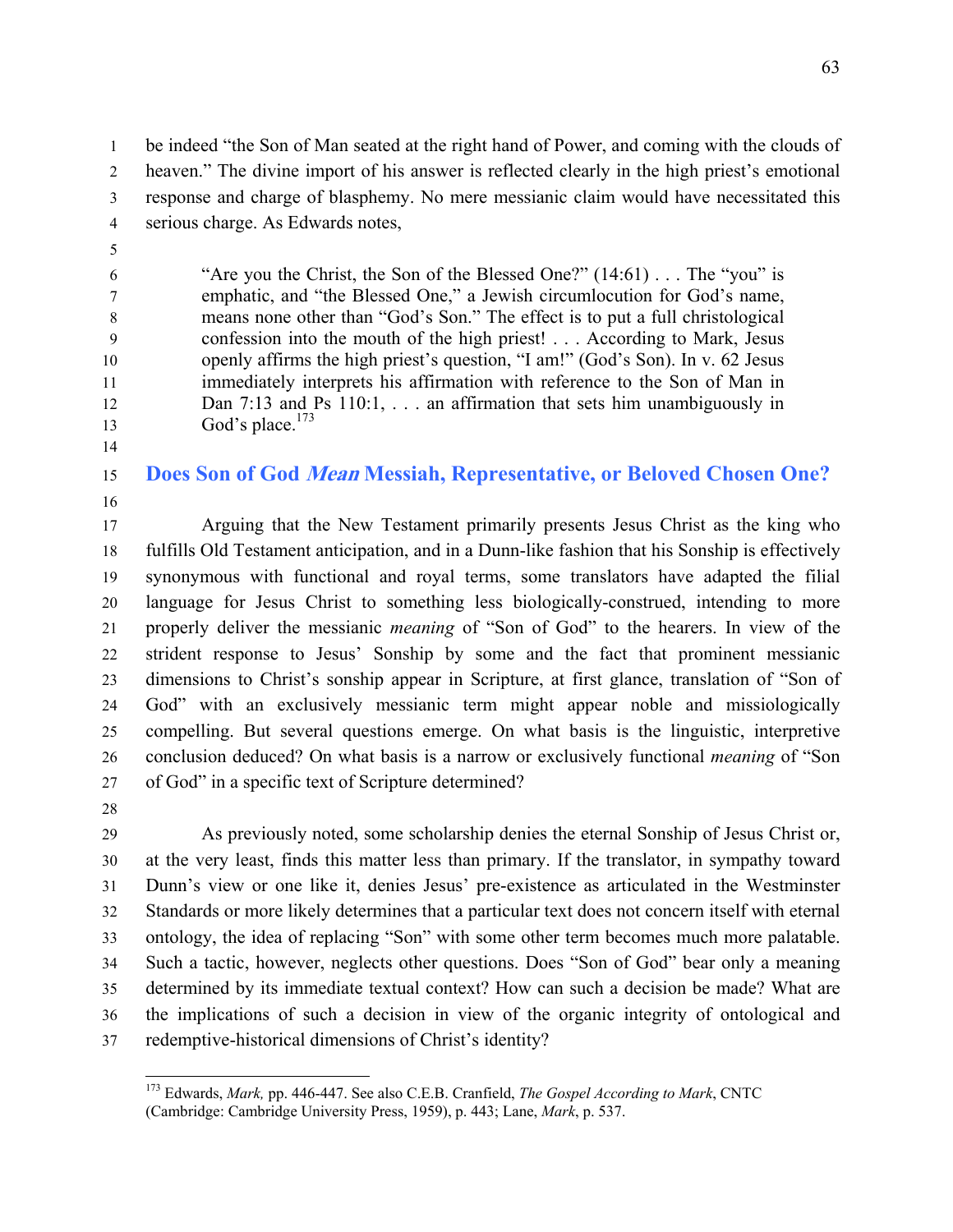1 Other questions surface concerning the doctrine of Scripture itself. If Scripture is the 2 divine Word of God, then how must the divine contours of Scripture affect such interpretive 3 decisions? In view of the divine authorship of Scripture, does not the intra-canonical 4 organism of Scripture require translation decisions to submit to the divinely-purposed 5 selection of terms – especially those that expose central themes of the divine revelation? Put 6 otherwise, on what basis could a translator properly determine that "Son of God" refers to 7 Christ's messianic status without any intended reference to his eternal Sonship? *Whose* 8 supposed intent functionally determines the range of meaning in a given text? Is it the intent 9 of a man quoted in Scripture (e.g., the Jewish high priest), the intent of the human author of 10 a particular book of the Bible, or the intent of the divine Author of all Scripture?

11

12 As *WCF* 1.9 puts it, because Scripture is the ultimate authority, interpretation begins 13 and ends with Scripture. Scripture is its own final arbiter in interpretation; it must also 14 function in this role for translation, which is an inherently interpretive endeavor. Scripture 15 presents Jesus as the Son of God in the full complex of ontological *and* functional meaning, 16 and each reference to God the Son – to whatever degree it emphasizes a particular 17 dimension of his filial identity – presents the Second Person of the Trinity. Bifurcation of 18 ontology from filial function distorts the theological composite of divine Sonship embedded 19 in the biblical term. Therefore Bible translations must always describe divine relationships 20 in begetting terms, because God has revealed himself this way, and the organically woven 21 contours of Sonship present an irreplaceable expression, without which the gospel of Jesus 22 Christ becomes another gospel. So Poythress puts it, "Language that explicitly indicates a 23 sonship relation between Jesus and God the Father needs to be present in translations, both 24 for accuracy and for the spiritual health of the church. The same goes for translating the 25 word 'Father' (Greek *pater*). The Father-Son relation is an important aspect of Trinitarian 26 teaching, which needs to be communicated clearly in translation."<sup>174</sup>

27

### 28 **The Stakes**

29

30 Seeking to accommodate the receptor audiences, many in recent translation debates 31 disregard what is *lost* by abandoning literal translation of the most explicit familial terms. 32 We turn now to considering some ramifications for altering the biological language for

33 Christ's Sonship.<sup>175</sup>

<sup>&</sup>lt;sup>174</sup> Vern S. Poythress, "A Clarification on Translation of 'Son' and 'Father."

 $175$  Overture 9 states that the PCA "declares as unfaithful to God's revealed Word, Insider Movement or any other translations of the Bible that remove from the text references to God as "Father" (*pater*) or Jesus as "Son" (*huios*), because such removals compromise doctrines of the Trinity, the person and work of Jesus Christ, and Scripture." *While most translators would affirm this language, and even the "Istanbul 3.0" document expressly affirms the need for retention of explicit familial language for God, the SCIM wishes to*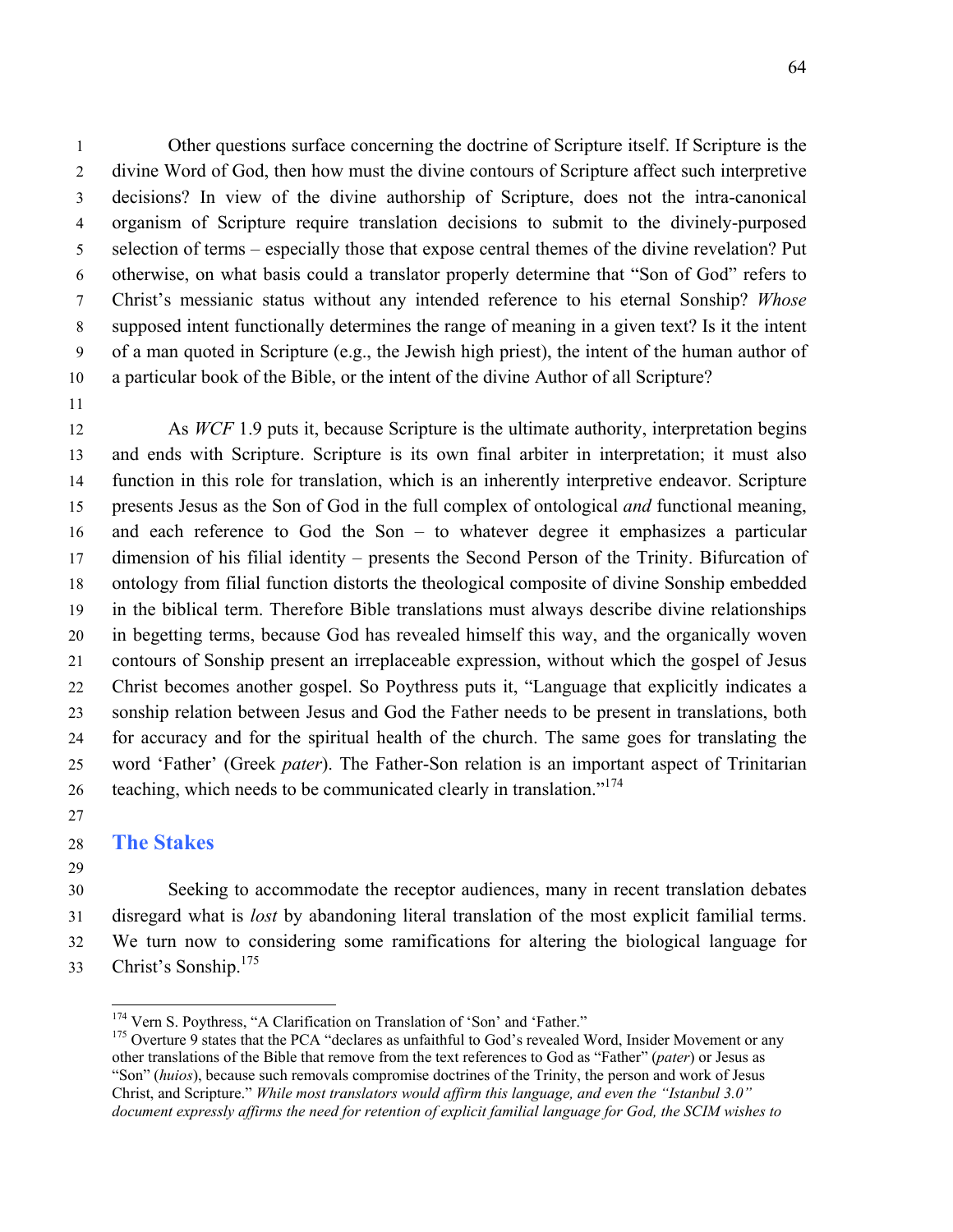1 **Value of the** *begotten* **meaning of "son.**" BGG recently introduced a novel taxonomy of 2 Greek and Hebrew kinship, dividing lexical categories along the lines of social versus 3 biological sonship, with the unusual conclusion that a term normally thought of as a single 4 word with a contextually-determined range of meaning should instead be understood as two 5 words with the same spelling, the same pronunciation, and similar meanings: "In Biblical 6 Hebrew, the absolute noun *yeled* signifies a male child or youth, but the relational noun *yeled* (same spelling) signifies a kinship relation of biological son (e.g., 2 Kings 4:1)."<sup>176</sup>

8

9 Bob Carter has challenged these claims of BGG, concluding, "based on actual data 10 from the Hebrew text, this conclusion cannot stand."<sup>177</sup> An SIL translator in Asia, 11 responding to BGG's idea that the New Testament uses  $\hat{u}$   $\hat{\theta}$  (*huios*) to avoid biological 12 implications, surveyed the New Testament usage of various sonship terms. He concluded 13 that the authors, "were more likely choosing *vióc* [*huios*], a term whose prototypical, default 14 meaning did indeed include biological reproduction, over and against another term,  $\tau \epsilon_{\rm K} v_{\rm O} v$ 15 *[teknon*], which was more frequently employed than  $\hat{u}$  is [*huios*] when the focus was on 16 purely social, non-ontological/essential relationships." $178$ 

17

18 Notwithstanding such questions about the validity Brown's taxonomy itself, the 19 more critical and entirely overlooked question concerns the *value* of begotten solidarity for 20 "Son of God." Brown and others have recently moved away from "Messiah" and the like, 21 and toward familial terms for divine relationships, while at the same time opposing 22 biological terms, in favor of social sonship terms. Of course, it must be said that Jesus is not 23 the biological son of his heavenly Father, who is "a most pure spirit, invisible, without 24 body" (*WCF* 2.1). Arguing backwards from ectype to Archetype, we note, however, that the 25 begotten-ness relating the First and Second Persons of the Trinity to each other resembles 26 biological sonship much more than social sonship. Jesus is not simply loved by God, or 27 treated as a Son by God as a functioning son might be. Jesus reveals his Father's character, 28 will, and nature, *because of who he is*. Jesus does not merely function as Son or act in a filial

29

procreation." Such identification of "biological kinship" solely with "procreation" (i.e. the sexual origin of the relationship), rather than with the ongoing implications of begotten-ness, is inadequate and problematic.<br><sup>177</sup> Bob Carter, "A Response to 'Brown, Gray, and Gray, the Terms of Translation: A Brief Analysis of Filial<br>and Pa

<sup>178</sup> "What Greek Filial Terms Did the New Testament Authors Have in their Toolboxes? A Response to Brown, Gray, and Gray." In May 2012, SCIM received a draft version of this paper and was granted permission to quote from it, provided the author remain anonymous. BWGRKL, BWGRKN, and BWGRKI [Greek] Postscript® Type 1 and TrueTypeT fonts Copyright © 1994-2011 BibleWorks, LLC. All rights reserved. These Biblical Greek fonts are used with permission and are from BibleWorks (www.bibleworks.com).

<sup>&</sup>lt;u> 1989 - Andrea Santa Andrea Andrea Andrea Andrea Andrea Andrea Andrea Andrea Andrea Andrea Andrea Andrea Andr</u> *underscore the need for retaining the common biological terms for Father and Son in Scripture, not just terms which fit within a broader definition of the familial range.*<br><sup>176</sup> BGG, "The Terms of Translation," p. 102. BGG define "biological terms" as "kinship relations based on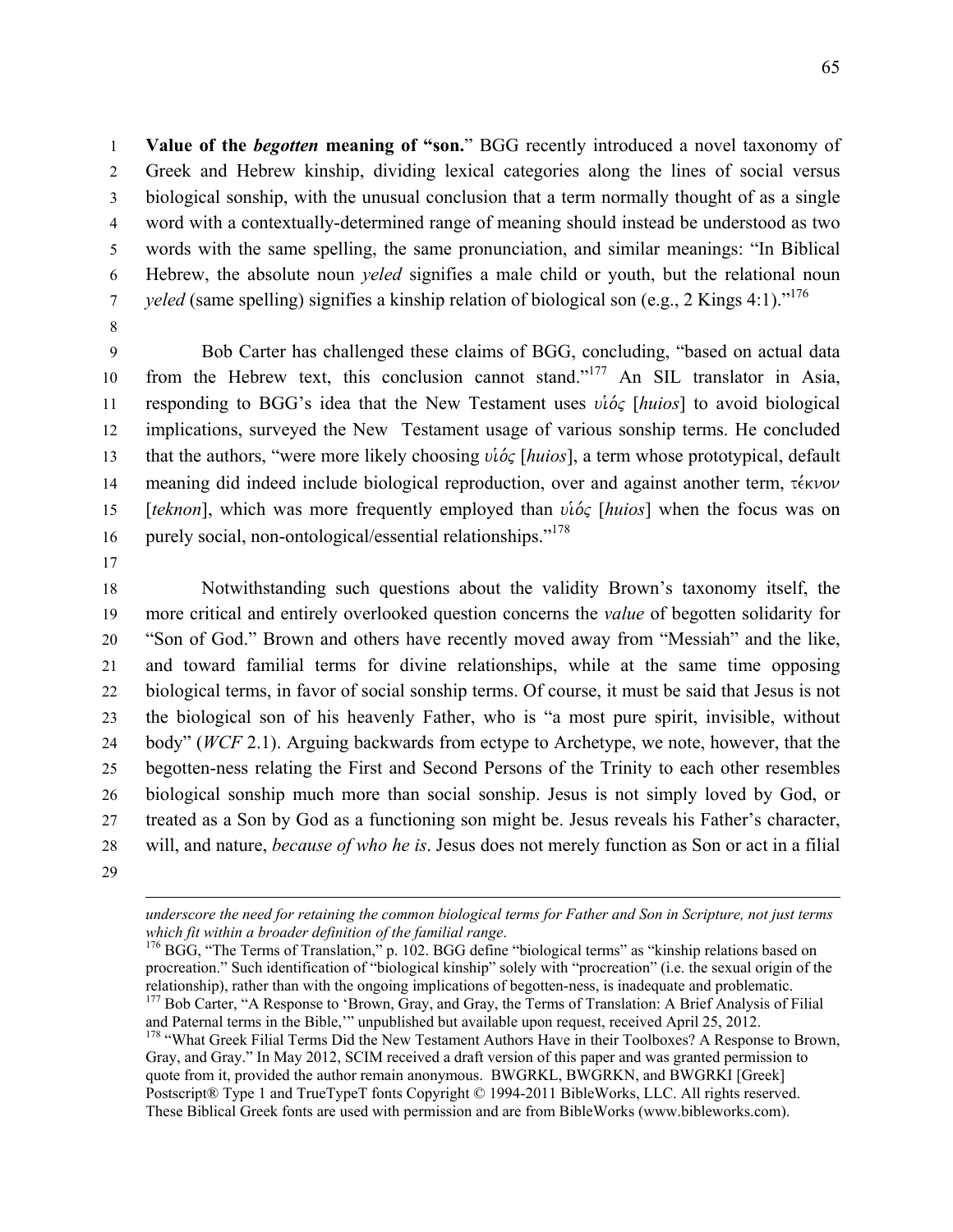1 fashion. He eternally is the Son of God, and as the incarnate, Messianic One becomes the 2 Son of God in power at his resurrection (Rom. 1:3-4). The ontological is the *sine qua non* of 3 the redemptive-historical.

4

5 A "social son" term necessarily misses the integral themes which arise from the 6 generative, begetting nature of biological sonship language (as distinguished from the sexual 7 aspect of biological sonship). A similar set of errors arises from a "social Father" who is 8 protector, guardian, or head of household, but not necessary begetter. Intensifying the 9 problem, whereas begotten sonship terms would normally possess a high level of 10 consistency in meaning across languages, social sonship terms would likely vary more 11 considerably, since social practices differ from culture to culture. **Therefore, familial terms**  12 **used in Bible translations should preserve the concept of begotten-ness, which certainly**  13 **resides in a biological sonship/fatherhood term rather than a social sonship/fatherhood**  14 **term.** Because human biological sonship is normally sexual as well,  $179$  this approach will 15 necessitate explanation that Jesus was begotten in a non-sexual way. Despite this need for 16 clarification, a biological sonship term delivers divine meaning in a way a social sonship  $17$  term cannot.<sup>180</sup>

18

19 The genetic connection is also seen with other appearances of "son" in Scripture. 20 Psalm 45:6-7 speaks of the Davidic king (begotten of God according to Ps. 2:7, and a son of 21 God, his father, according to 2 Sam.  $7:14^{181}$  as "God" (*Elohim*) specifically because "you 22 have loved righteousness and hated wickedness" as God does. To be sure, the royal function 23 of Sonship is prominent in these texts, but the Son's righteous imitation of the Father who 24 has begotten him divulges more than temporally cast social/functional concepts.

25

26 By way of another example, Jesus told the Pharisees, "You are of your father the 27 devil, and your will is to do your father's desires. He was a murderer from the beginning, 28 and does not stand in the truth, because there is no truth in him. When he lies, he speaks out 29 of his own character, for he is a liar and the father of lies" (John 8:44). Note that the

<sup>179</sup> Even in countries with non-coital *in vitro* fertilization, distinctive familial terms capturing that reality have little popular currency.

<sup>&</sup>lt;sup>180</sup> Some see "Exalted Son from God" as a potential alternative to "Son of God." Certainly, Jesus is a Son, and Jesus is from God. But what does "Son from God" accomplish, apart from avoiding the historic rendering? The term "Son" irreducibly implies relationship with a father; and who is that Father, if not God? The reader offended by "Son of God" may not understand "Son from God" correctly without taking offense at it as well, so "Son from God" solutions would require field testing to determine whether readers understand them as genuine begetting terms, not just terms of close association or place of origin. See SIL Consultative Group, "Technical Paper Number 5," p. 4.

<sup>&</sup>lt;sup>181</sup> Carson (in *Jesus the Son of God*) discusses the begetting dimensions of sonship at length, noting that Hebrews 1 applies Psalms 2 and 45, as well as 2 Samuel 7, to show that Jesus as the Son of God is greater than angels, in accord with the lofty language applied to Jesus in Hebrews 1:2-4.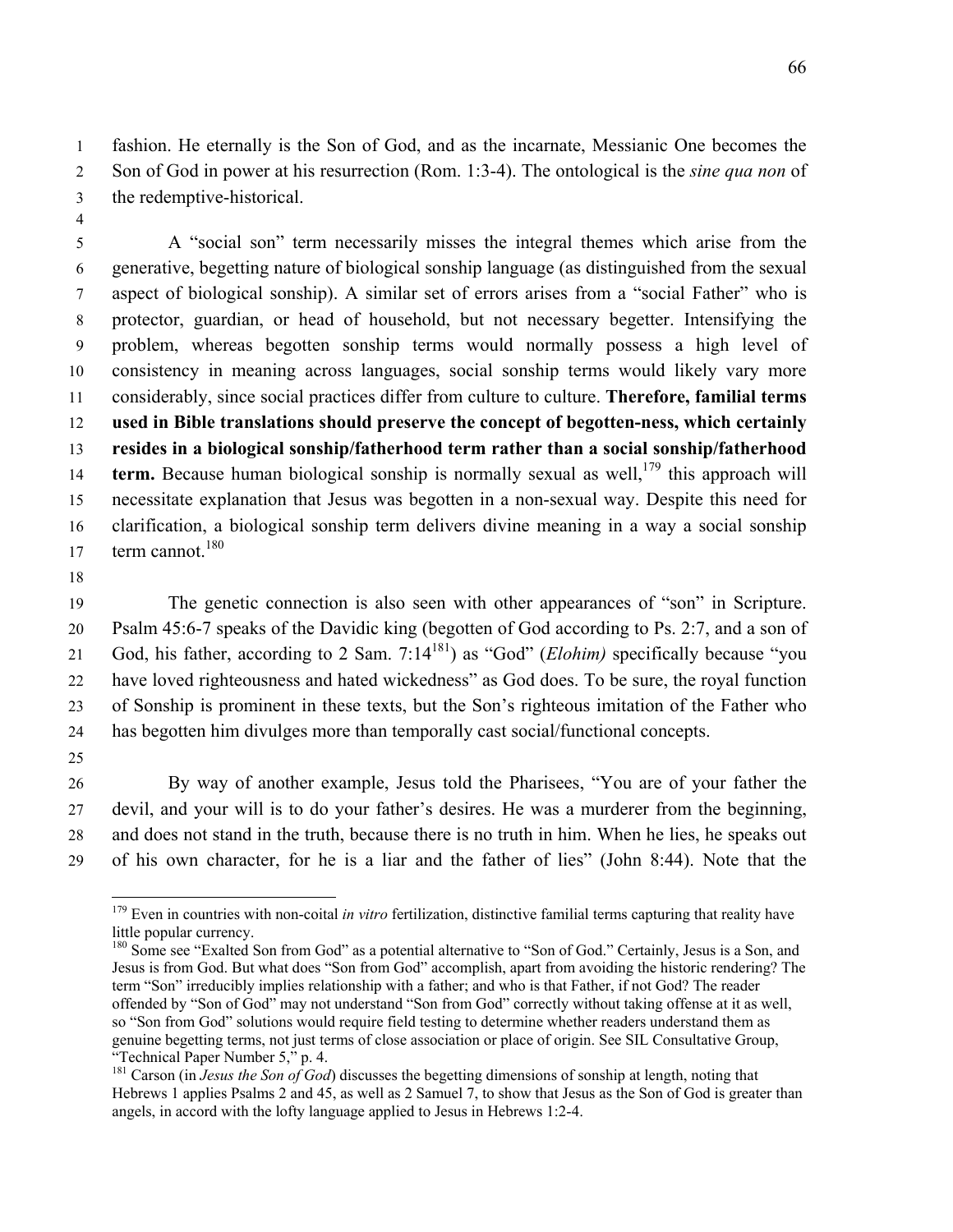1 Pharisees perceive a sexual inference in Jesus' language (v. 41, where they protest, "We are 2 not born of sexual immorality."), exposing the evident biological nature of the language 3 Jesus chose.

4

5 The revelation of Christ's Sonship in Scripture necessarily includes concepts of 6 solidarity and engendering. That is, the Father does not beget the Son in a mere social (or 7 economic) action; this begetting language speaks analogously of the eternal oneness of 8 Father and Son. The economic activity of the Father sending the eternal Son as incarnate 9 Son, as well as the interweaving of the *imago Dei* with familial identity through Scripture of 10 both the first and Last Adams, underscore the importance of the genetic, familial freight 11 borne in the language of Son – eternally, creatively and redemptive-historically. Thus the 12 language of the *WCF* affirms eternal and Messianic Sonship, with the former the basis for 13 the latter:

14

21

15 It pleased God, in His eternal purpose, to choose and ordain the Lord Jesus, 16 His only begotten Son, to be the Mediator between God and man; the 17 Prophet, Priest, and King; the Head and Saviour of His Church; the Heir of 18 all things; and Judge of the world; unto whom He did from all eternity give a 19 people, to be His seed, and to be by Him in time redeemed, called, justified, 20 sanctified, and glorified. (8.1)

22 The Son of God, the second person in the Trinity, being very and eternal 23 God, of one substance and equal with the Father, did, when the fulness of 24 time was come, take upon Him man's nature, with all the essential properties 25 and common infirmities thereof, yet without sin; being conceived by the 26 power of the Holy Ghost, in the womb of the Virgin Mary, of her substance. 27 So that two whole, perfect, and distinct natures, the Godhead and the 28 manhood, were inseparably joined together in one person, without 29 conversion, composition, or confusion. Which person is very God, and very 30 man, yet one Christ, the only Mediator between God and man. (8.2)

31

32 **Intimacy**. A word that helps frame our appropriate New Testament understanding of 33 "Son" is "intimacy." Careful analysis of the use of "Father" in the Old Testament tells us a great deal concerning the meaning of "Son" in the New Testament.<sup>182</sup> For example, while 35 the Old Testament uses YHWH as God's name 7,000 times, God only calls himself "Father" 36 20 times. By contrast, in the New Testament, Paul uses *pater* 40 times and John 122 times, 37 highlighting the close and multifaceted relationship of Father to Son.<sup>183</sup> Likewise, "Son" or

<sup>&</sup>lt;sup>182</sup> See John Murray, "Jesus the Son of God," pp. 63-66.

<sup>&</sup>lt;sup>183</sup> Robert Letham, *The Holy Trinity: in Scripture, History, Theology, and Worship (Phillipsburg, NJ: P&R,* 2004), pp. 35-51.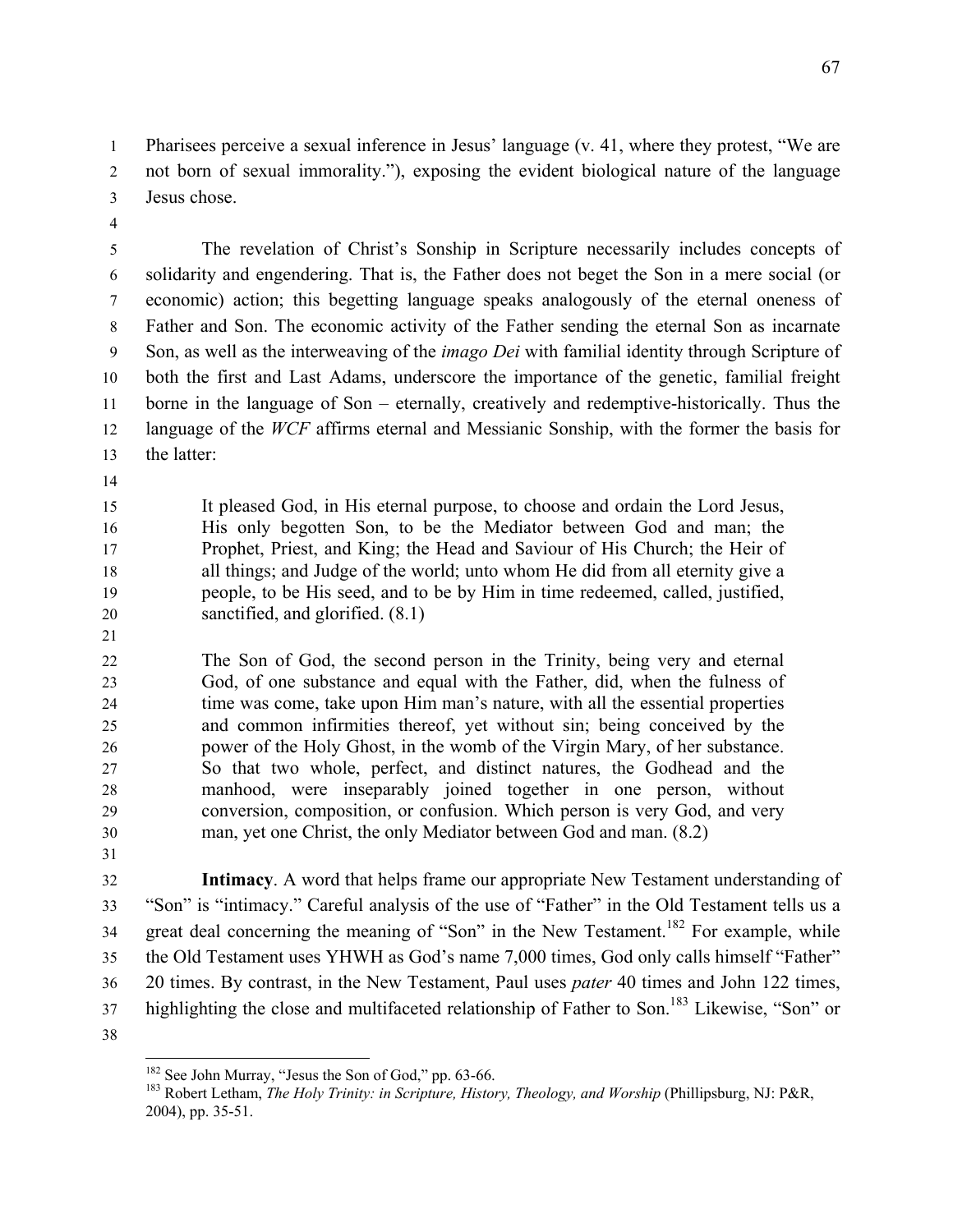1 "my Son" occurs 124 times in the New Testament. While "Son of God" carries many 2 meanings from commissioning, obedience, and service to sacrifice, it also bears the 3 unmistakable and unique connotation of intimacy, a familiarity and closeness not adequately 4 summed up by the term "Messiah" or some other non-familial, non-begotten, or more 5 distantly familial term. Moreover, the interplay between "Messiah" and "Son of God" 6 occurs at critical junctures in Scripture.<sup>184</sup> The prominence of the familial language in the 7 New Testament actually points to the culmination of divine redemptive pursuit in which the 8 Creator/Redeemer/Father receives, by the work of the Messiah, sons and daughters of all the 9 nations of the earth, whom he loves in his own Son irrevocably and intimately.

10

11 **The character of biblical soteriology as familial**. Familial language lies at the heart 12 of the gospel. Christians are sons of Abraham, saved by a faith like his (Rom. 4:11-17; Gal. 13 3:7). Christians are, as John marvels, the children of God (John 1:12; 1 John 3:1-3). Even 14 Pauline adoption (*huiothesia*) entails not only legal contours but also deep structures of 15 theological solidarity and eschatologically transformative significance: "adoption is by 16 parentage a forensic concept; yet it fulfills itself in the bodily transforming change of the 17 resurrection."<sup>185</sup> This rich familial identity with Christ as our Brother, and with one another 18 as brothers and sisters in Christ, defines the distinctly rich contours of resurrected gospel 19 identity – both *now* and in the *not yet*.

20

21 In related fashion, we should note how various interpenetrating strands of rich 22 theology spring from select biblical terms. For example, throughout Scripture *imago Dei,*  23 created and adoptive sonship, the ministry of the Holy Spirit (as the breath of original life 24 and the breath of *new* resurrection life), the Fatherhood of God and Sonship of Jesus Christ, 25 all possess interlocking and enriching features which, for proper understanding, depend 26 upon their explicit and consistent translation. We become partakers of the divine nature 27 (2 Pet. 1:4); we must be peacemakers because our Father is a peacemaker (Matt. 5:9); we 28 must be perfect because our Father is perfect (Matt. 5:48). The whole of creation cries out 29 for the revealing of the sons of God (Rom. 8:16-23), who as Jesus' brothers will be glorified 30 and conformed to the image of the One True Son (Rom. 8:28-30), who in turn is not 31 ashamed to call us brothers (Heb. 2:10-13; Matt. 28:10). Faithful translation of such terms 32 allows readers to grasp divine revelation: the singular authorship of Scripture, its intra-33 canonical unity, the deep structures and realities of redemptive grace, the splendor of 34 covenant theology, and the eschatological age ushered in by the eternal Son made incarnate

<sup>184</sup> See, for example, in the Gospel of Mark. D.R. Bauer, "Son of God," in *Dictionary of Jesus and the Gospels* (Downer's Grove: IVP, 1992), p. 772.

<sup>185</sup> Geerhardus Vos, *The Pauline Eschatology* (Princeton, NJ: Princeton University Press, 1930), p. 152; cf. Calvin, *Institutes*, 3.18.3.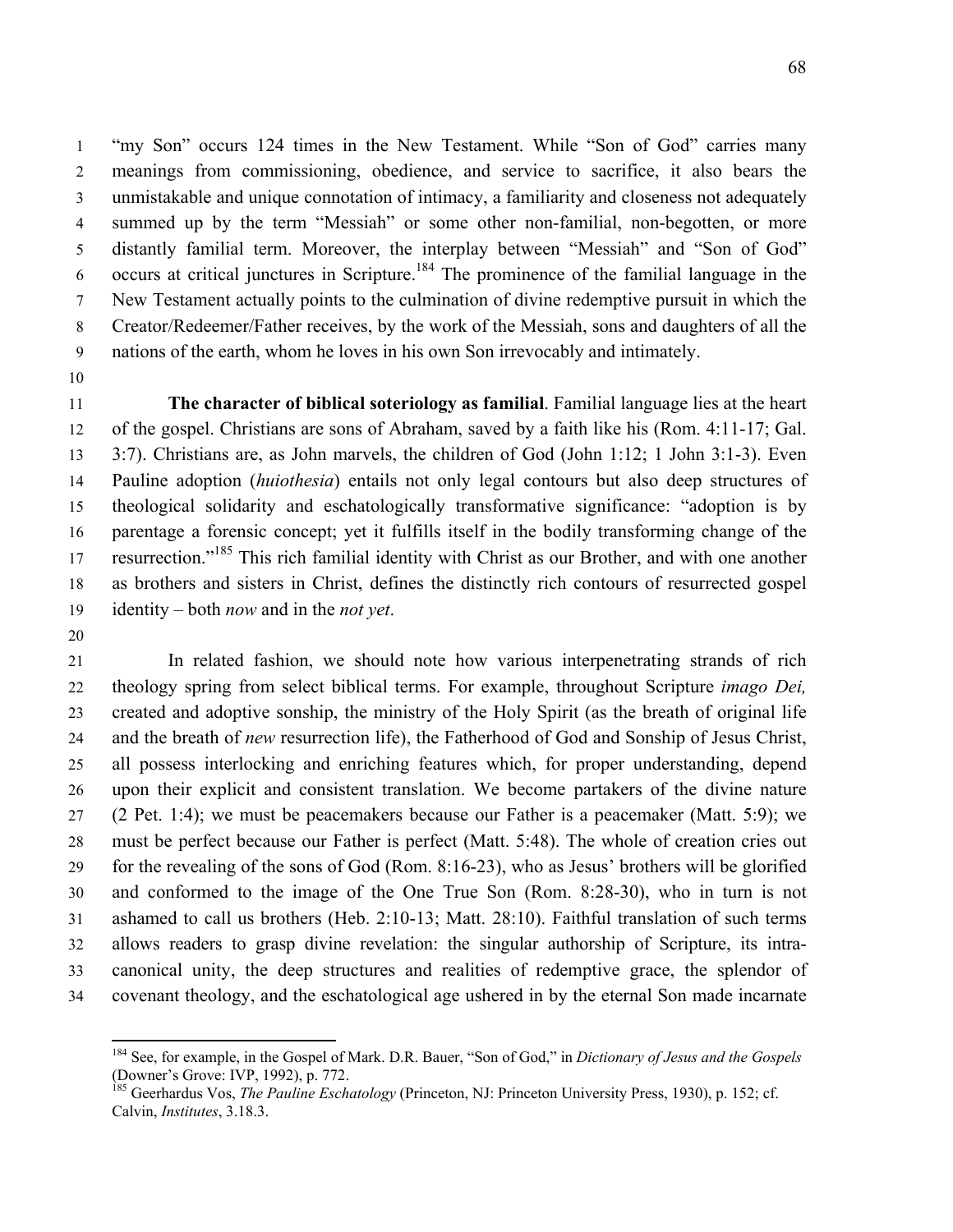1 (Heb. 1:1-4). For these themes to deliver their divine filial freight in the Second Person of 2 the Trinity, no mere Messiah-king, representative, social son, or even Uniquely Beloved 3 One, will do.

4

5 **Universality of the church—shared expressions, shared Christ**. The universality 6 of the gospel and the catholicity of the church cannot be detached from the familial language 7 for God as Father, Jesus as Son, and believers as the *family* of God. When we share 8 theological terms across languages, we uphold the solidarity of the family of God 9 (Ephesians 4). Just as baptism marks the entry in the community of faith, so baptism 10 explicitly in the *name* of the "Father, Son, and Holy Spirit," (Matt. 28:18-20) not only 11 honors God's divinely revealed identity, but also sustains the church's vital and precious 12 solidarity. Sons of God speak the language of redeemed family members, because believers 13 from all the nations make up one family in the Son of God.

14

## 15 **Summary of Principles**

- 16
- 17 1. Scripture is the Word of God. Scripture's inherent divine authority demands a 18 particular measure of reverence, theological self-consciousness, and methodological 19 caution in biblical translation.
- 20 2. Scripture is a gift of God for his elect people. Recognizing its covenantal character 21 that it is God's Word for those whom he has and will redeem – precludes 22 accommodation of Scripture for the receptor's religious palatability.
- 23 3. Scripture translation must be combined with evangelism, discipleship, church 24 planting, and leadership training, all in dependence upon the work of the Holy Spirit 25 through his Word.
- 26 4. Scripture reveals Jesus Christ as the Son of God: eternal, messianic, and resurrected. 27 References to Christ's sonship entail a complex of meaning, which cannot properly 28 be atomized. Scripture presents Christ's Sonship as a rich complex of ontological, 29 redemptive-historical, and eschatological themes. While certain texts may possess 30 stronger emphasis on one *aspect* of his Sonship, faithful translation recognizes that 31 the theologically rich term of "Son" necessitates the strongest genetic filial term 32 available in the receptor language.
- 33 5. Consistent language for the Son of God is critical to biblical integrity, and with an 34 eye to the archetypal character of eternal Fatherhood/Sonship for familial identity in 35 creation and redemption (Eph. 3:14), the most common generic sonship term in a 36 given language will almost always best convey a son's engendered relationship to his 37 father and deliver biblical meaning faithfully. Any confusion about this terminology 38 will need correction by teachers and preachers, but no such changes to the text of 39 Scripture in any language are tolerable.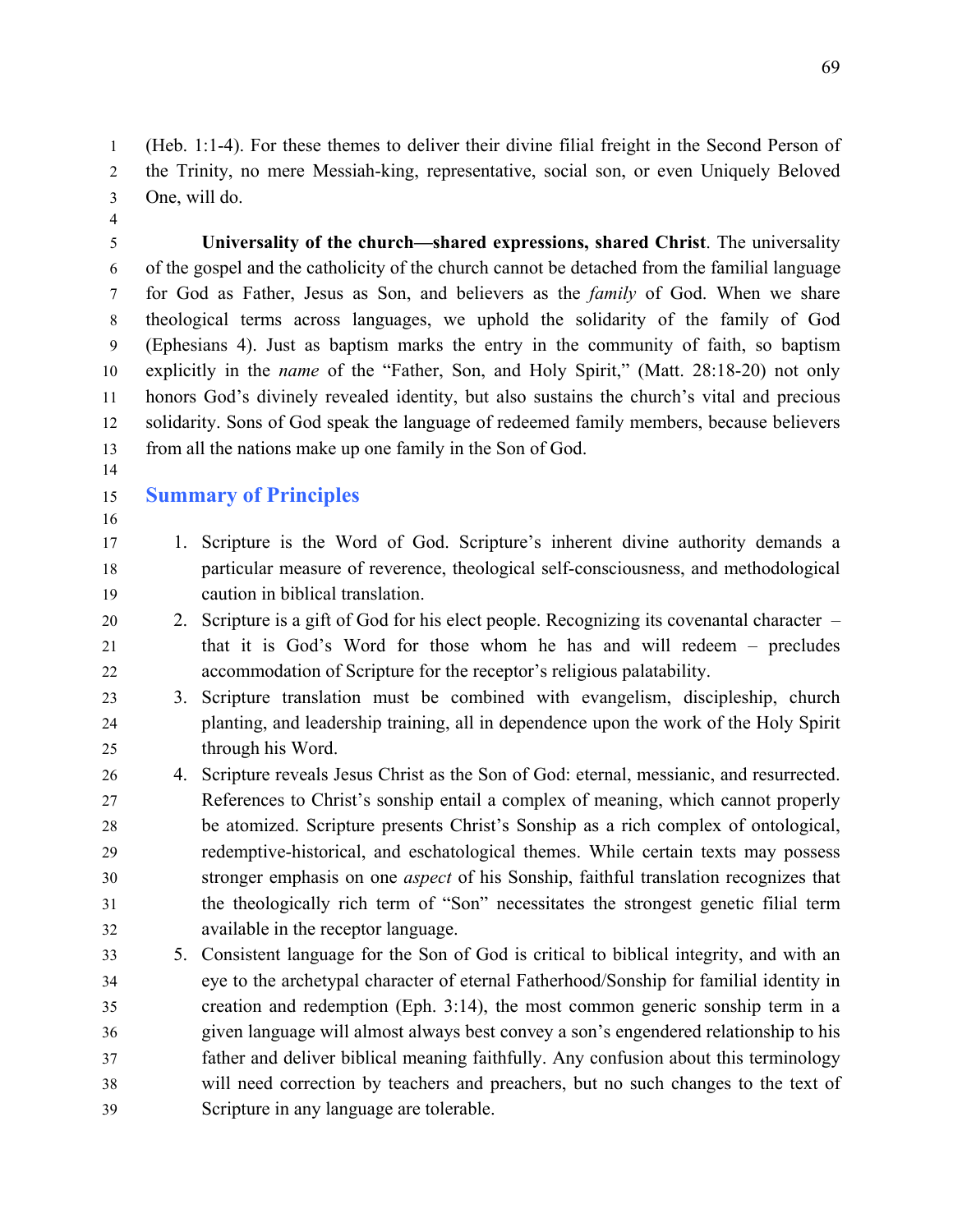1 6. Translation methods must honor Scripture's verbal and plenary authority, the Holy 2 Spirit's Authorship, and the divinely selected terms for the manifestation of the 3 character of God and the work of his redemption. Cultural, religious, or linguistic 4 resistance are not sufficient reasons to change terms when those terms carry critical 5 theological weight within particular books of Scripture or in any intra-canonical way.

6

8

# 7 **A Return to Istanbul**

9 In closing this section on theological implications, we return to the four Bible 10 translations discussed in Section A. Each of these translations was completed prior to the 11 Istanbul consultation (August 2011), so it may be helpful to compare these translations with 12 the documents from Istanbul to see how the new SIL guidelines interact with actual 13 translation products which limited or avoided biological sonship terms.

14

### 15 **1. Bangla:** *Injil Sharif*

16

17 The 2005 edition translated "Son of God" as "Messiah," and thereby violates the 18 Istanbul commitment to filial language. The 2008 edition solution of "God's Uniquely-19 Intimate Beloved Chosen One" may convey the special affection God the Father has for his 20 unique Son, but such social terms, while allowable as "filial language" under Istanbul 3.0's 21 guidelines, omit crucial information about Jesus' relationship with the Father. The glossary 22 entry describing this term only as a title of Israel's kings would require substantial revision 23 to adequately capture the eternally generative aspects of Jesus' pre-temporal and incarnate 24 Sonship.

25

## 26 **2. Arabic: "Stories of the Prophets"**

27

28 These "Stories" clearly violate the Istanbul standards since they strategically avoid 29 Bible verses which refer to Jesus as "Son of God," translate "Son" as "Messiah," and 30 translate "Father" as "Lord" or "God."

31

### 32 **3. Arabic:** *True Meaning*

33

34 The 2008 edition initially used "guardian" or "Lord" for *pater.* The "Lord" solution 35 would not pass muster under Istanbul 3.0, but "guardian" and "only-beloved" might be 36 justified as "social filial terms." The 2008 edition most commonly rendered "Son of God" 37 literally as *ibn Allah*, which conforms to Istanbul 3.0. However, if *ibn Allah* is followed by a 38 parenthetical "God's Loved One," it seems likely that in the mind of the reader, *ibn* will be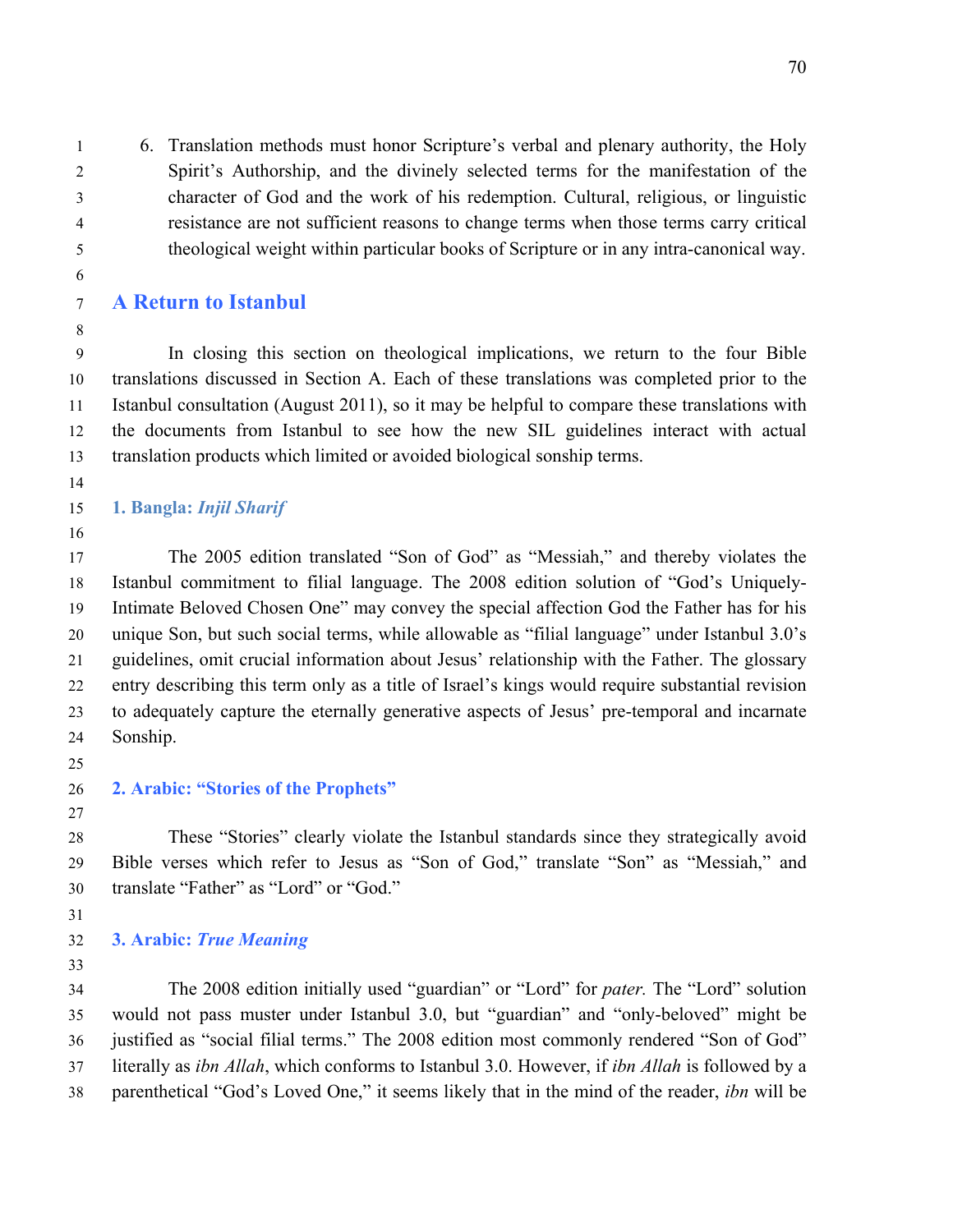1 limited to a social term of affection. Istanbul 3.0 emphasizes the need to test such paratext 2 for "effectiveness" in the targeted community, but might deem a strictly social 3 understanding of Jesus' sonship as "effective" for conveying the proper filial meaning, when 4 in fact social or royal sonship without begotten-ness should be declared inadequate. The 5 accompanying essays which limit Jesus' Sonship to his messianic status clearly violate 6 Istanbul 3.0. Finally, the Istanbul documents do not indicate whether false interpretations 7 which stem from the reader's false religious convictions are grounds to alter key Biblical 8 terms; greater clarity on this issue would enhance Istanbul's specificity.

9

#### 10 **4. Turkish:** *Noble Gospel*

11

12 Our Turkish respondents reported that *vekil* and *mevla* are not specifically familial 13 terms, so their use in the paraphrase text for *huios* and *pater* violates Istanbul. Some might 14 attempt to argue, since the woodenly literal translation on the interlinear pages does contain 15 traditional "father" and "son" terminology, that therefore the work as a whole complies with 16 Istanbul 3.0. The Istanbul Statement does not address parallel Bibles explicitly, but 17 presumably the "test for effectiveness" rules intended for paratext would apply here as well. 18 One would expect that readers defer to the natural-sounding paraphrase to inform the 19 meaning of the interlinear. If that proved true, then the non-familial terms *vekil* and *mevla* 20 would fail the Istanbul test.

21

22 While Istanbul shows an admirable philosophical commitment to the idea of 23 accuracy in Bible translations and fidelity to Trinitarian doctrine, taking the four translations 24 together, only one ("Stories of the Prophets") is clearly excluded under the new SIL guidelines, 25 along with some of the essays in *True Meaning*. If SIL intends to prevent translations like 26 these, the guidelines require revision to specify that familial terms must be not only social but 27 biological, and that parallel paraphrases should be tested by the same methods as paratext. 28 Furthermore, while the SCIM would encourage further improvements to the Istanbul 29 guidelines, the greatest challenge for all translation agencies lies in implementation, 30 oversight, and accountability. It is here that the role of the church becomes paramount for 31 encouraging faithfulness not only in translation guidelines, but more so in translation practice.

32

# <sup>33</sup>**Conclusion**

34

35 Christ's divine Sonship suffuses the New Testament. It binds up the Gospels, with a 36 divine Son revealed in the cross (e.g., Mark) and gloriously worshipped as divine Son (e.g., 37 John). A divine Son caps the entire Judaic *cultus*, as revealed in Hebrews. Divine Sonship 38 pre-exists Jesus' incarnation (Luke 1), and its revelation climaxes with the adoration of the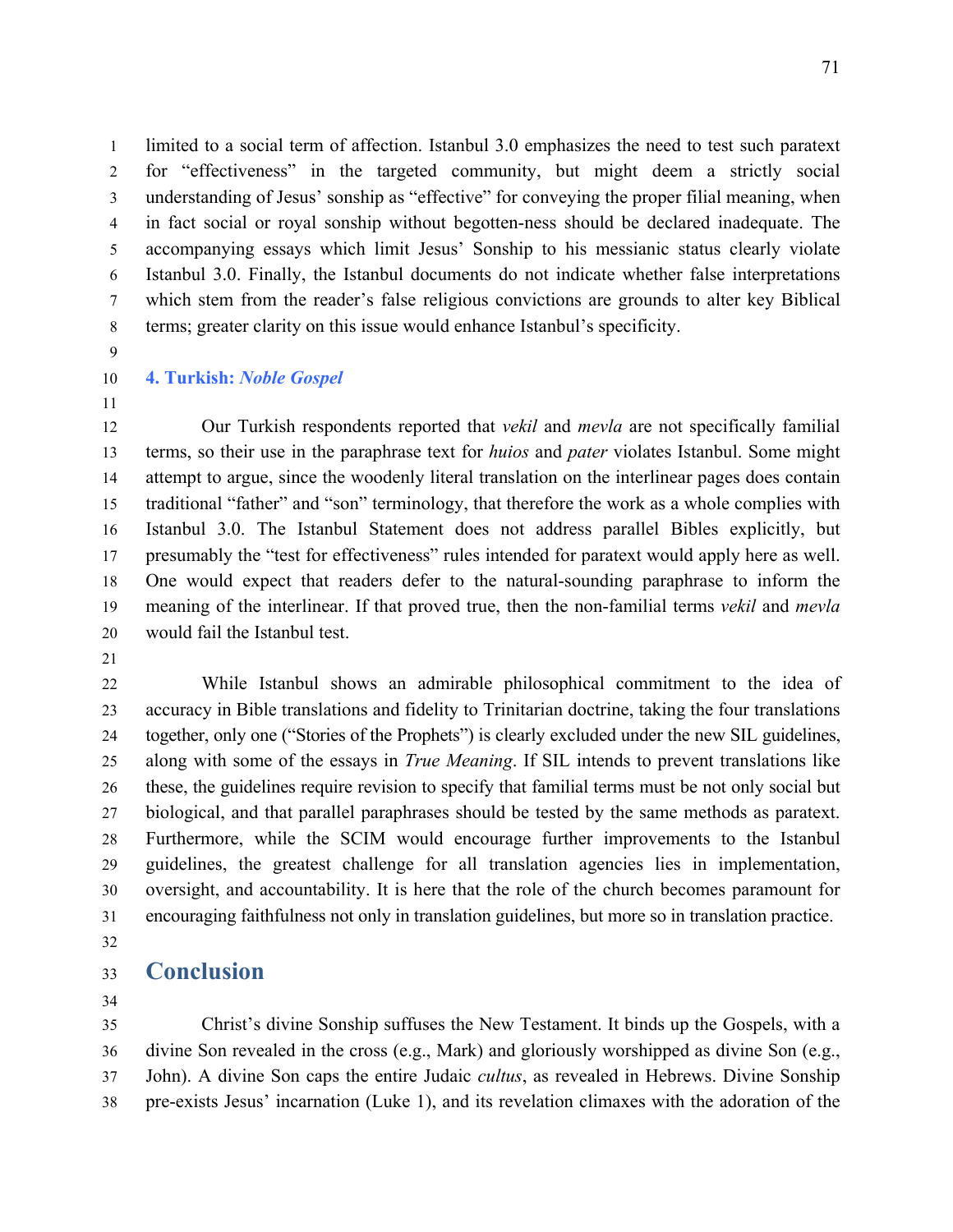1 Lamb of God in the Revelation which John received on the Isle of Patmos. It exists in the 2 earliest Christian communities, as Acts briefly alludes and Paul more clearly trumpets.<sup>186</sup> 3 "The highest possible Christology, the inclusion of Jesus in the unique divine identity, was 4 central to the faith of the early church before any New Testament writings were written, since it occurs in all of them." $187$ 

6

7 The glue that binds the biblical text together is not only the kingly Messiah; it is the 8 condescended, loving presence of God the Son, fully God and fully man who is both Agent 9 of salvation and Object of worship. Though some have observed the ways in which the 10 worship of Jesus works its way through believing communities, there is a more profound 11 dimension to his revelation as divine. A strictly monotheistic people learned to embrace 12 Jesus in worship, not slowly but with breathtaking speed following the crucifixion and 13 resurrection. This was not a grudging process of socialization to a new faith, but a revolution 14 reverberating from the empty tomb as people became convinced that the Son of God was no 15 mere Messiah, but one who embodied every aspect of his name.<sup>188</sup>

16

17 Scripture's presentation of Christ's Sonship is complex formulation, in the sense that 18 while certain contingent, redemptive features of his Sonship identity may appear 19 prominently in a text, the eternal and ontological always remain implicitly, permeatingly, 20 and essentially present. In other words, we cannot think properly of Christ properly apart 21 from his eternal Sonship. This would be like speaking of a human while denying or ignoring 22 his essential personhood.

23

24 Although some may ask, "Which aspect of sonship (incarnate, messianic, 25 resurrected, etc.) is prominent in this particular text?" the very question misses the unifying 26 point of sonship language concerning Christ, and manifests a misguided hermeneutic. Since 27 Scripture is divine Word about the divine Messiah, and Scripture describes this Messiah as 28 "Son" in all of its rich dimensions, we are in no position to transform the explicit filial forms 29 of the original text to something less than filial, or less than begetting. Scripture's 30 organically rich filial language uniquely expresses the fatherly nature of the

 <sup>186</sup> This paragraph is essentially a quotation (slightly adapted) from Bill Nikides, "Special Translation of the Bible for Muslims?: Contemporary Trends in Evangelical Missions," *St. Francis Magazine* 4 (April 2006), p. 7.

<sup>187</sup> Richard Bauckham, *God Crucified: Monotheism and Christology in the New Testament* (Carlisle, Cumbria: Paternoster, 1998), p. 27.

<sup>&</sup>lt;sup>188</sup> This paragraph continues an adapted quotation from Nikides, "Special Translation," p. 7. As Berkouwer warns, viewing the New Testament as a complete text leads to the inescapable conclusion that "Son of God" ultimately and most significantly points to his worship as God. The only way to avoid this faulty conclusion is to atomize the text, a method which inevitably leads to an adoptionist Christology (G. C. Berkouwer, *The Person of Christ,* Studies in Dogmatics [Grand Rapids: Eerdmans, 1954], p. 176).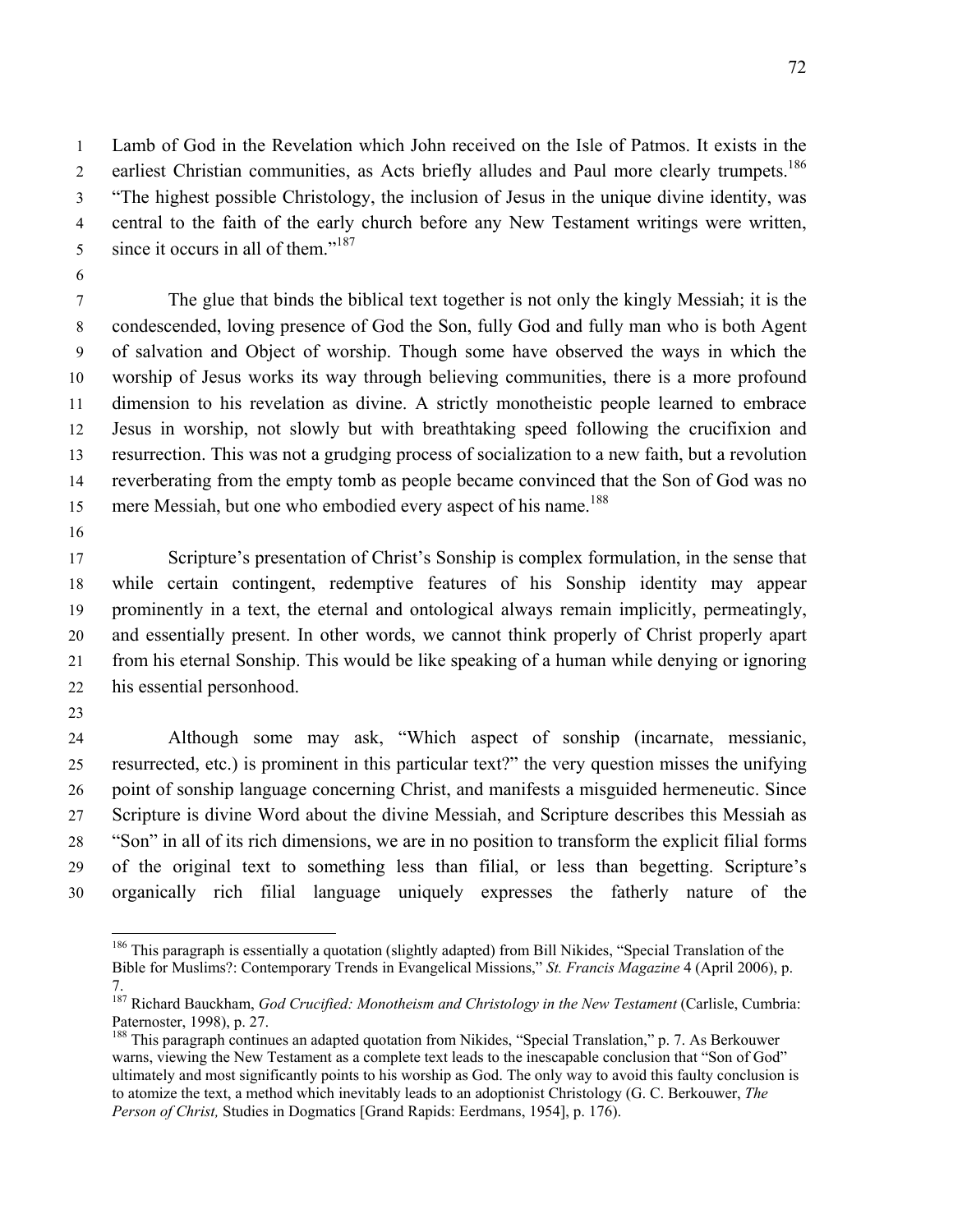1 Creator/Redeemer God, and properly expresses the ectypal, familial character of the image-2 bearers whom God has made and then graciously redeemed in adoption in his Son (cf. Eph. 3 3:14-21). Substitution of sonship language for Christ and his disciples distorts the way 4 things are in creation (according to revelation), the way things are in salvation (according to 5 revelation), and the way things will be in the Parousia (according to revelation).

6

7 Bible translators subscribe to the rule that translations should "make every effort to 8 ensure that no political, ideological, social, cultural, or theological agenda is allowed to 9 distort the translation."<sup>189</sup> When Bible translators operate under the belief that Jesus' 10 Sonship is primarily messianic *or* can be accurately captured by non-biological terms of 11 social relationship, this rule is violated, as such a translation injects a controversial 12 theological agenda into the translation process.

13

14 Indeed, to change or substitute non-familial or social familial terms with the common 15 biological terms in Scripture is to move in a direction contrary to Scriptural intent. 16 Therefore, if a translator seeks to find a more "culturally responsible" or "culturally 17 sensitive" form because the word in the target language arguably contains primary or 18 secondary nuances that differ from the original language (Greek), this aim *does not warrant*  19 *the translator's selecting a less than explicit term for the Son of God*. The biological sonship 20 term may need to be explained, but it cannot be substituted without compromising the 21 revelation of Christ's person. Translation decisions that violate these parameters functionally 22 eclipse the perspicuous verbal authority of Scripture regarding the Son of God. By 23 truncating the identity of Christ in the minds of the reader, replacement terms can even 24 distort the gospel.

25

26 No matter our motivation, there is no pure Gospel apart from the 27 ontological and incarnational *sonship* of Jesus Christ. Some will protest: sonship and messiah-ship are functionally interchangeable.<sup>190</sup> To be sure, the 29 redemptive-historical theme of Scripture interweaves Christ's kingly and 30 messianic functions with his sonship status. But the Christological fabric 31 becomes unraveled when we rip the messianic warp from the filial woof. We 32 cannot speak of Christ as Messiah apart from understanding that regal and 33 redemptive functioning *in light of him being the Son of God*. We also cannot 34 speak of his exalted Sonship apart from his reign as King. Sonship and regal 35 redemptive reign are mutually informative and indivisible; but though the 36 ideas share referentiality, their meanings are not identical. So when the

<sup>&</sup>lt;sup>189</sup> "Basic Principles and Procedures for Bible Translation," Forum of Bible Agencies International, October 2006, Goal #5.

<sup>&</sup>lt;sup>190</sup> E.g., "The title 'Son of God' was a widely used expression used to portray the Messiah, who was a king chosen by God." From the preface to the *Noble Gospel* translation of Matthew's Gospel (Turkish).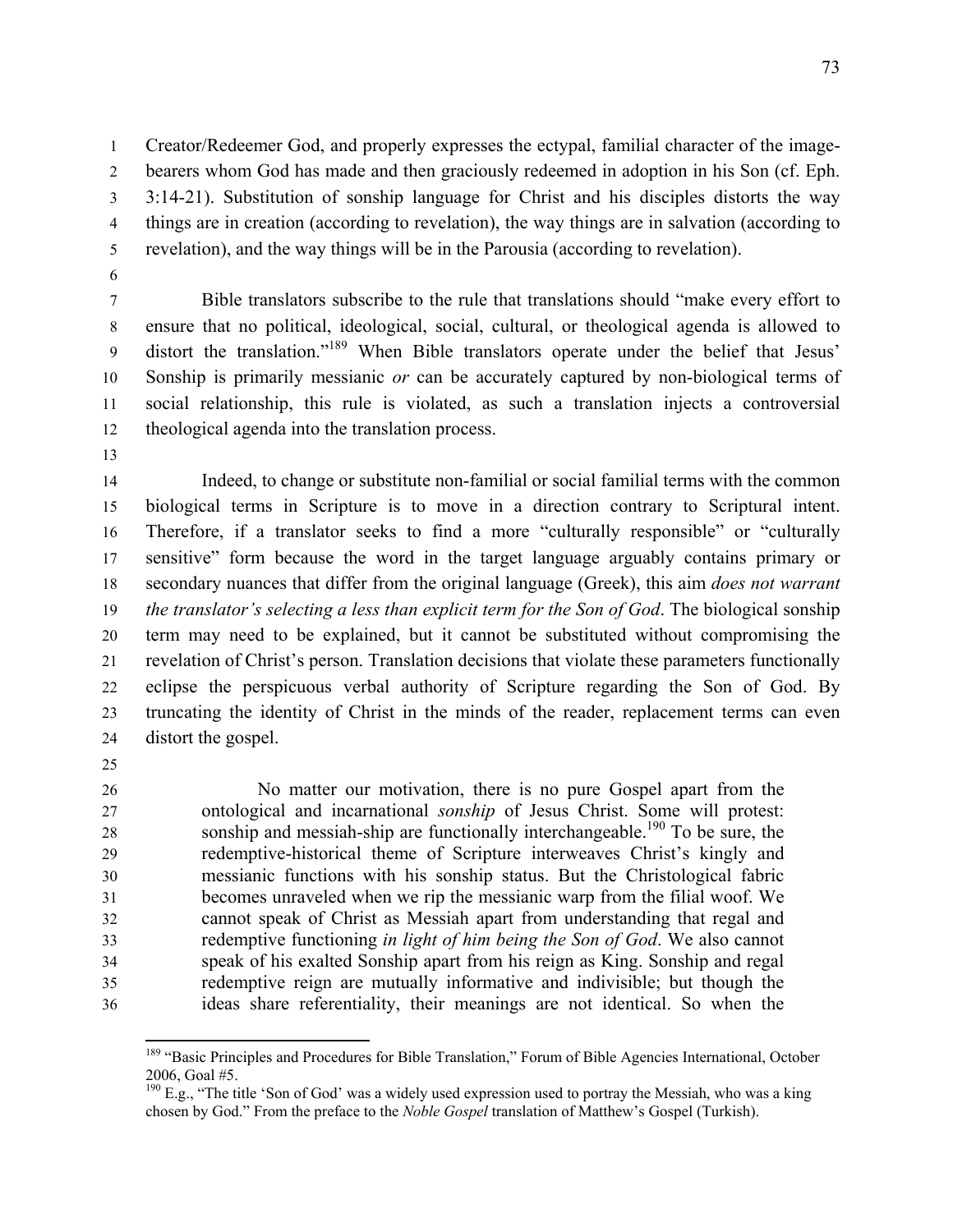1 biblical authors employ language laden with such distinct qualities, we have 2 no interpretive right to regard that language as negotiable.

4 And it is because Jesus is Son of God that we *must* speak of 5 Christians as adopted sons and daughters of God. We must express Gospel 6 truth in a way that honors the true familial expressions of Scripture, and 7 avoids compromise by unintentional truncation or even well intended yet 8 obstructive contextualization. We cannot speak of the true Gospel apart from 9 the filial character of our union with Christ, for we are united to the Son of 10 God and no one else. The filial and familial language of the Gospel then is 11 not contextually optional; it is transcendently central.

13 Paul's warnings in Galatians 1 ought give us terrifying pause. 14 Removing familial language eclipses the *Christ of the Gospel* and it distorts 15 the *Gospel of Christ*. Ultimately an incognito Christ is a misrepresented 16 Christ. A misrepresented Christ is a false gospel. A false gospel is the turf of 17 the sons of darkness. . . . Some may be mercifully rescued; others will die in 18 their sins.<sup>191</sup>

19

12

3

20 The stakes are that high.

<u> 1989 - Johann Stein, marwolaethau a bh</u>

<sup>191</sup> David B. Garner, "A World of Riches," *Reformation 21* April 2011, http://www.reformation21.org/articles/a-world-of-riches.php (accessed April 2012).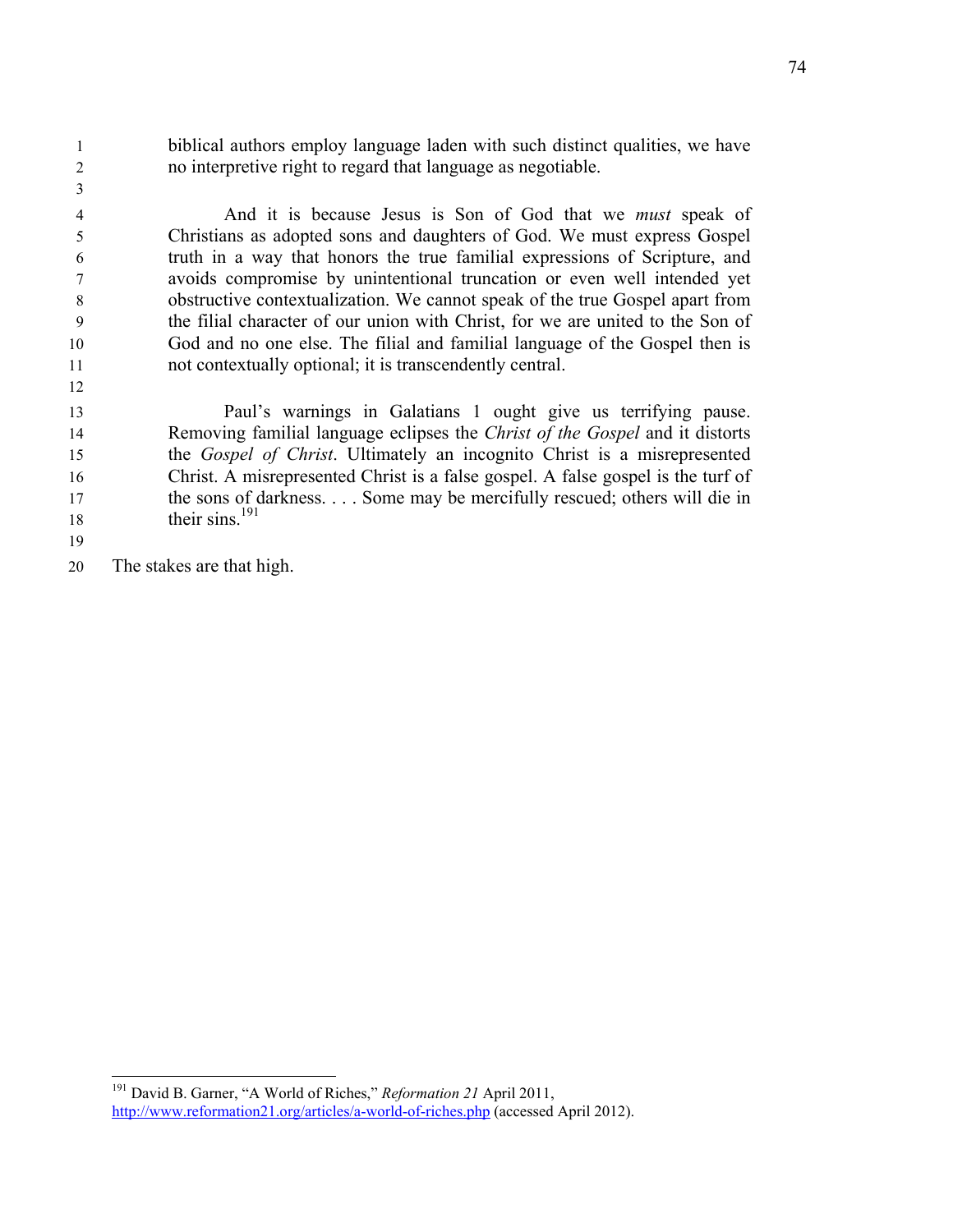## **Recommendations to Organizations Doing Translation<sup>192</sup>**

2

3 No institution, including the PCA, operates above reproach in all its members and 4 methods. Our concern is not that the average translator is failing his charge, or that 5 translation failures necessarily evince heterodox beliefs among translators. Rather, the 6 response to the representative problematic translations identified in this report and others 7 like them reveals institutional weaknesses which raise questions as to whether translation 8 agencies are prepared to redress the situation quickly, or in some cases at all. Current 9 evidence from agencies points at best to a lack of unanimity, and in some cases to frank 10 resistance, concerning a strong commitment to biological divine sonship terminology. Given 11 the inadequate attention they have given heretofore to the theological implications of Jesus' 12 begotten-ness, we lack confidence at the present time to accept blanket statements made by 13 translation agencies or their representatives that there exist languages in which the use of 14 non-biological kinship terms constitutes best practices.

15

16 The church bears the privilege and responsibility to engage fully in translation matters 17 (*WCF* 1.8), and this report seeks to assist translators and organizations doing translation in 18 correcting any of the failures named in this report. To that end and for the good of the global 19 church and for the honor of the Lord God who has exalted above all things his name and his 20 word (Ps. 138:2), we present the following recommendations to organizations doing 21 translation:

22

23 1) Bible translations should always use biological terms for divine familial relationships.

- 24 a) "Messiah" and "Beloved One" fall far short of the needed breadth of meaning.
- 25 b) Social sonship terms fail to capture the generative and genetic dimensions of identity 26 inherent in the eternal begetting of the Son from the Father, and thus inadequately 27 substitute for terms with the begetting connotations of the original Greek and 28 Hebrew terms.
- 29 c) If two biological terms equally convey the generative and social dimensions of 30 family, then the one with lesser sexual connotation could be more appropriate, 31 *ceteris paribus*.

32 2) Organizations should not use translation workers or consultants who advocate the 33 avoidance of biological familial terms applied to persons of the Godhead.

34 3) Organizations should not aid or approve translations which avoid biological familial 35 terms applied to the persons of the Godhead.

<sup>&</sup>lt;sup>192</sup> "Translation" includes translators, consultants, reviewers, and others whose input materially affects the content of Bible translations. "Organizations" include Wycliffe, SIL, Frontiers, and Partners for Global Development.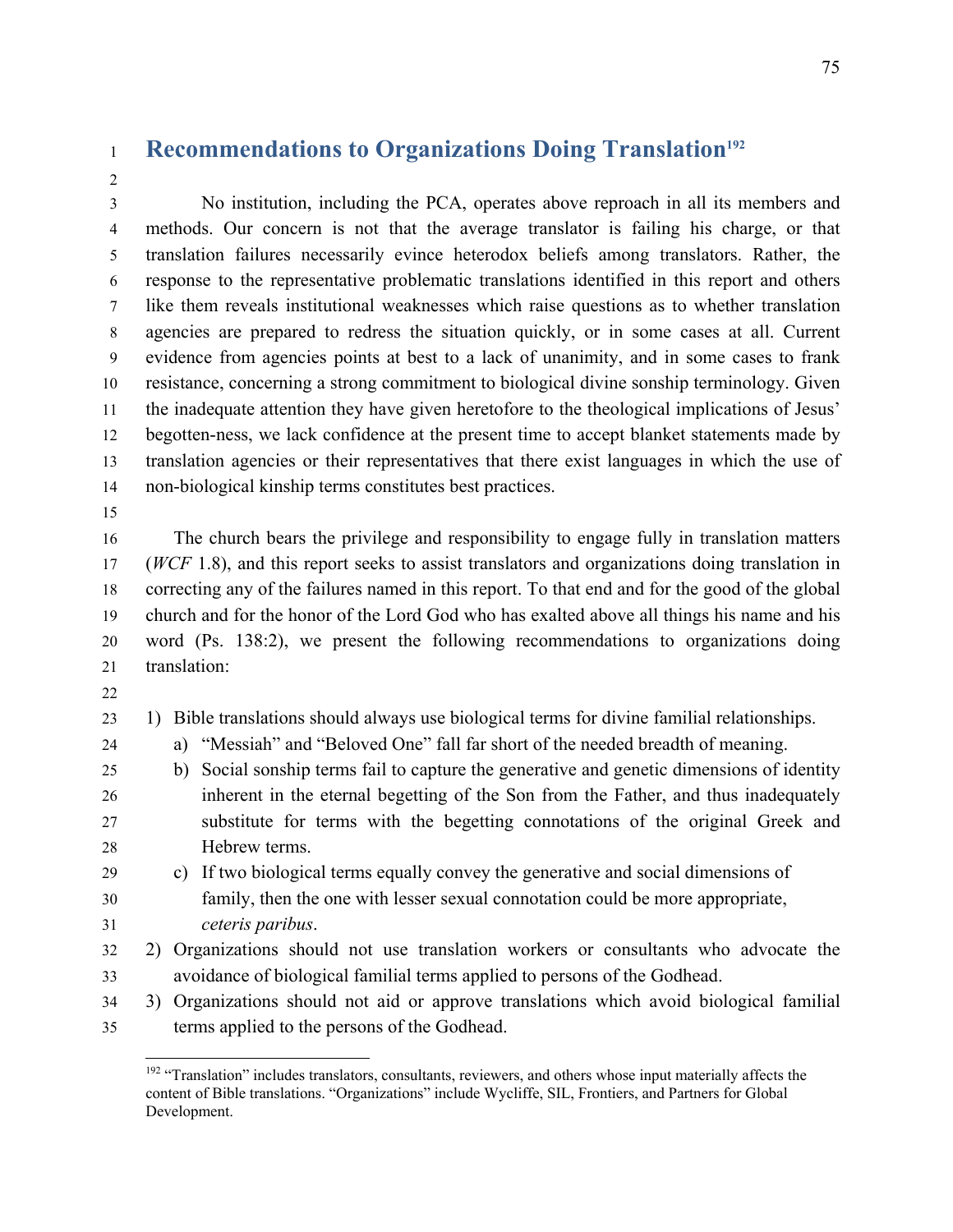1 4) Parentheticals, footnotes, and other ancillary paratextual materials should not explicitly 2 or implicitly subvert the begetting dimensions of biological familial terms which appear 3 in the main text. Rather, when used, they should articulate specifically the biblical 4 meaning of the terms, as understood in historic, confessional orthodoxy.

- 5 5) One text of a parallel Bible (e.g., a paraphrase) should not subvert the begetting 6 dimensions of biological familial terms in the other text (e.g., an interlinear).
- 7 6) Organizations should institute and strengthen policies which ensure that orthodox 8 theological training and orthodox theological review integrally inform the translation 9 process from start to finish.
- 10 7) Non-Christians may help assess the intelligibility of translations in their native tongue 11 but they should not govern, make, or unduly influence translation decisions, as these 12 tasks are inherently and irreducibly theological.
- 13 8) Adequate accountability information should be pushed to donors and other interested 14 parties. Within a given language, if the most common biological term for a familial 15 relationship (e.g., father, son, child, etc.) is not used, translators should prepare 16 numerous examples substantiating the reason.
- 17 9) More generally, translators should seek in all ways to cooperate with the visible church 18 and its ordained leaders in the shared work of gospel ministry. Translators should resist 19 the temptation to exposit in their translations, thereby wittingly or unwittingly usurping 20 the teaching and preaching offices of the church.
- 21 10) Due to limited resources, most languages in the world will only get a single Bible 22 translation in the foreseeable future. Therefore, that single translation must not saddle its reading church with a "baby Bible"193 23 which emphasizes immediate payoff over long-24 term value, and which divorces that church from the larger Body of Christ through 25 idiosyncratic language.
- 26 11) Translators should consider the long-term uses of Scripture, including how the 27 translation can be used for in-depth study by God's covenant people.
- 28 12) A deep commitment to faithful rendering of the Biblical text should take decisive 29 precedence over concerns that the clear teaching of Scripture will be found unacceptable 30 by an unbelieving or an untaught audience.
- 31 13) Distinctions between Bible paraphrases and Bibles should be made clear in all
- 32 references. Just as translations are field-tested to ensure that their meaning is understood,
- 33 paraphrases and paratextual apparatus must be tested to assess whether their intended
- 34 audiences actually use them and understand their relationship to the Bible proper.

<sup>&</sup>lt;sup>193</sup> Poythress, "Bible Translation and Contextualization: Theory And Practice in Bangladesh."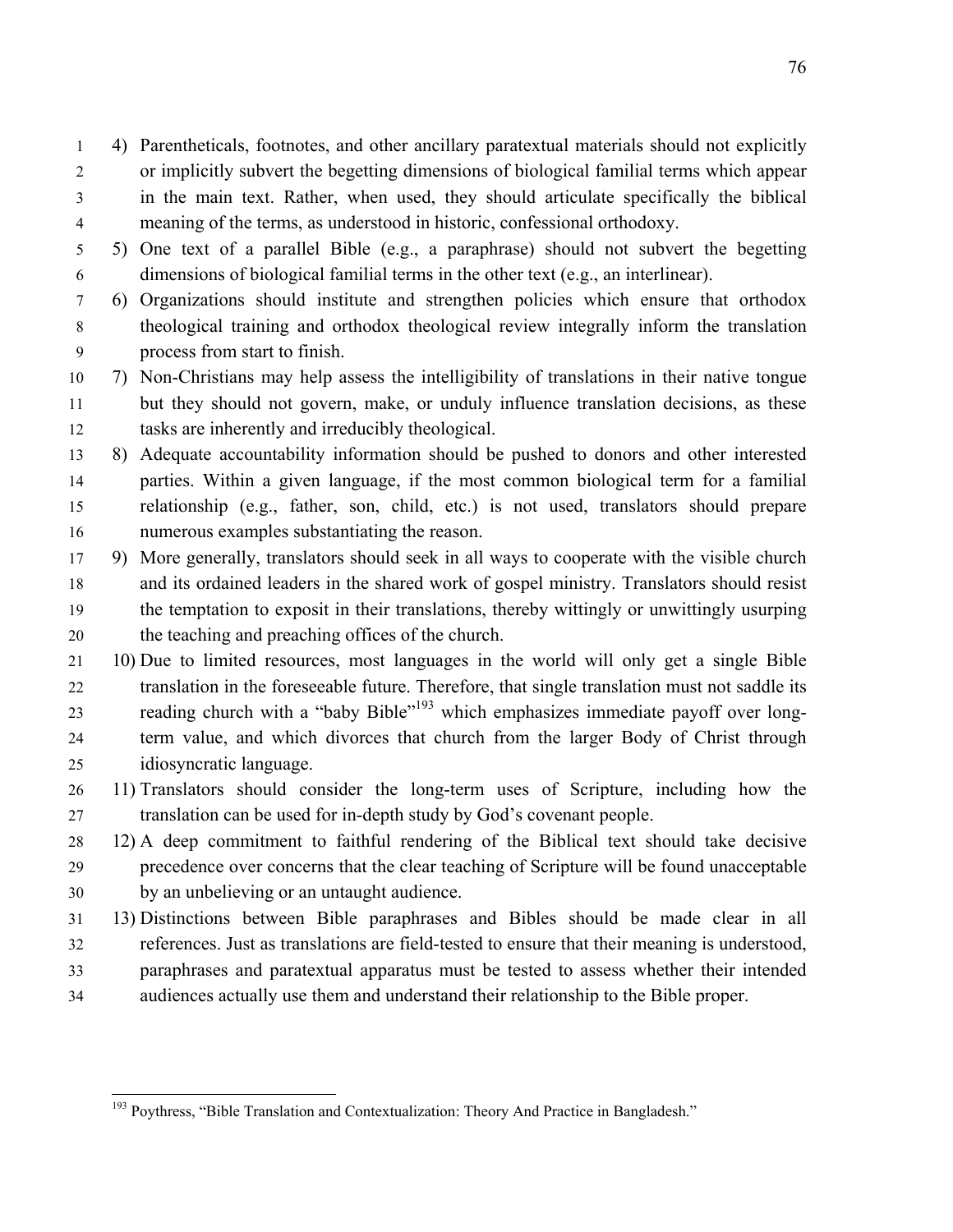- 1 14) Because the church bears responsibility to preserve the integrity of Scripture, faithful 2 local churches should be involved in the production and approval of Bible translations in  $3$  their areas.<sup>194</sup>
- 4 a) In the absence of a faithful local church or denomination, the next closest ecclesial 5 body should have input.
- 6 b) Translation projects which go forward over the objections of the local church (e.g., if 7 the local church is not in fact faithful), should thoroughly document the necessity of 8 such action, for the sake of concerned parties.
- 9 15) Published articles should clearly identify relevant institutional affiliations of the 10 author(s), with pseudonymity minimized to avoid confusion.
- 11 16) Disagreements about the meanings and implications of published works should lead to 12 open discussion. Authors should avoid hasty charges of "bearing false witness," and 13 organizations and individual authors should promote cordial public discourse rather than 14 stifling academic debate.
- 15 17) The review of Wycliffe's Bible Translator's practices and policies by WEA should be 16 made public after its completion.
- 17 18) Existing translations which do not consistently and comprehensively use the common
- 18 biological terms for divine Son and divine Father should be corrected.

<u> 1989 - Johann Stein, marwolaethau a bh</u>

<sup>&</sup>lt;sup>194</sup> "Basic Principles and Procedures for Bible Translation," Forum of Bible Agencies International, October 2006, goal #14.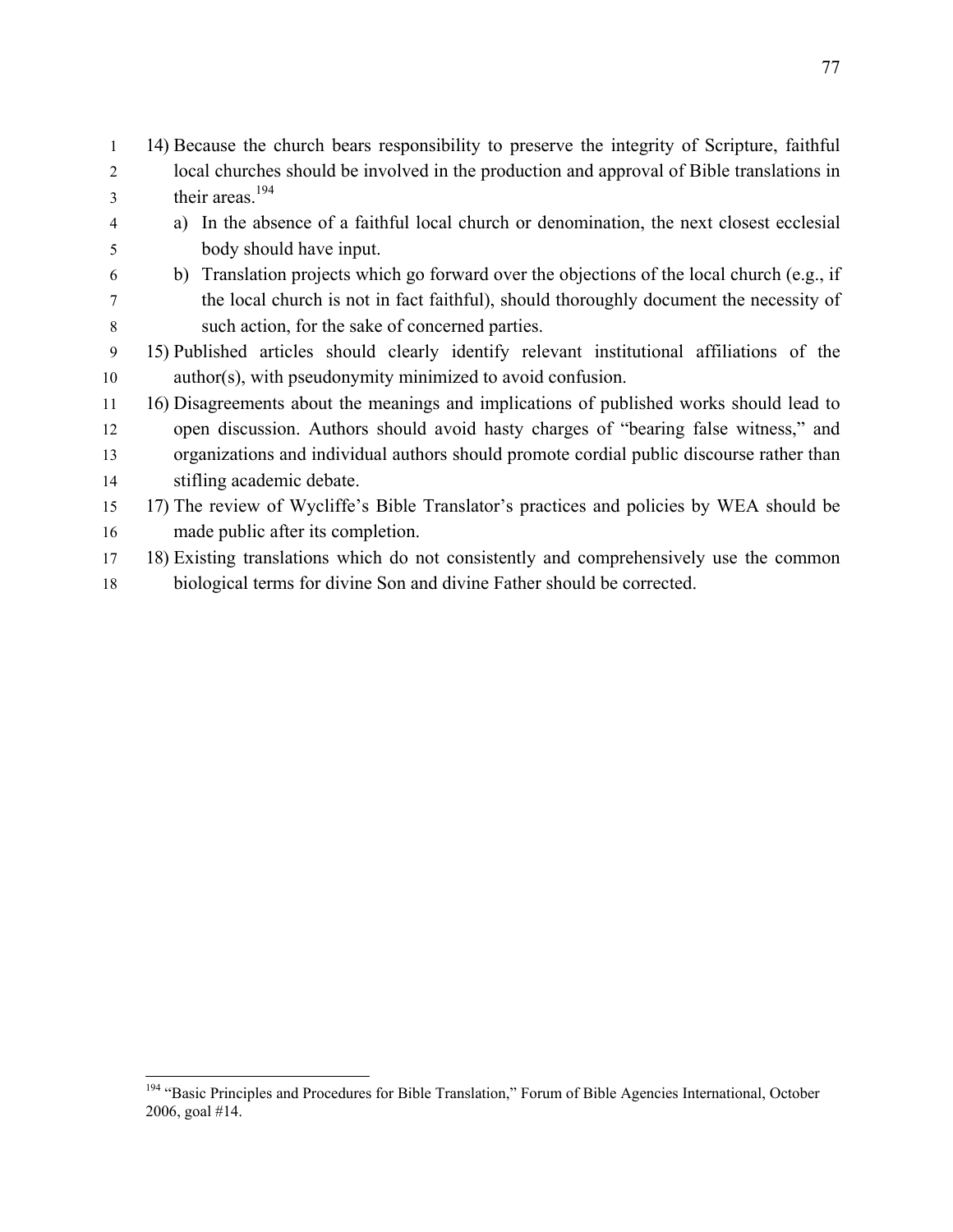## <sup>1</sup>**Recommendations to Churches**

2

7

3 Implications of our findings bear directly not only upon organizations doing 4 translation, but upon our own church. With that awareness in mind and in keeping with the 5 explicit mandate of Overture 9, we provide the following recommendations to PCA 6 churches and presbyteries:

- 8 1) Churches should support the work of faithful Bible translation around the world.
- 9 2) Churches should lovingly correct translation workers engaged in Bible projects that lack 10 faithfulness in some respect.
- 11 3) Should such attempts at correction fail, PCA churches and committees should redirect  $12$  missions resources away from projects<sup>195</sup> which deviate from the translation principles 13 articulated in this report.

14 4) Churches should regularly evaluate their contributions to Bible translation efforts to 15 ensure that the work incorporates adequate attention to the theological dimensions of 16 Bible translation. To discern the faithfulness of translation projects, ask translators and 17 others involved in the translation projects questions such as these:

- 18 a) How do you ensure that the training and competence of translation workers is not 19 only linguistic but also properly theological?
- 20 b) What is your approach to the translation of divine familial terms such as "Son of 21 God"? Do you use a begetting term, a social term, a term of affection, a royal term, 22 or something else? Do you use such terms consistently or are there exceptions? If so, 23 what are those exceptions and why do you make them?
- 24 c) Does your translation work describe Jesus' divine Sonship with the most common 25 filial term in the target language, allowing Scripture itself to inform the meaning of 26 that term?
- 27 d) How do the established churches within your field of service perceive your 28 translation project(s)?
- 29 i) In what ways are they involved?

- 30 ii) If they are not involved, why not?
- 31 iii) If they are opposed, why are you proceeding?
- 32 iv) If there are no established churches within your field of service, what other 33 ecclesial bodies are involved in your translation work?
- 34 e) How does the national Bible society within your field of perceive your project? If 35 they are opposed, why are you proceeding?
- 36 5) Churches should exercise extreme caution when using back-translations to evaluate the

<sup>37</sup> results of translation products, as the potential for misunderstanding is high.

<sup>&</sup>lt;sup>195</sup> Including funds for translators, consultants, and other expenses.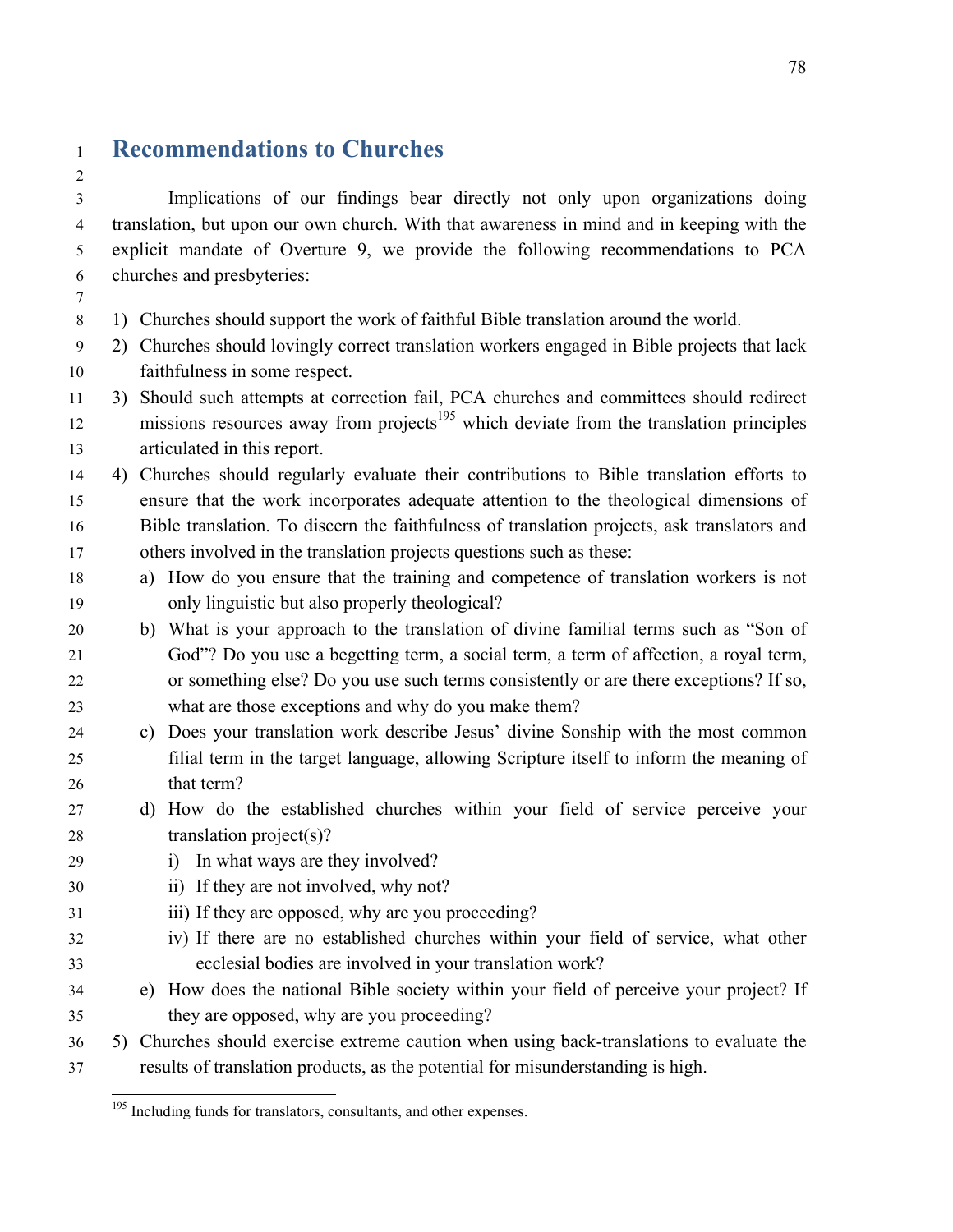- 1 6) Churches should support the training and labors of competent preachers and teachers 2 who are committed to evangelizing, preaching, and explaining the Scriptures and serving 3 in communities around the world. Such a commitment should include:
- 4 a) Supporting trained missionaries and national pastors and teachers willing to commit 5 to long-term placement in those communities.
- 6 b) Supporting church leaders willing to pursue advanced theological training.
- 7 c) Supporting the theological training of translation workers.
- 8 d) Targeting areas for support where such church and theological leaders are clearly 9 needed.
- 10 7) Churches should pray for the truth of the gospel, the work of the Holy Spirit, and the 11 concerted efforts of believers and churches to break down the racial and cultural barriers 12 which retard the progress of Christian word and deed ministry in the West and around 13 the world.
- 14 8) Denominations should offer highly qualified persons for regular engagement with 15 translation agencies to improve institutional implementation of the aforementioned 16 priorities, including theological oversight.
- 17 9) Missiological and theological scholars of the PCA should engage these issues in peer-18 reviewed journals, books, lectures, and other formats in order to frame the debate within 19 the bounds of a robust Christian orthodoxy.
- 20 10) The PCA should request that a representative be invited to major meetings of translation 21 agencies at which familial language translation policy will be discussed. PCA leadership 22 or its delegate(s) should accept such invitations when offered.
- 23 11) Churches and denominations should pray and strive for a unity reflecting the purity and 24 peace of Christ's church.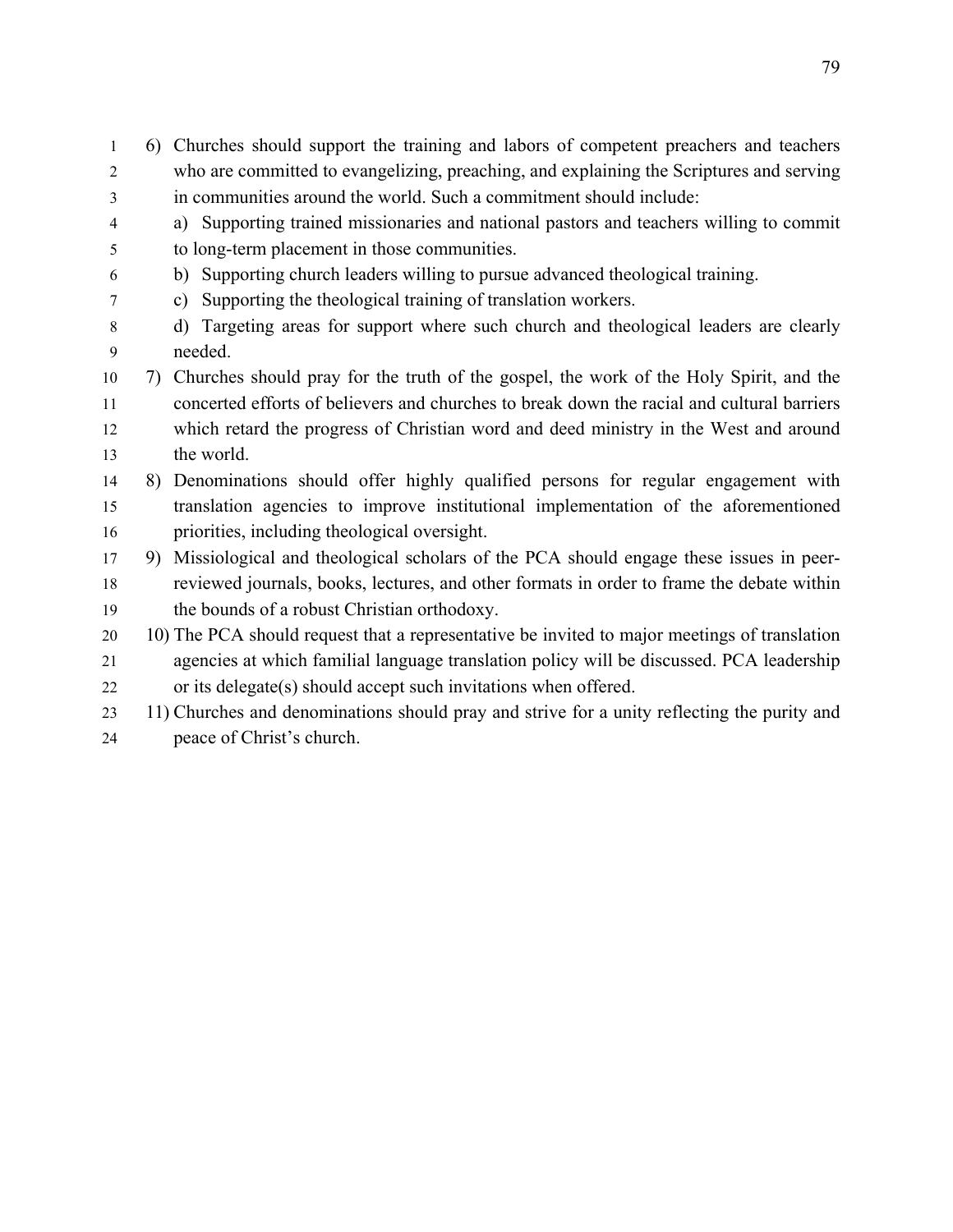## <sup>1</sup>**Epilogue**

## 3 The success of Bible translation, especially since the Reformation, remains 4 thoroughly stunning. From only a brief survey of completed translations and the thousands 5 of projects that continue to this day, we are left to marvel at the ways in which the Scriptures 6 have become accessible to millions of people in their own tongues. In combination with the 7 works of evangelism, discipleship, and church planting, Bible translation has, by the 8 illuming work of the Spirit of God, enabled these millions to know, love, and worship the 9 Lord Jesus Christ as the Son of the living God.

10

2

11 In view of the palpable fruit throughout the world, the SCIM celebrates the work of 12 thousands who have invested their lives in faithful Bible translation. In this same spirit of 13 celebration in gospel integrity, we also now urge those who currently undertake this 14 privilege and responsibility to do so with the humility, theological responsibility, and filial 15 joy incumbent upon them as sons and daughters of the living God.

| 16 |                           |
|----|---------------------------|
| 17 | Deo Patri sit gloria,     |
| 18 | eiusque soli Filio,       |
| 19 | cum Spiritu Paraclito,    |
| 20 | et nunc, et in perpetuum. |
| 21 | - Ambrose of Milan        |
| 22 |                           |
|    |                           |

23 All praise be to the God and Father of the Lord Jesus Christ, who by his redeeming grace 24 has united us by the Holy Spirit to his Son. All praise be to this Triune God who has exalted 25 above all things his name and his Word (Ps. 138:2).

26

27 Respectfully Submitted,

```
28 THE PCA AD INTERIM STUDY COMMITTEE ON INSIDER MOVEMENTS (SCIM)
```
29 May 14, 2012

30

31 *"By this we know that we abide in him and he in us, because he has given us of his Spirit.* 

32 *And we have seen and testify that the Father has sent his Son to be the Savior of the world.* 

- 33 *Whoever confesses that Jesus is the Son of God, God abides in him, and he in God."*
- 

34 - 1 John 4:13-15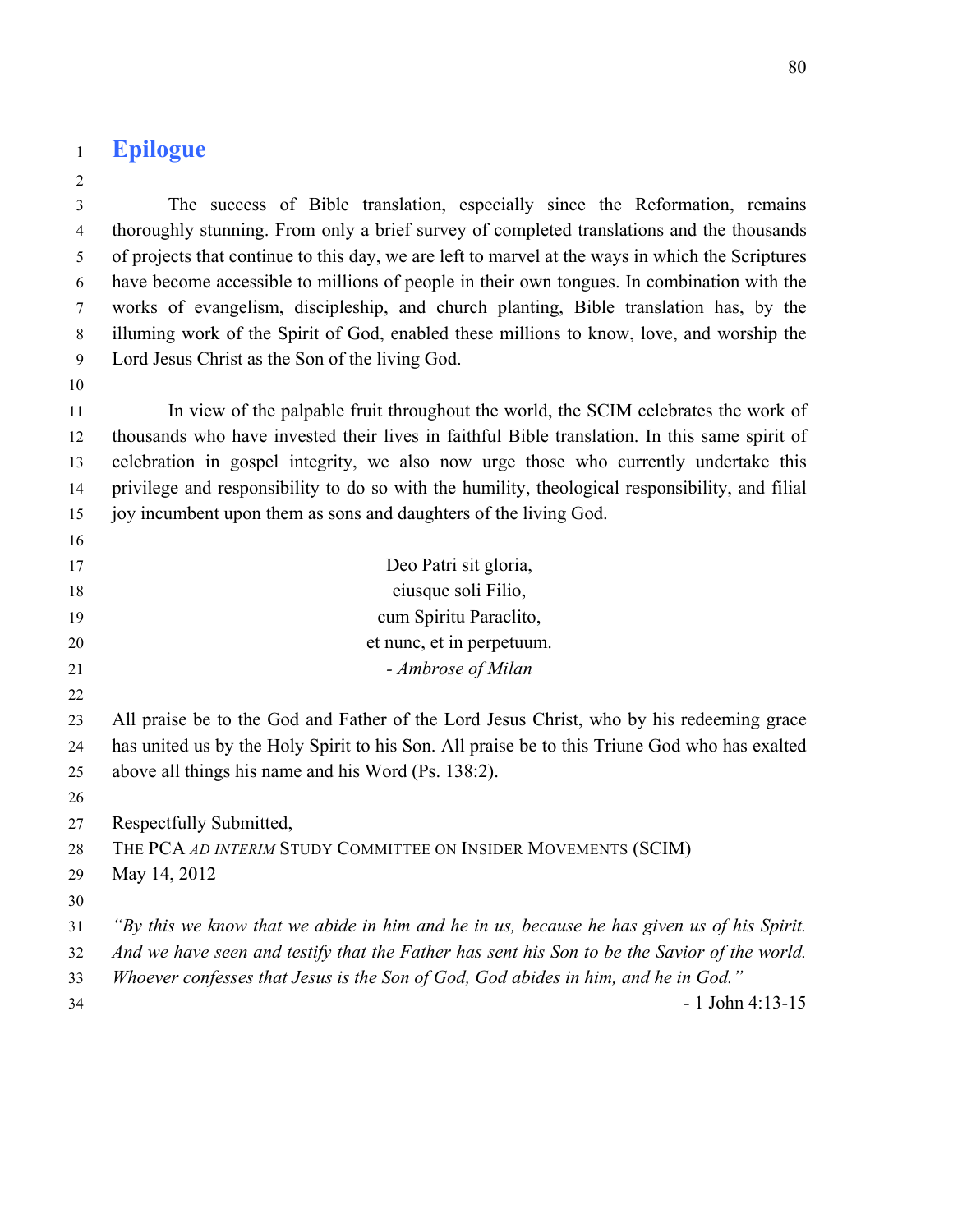| $\mathbf{1}$                     | <b>Bibliographies</b>                                                                     |
|----------------------------------|-------------------------------------------------------------------------------------------|
| $\overline{2}$<br>$\mathfrak{Z}$ | <b>Works Cited</b>                                                                        |
| $\overline{4}$                   |                                                                                           |
| 5                                | <b>Articles and Books</b>                                                                 |
| 6                                |                                                                                           |
| $\tau$                           | Abernathy, David. "Translating 'Son of God' in Missionary Bible Translations: A Critique  |
| 8                                | of 'Muslim-Idiom Translations: Claims and Facts' by Rick Brown, John Penny, and           |
| 9                                | Leith Gray." St. Francis Magazine 6:1 (February 2010): pp. 176-203.                       |
| 10                               | Adamec, Ludwig W. Historical Dictionary of Islam. Lanham, MD: Scarecrow, 2009.            |
| 11                               | Allison, Gregg R. Historical Theology: An Introduction to Christian Doctrine. Grand       |
| 12                               | Rapids: Zondervan, 2011.                                                                  |
| 13                               | "Basic Principles and Procedures for Bible Translation." Forum of Bible Agencies          |
| 14                               | International, October 2006, Goal #5.                                                     |
| 15                               | Barth, Karl. Christian Dogmatics. Edited by T. F Torrance and Geoffrey Bromiley.          |
| 16                               | Edinburgh: T&T Clark, 1956-75.                                                            |
| 17                               | Bauckham, Richard. God Crucified: Monotheism and Christology in the New Testament.        |
| 18                               | Carlisle, Cumbria: Paternoster, 1998.                                                     |
| 19                               | Bauer, D.R. "Son of God." In Dictionary of Jesus and the Gospels, pp. 769-775. Downer's   |
| 20                               | Grove: IVP, 1992.                                                                         |
| 21                               | Bavinck, Herman. Reformed Dogmatics. Vol. 2. Grand Rapids: Eerdmans, 2004.                |
| 22                               | Billings, J. Todd. The Word of God for the People of God: An Entryway to the Theological  |
| 23                               | Interpretation of Scripture. Grand Rapids: Eerdmans, 2010.                                |
| 24                               | Blincoe, Robert A. "The Strange Structure of Missions Agencies Part 1: Two Structures     |
| 25                               | After All These Years?" <i>IJFM</i> 19:1 (Spring 2002): pp. 5-8.                          |
| 26                               | Breen, Tom. "Bible Translator Criticized over Word Substitution." Associated Press, April |
| 27                               | 26, 2012.                                                                                 |
| 28                               | http://www.google.com/hostednews/ap/article/ALeqM5gRm1Ss9Eb_hzzoyxW7cIb3                  |
| 29                               | OdCDyw. Accessed May 12, 2012.                                                            |
| 30                               | Belz, Emily. "Holding Translators Accountable." World Magazine, October 2011,             |
| 31                               | http://www.worldmag.com/articles/18687 (accessed April 2012).                             |
| 32                               | - "Inside Out." <i>World Magazine</i> , May 2011,                                         |
| 33                               | http://www.worldmag.com/articles/17944 (accessed April 2012).                             |
| 34                               | -. "The Battle for Accurate Bible Translation." World Magazine, February 2012,            |
| 35                               | http://www.worldmag.com/articles/19184 (accessed April 2012).                             |
| 36                               | Berkouwer, G. C. Holy Scripture. Studies in Dogmatics. Grand Rapids: Eerdmans, 1975.      |
| 37                               | -. The Person of Christ. Studies in Dogmatics. Grand Rapids: Eerdmans, 1954.              |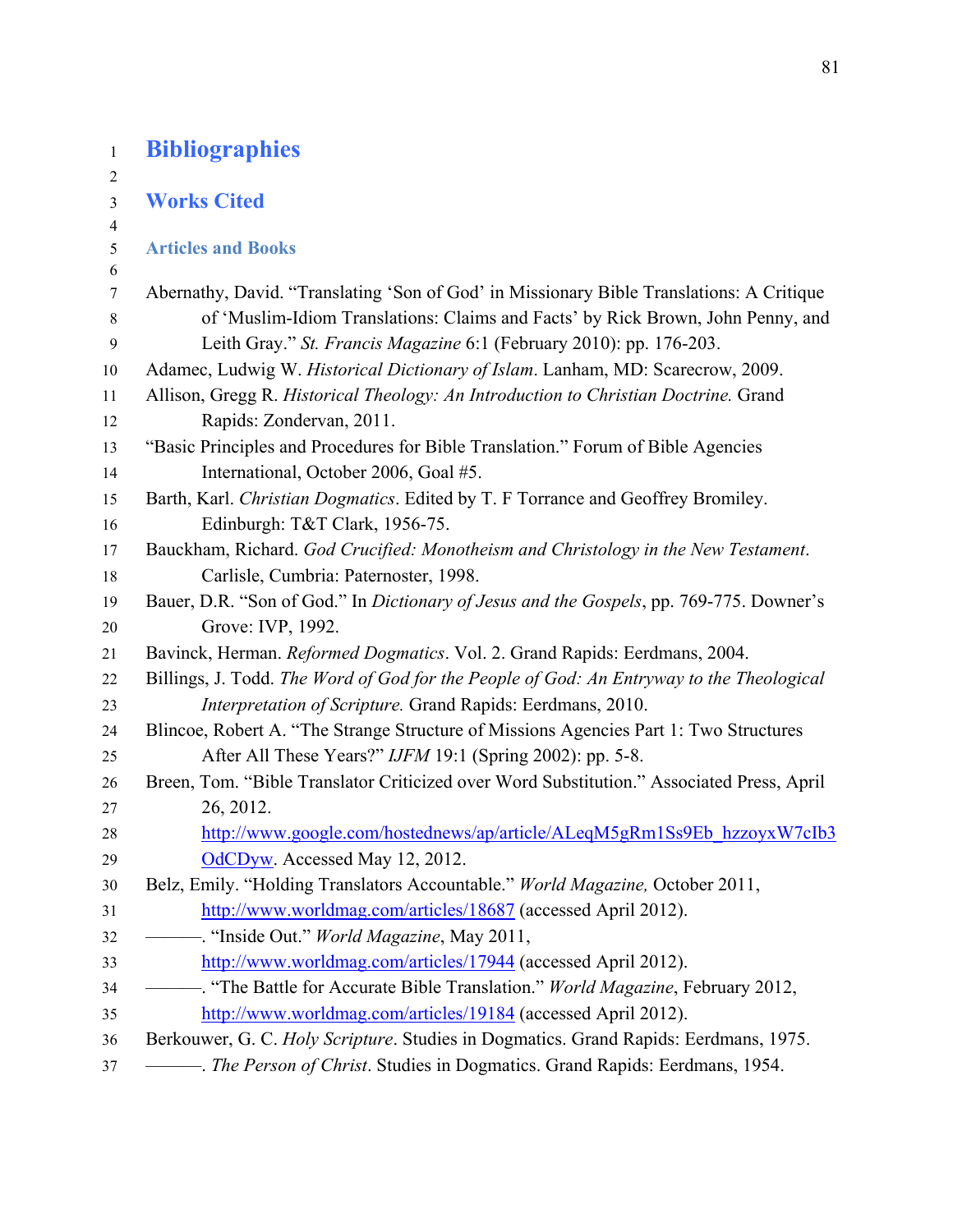1 Brown, Rick. "Delicate Issues in Mission Part 2: Translating the Biblical term 'Son(s) of 2 God' in Muslim Contexts." *IJFM* 22:4 (Winter 2005): pp. 135-145. 3 ———. "Presenting the Deity of Christ From the Bible." *IJFM* 19.1 (2001): pp. 20-27. 4 ———. "Delicate Issues in Mission Part 1: Explaining the Biblical Term 'Son(s) of God' in 5 Muslim Contexts." *IJFM* 22.3 (Fall 2005): pp. 91-96. 6 ———. "The Son of God: Understanding the Messianic Titles of Jesus." *IJFM* 17:1 (Spring 7 2000): pp. 41-52. 8 Brown, Rick, Leith Gray, and Andrea Gray. "A Brief Analysis of Filial and Paternal Terms 9 in the Bible." *IJFM* 28:3 (Fall 2011): pp. 121-125. 10 ———. "The Terms of Translation: A New Look at Translating Familial Biblical Terms." 11 *IJFM* 28:3 (April-June, 2011): pp. 101-120. 12 ———. "Translating Familial Biblical Terms: An Overview of the Issue." *Mission Frontiers*, 13 October 2011, pp. 26-30. http://www.missionfrontiers.org/blog/post/translating-14 familial-biblical-terms (accessed April 2012). 15 Calvin, John. *Commentary on Matthew, Mark, Luke.* Vol. 3. Translated by William Pringle. 16 *Christian Classics Ethereal Library,*  17 http://www.ccel.org/ccel/calvin/calcom33.ii.xvi.html; (accessed April 2012). 18 ———. *Institutes of the Christian Religion*. Edited by John T. McNeill. Translated by Ford 19 Lewis Battles. Library of Christian Classics. London: SCM, 1960. 20 Carl, Michael. "Wycliffe Defends Changing Titles for God." February 2012, 21 http://www.wnd.com/2012/02/wycliffe-defends-changing-titles-for-god (accessed 22 April 2012). 23 Carson, D.A. *Jesus the Son of God: A Christological Title Often Overlooked, Sometimes*  24 *Misunderstood, and Currently Disputed*. Wheaton, IL: Crossway, Forthcoming (late 25 2012). 26 Chandler, Paul-Gordon. *Pilgrims of Christ on the Muslim Road: Exploring a New Path*  27 *Between Two Faiths.* Lanham, MD: Rowman & Littlefield, 2008. 28 Chowdhury, D. A. "Should We Use the Terms ''Isa and Beta?" *Biblical Theology* (January 29 1953): pp. 26-27. 30 Cowan, J. Milton, ed. *A Dictionary Of Modern Written Arabic (Arabic - English)*. 4<sup>th</sup> ed. 31 Ithaca, NY: Spoken Language Services, 1993. 32 Cragg, Kenneth. *Christianity in World Perspective*. New York: Oxford University Press, 33 1968. 34 Cranfield, C.E.B. *The Gospel According to Mark*. CNTC. Cambridge: Cambridge 35 University, 1959. 36 de Kuiper, Arie and Barclay Newman. "Jesus, Son of God—A Translation Problem." *The*  37 *Bible Translator* 28:4 (October 1977): pp. 432-438.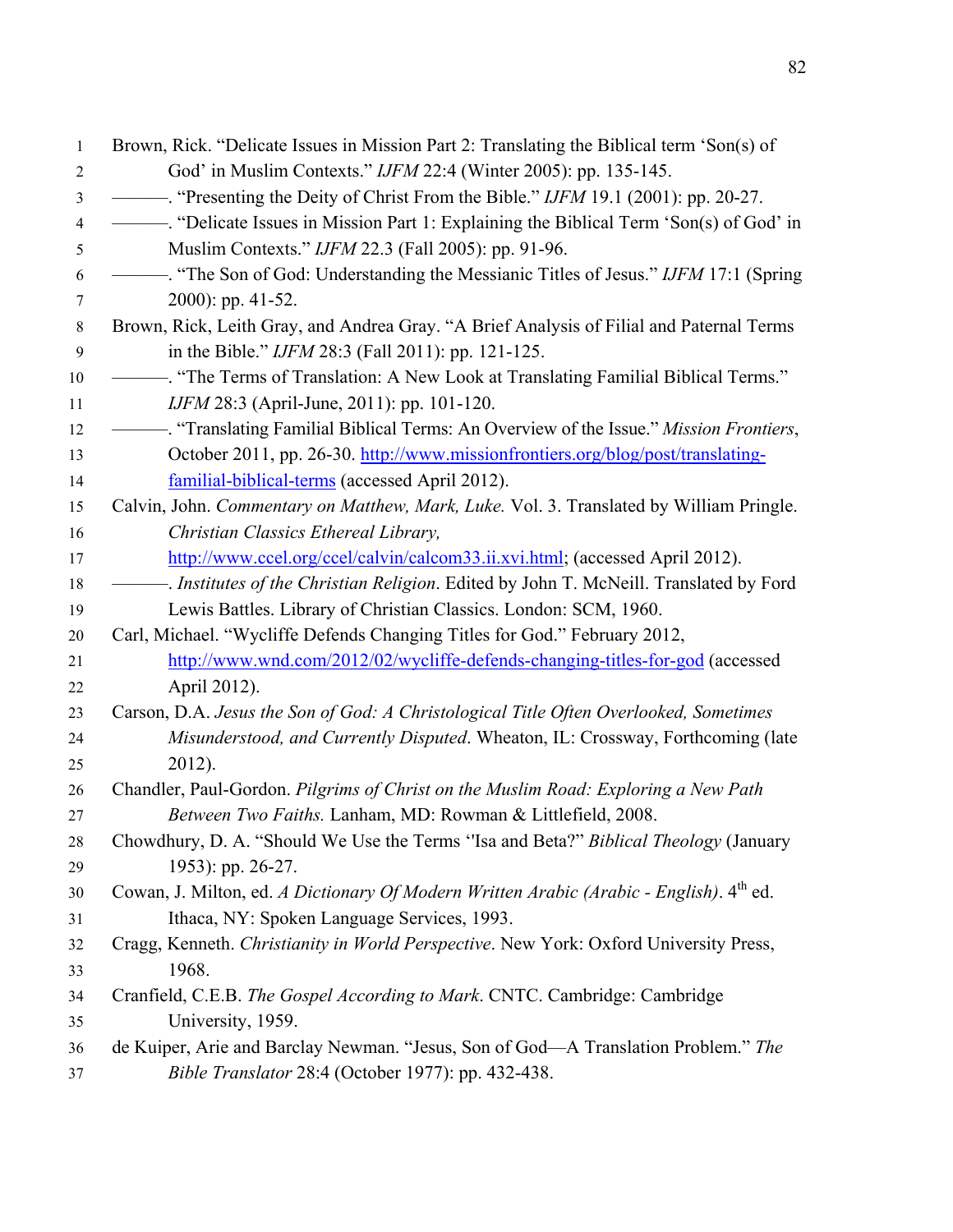| 1                | "Divine Familial Terms: Answers to Commonly Asked Questions." Wycliffe.org,                      |
|------------------|--------------------------------------------------------------------------------------------------|
| $\overline{2}$   | http://www.wycliffe.org/SonofGod/QA.aspx (accessed April 2012).                                  |
| $\mathfrak{Z}$   | Dunn, James D. G. Christology in the Making: A New Testament Inquiry into the Origins of         |
| $\overline{4}$   | the Doctrine of the Incarnation. 2 <sup>nd</sup> ed. London: SCM, 1989.                          |
| 5                | Edwards, James R. The Gospel According to Mark. PNTC. Grand Rapids: Eerdmans, 2002.              |
| 6                | Elliot, Elizabeth. Through Gates of Splendor. Carol Stream, IL: Tyndale House, 1981.             |
| $\tau$           | "Fact Check: Biblical Missiology's Response To Wycliffe's Comments On 'Lost In                   |
| $\,8\,$          | Translation."" Biblical Missiology, January 2012, http://biblicalmissiology.org/wp-              |
| $\boldsymbol{9}$ | content/uploads/2012/01/LostInTranslation-FactCheck.pdf (accessed April 2012).                   |
| 10               | Finlay, Matt. "Jesus, Son of God- A Translation Problem. Some Further Comments." The             |
| 11               | Bible Translator 30:2 (April 1979): pp. 241-244.                                                 |
| 12               | Gaffin, Jr., Richard B. "Redemption and Resurrection: An Exercise in Biblical-Systematic         |
| 13               | Theology." beginning with moses, http://beginningwithmoses.org/bt-                               |
| 14               | articles/214/redemption-and-resurrection-an-exercise-in-biblical-systematic-                     |
| 15               | theology- (accessed April 2012).                                                                 |
| 16               | -. Resurrection and Redemption: A Study in Paul's Soteriology, 2 <sup>nd</sup> ed. Phillipsburg, |
| 17               | NJ: P&R, 1987.                                                                                   |
| 18               | -. "Speech and the Image of God: Biblical Reflections on Language and Its Uses." In              |
| 19               | The Pattern of Sound Doctrine: Systematic Theology at the Westminster Seminaries:                |
| 20               | Essays in Honor of Robert B. Strimple, edited by David Van Drunen, pp. 181-193.                  |
| 21               | Phillipsburg, NJ: P&R, 2004.                                                                     |
| 22               | Garner, David B. "A World of Riches." Reformation21 (April 2011),                                |
| 23               | http://www.reformation21.org/articles/a-world-of-riches.php (accessed April 2012).               |
| 24               | -. "Did God Really Say?" In Did God Really Say? Affirming the Truthfulness and                   |
| 25               | Trustworthiness of Scripture, edited by David B. Garner, pp. 129-161. Phillipsburg,              |
| 26               | NJ: P&R, 2012.                                                                                   |
| 27               | - "The First and Last Son: Christology and Sonship in Pauline Soteriology." In                   |
| 28               | Resurrection and Eschatology: Theology in Service of the Church, edited by Lane G.               |
| 29               | Tipton and Jeffrey C. Waddington, pp. 255-279. Phillipsburg, NJ: P&R, 2008.                      |
| 30               | Genette, Gérard. Paratexts: Thresholds of Interpretation. New York: Cambridge University         |
| 31               | Press, 1997.                                                                                     |
| 32               | Gray, Leith. "The Missing Father: Living and Explaining a Trinitarian Concept of God to          |
| 33               | Muslims." Mission Frontiers (November 2008): pp. 19-22.                                          |
| 34               | Hansen, Collin. "The Son and the Crescent." Christianity Today (February 2011): pp. 19-23,       |
| 35               | http://www.christianitytoday.com/ct/2011/february/soncrescent.html (accessed April               |
| 36               | 2012).                                                                                           |
| 37               | Hurst, Randy. "Essential Scriptural Integrity." Pentecostal Evangel, 4 (March 2012): p. 29.      |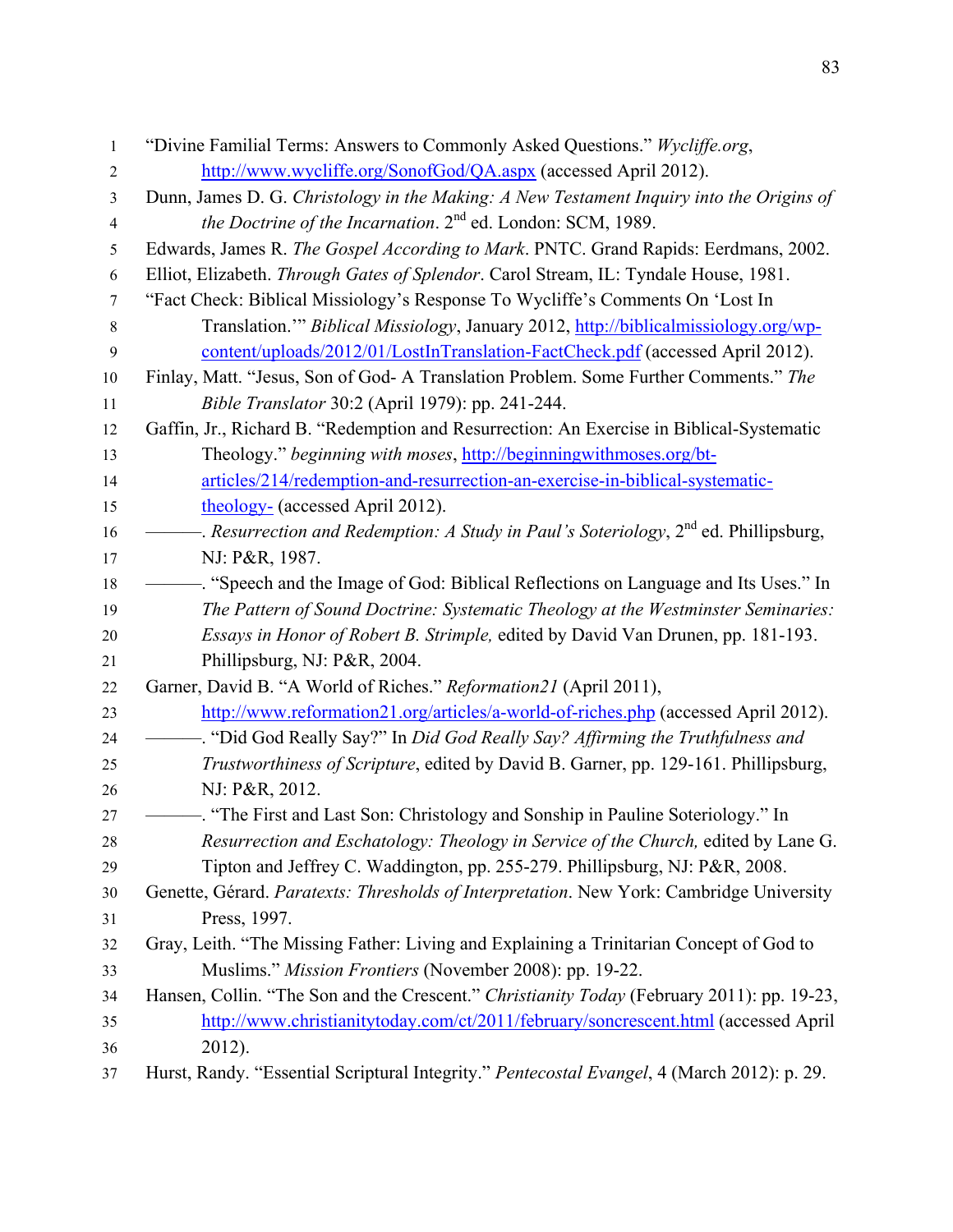| $\mathbf{1}$   | Jones, Bevan L. "On the Use of the Name "Isa (II)." Biblical Theology (April 1953): pp. 83-           |
|----------------|-------------------------------------------------------------------------------------------------------|
| $\overline{c}$ | 86.                                                                                                   |
| 3              | Kerr, Glenn J. "Dynamic Equivalence and Its Daughters: Placing Bible Translation Theories             |
| 4              | in Their Historical Context." Translation 7:1 (2011): pp. 1-19.                                       |
| 5              | Kunnerth, Jeff. "Wycliffe Criticized over Bible translations for Muslims," Orlando Sentinel,          |
| 6              | April 29, 2012.                                                                                       |
| $\tau$         | Lane, William L. The Gospel of Mark. NICNT. Grand Rapids: Eerdmans, 1974.                             |
| $8\phantom{1}$ | Laszlo, Marilyn. Mission Possible: The Wonderful Story of God and a Wycliffe Translator in            |
| 9              | the Jungles of Papua New Guinea. Carol Stream, IL: Tyndale House, 1998.                               |
| 10             | Letham, Robert. The Holy Trinity: In Scripture, History, Theology, and Worship.                       |
| 11             | Phillipsburg, NJ: P&R, 2004.                                                                          |
| 12             | - The Westminster Assembly: Reading Its Theology in Historical Context.                               |
| 13             | Phillipsburg, NJ: P&R, 2009.                                                                          |
| 14             | Marlowe, Michael. "Against the Theory of 'Dynamic Equivalence." Bible Research,                       |
| 15             | January 2012, http://www.bible-researcher.com/dynamic-equivalence.html (accessed                      |
| 16             | March 18, 2012).                                                                                      |
| 17             | Minutes of the 39th PCA General Assembly, 2011.                                                       |
| 18             | Nikides, Bill. "Special Translation of the Bible for Muslims?: Contemporary Trends in                 |
| 19             | Evangelical Missions." St. Francis Magazine 4 (April 2006), 1-9.                                      |
| 20             | The Meaning of the Holy Qur'an. Translated by A. Yusuf Ali. 11 <sup>th</sup> edition. Beltsville, MD: |
| 21             | Amana Publications, 2004.                                                                             |
| 22             | Murray, John. "Jesus the Son of God." In Collected Writings, Vol. 4, pp. 58-81. Edinburgh:            |
| 23             | Banner of Truth, 1982.                                                                                |
| 24             | "Muslim and Christian scholars collaborate on ground-breaking gospel translation and                  |
| 25             | commentary." albawaba, June 4, 2008, http://www.albawaba.com/news/muslim-                             |
| 26             | and-christian-scholars-collaborate-ground-breaking-gospel-translation-and-                            |
| 27             | commentary (accessed April 2012).                                                                     |
| 28             | Nesbitt, R.E., et al. "Popular Induction: Information Is Not Necessarily Informative." In             |
| 29             | Cognition and Social Behavior, edited by John Carroll and John Payne, pp. 113-134.                    |
| 30             | Hoboken, NJ: John Wiley & Sons, 1977.                                                                 |
| 31             | Nida, Eugene. God's Word in Man's Language. New York: Harper and Row, 1952.                           |
| 32             |                                                                                                       |
| 33             | Procedures Involved in Bible Translating. Leiden: E.J. Brill, 1964.                                   |
| 34             | Nida, Eugene and Barclay Newman. A Translator's Handbook on the Gospel of John. New                   |
| 35             | York: United Bible Societies, 1980.                                                                   |
| 36             | Nida, Eugene and William D. Reyburn. Meaning Across Cultures. Maryknoll, NY: Orbis,                   |
| 37             | 1981.                                                                                                 |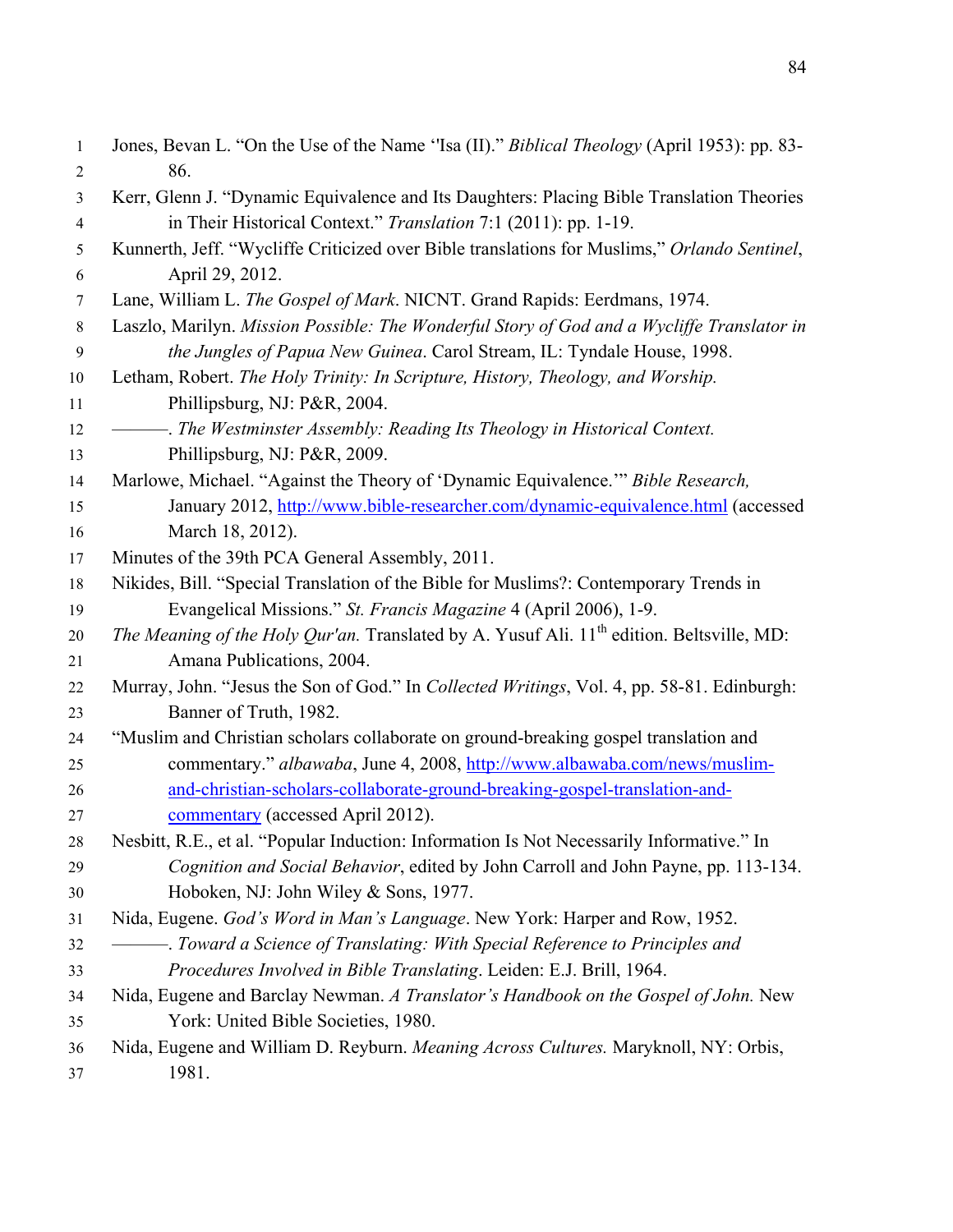| $\mathbf{1}$   | Nida, Eugene and Charles Taylor. The Theory and Practice of Translation. Leiden: E.J.         |
|----------------|-----------------------------------------------------------------------------------------------|
| $\overline{2}$ | Brill, 1974.                                                                                  |
| $\mathfrak{Z}$ | Oliphint, Scott K. "Because It is the Word of God." In Did God Really Say? Affirming the      |
| $\overline{4}$ | Truthfulness and Trustworthiness of Scripture, edited by David B. Garner, pp. 1-22.           |
| 5              | Phillipsburg, NJ: P&R, 2012.                                                                  |
| 6              | Poythress, Vern S. "A Clarification on Translation of 'Son' and 'Father."" The Works of       |
| 7              | John Frame and Vern Poythress, March 2012, http://www.frame-                                  |
| 8              | poythress.org/poythress_articles/2012Clarification.htm (accessed April 2012).                 |
| 9              | -. "Bible Translation and Contextualization: Theory And Practice in Bangladesh."              |
| 10             | The Works of John Frame and Vern Poythress, October 10, 2005, http://www.frame-               |
| 11             | poythress.org/poythress_articles/2005Bible.htm (accessed April 2012).                         |
| 12             | -. "Bible Translations for Muslim Readers." Mission Frontiers, February 2011,                 |
| 13             | http://www.missionfrontiers.org/blog/post/bible-translations-for-muslim-readers               |
| 14             | (accessed April 2012).                                                                        |
| 15             | -. In The Beginning Was the Word: Language: A God Centered Approach. Wheaton,                 |
| 16             | IL: Crossway, 2009.                                                                           |
| 17             | Richardson, Joel. "New Bible Yanks 'Father,' Jesus as 'Son of God." WND, January 2012,        |
| 18             | http://www.wnd.com/2012/01/new-bible-yanks-father-jesus-as-son-of-god (accessed               |
| 19             | April 2012).                                                                                  |
| 20             | Seaton, Scott. "Clarity On Wycliffe/SIL's Involvement In The Bengali Injil Sharif." Biblical  |
| 21             | Missiology, February 24, 2012, http://biblicalmissiology.org/2012/02/24/clarity-on-           |
| 22             | wycliffesils-involvement-in-the-bengali-injil-sharif-clarity-on-wycliffesils-                 |
| 23             | involvement-in-the-bengali-injil-sharif/ (accessed April 2012).                               |
| 24             |                                                                                               |
| 25             | -. "Lost in Translation: Keep Father and Son in the Bible." Change.org, January               |
| 26             | 2012, http://www.change.org/petitions/lost-in-translation-keep-father-son-in-the-             |
| 27             | bible (accessed April 2012).                                                                  |
| 28             | "SIL announces additional dialogue with partners on translation practice." SIL International, |
| 29             | February 2012, http://www.sil.org/sil/news/2012/SIL-dialogue-translation-                     |
| 30             | practice.htm (accessed April 2012).                                                           |
| 31             | "SIL Responds to False Accusations." SIL International, January 2012,                         |
| 32             | http://www.sil.org/sil/news/2012/SIL-Son-of-God-translation.htm (accessed April 2012).        |
| 33             | "SIL International Statement of Best Practices for Bible Translation of Divine Familial       |
| 34             | Terms." SIL International, http://www.sil.org/translation/divine familial terms.htm           |
| 35             | (April-January 2012).                                                                         |
| 36             | Silva, Moisés. Has the Church Misread the Bible? The History of Interpretation in the Light   |
| 37             | of Current Issues. In Foundations of Contemporary Interpretation, Six Volumes in              |
| 38             | One, edited by Moisés Silva. Grand Rapids: Zondervan, 1996.                                   |
|                |                                                                                               |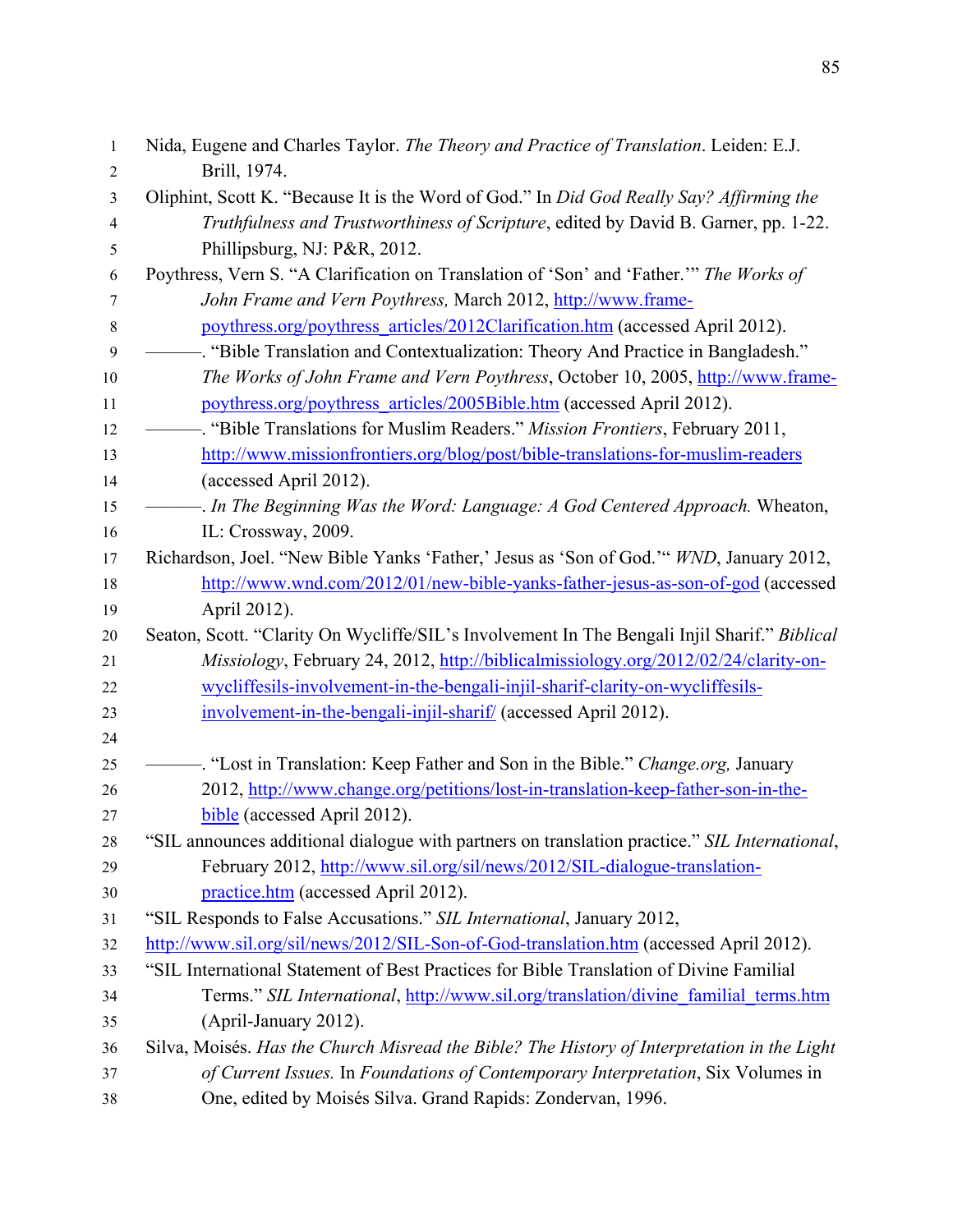| $\mathbf{1}$   | Simnowitz, Adam. "How Insider Movements Affect Ministry: Personal Reflections." In            |
|----------------|-----------------------------------------------------------------------------------------------|
| $\overline{2}$ | Chrislam: How Missionaries Are Promoting an Islamized Gospel, edited by Joshua                |
| 3              | Lingel, Jeff Morton, and Bill Nikides, pp. 199-226. Garden Grove, CA: i2 Ministries,          |
| 4              | 2011.                                                                                         |
| 5              | Thielman, Frank. "The Road to Nicea: The New Testament." In Evangelicals and Nicene           |
| 6              | Faith: Reclaiming the Apostolic Witness, edited by Timothy George, pp. 34-44.                 |
| 7              | Grand Rapids: Baker Academic, 2011.                                                           |
| 8              | VanGenderen, J. and W. H. Velema. Concise Reformed Dogmatics. Translated by Gerritt           |
| 9              | Bilkes and Ed M. van der Maas. Phillipsburg, NJ: P&R, 2008.                                   |
| 10             | Van Til, Cornelius. An Introduction to Systematic Theology. Nutley, NJ: Presbyterian &        |
| 11             | Reformed, 1976.                                                                               |
| 12             | Vos, Geerhardus. The Pauline Eschatology. Princeton, NJ: Princeton University Press, 1930.    |
| 13             | Watts, Richard. Packaging Post/Coloniality: The Manufacture of Literary Identity in the       |
| 14             | Francophone World. Lanham, MD: Lexington Books, 2005.                                         |
| 15             | "What Greek Filial Terms Did the New Testament Authors Have in their Toolboxes? A Response to |
| 16             | Brown, Gray, and Gray." May 2012. [Name Withheld by request of author]                        |
| 17             | "WEA Announces Dr. Robert E. Cooley as Chairman of Wycliffe and SIL Review Panel."            |
| 18             | May 9, 2012, http://worldea.org/news/3978 (accessed May 11, 2012).                            |
| 19             | "WEA to Form Independent Review Panel on Wycliffe and SIL Bible Translation." March           |
| 20             | 2012, http://www.worldea.org/news/3934 (accessed April 2, 2012).                              |
| 21             | Wellum, Stephen J. "The Deity of Christ in the Synoptic Gospels." In Deity of Christ, edited  |
| 22             | by Christopher W. Morgan and Robert A. Peterson, pp. 61-90. Wheaton, IL:                      |
| 23             | Crossway, 2011.                                                                               |
| 24             | "World Evangelical Alliance Agrees to Lead Review of Wycliffe and SIL Translation             |
| 25             | Practices," Wycliffe Bible Translators USA, March 2012,                                       |
| 26             | http://wycliffeusa.wordpress.com/2012/03/27/ (accessed April 2012).                           |
| 27             | Wycliffe UK Statement of Faith. http://www.wycliffeassociates.org.uk/faqs.htm#belief          |
| 28             |                                                                                               |
| 29             | <b>Reports, Conferences and Discussion Papers</b>                                             |
| 30             |                                                                                               |
| 31             | Jabbour, Nabeel. "Position Paper," April 2012.                                                |
| 32             | Kraft, Charles. "Distinctive Religious Barriers to Outside Penetration." In the Report on     |
| 33             | Consultation on Islamic Communication. Marseille, 1974.                                       |
| 34             | Name Withheld, "What Greek Filial Terms Did the New Testament Authors Have in their           |
| 35             | Toolboxes? A Response to Brown, Gray, and Gray." May 2012.                                    |
| 36             | SIL Consultative Group for Muslim Idiom Translation. "SIL Internal Discussion Papers on       |
| 37             | MIT #1: The Relationship Between Translation and Theology, Version 2." January                |
| 38             | 2011.                                                                                         |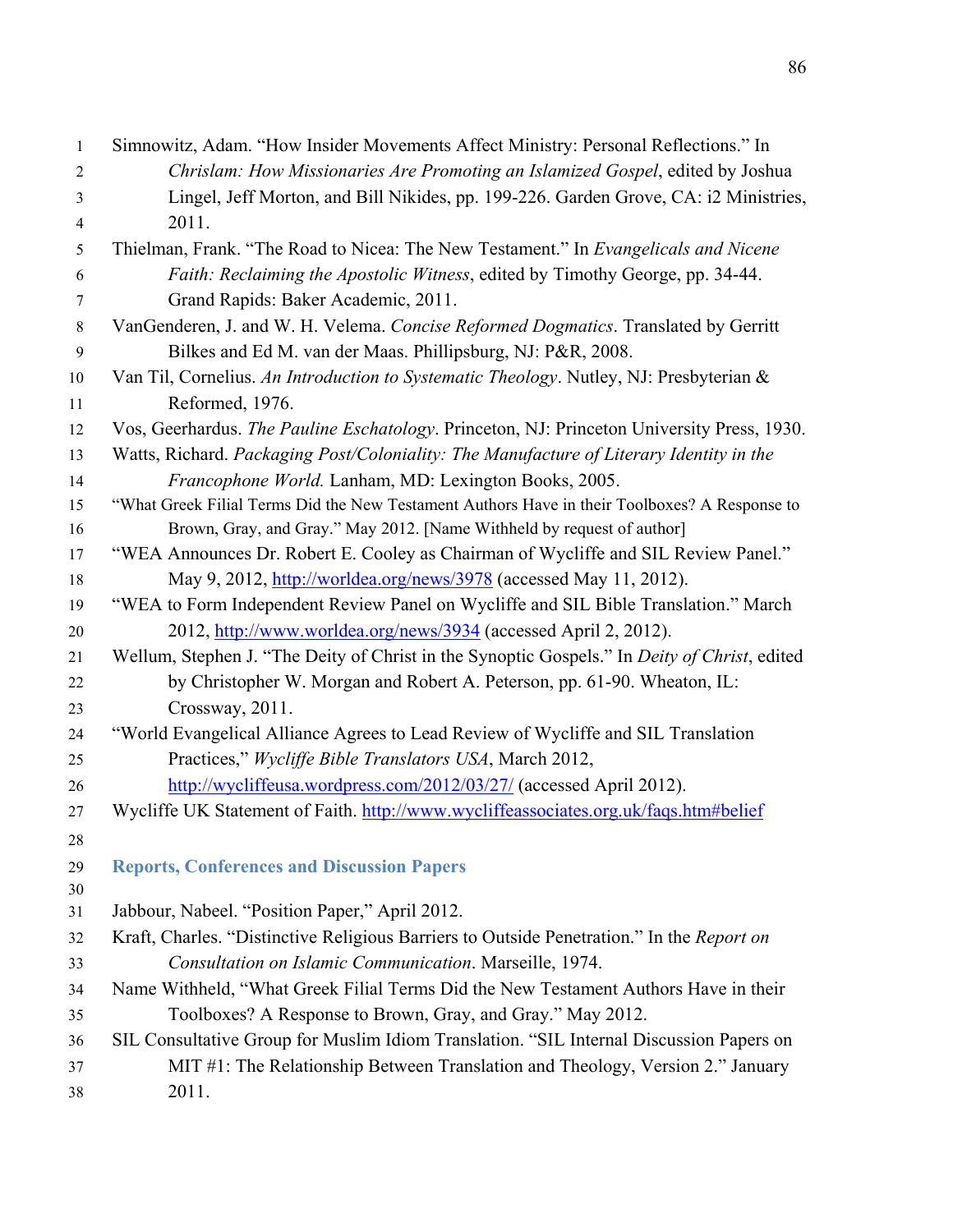| 1        | SIL Consultative Group for Muslim Idiom Translation. "SIL Internal Discussion Papers on    |
|----------|--------------------------------------------------------------------------------------------|
| 2        | MIT #2: The Relationship Between Translation and Theology, Version 2." January             |
| 3        | 2011.                                                                                      |
| 4        | SIL Consultative Group for Muslim Idiom Translation. "Technical Paper Number 5:            |
| 5        | Rationale for non-literal translation of 'Son of God', Version 1." October 2010.           |
| 6        | SIL Consultative Group for Muslim Idiom Translation. "Technical Paper Number 5:            |
| 7        | Rationale for non-literal translation of 'Son of God', Version 2." January 2011.           |
| $8\,$    |                                                                                            |
| 9        | <b>Selected Bibliographies</b>                                                             |
| 10       |                                                                                            |
| 11       | <b>Core Sources for the Sonship Translation Debate</b>                                     |
| 12       |                                                                                            |
| 13       | Carson, D.A. Jesus the Son of God: A Christological Title Often Overlooked, Sometimes      |
| 14<br>15 | Misunderstood, and Currently Disputed. Wheaton, IL: Crossway, Forthcoming (late<br>2012).  |
| 16       | International Journal of Frontier Missions. This magazine contains many articles arguing   |
| 17       | for the avoidance of sonship terms with biological dimensions. All issues are              |
| 18       | available online for free. http://ijfm.org.                                                |
| 19       | St. Francis Magazine: http://www.stfrancismagazine.info/ja/. This magazine contains        |
| 20       | numerous online articles concerning translation and familial language.                     |
| 21       | <i>Mission Frontier.</i> Can be accessed online at: http://www.missionfrontiers.org/. This |
| 22       | magazine contains numerous online articles concerning translation and familial             |
| 23       | language.                                                                                  |
| 24       |                                                                                            |
| 25<br>26 | <b>Additional Selected Bibliography Concerning Familial Language in Translation</b>        |
| 27       | Accad, Fouad (Fuad) Elias. Building Bridges: Christianity and Islam. Colorado Springs:     |
| 28       | NavPress. 1997.                                                                            |
| 29       | - "The Quran: A Bridge to Christian Faith." <i>Missiology</i> 4 (1976): pp. 331-342.       |
| 30       | Aker, Ben, Jim Bennett, Mark Hausfeld, Jim Hernando, Tommy Hodum, Wave Nunnally,           |
| 31       | and Adam Simnowitz, Executive Summary of "The Necessity for Retaining Father               |
| 32       | and Son Terminology in Scripture Translations for Muslims." April 2012.                    |
| 33       | http://www.fatherson.ag.org/download/summary.pdf (accessed May 15, 2012).                  |
| 34       | "The Necessity for Retaining Father and Son Terminology in Scripture                       |
| 35       | Translations for Muslims." April 2012.                                                     |
| 36       | http://www.fatherson.ag.org/download/paper.pdf (accessed May 15, 2012).                    |
| 37       | Anonymous. "History Reveals Questions about This Approach." Evangelical Missions           |
| 38       | Quarterly (January 1998): pp. 36-39.                                                       |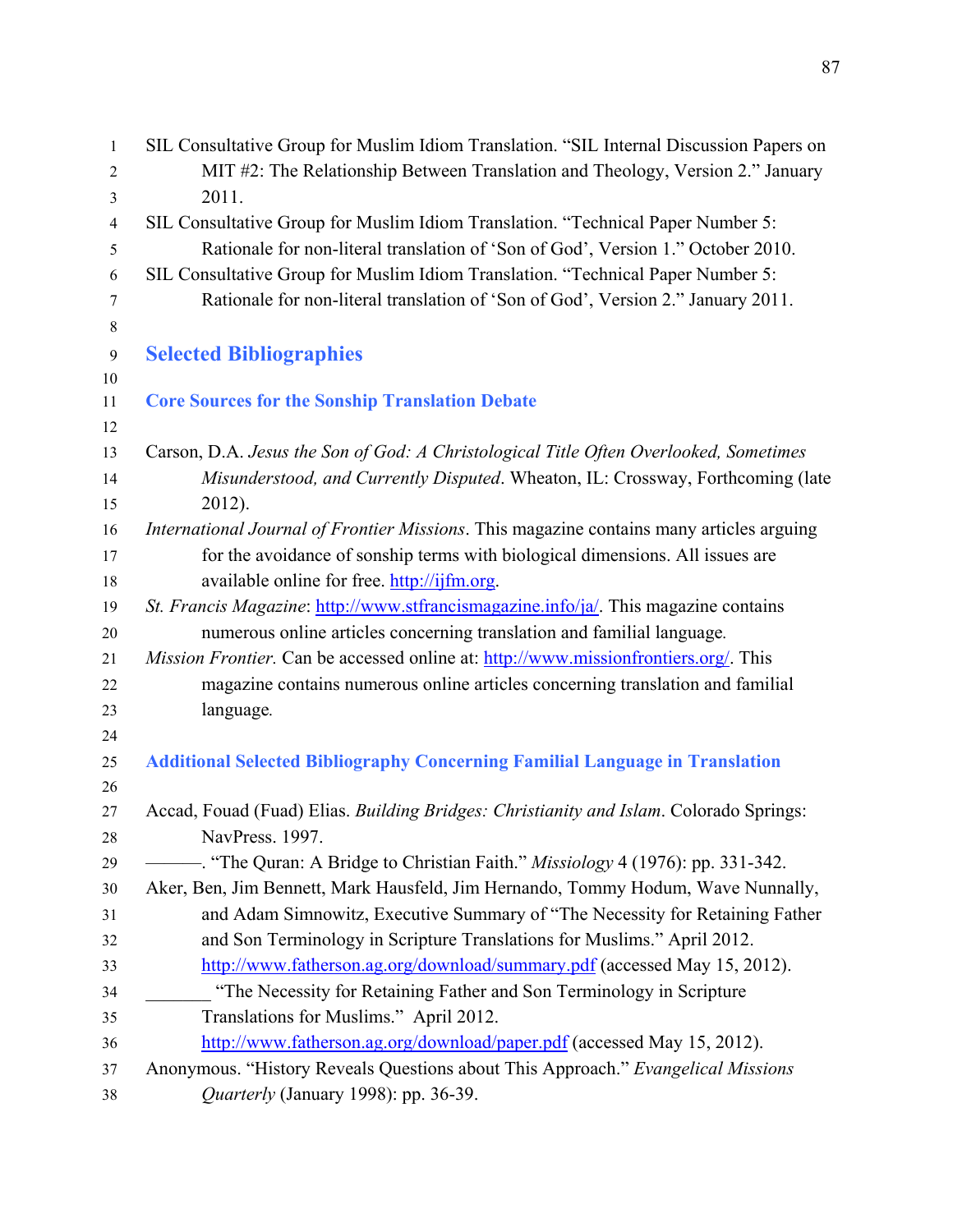| $\mathbf{1}$   | Belz, Emily. "Battle for Accurate Bible Translations in Asia." World Magazine 27:4            |
|----------------|-----------------------------------------------------------------------------------------------|
| $\overline{2}$ | (February 25, 2012).                                                                          |
| 3              | Belz, Emily. "Holding Translators Accountable. World Magazine 26:20 (October 8, 2011).        |
| $\overline{4}$ |                                                                                               |
| 5              | Bess, S. Herbert. "The Term 'Son of God' In the Light of Old Testament Idiom." Grace          |
| 6              | Journal 6:2 (Spring 1965): pp. 16-23.                                                         |
| 7              | Brown, Rick, Leith Gray, and Andrea Gray. "Translating Familial Biblical Terms: An            |
| $8\phantom{1}$ | Overview of the Issue." Mission Frontiers (January-February 2012): pp. 26-30.                 |
| 9              | Brown, Rick. "Why Muslims Are Repelled by the Term Son of God." Evangelical Missions          |
| 10             | <i>Quarterly</i> (Oct 2007): pp. 422-429.                                                     |
| 11             | Chowdhury, D. A. 1953. "Should We Use the Terms "Isa' and 'Beta'?" The Bible                  |
| 12             | Translator $4(1)$ : pp. 26-27.                                                                |
| 13             | De Kuiper, Ariel D. and Barclay Newman, Jr. "Jesus, Son of God—a Translation Problem."        |
| 14             | The Bible Translator 28(4): pp. 432-38.                                                       |
| 15             | Diab, Issa. "Challenges Facing Bible Translation in the Islamic Context of the Middle East."  |
| 16             | Bible Translator 61.2 (April 2010): pp. 71-80.                                                |
| 17             | Dixon, Roger. "Identity Theft: Retheologizing the Son of God." Evangelical Missions           |
| 18             | <i>Quarterly</i> 43:2 (April 2007): pp. 220-226.                                              |
| 19             | Fairbairn, Jr., Donald M. "Translating 'Son of God': Insights from the Early Church."         |
| 20             | Bridging Translation Conference, June 18, 2012. Preliminary version.                          |
| 21             | Frontiers U.S. Statement of Faith.                                                            |
| 22             | http://www.frontiersusa.org/site/PageNavigator/about/about statement of faith                 |
| 23             | Garner, David. B. "A World of Riches." Reformation21, April 2011.                             |
| 24             | http://www.reformation21.org/articles/a-world-of-riches.php                                   |
| 25             | Gray, Leith. "The Missing Father: Living and Explaining a Trinitarian Concept of God to       |
| 26             | Muslims." Mission Frontiers (November-December 2008), pp. 19-22.                              |
| 27             | Hansen, Collin. "The Son and the Crescent." Christianity Today. (February 2011), pp. 19-      |
| 28             | 23.                                                                                           |
| 29             | Harling, Mack. "De-Westernizing Doctrine and Developing Appropriate Theology in               |
| 30             | Mission." <i>IJMF</i> 22.4 (Winter 2005): pp. 159-166.                                        |
| 31             | Henry, Carl F. H. "The Cultural Relativizing of Revelation." Trinity Journal 1.2 (Fall 1980): |
| 32             | pp. 153-64.                                                                                   |
| 33             | Kraft, Charles H. "The Incarnation, Cross-cultural Communication and Communication            |
| 34             | Theory." Evangelical Missions Quarterly (October 1973): pp. 277-84.                           |
| 35             | Larkin, William J. Culture and Biblical Hermeneutics: Interpreting and Applying the           |
| 36             | Authoritative Word in a Relativistic Age. Grand Rapids: Baker Book House, 1988.               |
| 37             | McQuilkin, J. Robertson. "The Behavioral Sciences Under the Authority of Scripture."          |
| 38             | Journal of the Evangelical Theological Society 1.20 (March 1977): pp. 31-43.                  |